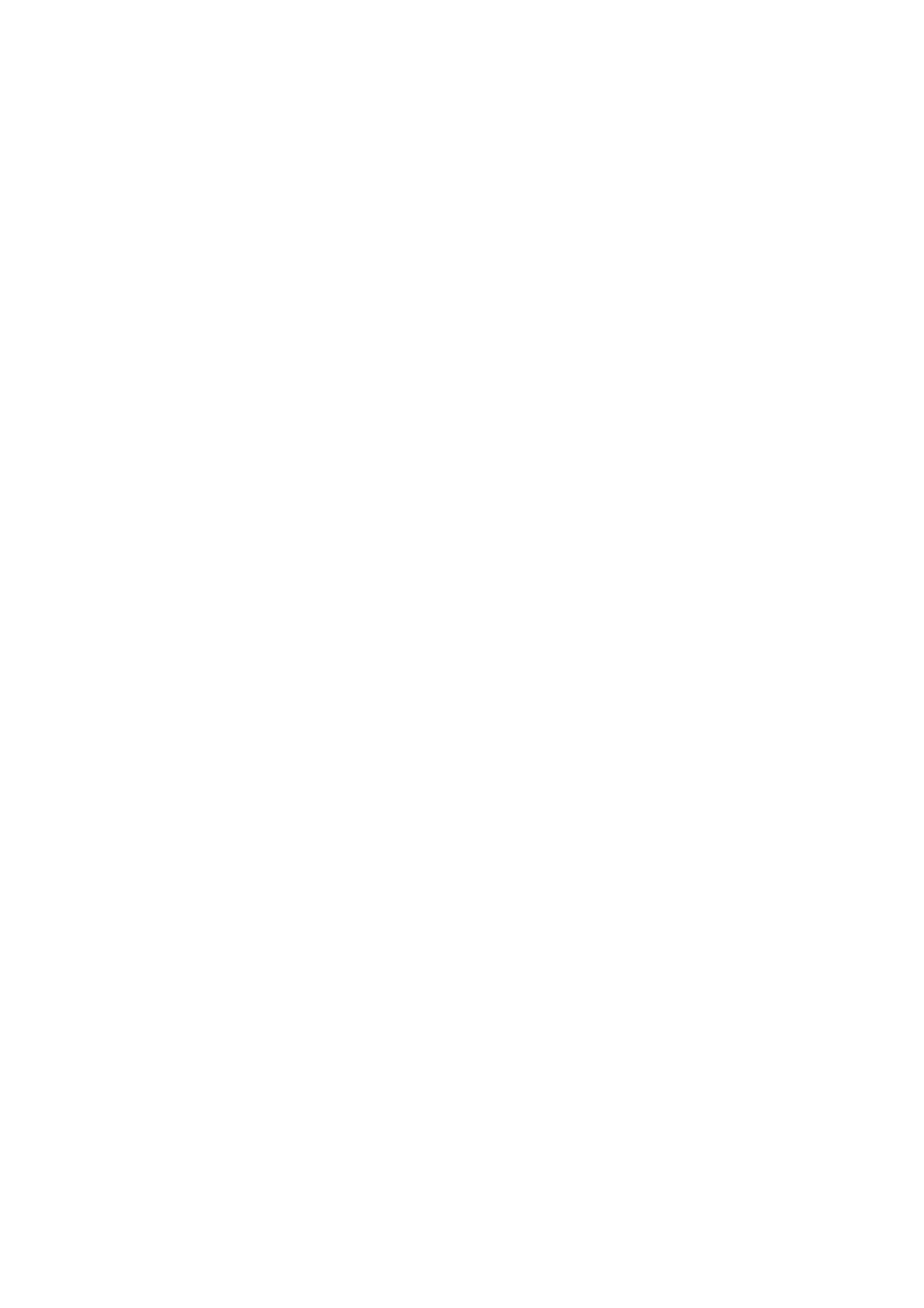# **Young people's changing routes to independence**

**John Bynner, Peter Elias, Abigail McKnight, Huiqi Pan and Gaëlle Pierre**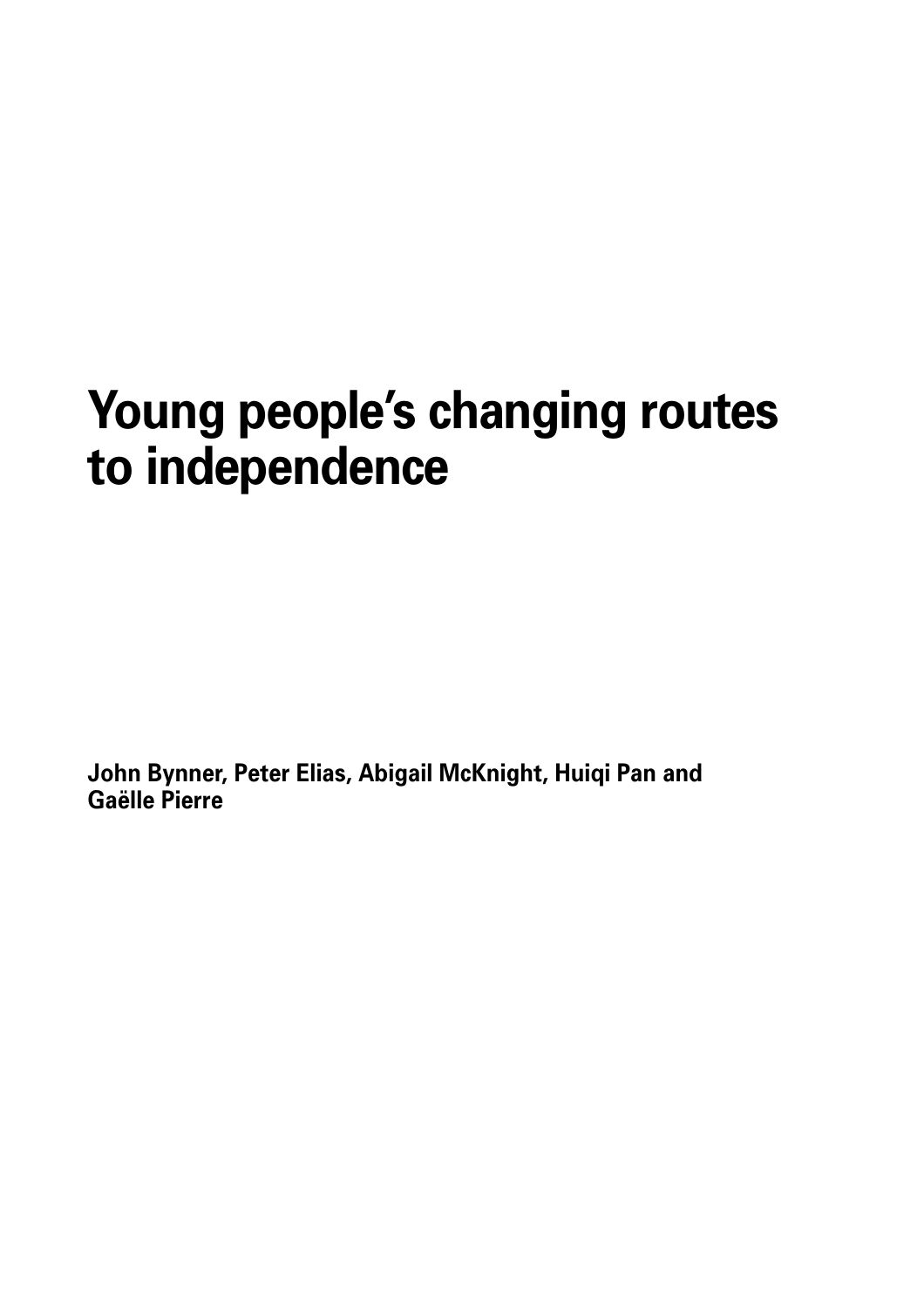The **Joseph Rowntree Foundation** has supported this project as part of its programme of research and innovative development projects, which it hopes will be of value to policy makers, practitioners and service users. The facts presented and views expressed in this report are, however, those of the authors and not necessarily those of the Foundation.

Joseph Rowntree Foundation The Homestead 40 Water End York YO30 6WP Website: www. jrf.org.uk

© Joseph Rowntree Foundation 2002

First published 2002 by the Joseph Rowntree Foundation/YPS

All rights reserved. Reproduction of this report by photocopying or electronic means for non-commercial purposes is permitted. Otherwise, no part of this report may be reproduced, adapted, stored in a retrieval system or transmitted by any means, electronic, mechanical, photocopying, or otherwise without the prior written permission of the Joseph Rowntree Foundation.

A CIP catalogue record for this report is available from the British Library.

ISBN 1 902633 74 1 (paperback) ISBN 1 84263 108 X (pdf: available at www.jrf.org.uk)

Cover design by Adkins Design

Prepared and printed by: York Publishing Services Ltd 64 Hallfield Road Layerthorpe York YO31 7ZQ Tel: 01904 430033Fax: 01904 430868; E-mail: oders@yps-publishing.co.uk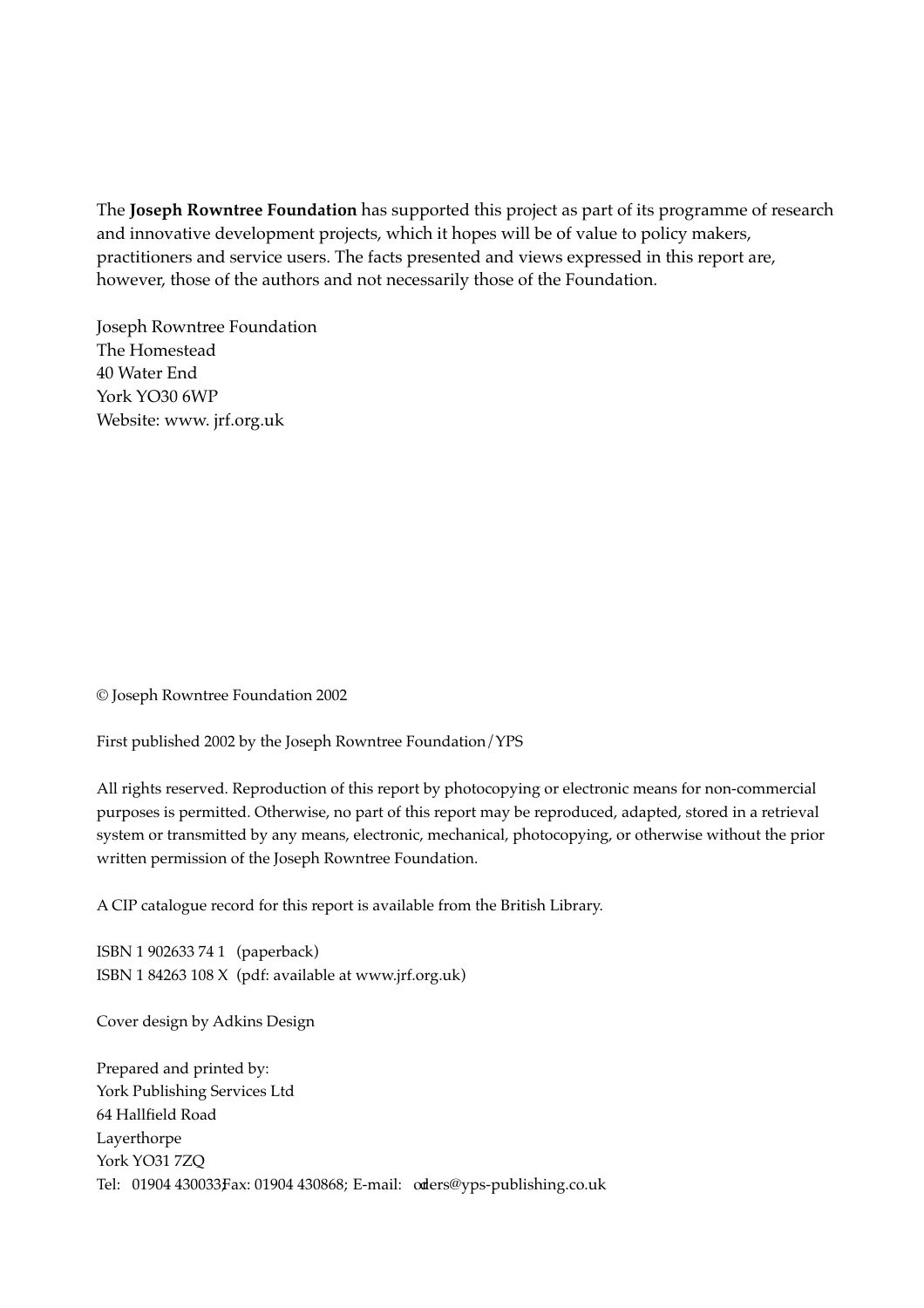# **Contents**

|                | List of tables                                                                                                                                                                                                                                                                                          | vii                                            |
|----------------|---------------------------------------------------------------------------------------------------------------------------------------------------------------------------------------------------------------------------------------------------------------------------------------------------------|------------------------------------------------|
|                | List of figures                                                                                                                                                                                                                                                                                         | viii                                           |
|                | Acknowledgements                                                                                                                                                                                                                                                                                        | X                                              |
|                | The authors                                                                                                                                                                                                                                                                                             | xi                                             |
|                | Introduction and summary                                                                                                                                                                                                                                                                                | xii                                            |
| $\mathbf{1}$   | The changing situation of young people<br>Introduction<br>Demographic trends and educational participation<br>Young people's family situations<br>Summary                                                                                                                                               | 1<br>$\mathbf{1}$<br>$\overline{2}$<br>9<br>12 |
| $\overline{2}$ | Changes in pathways to employment and adult life?<br>John Bynner and Huiqi Pan<br>Introduction<br>Charting of routes to employment and independence<br>Transition to employment<br>Risky transitions to employment?<br>Transition to independent living<br>Risky transitions to independence<br>Summary | 13<br>13<br>13<br>13<br>17<br>19<br>23<br>25   |
| 3              | <b>Understanding transition</b><br>John Bynner and Huiqi Pan<br>Characteristics associated with different kinds of transition routes<br>What predicts the outcomes?<br>Summary                                                                                                                          | 27<br>27<br>29<br>35                           |
| 4              | Pathways, earnings and well-being<br>Peter Elias and Gaëlle Pierre<br>Introduction<br>The earnings of young people<br>The psychological well-being of young people<br>Summary                                                                                                                           | 37<br>37<br>38<br>45<br>48                     |
| 5              | From childhood poverty to labour market disadvantage<br>Abigail McKnight<br>Introduction<br>Previous research<br>Low-income households<br>From school to work<br>The changing relationship between childhood poverty and adult employment outcomes<br>Summary                                           | 49<br>49<br>49<br>50<br>51<br>56<br>65         |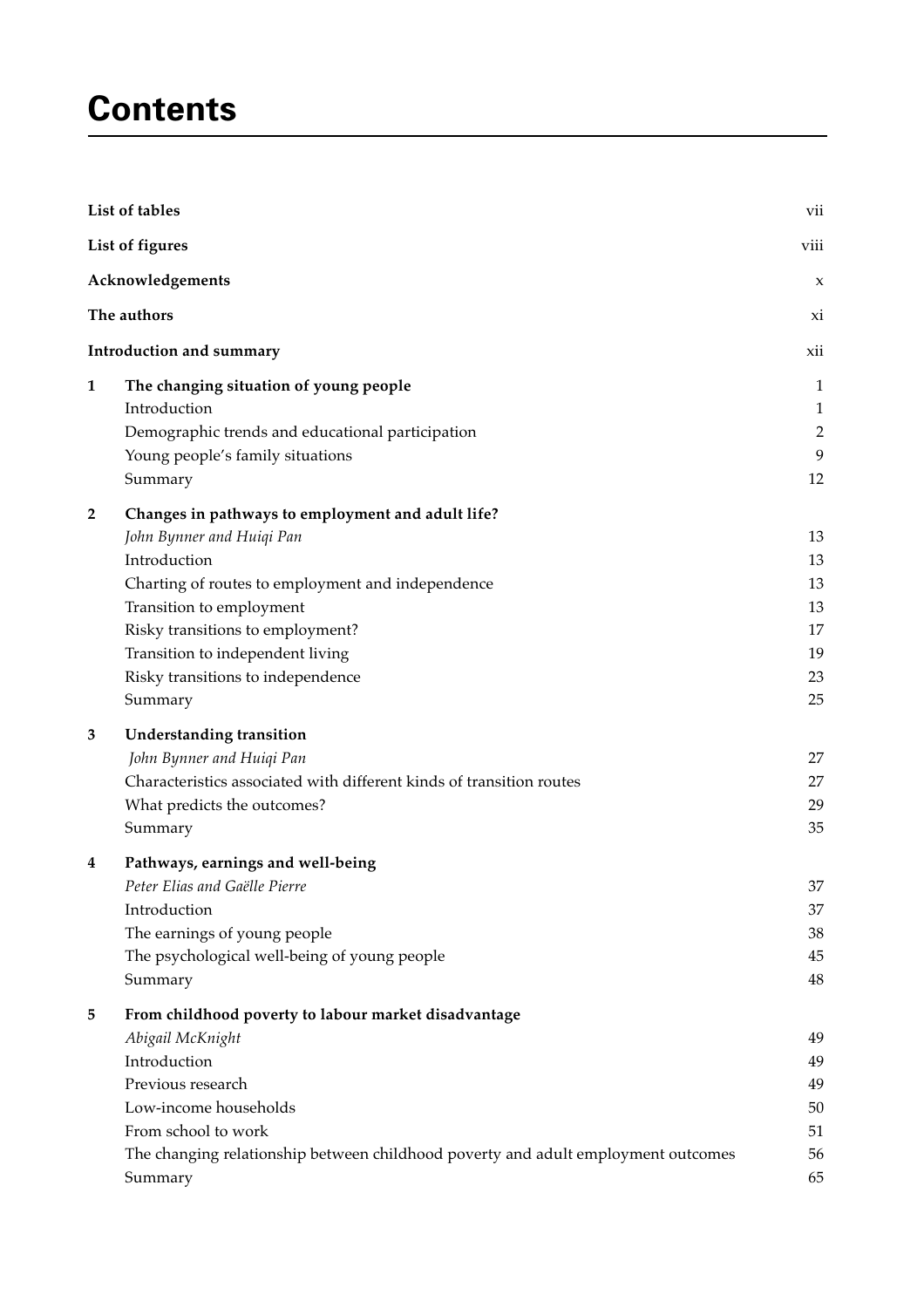| 6            | Youth transitions and policy issues                    | 67 |
|--------------|--------------------------------------------------------|----|
|              | Demographics, economic restructuring and education     | 67 |
|              | Polarisation of employment prospects                   | 67 |
|              | Comparing birth cohorts: transitions to adulthood      | 68 |
|              | Comparing earnings and psychological health            | 69 |
|              | The penalty of childhood poverty                       | 70 |
|              | Policy conclusions                                     | 71 |
| <b>Notes</b> |                                                        | 73 |
|              | References                                             | 75 |
|              | Appendix A: Data sources and methodology               | 77 |
|              | Appendix B: Logistic regression results from Chapter 3 | 79 |
|              | Appendix C: Earnings regression results from Chapter 4 | 82 |
|              | Appendix D: The malaise inventory                      |    |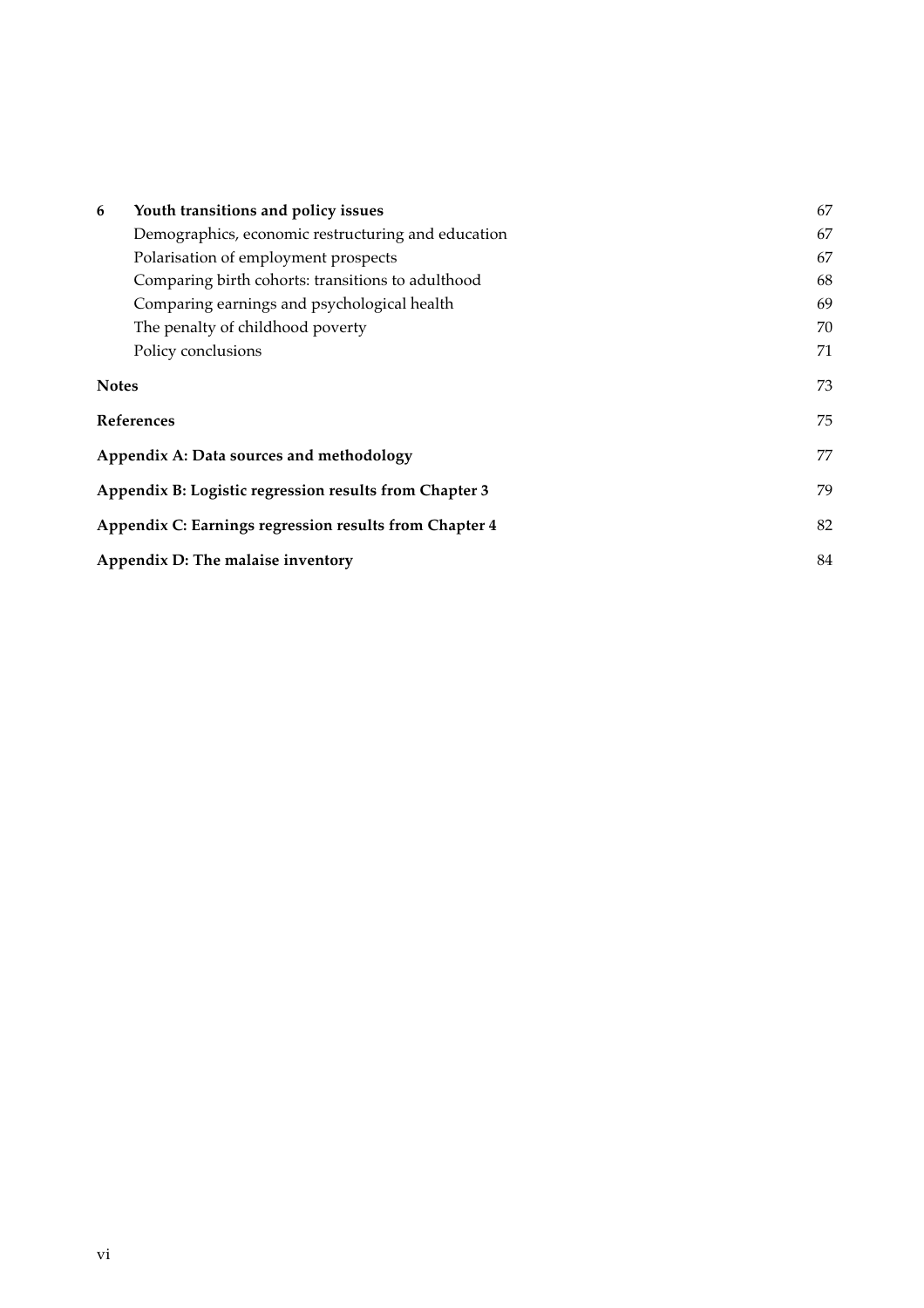# **List of tables**

| Table 1   | Employment status at age 17                                                               | 14     |
|-----------|-------------------------------------------------------------------------------------------|--------|
| Table 2   | Employment status at age 26                                                               | 14     |
| Table 3   | Risk outcomes of 'other' statuses at age 17                                               | 18     |
| Table 4   | Risk outcomes of training status at age 17                                                | 18     |
| Table 5   | Partnership status at age 19                                                              | 19     |
| Table 6   | Family/independence status at age 26                                                      | 20     |
| Table 7   | Domestic status outcomes among those who had experienced partnership by age 19            | 24     |
| Table 8   | Domestic status outcomes among those who had not experienced partnership by age 19        | 24     |
| Table 9   | Post-16 educational achievements                                                          | 28     |
| Table 10  | Other explanatory variables                                                               | 28     |
| Table 11  | Characteristics predicting full-time employment, 1958 cohort                              | 29     |
| Table 12  | Characteristics predicting full-time employment, 1970 cohort                              | 30     |
| Table 13  | Characteristics predicting women's parenthood, 1958 cohort                                | 33     |
| Table 14  | Characteristics predicting women's parenthood, 1970 cohort                                | 33     |
| Table 15  | Has own child at age 26 compared with had a child before the age of 20, final odds ratios | 34     |
| Table 16  | Variations in the average hourly earnings of men and women by key characteristics,        |        |
|           | 1981 (1958 cohort at age 23) and 1996 (1970 cohort at age 26)                             | 39     |
| Table 17  | Factors influencing the odds of a respondent scoring 8 or more on the malaise inventory   | $47\,$ |
| Table 18  | Household income at age 16                                                                | 51     |
| Table 19  | Highest qualification attained by age 23, 1958 cohort                                     | 53     |
| Table 20  | Highest qualification attained by age 26, 1970 cohort                                     | 53     |
| Table 21  | Economic activity of the 1970 cohort at age 26 by household income at age 16 and gender   | 58     |
| Table 22  | Economic activity of young women in 1981 (1958 cohort) and 1996 (1970 cohort)             | 59     |
| Table 23  | Estimating the effect of childhood poverty on adult employment                            | 60     |
| Table 24  | Estimating the effect of childhood poverty and education on adult employment              | 61     |
| Table 25  | Mean hourly earnings by household income background                                       | 62     |
| Table 26  | Estimating the effect of childhood poverty and education on adult hourly earnings,        |        |
|           | men                                                                                       | 63     |
| Table 27  | Estimating the effect of childhood poverty and education on adult hourly earnings,        |        |
|           | women                                                                                     | 65     |
| Table B.1 | Full-time employment at age 26, odds ratios                                               | 79     |
| Table B.2 | Has own child at age 26, odds ratios                                                      | 80     |
| Table B.3 | No partner, no child and living with parents at age 26, odds ratios                       | 81     |
| Table C.1 | Factors associated with men's hourly earnings: a comparison of 23-year-olds in 1981       |        |
|           | with 26-year-olds in 1996                                                                 | 82     |
| Table C.2 | Factors associated with women's hourly earnings: a comparison of 23-year-olds in 1981     |        |
|           | with 26-year-olds in 1996                                                                 | 83     |
| Table D.1 | The malaise inventory: a comparison of item responses from the 1958 birth cohort at       |        |
|           | age 23 with the 1970 birth cohort at age 26                                               | 84     |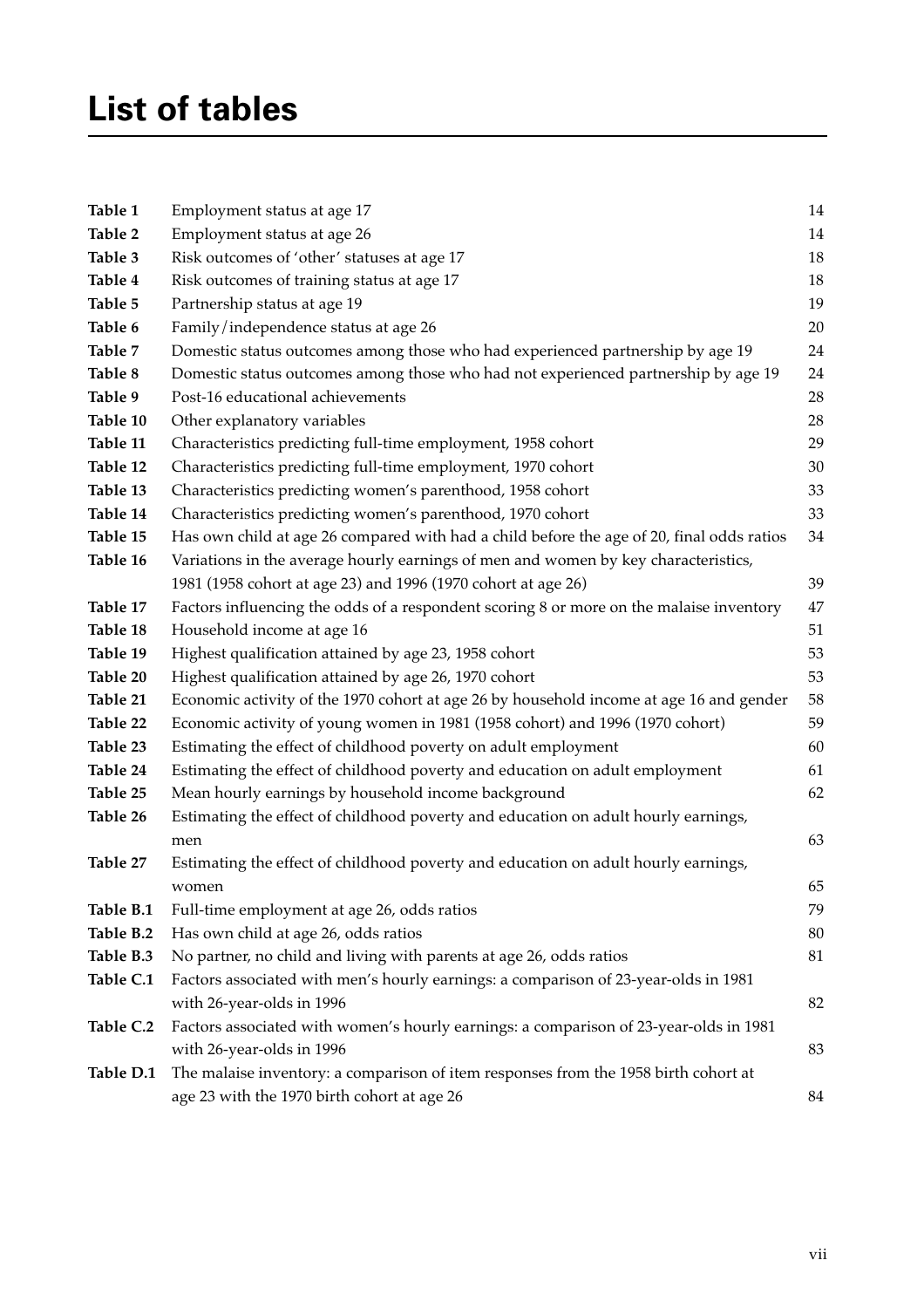# **List of figures**

| Figure 1  | The population of young people and their participation in full-time education.         |                |
|-----------|----------------------------------------------------------------------------------------|----------------|
|           | (a) 16-17-year-olds; (b) 18-24-year-olds                                               | 3              |
| Figure 2  | Percentage of 18-year-olds achieving two or more A-levels (three or more Highers       |                |
|           | in Scotland) by gender                                                                 | $\overline{4}$ |
| Figure 3  | Education and training status of 17-year-olds in England                               | 5              |
| Figure 4  | The occupational distribution of employees aged 18-24 years, 1975 and 1999.            |                |
|           | $(a)$ Men; $(b)$ women                                                                 | 6              |
| Figure 5  | Changes in the relative earnings of young employees, 1975 and 1999                     | 7              |
| Figure 6  | Unemployed young people as a percentage of the age group, 16-19-year-olds and          |                |
|           | 20-24-year-olds, 1977-2000. (a) Men; (b) women                                         | 8              |
| Figure 7  | Marriages and divorces, 1961-94                                                        | 9              |
| Figure 8  | Premarital cohabitation of women, by year of marriage, 1989-94                         | 10             |
| Figure 9  | Live births to teenagers by marital status and registration, England 1978-97           | 11             |
| Figure 10 | Percentage of children in households with non-working parents                          | 11             |
| Figure 11 | Proportion of population in households below certain percentage points of mean         |                |
|           | income (after housing costs)                                                           | 12             |
| Figure 12 | Status by age 26. (a) Those in training at age 17. (b) Those in full-time education at |                |
|           | age 17. (c) Those in employment at age 17. (d) Those in 'other' statuses at age 17     | 15             |
| Figure 13 | Cohort members who had experienced partnership by age 19, by status at later ages.     |                |
|           | (a) In partnership; (b) has child; (c) has left parental home                          | 21             |
| Figure 14 | Cohort members who had not experienced partnership by age 19, by status at later ages. |                |
|           | (a) In partnership; (b) has child; (c) has left parental home                          | 22             |
| Figure 15 | Full-time employment and qualifications. (a) Men in full-time employment at 26.        |                |
|           | (b) Women in full-time employment at age 26                                            | 31             |
| Figure 16 | Having a child and qualifications. (a) Men who have own child at age 26.               |                |
|           | (b) Women who have own child at age 26                                                 | 32             |
| Figure 17 | No partner, no child and living at home with parents. (a) Men; (b) women               | 35             |
| Figure 18 | The effect of mathematical ability, qualifications and unemployment on the earnings    |                |
|           | of young men: a comparison of the 1958 cohort with the 1970 cohort                     | 41             |
| Figure 19 | The effect of mathematical ability, qualifications and unemployment on the earnings    |                |
|           | of young women: a comparison of the 1958 cohort with the 1970 cohort                   | 42             |
| Figure 20 | The distribution of highly qualified young persons by deciles of hourly earnings,      |                |
|           | 1981 and 1996                                                                          | 44             |
| Figure 21 | The experience of unemployment by deciles of hourly earnings, men, 1981 and 1996       | 44             |
| Figure 22 | Malaise inventory scores, men at age 23 in 1981 (1958 cohort) and age 26 in 1996       |                |
|           | (1970 cohort)                                                                          | 46             |
| Figure 23 | Malaise inventory scores, women at age 23 in 1981 (1958 cohort) and age 26 in 1996     |                |
|           | (1970 cohort)                                                                          | 46             |
| Figure 24 | Percentage of the 1958 cohort in full-time education by age and household income at    |                |
|           | age 16                                                                                 | 52             |
| Figure 25 | Economic activity profiles at age 16-21 for individuals from higher-income households, |                |
|           | 1958 cohort                                                                            | 54             |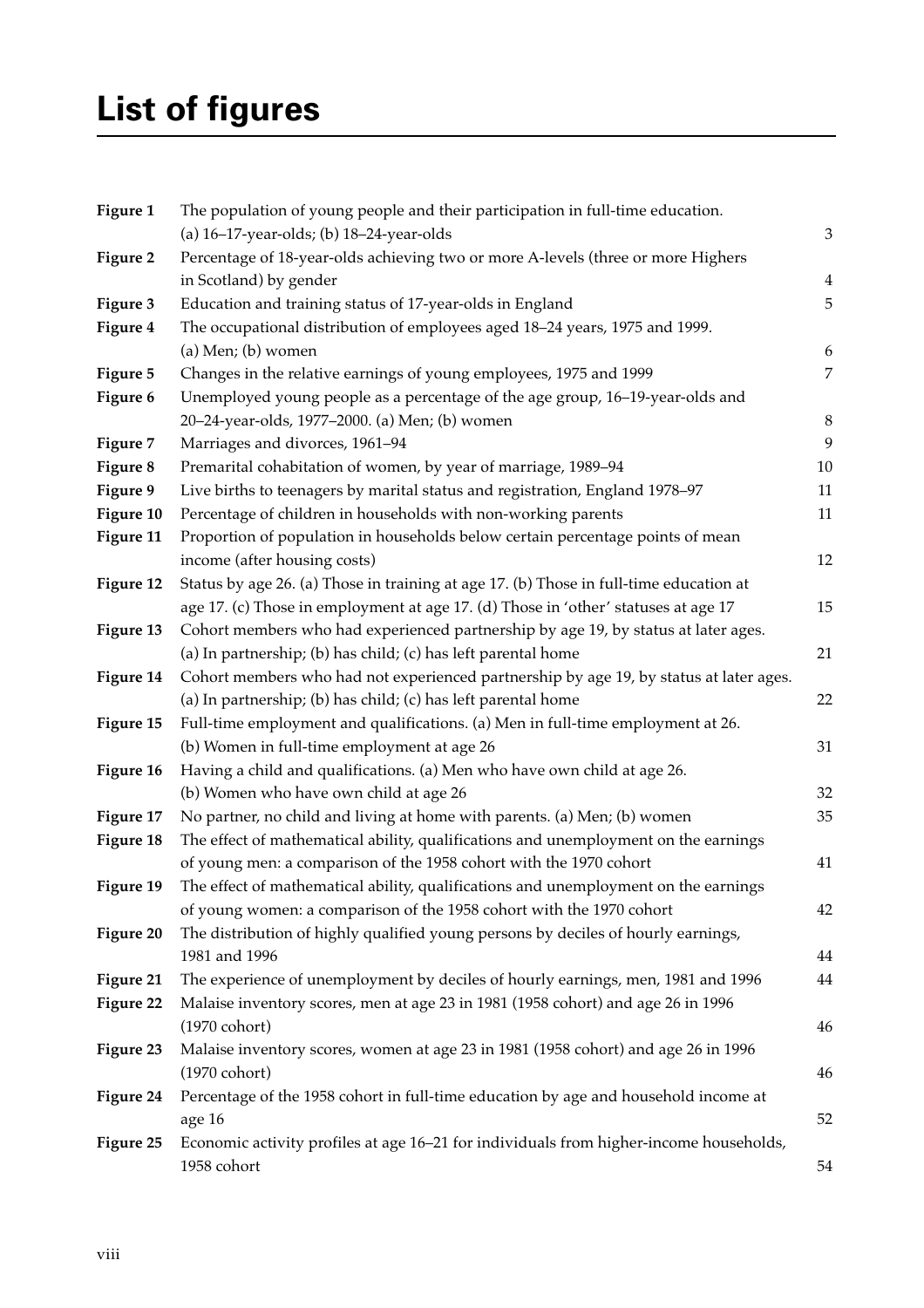| Figure 26        | Economic activity profiles at age 16-21 for individuals from higher-income households,                 |    |  |  |  |
|------------------|--------------------------------------------------------------------------------------------------------|----|--|--|--|
|                  | 1970 cohort                                                                                            | 54 |  |  |  |
| Figure 27        | Economic activity profiles at age 16–21 for individuals from poor households, 1958 cohort 55           |    |  |  |  |
|                  | Figure 28 Economic activity profiles at age 16–21 for individuals from poor households, 1970 cohort 55 |    |  |  |  |
| Figure 29        | Economic activity at age 23 by household income at age 16, 1958 cohort                                 | 57 |  |  |  |
| <b>Figure 30</b> | Economic activity at age 26 by household income at age 16, 1970 cohort                                 | 58 |  |  |  |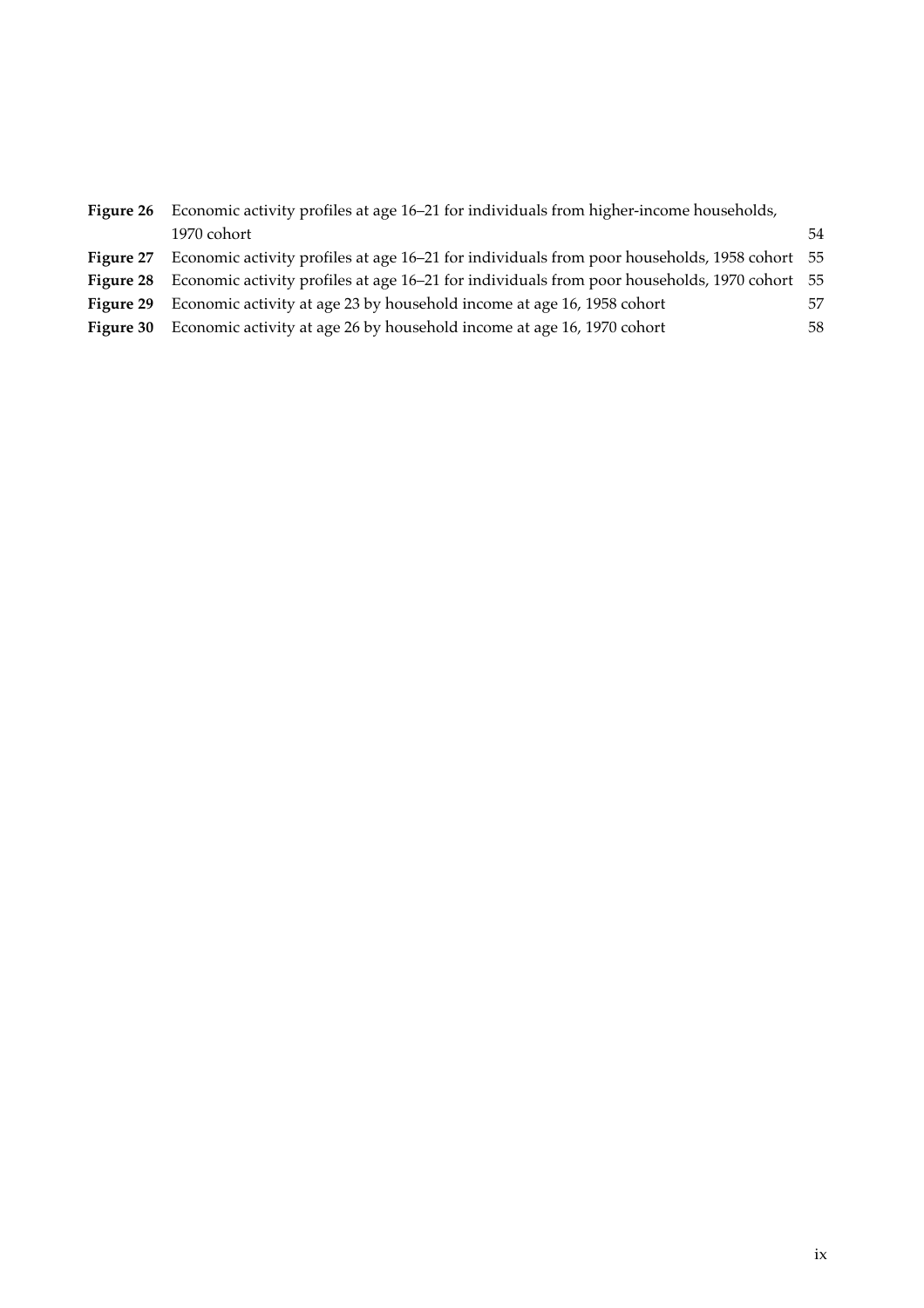The research, which forms the core of this report, was funded by the Joseph Rowntree Foundation as a part of the Foundation's programme of research on *Youth in Transition*. We are most grateful to the Foundation for this financial support.

A steering group, chaired by Gill Jones, assisted us at key stages in our research efforts. We would like to thank Gill and all other steering group members for their advice and valuable assistance. We are sure they will understand if we single out

Professor Peter Dolton (University of Newcastle upon Tyne and the Institute of Education) and Charlie Lloyd (Joseph Rowntree Foundation) for particular thanks in this respect. In the final stages of preparing this report we received much editorial help and advice from Gill Jones and Charlie Lloyd.

Lynne Conaghan at the Warwick Institute for Employment Research has contributed significantly to the production of the various drafts of this report and to the copy-editing of the final version.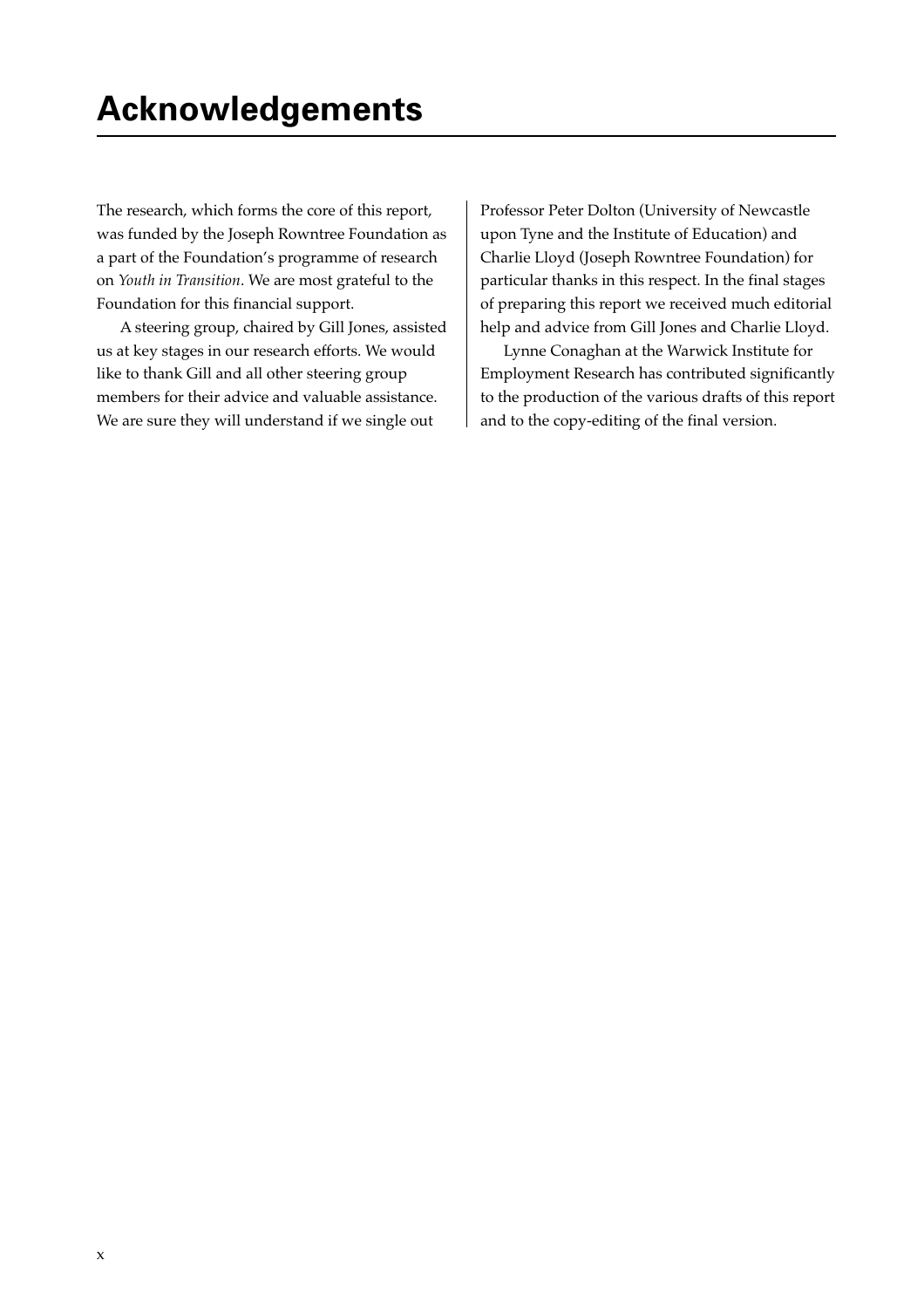John Bynner is Professor of Social Sciences in Education and Director of the Centre for Longitudinal Studies and the Wider Benefits of Education Research Centre at the Institute of Education. He was national co-ordinator of the Economic and Social Research Council's (ESRC) 16–19 Initiative and has had a long-standing research interest in economic and political socialisation and life-course transitions.

Peter Elias is a Professor in the Institute for Employment Research (IER) at the University of Warwick. He has researched extensively on issues related to labour market transitions and occupational structure. He has a strong research interest in the birth cohort studies that form the core of the research resources drawn upon for this study.

Abigail McKnight is a Research Fellow at the ESRC Centre for Analysis of Social Exclusion at the London School of Economics. She is a labour

economist and her research has concentrated on labour market disadvantage, with a focus on nonemployment, low wage employment, education and poverty.

Huiqi Pan was a research officer at the Institute of Education when she joined the project. She is a statistician, who now works at the Institute of Child Health. Her research interest is longitudinal data analysis with multilevel models in social, education and child growth study.

Gaëlle Pierre was a Research Fellow in the Institute for Employment Research at the University of Warwick. In the course of completing her PhD at the University of Warwick, she worked extensively on the 1958 birth cohort.

In the report we have indicated which authors have been responsible for the various chapters. Where no authorship is shown, all authors have contributed.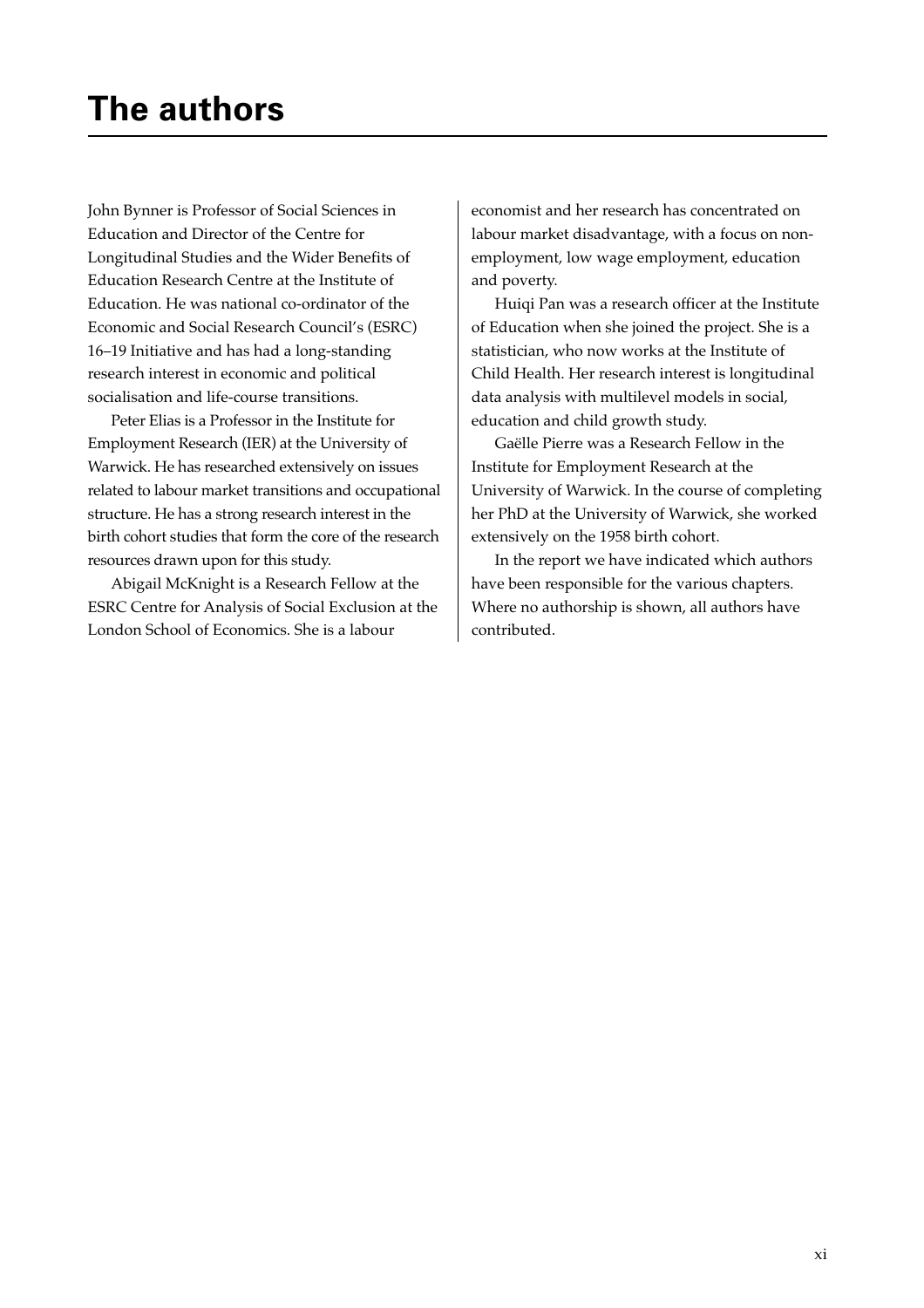The situation of young people today is substantially different from that which prevailed 25 years ago. Compared with their counterparts in the late 1970s and the early 1980s, a much higher proportion pursues their education for a longer period, frequently now to degree level. Unemployment among young people appears to have been declining, assisted by a sustained period of economic growth through the mid- and late 1990s. In other areas of their lives, young people now behave differently. Marriage has become less popular as young men and women choose to live alone or with other single friends. The average age of women at the time of their first birth continues to rise as family formation plans are postponed or scaled back while women opt instead to pursue employment.

In this report we examine these changing pathways to employment and family life in more detail than has hitherto been available. We question whether the changes we observe are consistent with a general improvement in young people's lives. Are they better off than their counterparts were one or two decades earlier? We look closely at how these changes in working and domestic lives have manifested themselves among young people generally. Have some gained whilst others appear to be losing out?

To research these issues we take advantage of a unique and valuable resource. Two groups of people have been the subjects of continuing investigations ever since they were born 30 or more years ago. Known as the birth cohort studies, each provides information on more than 10,000 persons. One group, termed the *National Child Development Study*, consists of persons all born in one week in 1958 (the '1958 cohort'). For this group we investigate the nature of the transitions they made from the time they reached the end of their compulsory education in 1974 through to their mid-twenties. The other group, termed the *1970 British Cohort Study*, provides similar information for persons born in one week in 1970 (the '1970

cohort'). For this group we observe the transitions they made as they passed from the end of their compulsory education in 1986 through to the mid-1990s. Further details about both of these studies, their strengths and weaknesses, are given in Appendix A.

The plan of the report is as follows. Chapter 1 is essentially scene setting. Here we document the extent of the changes that have taken place over the last 25 years in both the economic environment facing young people (their jobs, earnings and unemployment) and in their family and domestic lives. Chapter 2 introduces the two birth cohorts and presents a detailed account of the changing nature of the transitions made by these two groups of young people as they move from education to employment and from dependent to independent family status. Chapter 3 explores these transitions in more detail and shows how the nature of the transitions varies between different groups of young people within each age cohort and between the two cohorts. Chapter 4 explores what we mean by the term 'better off'. By examining the patterns of earnings and the mental health of these young people in their early or mid-twenties, the research evidence is used to draw conclusions about the varying fortunes and misfortunes of the two groups born 12 years apart. Chapter 5 presents an intergenerational view of the process through which poverty and economic disadvantage transmits from parents to children. Chapter 6 discusses the findings within the context of recent policy developments aimed at influencing the transitions made by young people in both the economic and social spheres.

Each chapter provides a summary of the research findings it presents, while the final chapter draws these results together and interprets the general findings in terms of the policies now in place to address issues of economic disadvantage and social exclusion among young adults. Our main findings are as follows: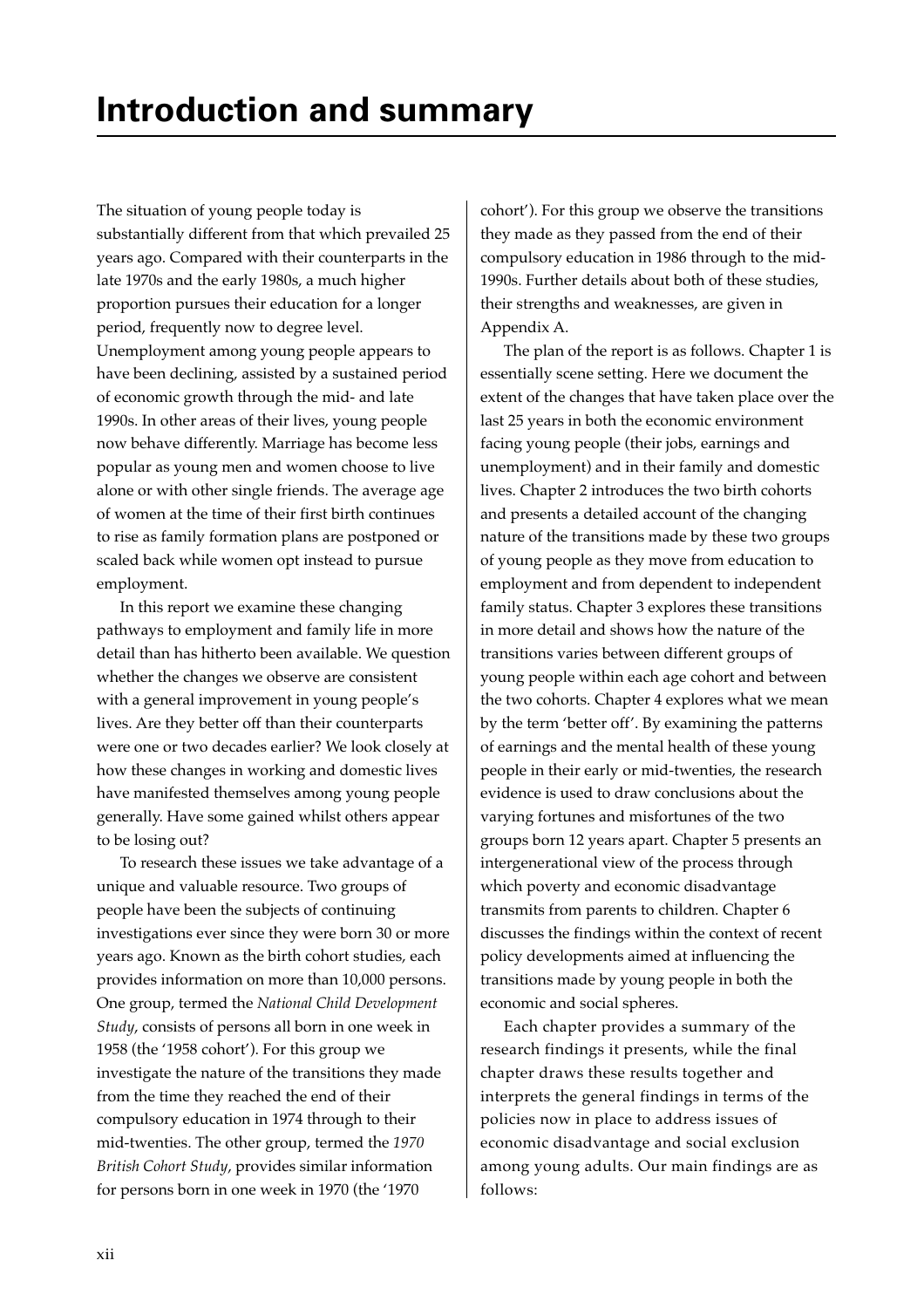- For a variety of reasons, mainly structural, the employment of early school leavers has been marginalised in the past 15 years. Traditional school leaver 'entry' jobs for young men and women (craft apprenticeships for young men and clerical/ secretarial jobs for young women) have been largely replaced by sales occupations and other service sector occupations (hospitality, catering and caring), often part-time and on relatively low pay.
- In terms of their earnings, young people in their mid-twenties today are, on average, significantly better off in real terms than their counterparts were a generation earlier. However, relative to older workers (those aged 30 and over), they are less well positioned now than they were 25 years ago.
- The distribution of young people's earnings is wider than it was in the previous generation. This probably reflects the 'marginalisation' of the jobs held by young people as increasing numbers stay on in fulltime education to gain qualifications.
- While high-level qualifications do still contribute to improved earnings, the premiums associated with such qualifications do not now appear to be as significant as they used to be.
- We have some evidence that the psychological health of young people, especially young women, appears to have declined relative to the psychological health of young people 12 years earlier.
- Pathways to adult life are changing. Opportunities for 16-year-old school leavers are reducing. A gap appears to be growing between those who gain good educational qualifications and those who do not.
- Marriage has become unfashionable and parenthood appears to have been postponed, except for a small minority of young people who contribute to the highest rate of teenage pregnancy in western Europe.
- Family background remains a critical factor moderating these transitions, but the role played by high-level qualifications appears to be growing in importance.
- Family background continues to influence the prospects of young people as they move from school to work. Poverty in childhood is linked with lower educational attainment, higher unemployment and low earnings in adulthood. There is evidence to suggest that this 'poverty penalty' has increased over time.

We conclude this report with a chapter that attempts to take stock of these changes within the context of recent policy developments aimed at improving the educational status and increasing employment opportunities for young people. Here we argue that there is a need to consider afresh the raft of new initiatives that have been put in place since 1997. In particular, the evidence we present relating to the continuing and growing disparity between those young people who gain access to and benefit from furthering their education and those who do not is disturbing. This problem is complex and deep-seated. No simple policy initiatives will rapidly resolve the growing polarisation we see in the youth labour market. However, it is clear that there is a need to refocus attention towards the significant numbers of young people who cannot and will not benefit from the expansion of higher education.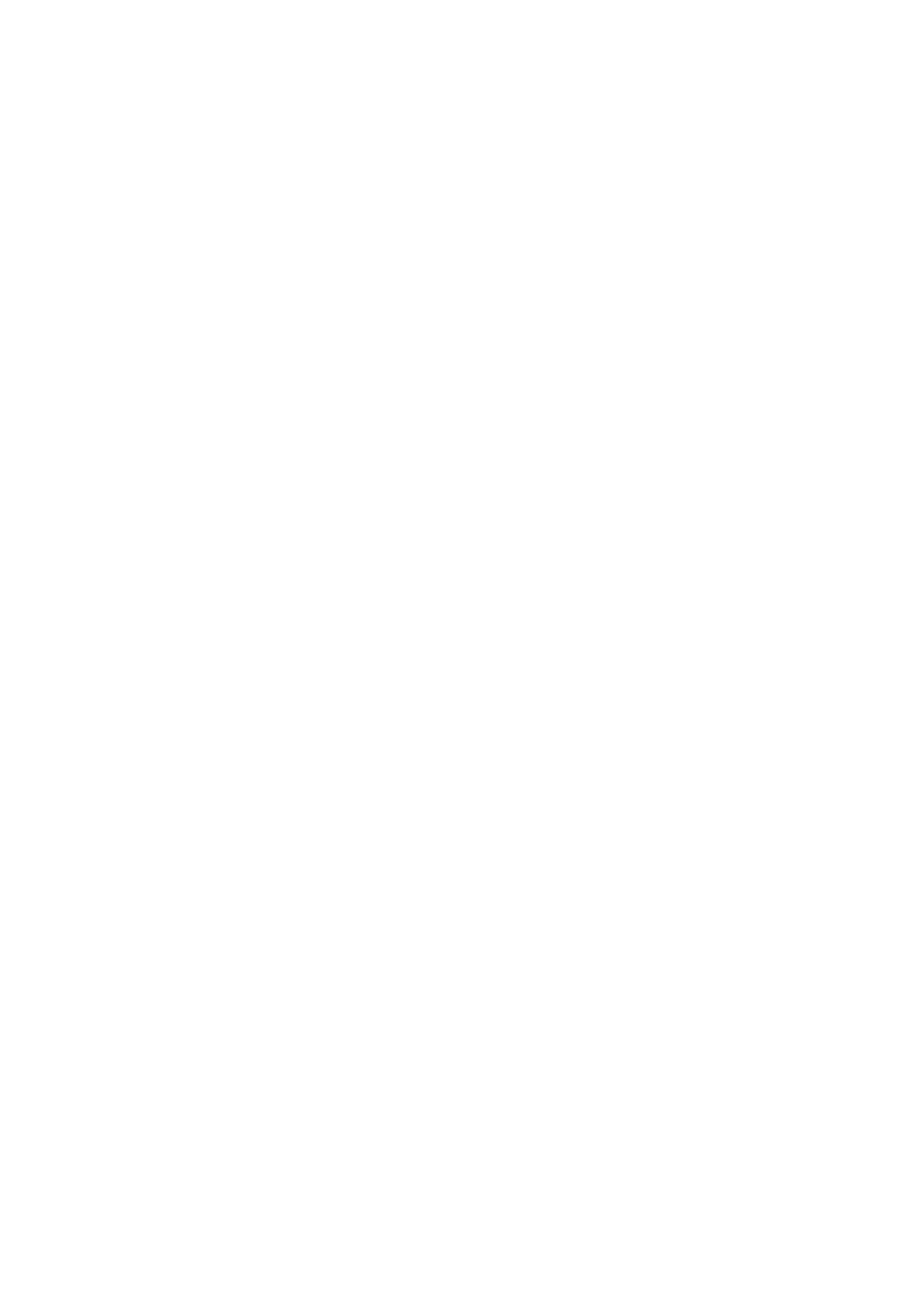# **Introduction**

In achieving adult status, most young people have to make transitions in two domains of their lives. The first involves the move from education to the labour market, in which continuing beneficial fulltime employment is, for most, the ultimate goal. The second is in relation to family life, where young people have to achieve one major transition and possibly a further one: moving from the status of dependent child in the family of origin to establishing independence; including leaving the parental home and frequently becoming a parent themselves.

Up to 25 years ago, such status transitions were relatively straightforward for the majority of young people. Transition to the labour market, for those not continuing to higher education (HE), comprised leaving school and getting a job, which on the most valued route from school to work would involve apprenticeship, at least for boys. Transition to independent living comprised getting engaged, getting married and setting up a home of one's own.

As recently as the mid-1970s these two types of transition pattern were the experience of the majority of young people (Ferri, 1993), although cracks in the traditional framework for transition were beginning to show. By the end of the 1970s entry to jobs directly from school was becoming more difficult as large areas of British industry changed or collapsed under the pressure of technological change. The Youth Opportunities Scheme (YOPS) was the first of a series of initiatives brought in by the government at the time in an attempt to make up for the lack of employment opportunities for young people. In the early 1980s, a major world-wide recession compounded the problem and brought large-scale unemployment in its wake.

For those attempting to leave school in the 1980s, employment was becoming an increasingly difficult option for minimum-age school leavers, at

least in the old industrial heartlands (Banks *et al*., 1992). In place of it was the government's national Youth Training Scheme (YTS, later abbreviated to YT), in which all young leavers were expected to engage after leaving school. The scheme began as one year's training, subsequently (from 1986) extended to two, and was intended to replace all other forms of pre-vocational training. Even the previously prestigious apprenticeship, which was part of an employment contract and paid a wage rather than a training allowance, was absorbed into it. But the lack of jobs, and the difficulty of getting continuing employment, meant for many an extended period of training schemes and shortterm jobs before finding a niche in the labour market: a 'navigation' into adult employment, as Evans and Furlong (1997) described it.

Partly because of the extension of the transition to work, the move to independent living was also changing. Young people were staying at home longer, and when they did leave it was more often to live with friends or to cohabit. For the majority, the formal commitment of marriage, and especially having children, was increasingly postponed. In contrast, one section of school leavers, those who had left at the minimum age without qualifications, were often accelerating their transition to parenthood with or without a stable relationship as part of it. Many young women in this situation were exiting from the labour market to pursue the alternative career of motherhood, only moving back to employment later via part-time casual work to support their families. In contrast, young men without the prospect of a secure job tended to postpone the transition to parenthood, or entry into a stable relationship, often remaining at home dependent on their family instead (Wallace, 1987). This increasing evidence of polarisation between those with prospects and those without them has fuelled the growing concern with 'social exclusion' (Atkinson, 1998). This is manifested in such statuses as teenage pregnancy and 'NEET' (not in education, employment or training) during the late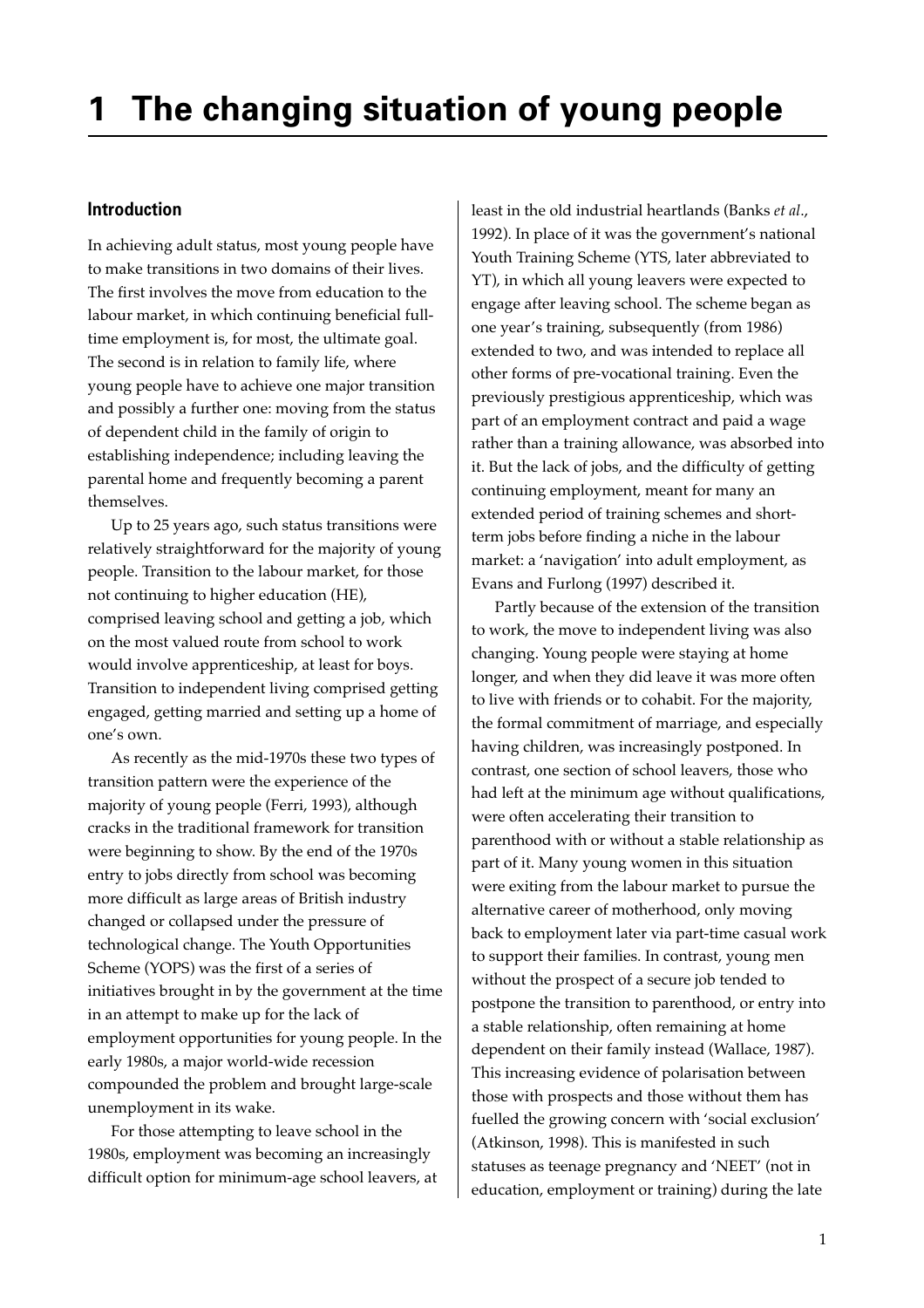teens, which are said to set in train a series of problems (ill health and criminality) in adult life. A raft of policy initiatives emanating from the 1997 Labour government's Social Exclusion Unit have been developed subsequently to help young people resist entry into these statuses, for example the 'ConneXions' service proposed in the report *Bridging the Gap* (Social Exclusion Unit, 1999a, 1999b, 2000); Department for Education and Employment [DfEE], 2000).

Available evidence on the causes and consequences of these changing pathways to employment and adult life is often fragmentary and partial. Comparisons between the pathways exhibited by young people 20 years ago and nowadays are notoriously difficult to interpret because of the entwined effects of external changes on them (for example changes in economic conditions and social and cultural norms) and the impacts of intergenerational influences. This report describes our attempts to address this issue using information from two major and continuing surveys, one of people born in one week in 1958 and a comparable survey of those born in one week in 1970. Further details about these surveys are supplied in Appendix A.

Before turning directly to the detailed information we have from the 1958 and 1970 cohorts on the changing nature of these transitions, we present in the remainder of this chapter a brief account of the main changes experienced by young people in employment, unemployment, earnings and family situation as recorded in a variety of statistical sources. Our intention is to help the reader to understand the changing environment faced by the members of the two cohorts as they moved from adolescence into adulthood. We have attempted wherever possible to examine trends over the 25-year period of 1975–2000. Where this was not possible due to changes in data collection methods, we illustrate these changes with the longest time-series of data available to us.

# **Demographic trends and educational participation**

There have been substantial changes in the British labour market over the past 25 years among the patterns of education, training, recruitment and employment of young people. In part, these changes reflect the well-predicted effects of the decline in the birth rate in the late 1970s, the socalled 'demographic time-bomb' set for the 1990s. However, although demographic trends have undoubtedly had some impact on the labour market, it appears that a second major contributory factor has been the decisions made by young people to continue their participation in the educational system well beyond what used to be the typical British school-leaving age of 16 years. These decisions reflect the structural changes in employment, transformations that have been driven by new technology, the economic recession of the early 1980s, changes in the nature of further and higher education, and new patterns of global trading.

Figure 1 shows the general downward trend in the population of young people in Great Britain from 1984 to 1998, together with the rise in their participation in full-time education. We distinguish the 16–17-year-old age group from 18–24-year-olds, given that this divides educational participants between those who are staying on at school or entering further education from those who participate in HE.

For 16–17-year-olds the population continued to decline until 1994, then rose slowly due to the recovery in the birth rate in the early 1980s. By 1998, the population stood at just over 80 per cent of its level in 1984. What is most striking, however, is the growth in the proportion of this age group remaining in full-time education. In 1984, about one-half of this age group was outside the educational system. By 1998 three-quarters of the population of 16–17-year-olds were still in full-time education.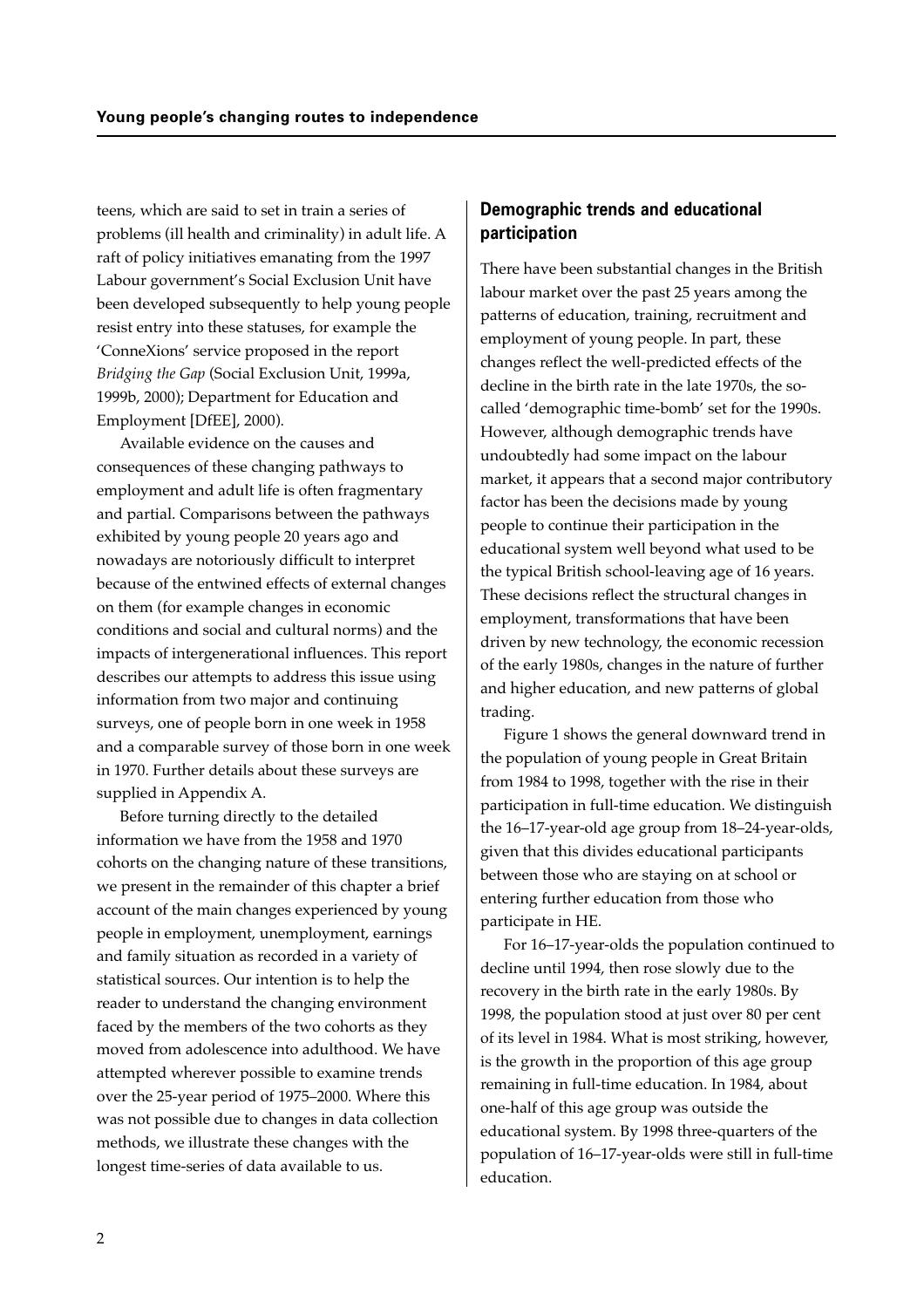

**Figure 1 The population of young people and their participation in full-time education. (a) 16–17-year-olds; (b) 18–24-year-olds**

The lower part of Figure 1 shows similar information for the 18–24-year age group. The decline in the population in this age range has levelled out one million persons lower than in 1984. Full-time educational participation has grown steadily, with the population in full-time HE doubling over the period.

Part of the growth in educational participation that is evidenced in Figure 1 is due to the rapid expansion of the HE system in the early 1990s. As access to HE has improved, so the proportion entering HE has risen. However, this growth is also a product of the higher levels of school-leaving qualifications of young people. Some indication of the trend in school-leaving qualifications can be obtained from examination of Figure 2, showing

the proportion of 18-year-olds in the UK who gained two or more school-based Advanced (A) level qualifications (or the equivalent in Scotland, three or more Highers), the qualification level generally regarded as a minimum for entry into HE. From the beginning of the 1990s, this proportion climbed at a more rapid rate than at any time since the introduction of the qualification. This indicates that a significantly higher proportion of young people were staying on at school for reasons not necessarily associated with the negative effect of high rates of joblessness in the youth labour market but presumably as part of a longer-term plan to enter HE. The attainment of women changed from a situation in the late 1970s, when young men were more likely than young women to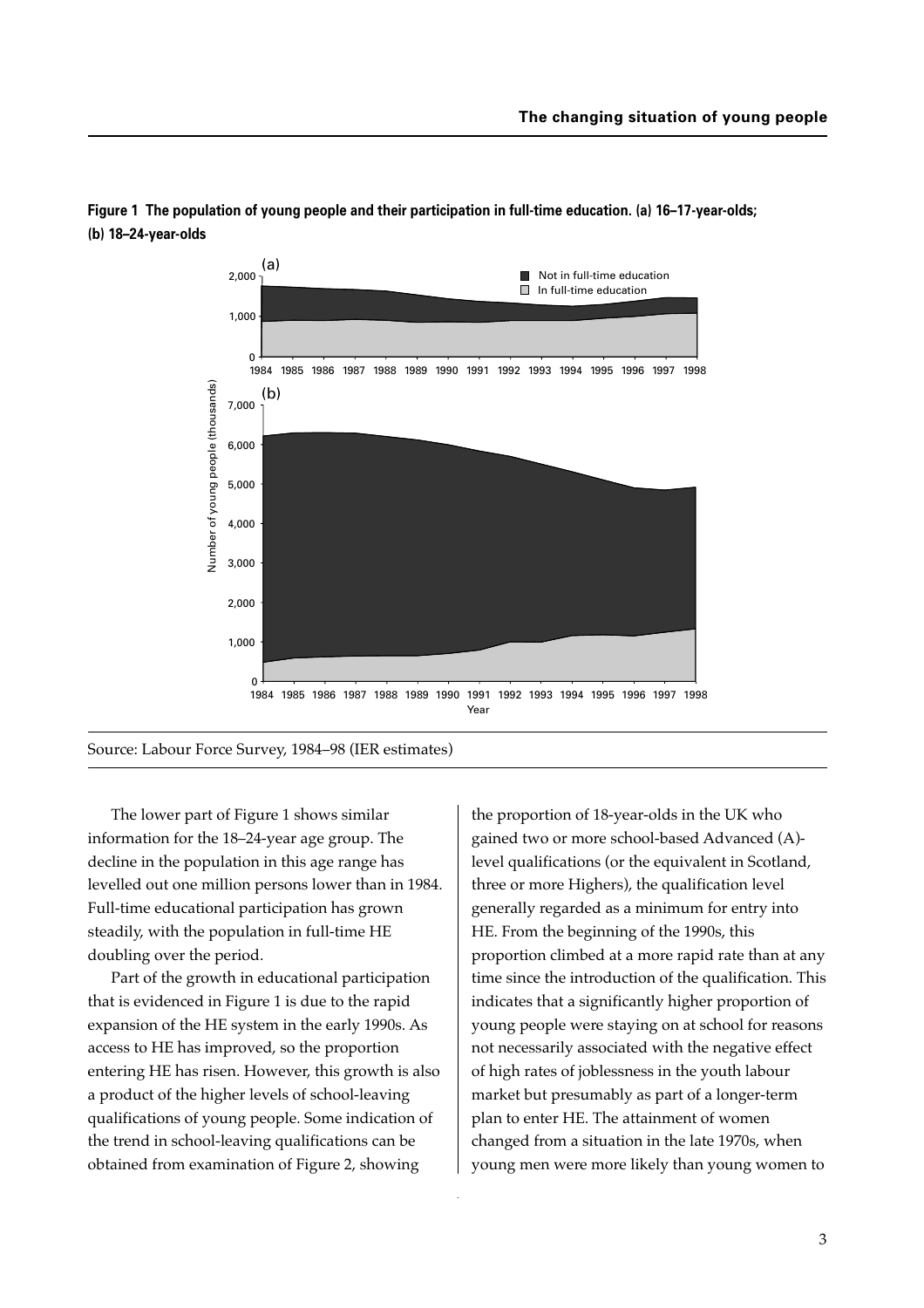

#### **Figure 2 Percentage of 18-year-olds achieving two or more A-levels (three or more Highers in Scotland) by gender**

Source: DfEE

achieve two or more A-levels, to a turn around at the start of the 1990s when young women exceeded the A-level performance of young men. By 1998 5 per cent more 18-year-old women than men achieved two or more A-levels.

Combining the effects of rising educational participation with the declining cohort size, the number of young people (16–24-year-olds) working or available for work on a full-time basis is estimated to have dropped from approximately 6.5 million in 1984 to less than 4.0 million by 1998, a fall of more than one-third.1 In the immediate future, further declines will be driven both by continued demographic trends and by a likely continuation of increases in the participation of young people in full-time education.

It was widely predicted some years ago that a 'supply-side' change of such magnitude would disrupt employers' recruitment plans for young people, that it would curtail the scale of youth training programmes and have a positive impact on the relative earnings of young people. If the demand for youth labour remained unchanged, and in the absence of good substitutes for youth

labour, the earnings of young people would be expected to rise relative to older workers, a trend that could radically affect the decisions made by young people to participate in further and higher education. In the following subsection we show that the reverse has happened. In terms of the occupations in which they work and their relative earnings, young people without qualifications appear to be a marginalised group in the labour market. First, though, we show the changing participation in work-related training.

Figure 3 indicates that these changes in the percentages of young people staying on in full-time education and A-level attainment have been accompanied by changes in participation in workrelated training (government and employer funded). Here we focus specifically upon 17-yearolds given the dramatic decline in the participation of 16-year-olds in paid employment. The rise in participation in full-time education among 17-yearolds is quite marked up until the end of 1993, at which point it stabilises at just under 60 per cent. Examination of the trends in training also shows that the share of 17-year-olds who are not in full-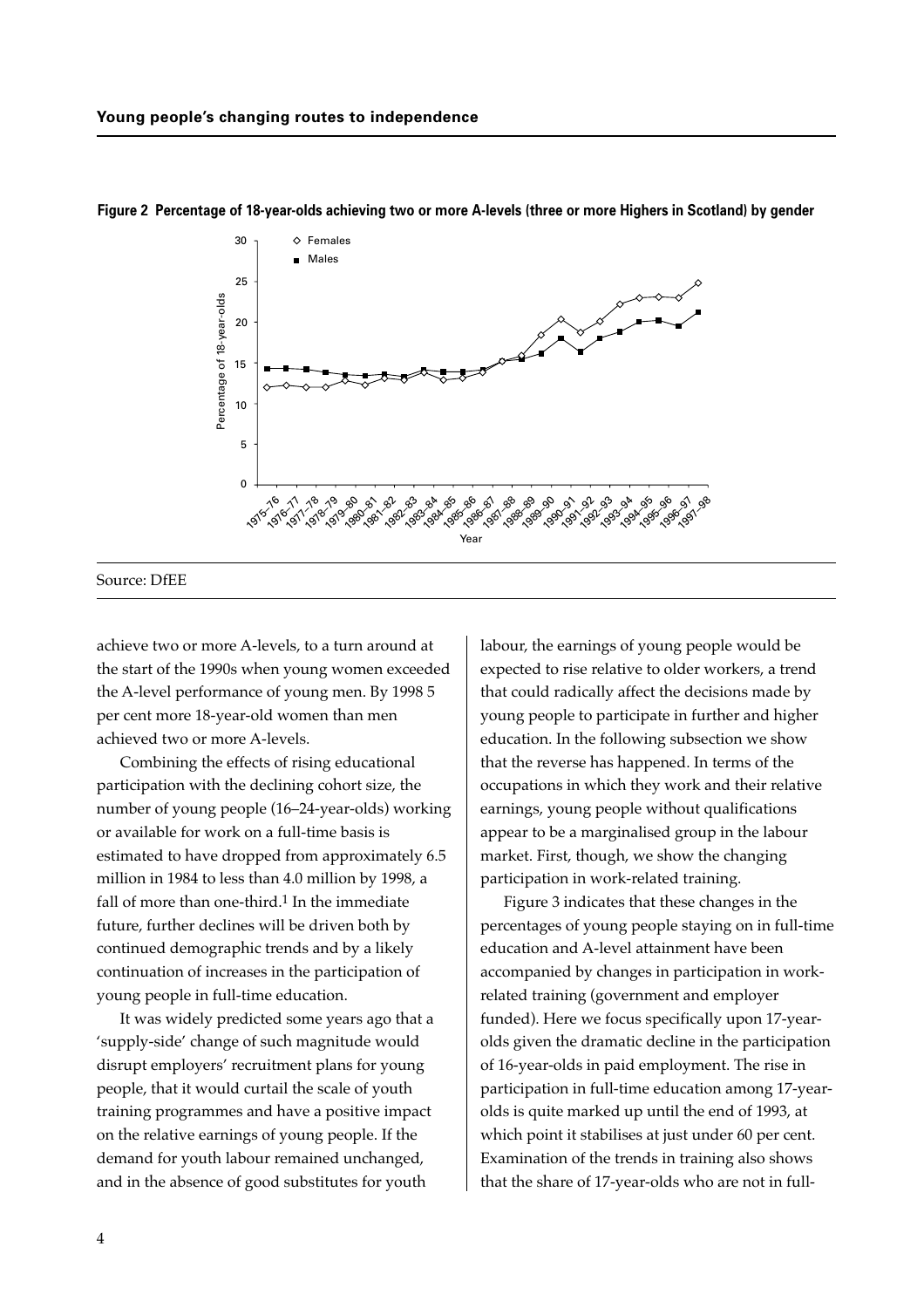

#### **Figure 3 Education and training status of 17-year-olds in England**

Source: Education and Training Statistics for the UK (various years)

time education but undertaking some form of training (government-supported or employerfunded) has fallen from a peak of 26 per cent in 1988 to 14 per cent in 1998, reflecting the decline in the traditional apprenticeship. Consequently, the proportion of 17-year-olds who are not in full-time education and are not receiving any training has been stable or rising slowly since 1994.

**The occupations and earnings of young people** Driven by the structural shifts in the industrial structure of the economy and the rapid technological advancements, the British labour market has been characterised in recent years by an acceleration of the trend away from traditional craft and operative occupations and towards managerial, technical, administrative and service jobs (Wilson, 2000). Clerical occupations, once the mainstay of employment for young women, have also commenced a downward trend, assumed to be associated with the productivity gains of information technology and office automation. While these trends have been well documented across the national labour market and for all age

groups, few studies have focused particularly upon the situation of young people as they enter the labour market.

To examine the effect of both demographic and structural changes on the occupations and the relative earnings of young people, we turn to the major source of information on employee earnings in Britain, the *New Earnings Survey.* Figure 4 shows the changing occupational distribution of the jobs in which young men and women aged 18–24 years2 worked in 1975 and 1999. We note the significant decline in the proportion of young men employed in 'Craft and related' occupations. 'Plant and machine operatives' also exhibit a decline, but not on the scale associated with the fall in the proportion employed in craft and related occupations. For young women, the main area of decline has been concentrated in 'Clerical and secretarial' occupations. As with men, the proportion of young women employed in 'Personal and protective services' and 'Sales' occupations has risen markedly over this period.

Overall, the figures suggest that there has been a fall in the type of jobs available to young school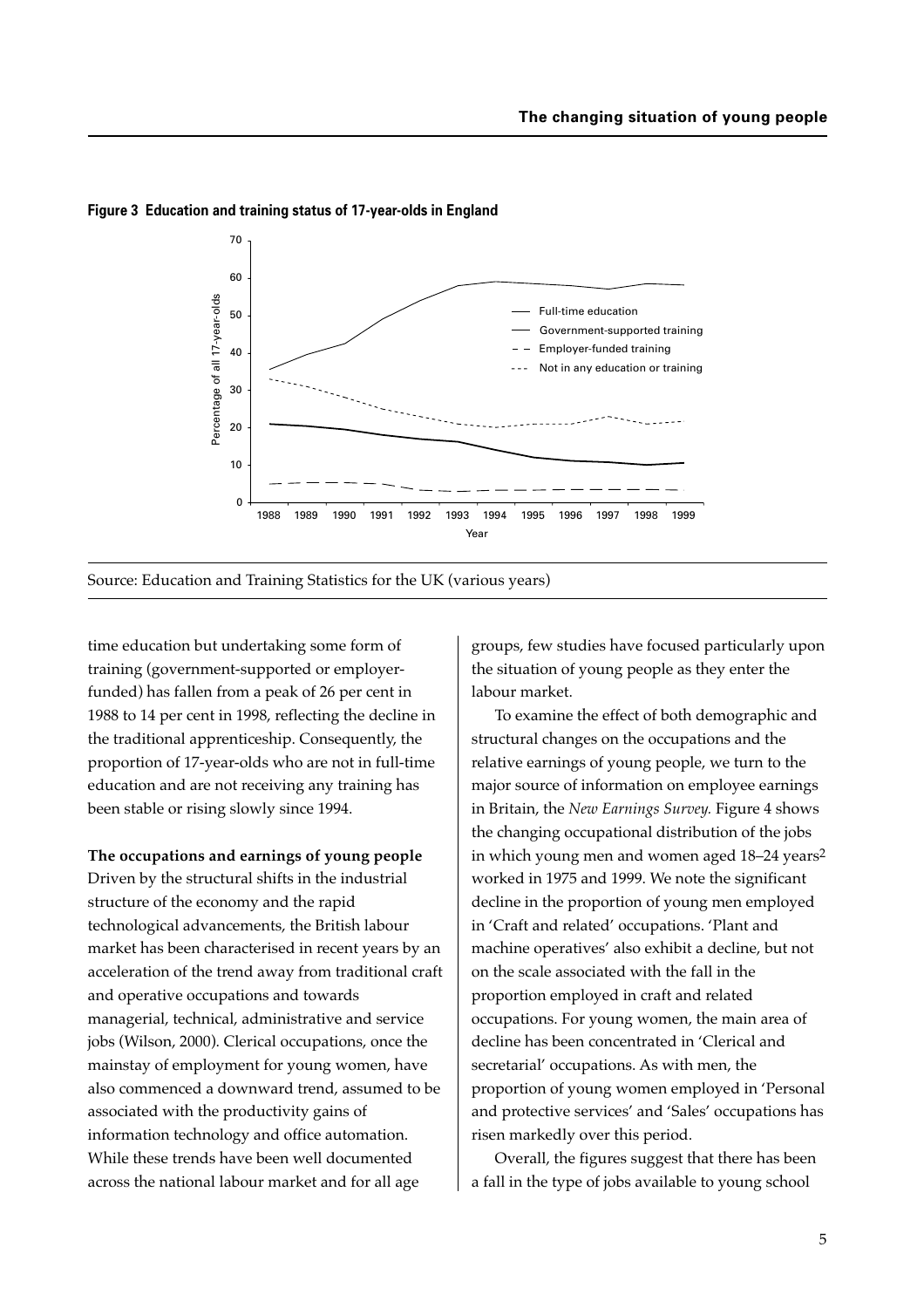

### **Figure 4 The occupational distribution of employees aged 18–24 years, 1975 and 1999. (a) Men; (b) women**

Source: New Earnings Surveys, 1975 and 1999 (IER estimates)

leavers away from craft jobs for young men towards low-skilled occupations, and from administrative and clerical occupations towards sales and personal service occupations for young women. Many of these occupations tend to have more limited opportunities for advancement and are less likely to provide high-quality training. It is evident that the vocational route into the labour market, which provided high-quality training to young people who left school at the age of 16 or 17, is rapidly disappearing.

Thus, there is strong evidence of some major occupational shifts over this decade, particularly in those areas where young men and women were traditionally recruited (craft and related occupations for young men and clerical occupations for young women). However, it would be misleading to consider these occupational shifts as a response by employers to a growing shortage of young recruits. The decline in employment in these areas should be seen as part of the wider national changes in occupational structure.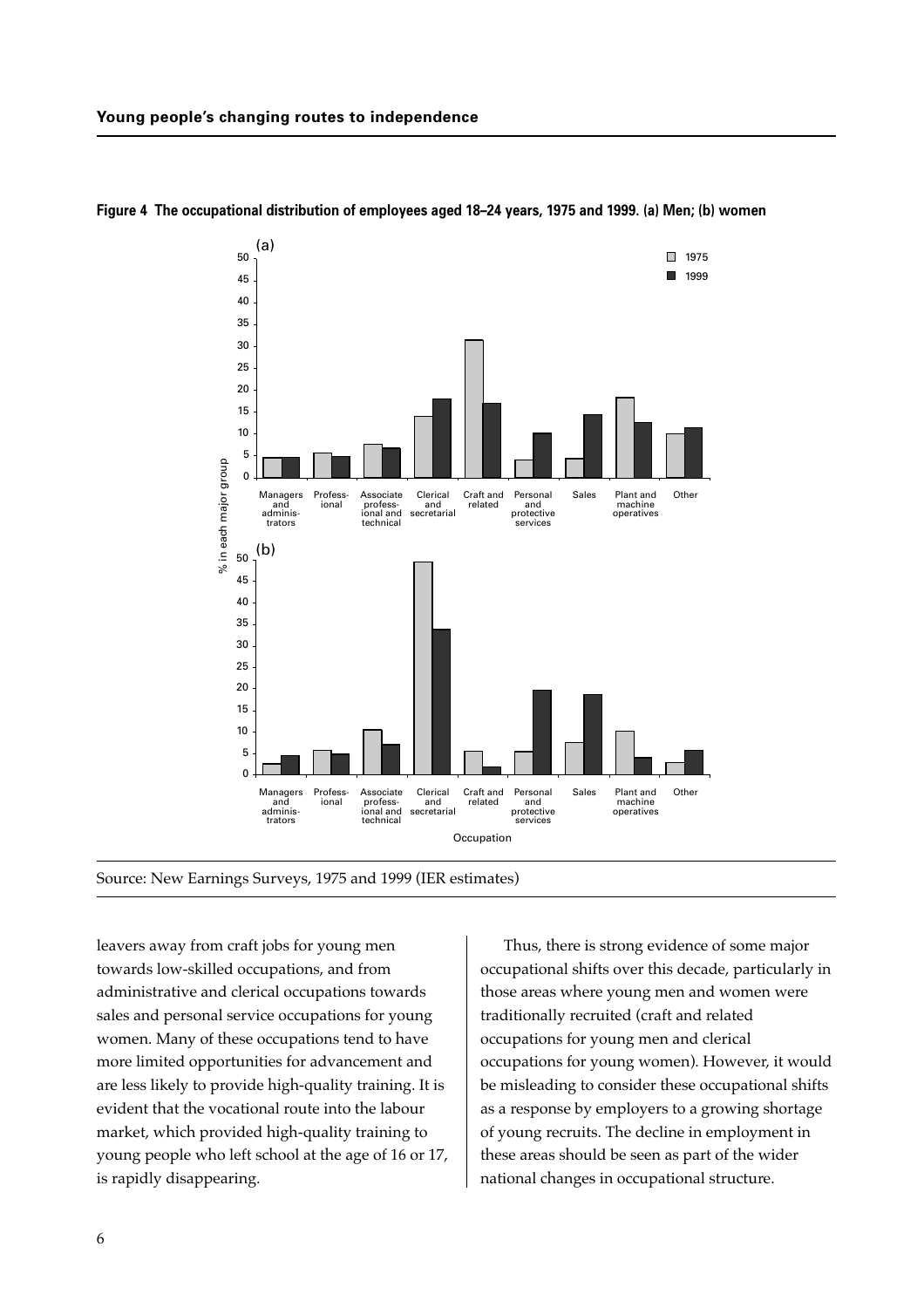Evidence for this can be found by examining trends in the relative earnings of young people. Without a significant shift in occupational recruitment patterns and in the face of a significant decline in the numbers of young people available for work, the relative earnings of young people relative to older workers would be expected to rise.

Figure 5 shows the relationship between age and earnings by single years of age from 16 to 25, contrasting the situation in 1975 with that prevailing in 1999. For each year group the mean of hourly earnings of employees is shown as a percentage of the mean hourly earnings of all employees. Examining first the situation in 1975, the average hourly earnings of young people grows from about 45 per cent of the national average at age 16 to 100 per cent at age 25. In 1999, the rate of increase of earnings with age was lower at all ages in this range, starting to catch up slightly at age 24. In other words, the relative hourly earnings of young people declined very significantly over this period, particularly for those in the 18–23-year age range. These trends indicate that the demand for youth labour generally has weakened over the period and/or that the prevalence of low-paid

work among young people has increased significantly.

Further evidence of the impact of related demand-side restructuring in the labour market for young people can be gained by examining the outcome of the supply–demand process, measured in terms of the scale of unemployment prevailing in these age groups. Figure 6 shows the estimated number of men and women who are unemployed according to the international definition (i.e. without paid work, seeking work and available to start work) as a percentage of the population in the relevant age group, contrasting the changing situation for 16–19-year-olds with that for 20–24 year-olds. What is of interest here is the fact that the percentage of 16–19-year-olds that are unemployed appears to have levelled out at 12 per cent for men and 8 per cent for women during the 1990s.3 This is surprising, given that the combined effects of a declining population have reduced the scale of the potential labour market for young people on such a wide scale.

The conclusion we draw from these changes is that the combined supply-side forces of demographic change and educational



### **Figure 5 Changes in the relative earnings of young employees, 1975 and 1999**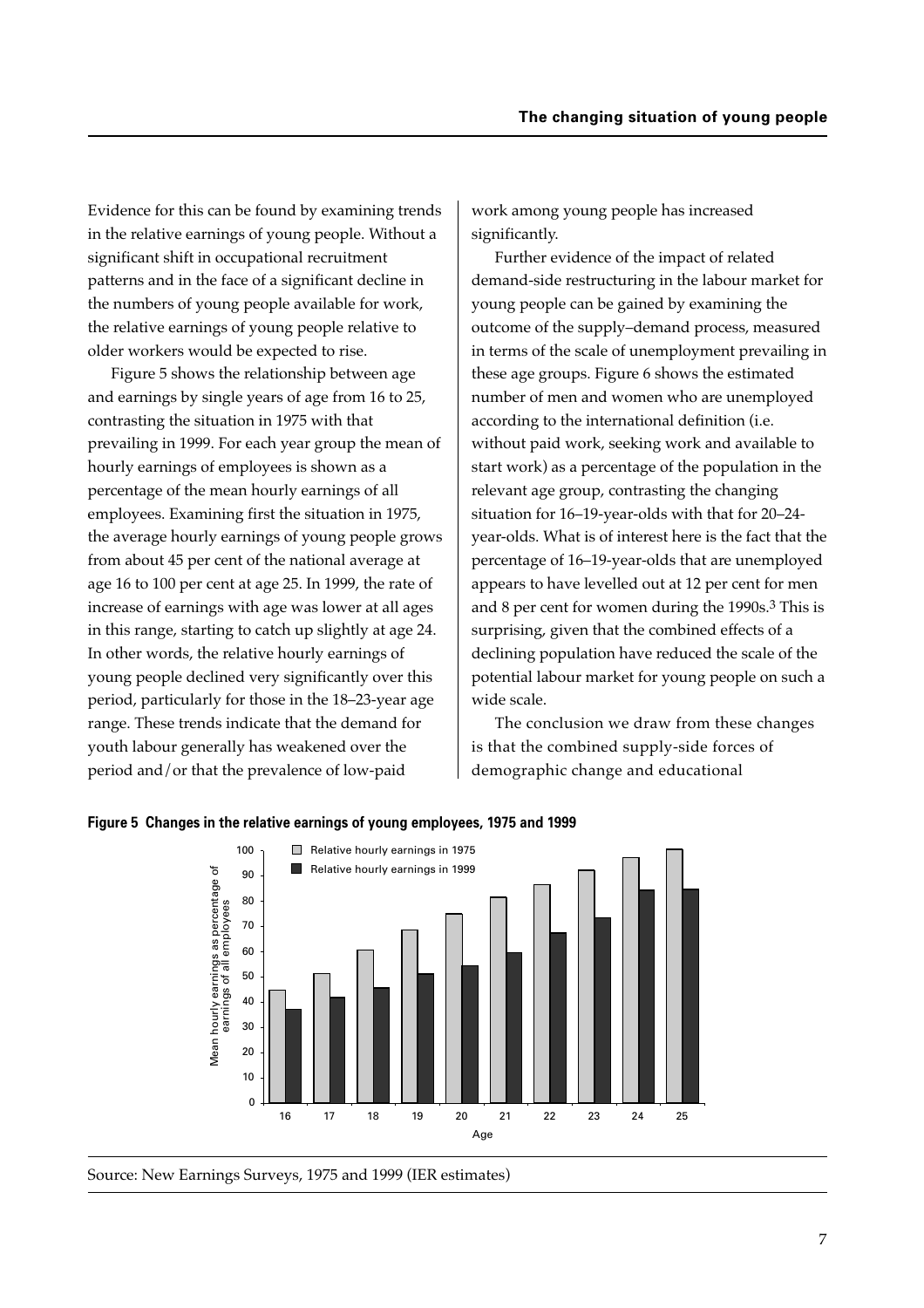

**Figure 6 Unemployed young people as a percentage of the age group, 16–19-year-olds and 20–24-year-olds, 1977– 2000. (a) Men; (b) women**



participation have not driven the restructuring of the youth labour market. Rather than leading to a situation of excess demand for youth labour, youth wages have fallen in relative terms and, at any one time, about one in 10 of young people still experience some unemployment. It seems likely therefore that the general occupational shifts taking place in the labour market have affected employers' recruitment patterns, and

that these shifts appear at their strongest in the patterns of recruitment of young people. Employers have reacted by switching their traditional recruitment paths away from the youth labour market, and this switch may indeed have worsened the relative labour market position of the declining but still very significant group of young people who do not go on to further or higher education.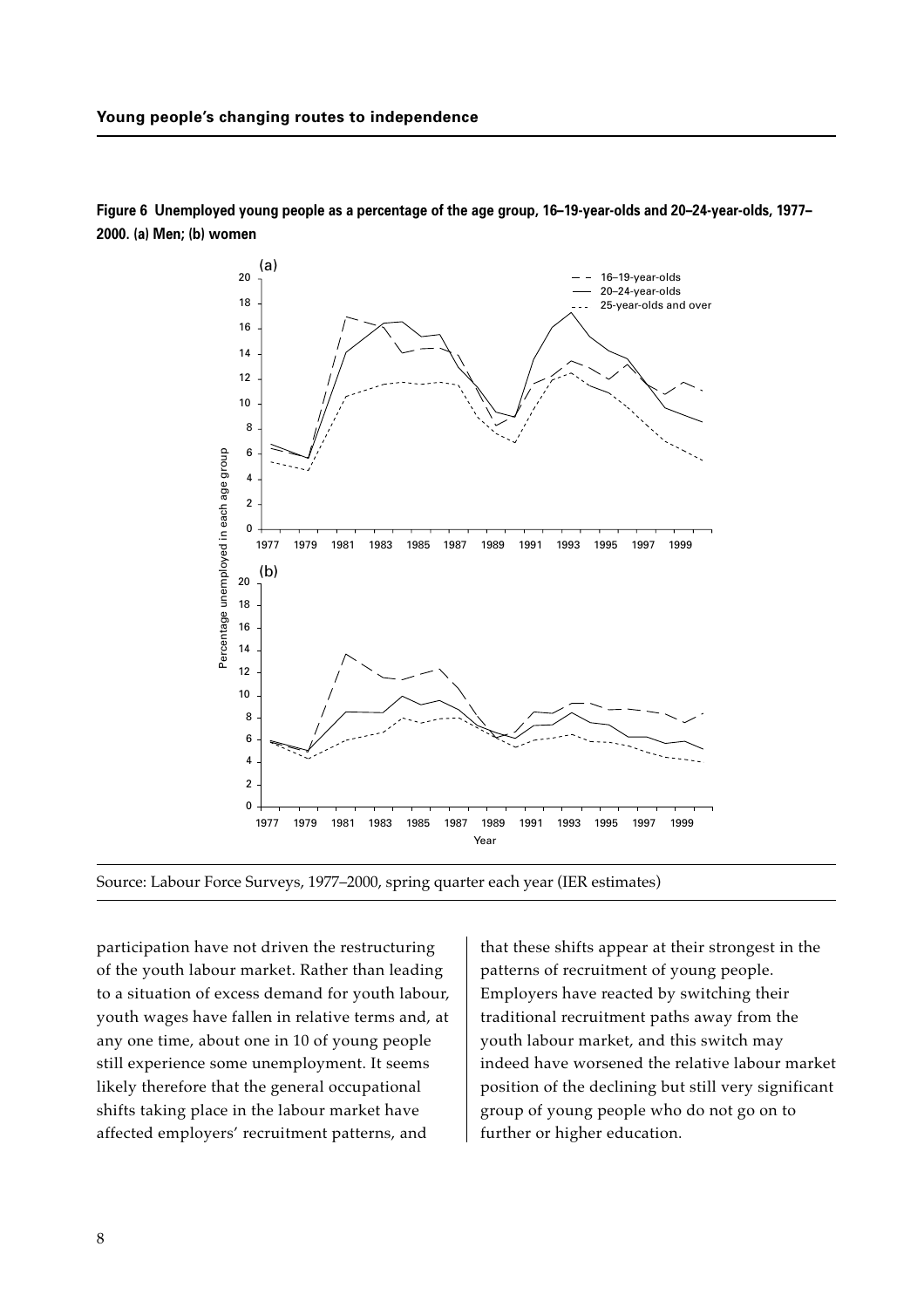# **Young people's family situations**

The changes in young people's family situations over the last 20 years can be viewed in relation to the changes in education and employment. While other factors are likely to be at work, it may well be the case that a consequence of extended education and training, with potentially less secure positions in the labour market, has been a steady postponement of marriage and family commitments as more and more young people try to find an occupational niche before making that form of commitment.

### **Marriage, cohabiting and divorce**

**Figure 7 Marriages and divorces, 1961–94**

Figures 7 and 8 taken from registration statistics show, respectively, the changes in the numbers of people getting married, divorced and remarrying for the period 1961–94 at different ages in the UK, and the changes in the percentages of people cohabiting before first and second marriages. Figure 7 shows that after a degree of relative stability in the early figures from 1970, a dramatic decline in first marriages was evident,

accompanied by a rise in divorce and a similar rise in second marriages. Part of the explanation of this phenomenon is the increasing postponement of marriage, a feature of all European countries. Thus in Britain in 1970 the median age of first marriages was 21 for women and 23 for men. By 1990, the median age had risen to 25 for women and 27 for men (Utting, 1995). Another factor is the tendency towards a period of cohabitation before (or in place of) marriage (Figure 8). In 1968, only 5 per cent of women had cohabited with their partner before their first marriage. By 1990, 60 per cent had done so.

The whole picture is one of marriage as a much more unstable institution than it was in the past and as a less obvious means for establishing independence away from the parental home. For those who do marry there is increasing likelihood of the first marriage ending in divorce. Cohabitation is also becoming the norm before the first marriage (and before second marriages). Living alone or with friends after leaving the family home is also a popular option.





Notes: Divorces include annulments. Remarriages are for one or both partners.

Source: Office for National Statistics (ONS); General Register Office for Scotland; Northern Ireland Statistics and Research Agency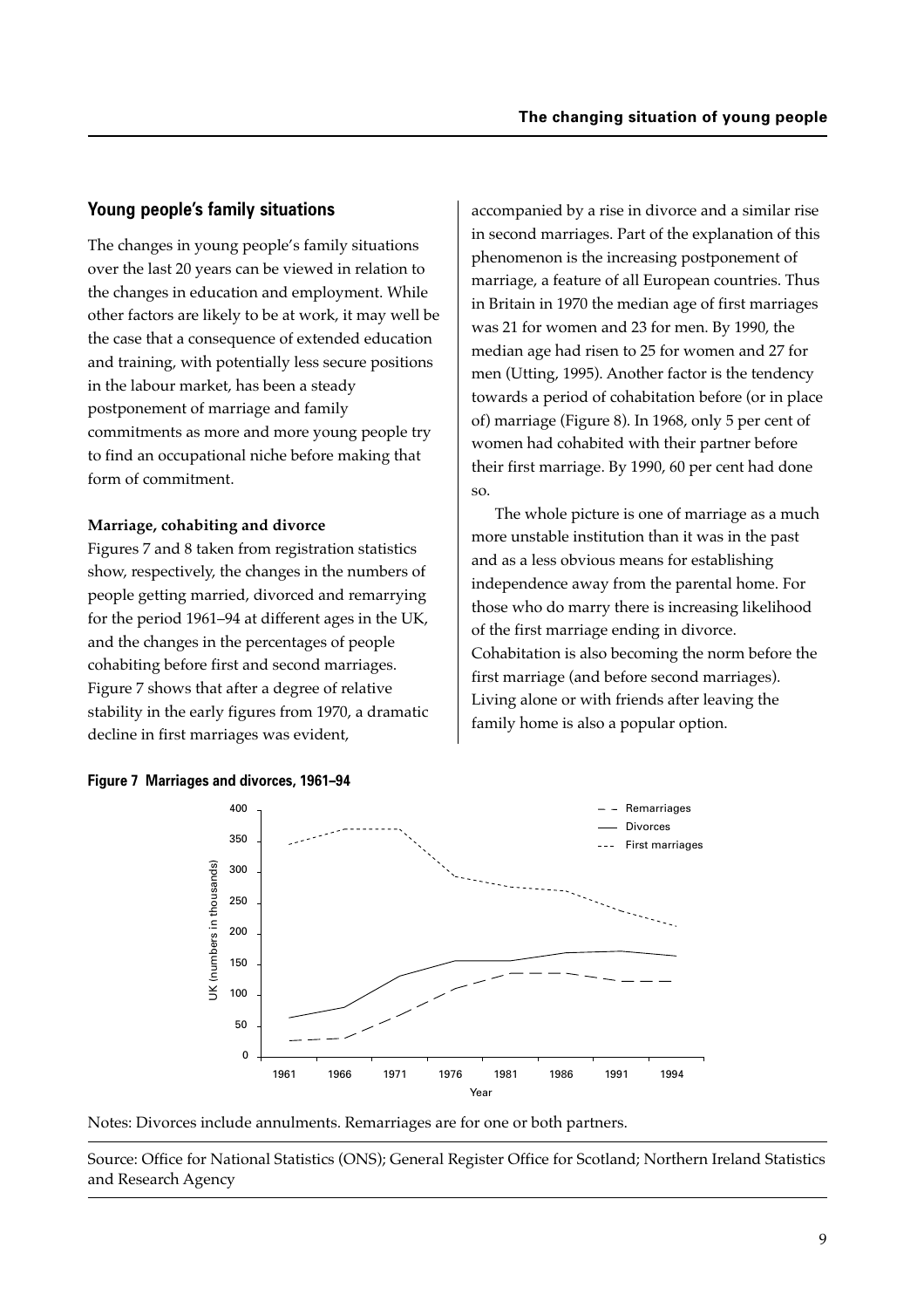

**Figure 8 Premarital cohabitation of women, by year of marriage, 1989–94**

Notes: Data for first marriages relate to the combined years 1990–91 and 1993–94. Data for second marriages relate to the combined years 1989–90 and 1993–94.

Source: General Household Survey; ONS

### **Pregnancy and parenting**

The postponement of marriage to ever-later ages is accompanied by the postponement of having children, a trend that is in evidence in all western European countries. However, in Britain another phenomenon is observed: that of teenage pregnancy, for which Britain has the highest rates in Europe. The birth rate among 15–19-year-olds in the UK has diverged from those in other European countries, with a roughly stable rate over the period 1978–97 while in every other country it has fallen. By 1997 the UK rate, although still a small minority of young people, is, at 30 per 1000 of 15– 19-year-olds, six times the rate of Switzerland and the Netherlands and more than three times the rate of France. Only ex-Soviet bloc countries exceed

Britain's rate, with the Russian federation and Bulgaria approaching 50 per 1000. Another trend in the UK is against these pregnancies ending in marriage and increasingly towards sole registration of the birth by the mother. Figure 9 shows that by 1996 sole registration by teenage mothers had quadrupled compared with 1978 and marriages were down to one-seventh of the previous rate.

There is no evidence that young people in Britain start sexual activity any earlier than in other European countries, Canada and the USA, but their reported use of contraception is very much rarer: 50 per cent in the UK, for example, compared with 85 per cent in the Netherlands and 78 per cent in the USA. It is not surprising therefore, that teenage pregnancy in Britain has such a high prevalence.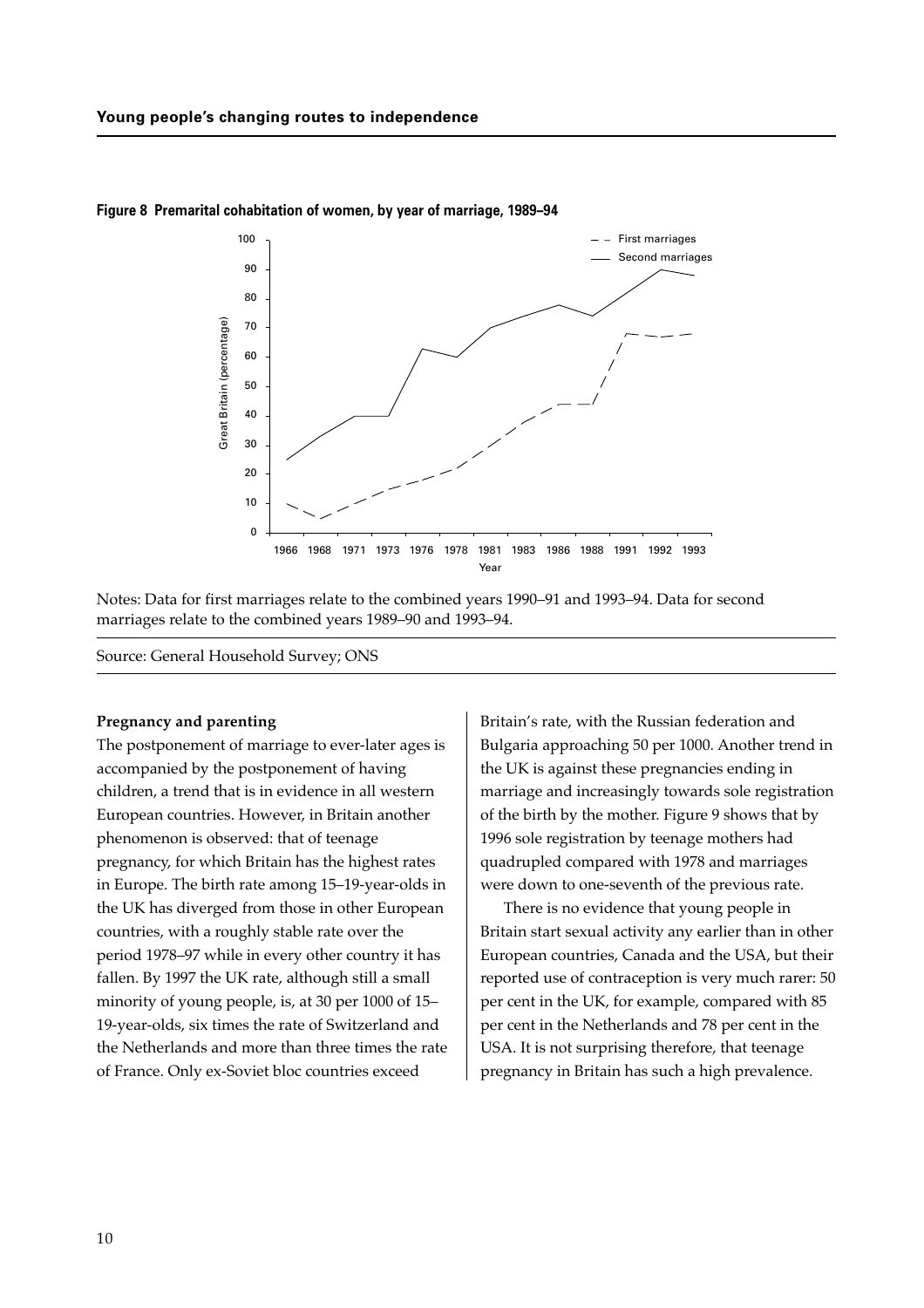

### **Figure 9 Live births to teenagers by marital status and registration, England 1978–97**

Source: Social Exclusion Unit (1999b)

### **Family poverty**

The final set of changing social and economic circumstances we consider in this chapter relates to family life in the UK. Figure 10 shows, for the period 1979–96, the percentages of children in households with non-working parents. Figure 11 shows the proportions of the total population in households, below certain percentages of mean

income (after deducting housing costs) for the period 1979–80 to 1996–97. Again, there are trends in the direction of increases under both headings.

Figure 10 indicates that the proportion of children with non-working parents rose steadily through the late 1980s, remaining at over 30 per cent for parents not in full-time work and just under 25 per cent for not in any kind of work (full-

### **Figure 10 Percentage of children in households with non-working parents**



Source: Family Expenditure Survey, Institute of Fiscal Studies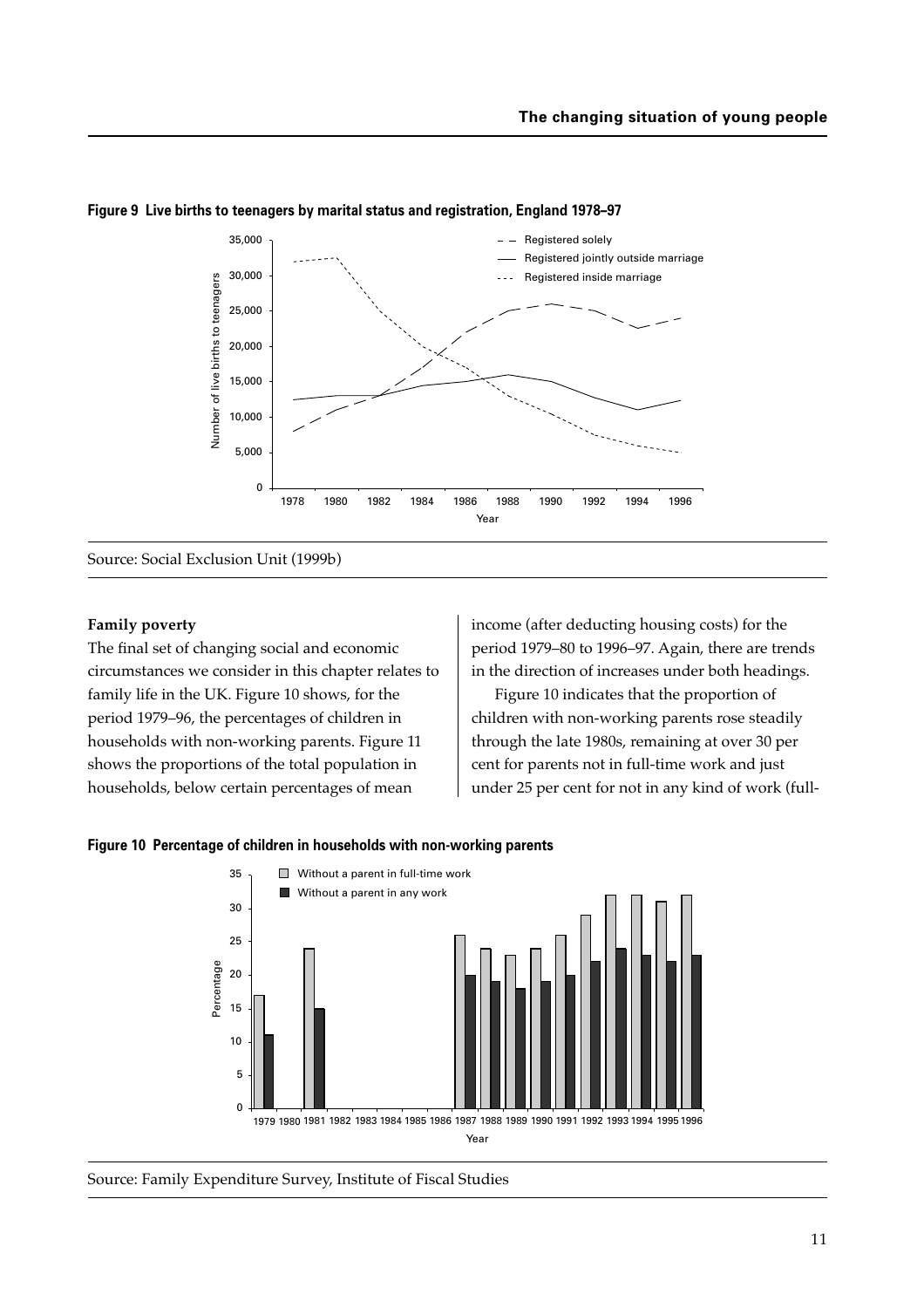



Source: Family Expenditure Survey, Institute of Fiscal Studies

time or part-time). Even more strikingly, as Figure 11 shows, the proportion of households in poverty also rose markedly throughout the 1980s and continued to rise, although more modestly, through the 1990s. In 1980, 10 per cent of families were reporting household incomes 50 per cent below the mean. By the end of 1997, 25 per cent of the population were in this situation of relative poverty.

## **Summary**

The general picture presented in this chapter shows the significant changes in the economic and social context of young people's lives, with the potential for greater division emerging between rich and poor. Although the trend is towards more extended education and training for an ever-larger proportion of the population, a substantial proportion of young people shows signs of falling behind. Those young people now taking what was previously the traditional route of leaving school at the minimum age of 16 are likely to find reduced opportunities for employment. Despite Britain

experiencing one of the longest periods of sustained economic growth, unemployment among young people remains stubbornly high. The relative earnings of young people have continued to decline, indicating that those who fail to gain the benefits of HE may find themselves increasingly marginalised in the labour market. Although attempts have been made over the last ten years or more to provide active labour market programmes to assist such young people, it has often been the case that the training schemes many of them entered failed to lead to a beneficial job (Banks *et al*., 1992). While the demand for highly qualified labour grows, the weakening of demand in the traditional areas of craft apprenticeship and clerical and administrative occupations places a substantial number of young people in a much less secure position. For some young men this may now act as a brake on their move towards independence. For some young women it could be that early partnership and pregnancy still offer an alternative route to adulthood, but with uncertain economic and social consequences. These are the issues we explore in the two following chapters.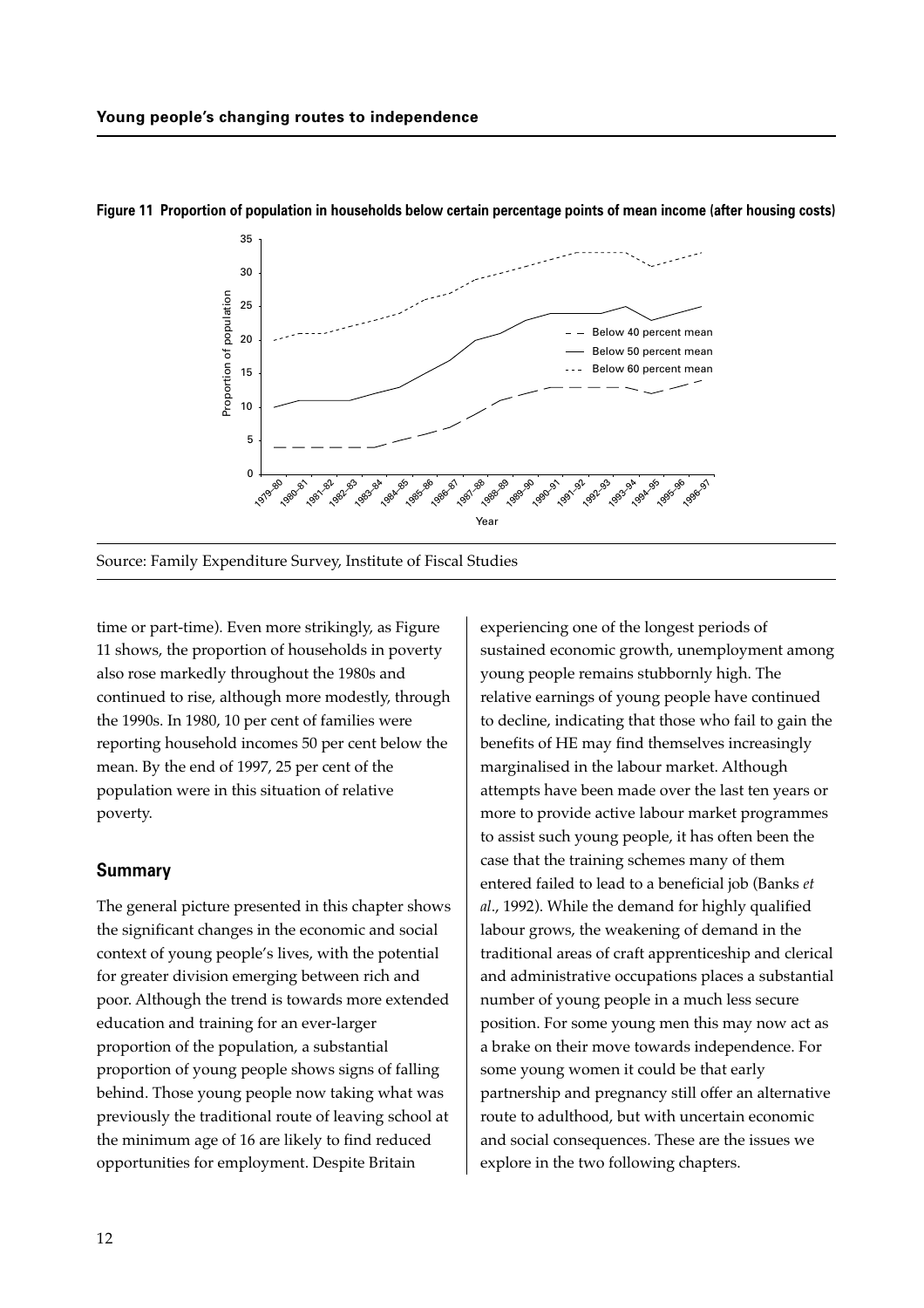# **2 Changes in pathways to employment and adult life?**

# **John Bynner and Huiqi Pan**

# **Introduction**

The purpose of this chapter is to reveal some of the increasing complexity in youth transitions that was already occurring by the mid-1980s and onwards as successive cohorts left education and the family home on the route to adulthood. We do so by comparing the transition routes of the 1958 and 1970 birth cohorts using a more rigorous longitudinal framework for comparison than has hitherto been available (see Appendix A). To what extent had these patterns changed over the 12-year interval separating the 1958 and 1970 birth cohorts? Were transitions becoming more extended? Was polarisation increasing?

# **Charting of routes to employment and independence**

Two kinds of transitions are investigated.

# **Transition to employment**

This transition may comprise direct entry into employment or the intermediate status of training: the government's YTS for the 1970 cohort or apprenticeship for the 1958 cohort. Other statuses at this stage comprise a mixture of intermediate statuses between education, training and work mainly made up of unemployment. For our purposes having one of these statuses means having been in it for at least six months.

It should be noted that apprenticeship and youth training are only very weakly equivalent. Apprenticeship, which took up to five years to complete, was a high-prestige route to skilled work with employee status attached, whereas YTS was a 'catch all' form of vocational preparation for school leavers, who had not moved directly into jobs. Nevertheless, both represented a transitional period in employment through which the young

person was expected to acquire some of the skills and work habits appropriate to full-time adult work.

## **Transition to independent living**

The changes of status defined here comprise all possible combinations of partnership (living with a partner as man and wife), parenting and leaving the family home. Note that partnership as defined constitutes living as a couple, although this may still involve living in the parental home.

# **Transition to employment**

We start by comparing statuses (held for at least six months) at age 17 and at age 26 and then identify the main features of the routes from the former to the latter.

Table 1 shows the percentages of young men and young women in the four statuses (for at least six months) of apprenticeship/training, employment, full-time education and 'other'. The shift between cohorts from employment to training as a first step into the labour market is evident, especially for women. Thus, although by age 17, 27 per cent of the young men in the 1958 cohort were in apprenticeship, and 27 per cent in the 1970 cohort were in training, among young women the comparable percentages were 3 per cent of the 1958 cohort and 23 per cent of the 1970 cohort. This reflects in part the strong equal-opportunities thrust of YTS, but also the lack of jobs for both young men and young women in the mid-1980s.

Staying on in education was also evident in the younger cohort, with 38 per cent of young men in the 1970 cohort and 49 per cent of young women staying on compared with 32 per cent of young men in the 1958 cohort and 39 per cent of young women.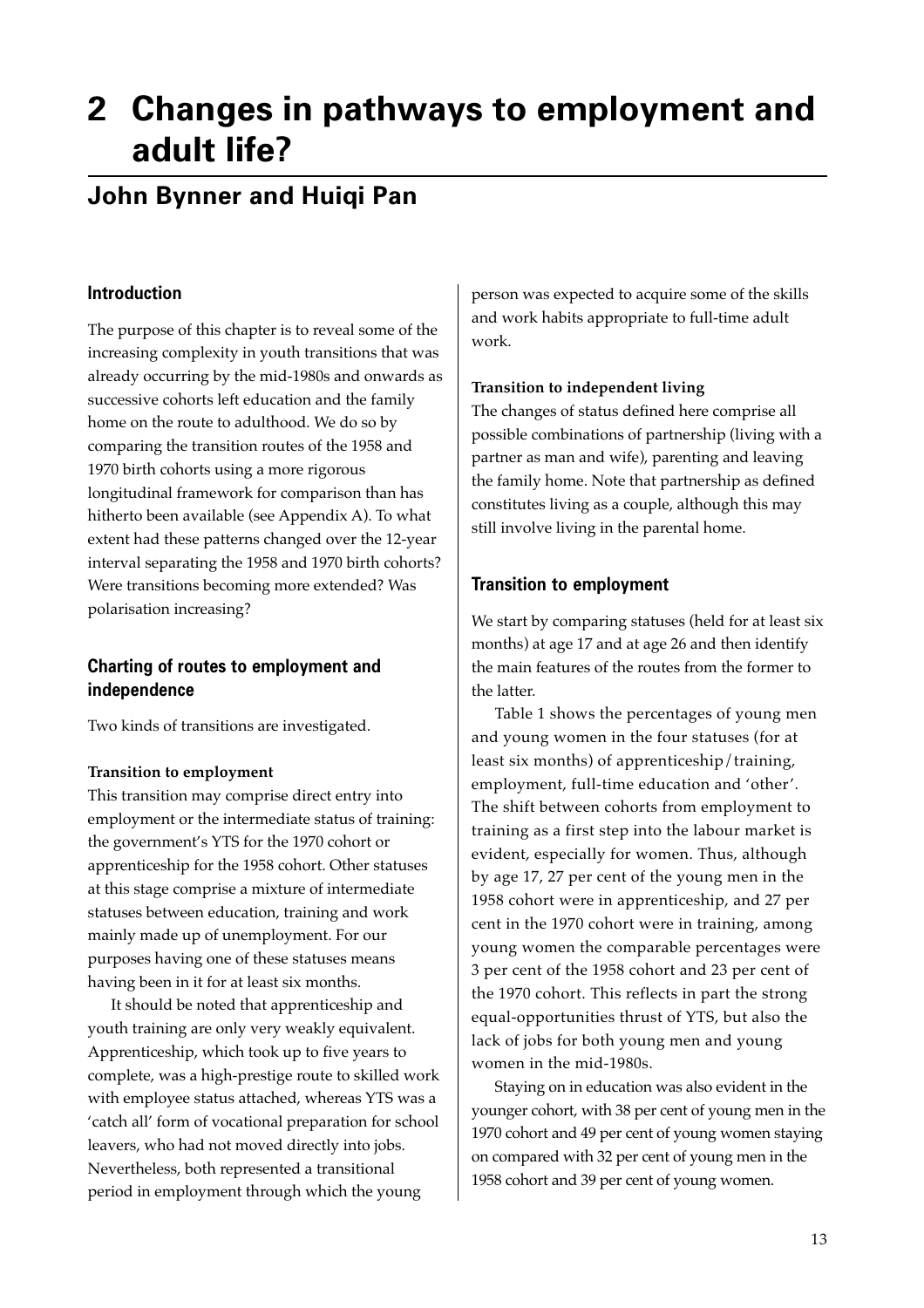|                                             |             | Young men   | Young women |             |  |
|---------------------------------------------|-------------|-------------|-------------|-------------|--|
|                                             | 1958 cohort | 1970 cohort | 1958 cohort | 1970 cohort |  |
| <b>Status</b>                               | $(\%)$      | $(\%)$      | $(\%)$      | $(\%)$      |  |
| Apprenticeship for the 1958 cohort/training |             |             |             |             |  |
| for the 1970 cohort                         | 27          | 27          | 3           | 23          |  |
| Employment (at least 6 months)              | 32          | 28          | 46          | 21          |  |
| Full-time education (at least 6 months)     | 32          | 38          | 39          | 49          |  |
| Other statuses                              | 9           | 7           | 12          | 7           |  |
| Total $(100\%)$                             | 5,606       | 746         | 5,799       | 875         |  |

#### **Table 1 Employment status at age 17**

Notes: The 1970 cohort total is the 10 per cent subsample, surveyed at age 21; the 1958 cohort total is the complete sample as surveyed at age 33. For details, see Appendix A.

Table 2 shows the percentages of men and women with the different outcome statuses at age 26 including the additional categories of part-time employment, being at home (housework) and unemployment, and excluding the 'training' category that no longer applied at age 26. By age 26, despite the slower start into the labour market by the younger cohort with more staying on in education beyond 16, by age 26 among men the two cohorts were close to convergence, with 89 per cent of the 1958 cohort men in full-time employment compared with 84 per cent of the 1970 cohort. The big differences were between men and women and among women themselves. Far fewer women overall than men were in full-time

employment at 26, but the proportion was also much lower in the earlier rather than the later cohort. This points to the increasing postponement of parenthood among women in the later cohort, as parenting takes women at least temporarily out of the labour market. More members of the older cohort were engaged in housework. About the same proportions in both cohorts were in part-time work.

We now turn to the main routes from the age 17 to the age 26 statuses. Figure 12a–d shows what happened to each of the groups of young men and young women who started with a particular status at age 17.

Notable results include the following.

|                                          |                       | Young men             | Young women           |                       |  |
|------------------------------------------|-----------------------|-----------------------|-----------------------|-----------------------|--|
| <b>Status</b>                            | 1958 cohort<br>$(\%)$ | 1970 cohort<br>$(\%)$ | 1958 cohort<br>$(\%)$ | 1970 cohort<br>$(\%)$ |  |
| Full-time employment (at least 6 months) | 89                    | 84                    | 56                    | 65                    |  |
| Full-time education (at least 6 months)  |                       | 3                     |                       | 2                     |  |
| Part-time employment                     | 0                     | 2                     | 11                    | 13                    |  |
| Housework                                | $\theta$              |                       | 27                    | 14                    |  |
| Unemployment                             | 5                     |                       | 3                     | 4                     |  |
| Other statuses                           | 4                     | 3                     | 3                     | 4                     |  |
| Total $(100\%)$                          | 5,182                 | 4,050                 | 5,053                 | 4,821                 |  |

### **Table 2 Employment status at age 26**

Notes: Totals are full sample sizes for the 1958 cohort at age 33 and the 1970 cohort at age 26.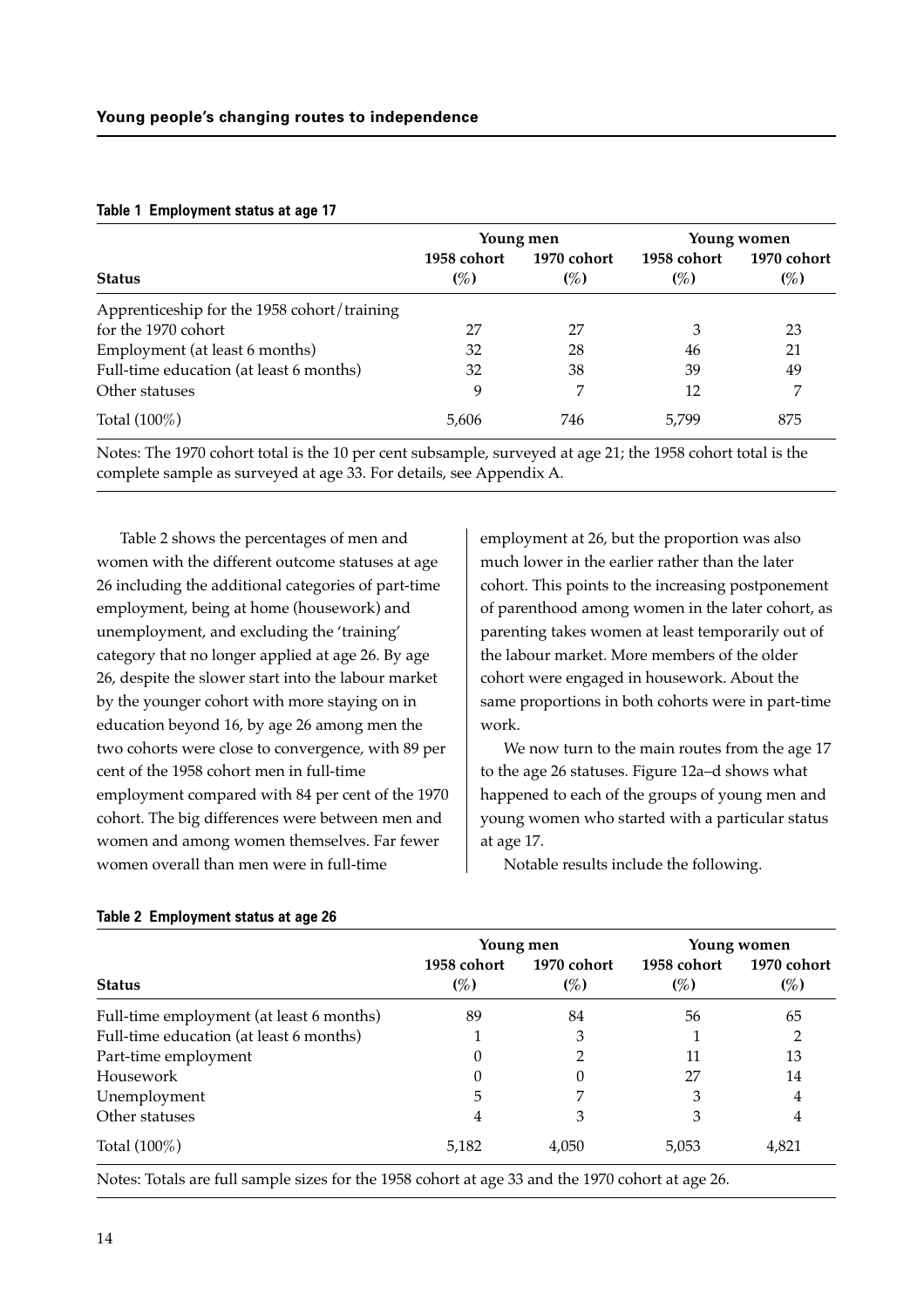- Apprenticeship at age 17 led to full-time employment by age 26 for 92 per cent of the men in the 1958 cohort, and training led to this status for 87 per cent of the men in the 1970 cohort. For women the comparable figures were lower: 46 per cent, 1958 cohort, and 59 per cent, 1970 cohort (Figure 12a).
- For those in full-time education at age 17 the full-time employment outcome at age 26 was the same between cohorts for men but significantly more likely for the 1970 cohort women: 68 per cent, 1958 cohort, and 77 per cent, 1970 cohort (Figure 12b).



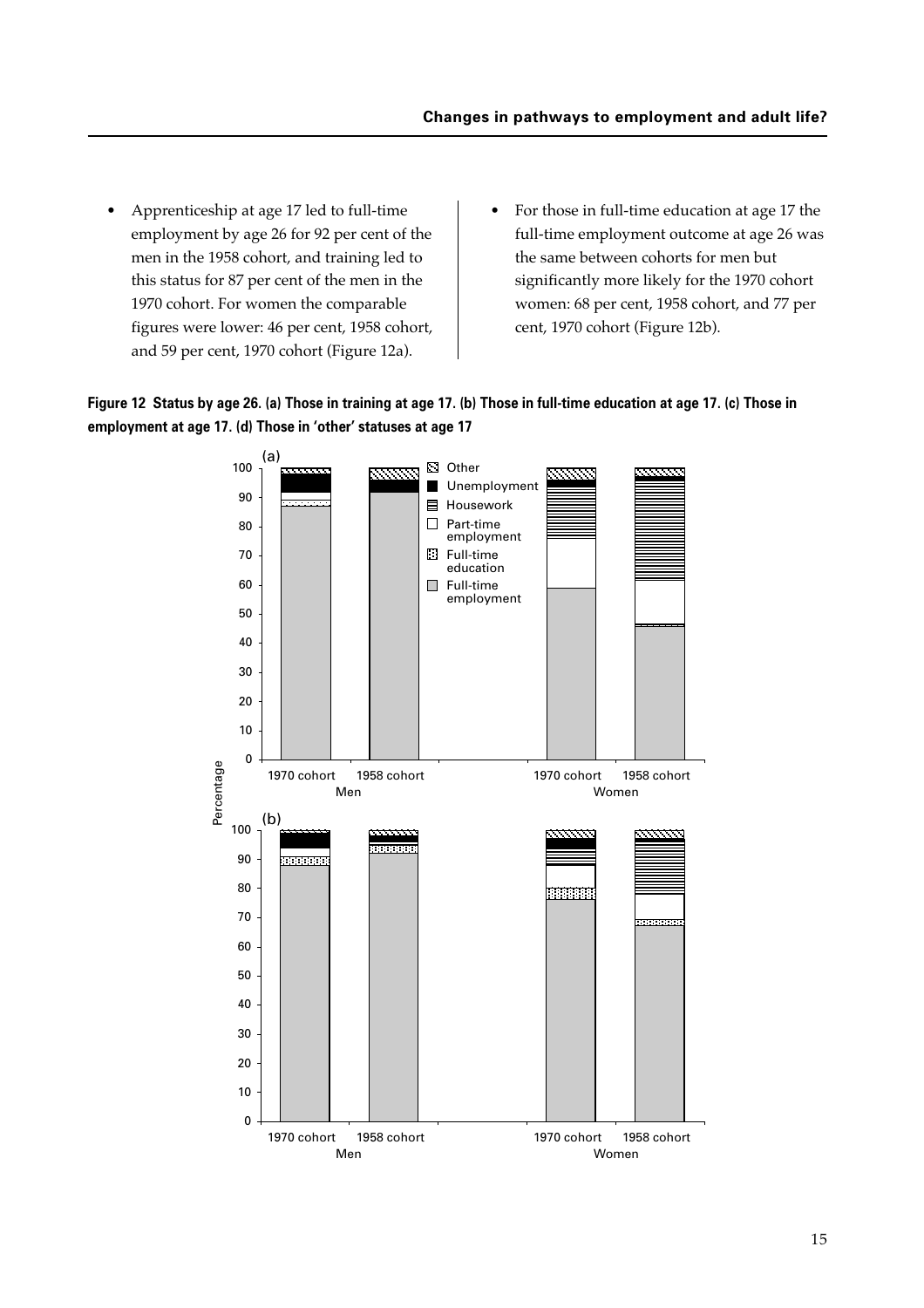

**Figure 12 continued**

- Those men who had gained entry to full-time employment at age 17 in the 1958 cohort were likely to be in the same status at 26: 92 per cent, 1958 cohort, and 86 per cent, 1970 cohort. For women the comparable percentages were much the same as for the outcome of training: 47 per cent, 1958 cohort, and 57 per cent, 1970 cohort (Figure 12c).
- Men in the 'other' statuses category at age 17 (comprising mainly unemployment) were the most likely still to be in this status later, with unemployment (now separately identified) also being a common outcome. Thus, 11 per cent of the 1958 cohort men in this group were identified as unemployed at 26, and 13 per cent were still categorised as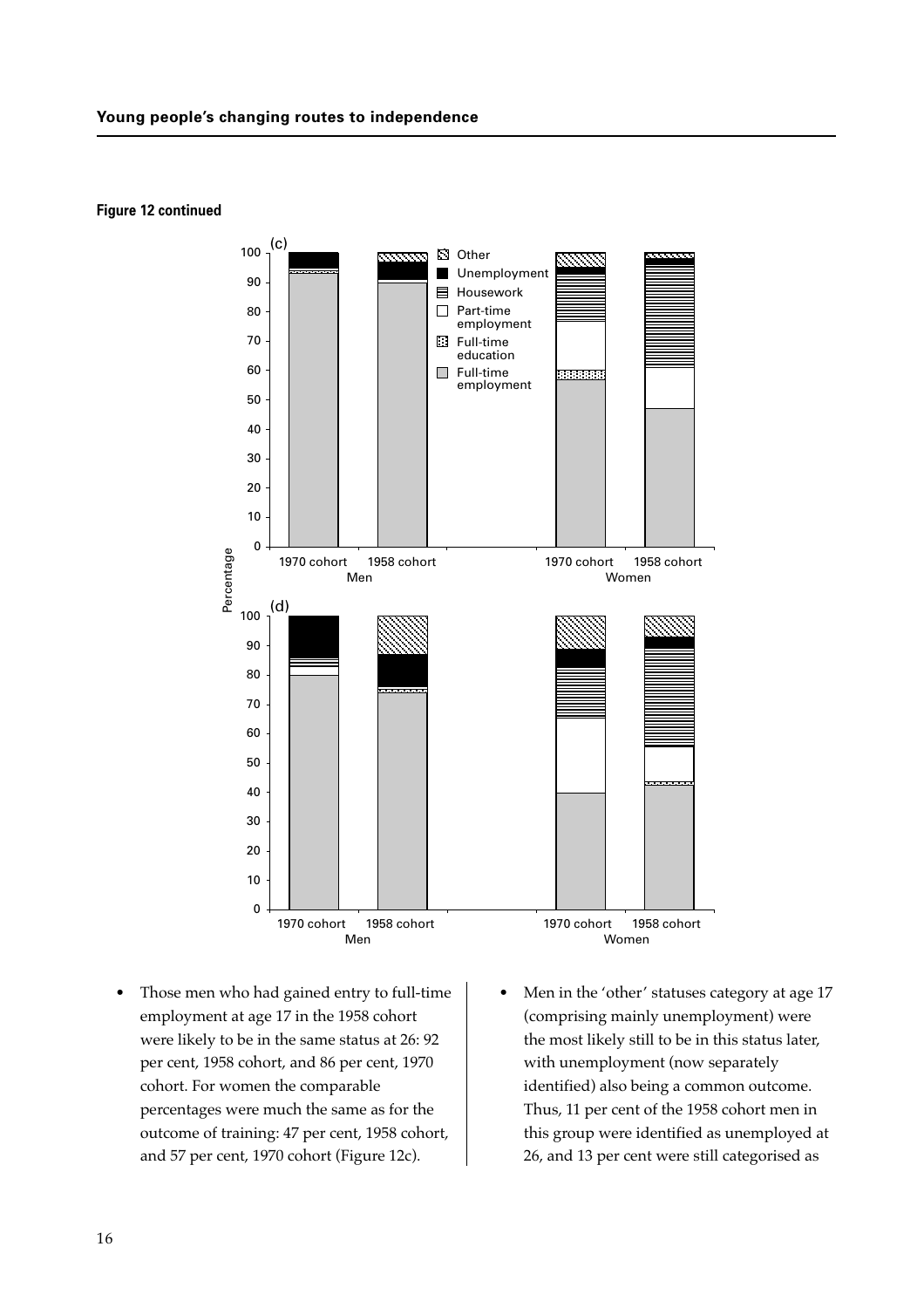in 'other' statuses. In the 1970 cohort, 14 per cent of men in the 'other' category were identified as unemployed at 26, and 7 per cent were still categorised as 'other' (Figure 12d).

- For women, full-time housework was replacing employment at a higher rate by age 26 in the 1958 cohort than in the 1970 cohort, with 35 per cent of the 1958 cohort women engaged in it compared with just over half this percentage, 18 per cent, in the 1970 cohort (Figure 12c).
- For women the most common outcome following 'other' statuses was housework: 34 per cent of the 1958 cohort women were engaged in housework at age 26, and in the 1970 cohort 17 per cent. The much lower level of 17 per cent for the 1970 cohort women could be explained partly by the rise in part-time work: twice the proportion of 1970 cohort women compared with 1958 cohort women had a part-time job at age 26 (25 per cent compared with 12 per cent) (Figure 12d).

These figures point to some elements of stability between cohorts and some evidence of a shift. Most notably those men who gained employment after leaving school tended to be employed later in both cohorts. In other words, despite all the government claims at the time that youth training would replace youth jobs on German lines (Bynner and Roberts, 1992), the best form of vocational preparation continued to be work itself. Other good routes into employment included the apprenticeship and to a lesser extent youth training. For women the move into housework was evident from all categories, but at a lower rate in the 1970 cohort, as more women postponed partnership and family formation.

# **Risky transitions to employment?**

By age 26 the male statuses were similar, i.e. most of the young men were in full-time employment, but earlier a much bigger divergence was apparent in the transition histories leading to them, pointing to the greater risk surrounding those of the 1970 cohort. At age 17 the 'other' statuses category was applied to those young people who reported they were not engaged in education, training or employment. It comprised mostly young people who were unemployed, about 10 per cent of both samples, although it was uncertain at this age how temporary or continuing their unemployment was. For the 1970 cohort, in parts of the country where unemployment was high, youth training could similarly be as much of a holding operation, merely temporarily substituting for unemployment, as a certain route to a job (Banks *et al*., 1992). Tables 3 and 4 show, respectively, for those young people in the 'other' statuses and in training at 17, subsequent 'risk' outcomes at 21 and 26: training, unemployment and housework.

Table 3 shows that, at age 21, four times the proportion of 1970 cohort young men leaving the 'other' statuses category were unemployed compared with the 1958 cohort young men (20 per cent compared with 5 per cent). In 1979, when the 1958 cohort was aged 21, there was a major recession under way, which, if anything, would have tended to reduce their prospect of employment. In 1991 when the 1970 cohort reached 21, the economy was expanding. This re-enforces the conclusion based on small sample sizes (see the notes to the tables) that at age 21 the 1970 cohort was carrying the penalty of poor labour market transition experience earlier. For young women leaving the 'other' statuses category there was no difference of this kind between cohorts with respect to unemployment, but in relation to housework there was a similar striking difference. At age 18, 24 per cent of the 1970 cohort women gave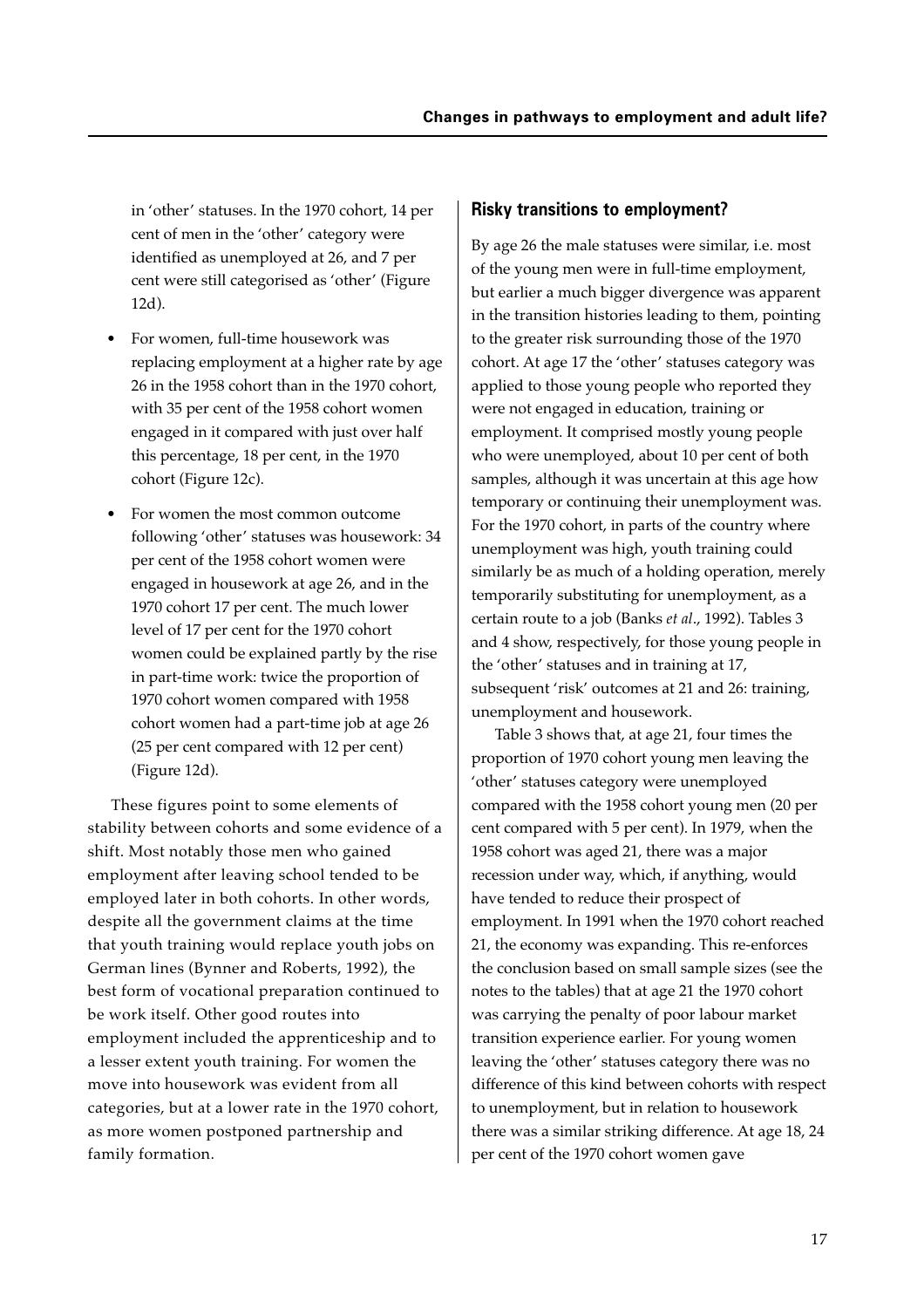|                     |    | Young men |                    |          |                       | <b>Young women</b> |                    |    |                    |  |
|---------------------|----|-----------|--------------------|----------|-----------------------|--------------------|--------------------|----|--------------------|--|
| <b>Risk outcome</b> |    |           | 1958 cohort<br>(%) |          | 1970 cohort<br>$(\%)$ |                    | 1958 cohort<br>(%) |    | 1970 cohort<br>(%) |  |
| Training by age     | 18 | 8         | (276)              | 15       | (53)                  |                    | (373)              |    | (58)               |  |
|                     | 21 | 4         | (320)              | $\theta$ | (54)                  |                    | (428)              | 5  | (58)               |  |
|                     | 26 | 0         | (358)              | 0        | (29)                  | 0                  | (444)              | 3  | (36)               |  |
| Unemployed by age   | 18 | 7         |                    | 8        |                       | 8                  |                    | 14 |                    |  |
|                     | 21 | 5         |                    | 20       |                       | 4                  |                    | 5  |                    |  |
|                     | 26 | 11        |                    | 14       |                       | 4                  |                    | 6  |                    |  |
| Housework by age    | 18 | 0         |                    | 0        |                       | 16                 |                    | 24 |                    |  |
|                     | 21 | 0         |                    |          |                       | 21                 |                    | 33 |                    |  |
|                     | 26 |           |                    | 0        |                       | 34                 |                    | 17 |                    |  |

### **Table 3 Risk outcomes of 'other' statuses at age 17**

Notes: Samples sizes are in parentheses (repeated for each outcome status): total sample, 1958 cohort; 10 per cent subsample, 1970 cohort. In the latter case, the sample numbers are small so the percentage differences need to be treated cautiously.

|                     |    | Young men             |          |             | <b>Young women</b> |                                                |    |       |
|---------------------|----|-----------------------|----------|-------------|--------------------|------------------------------------------------|----|-------|
| <b>Risk outcome</b> |    | 1958 cohort<br>$(\%)$ | $(\%)$   | 1970 cohort |                    | 1958 cohort<br>1970 cohort<br>$(\%)$<br>$(\%)$ |    |       |
| Training by age     | 18 | 87 (1,368)            | 51       | (195)       |                    | 75 (167)                                       | 42 | (202) |
|                     | 21 | 15(1,302)             | 1        | (196)       | 5                  | (157)                                          |    | (203) |
|                     | 26 | 0(1,310)              | $\theta$ | (125)       | $\theta$           | (145)                                          |    | (147) |
| Unemployed by age   | 18 |                       | 3        |             |                    |                                                | 3  |       |
|                     | 21 |                       | 10       |             |                    |                                                | 5  |       |
|                     | 26 | 4                     | 6        |             |                    |                                                | 2  |       |
| Housework by age    | 18 | 0                     |          |             | っ                  |                                                | 2  |       |
|                     | 21 | 0                     |          |             | 14                 |                                                | 11 |       |
|                     | 26 |                       |          |             | 35                 |                                                | 18 |       |

### **Table 4 Risk outcomes of training status at age 17**

Notes: Samples sizes are in parentheses (repeated for each outcome status): total sample, 1958 cohort; 10 per cent subsample, 1970 cohort.

'housework' as their main activity, compared with 16 per cent of the 1958 cohort women, and by age 21 33 per cent of the 1970 cohort women compared with 21 per cent of the 1958 cohort women were engaged in housework. By age 26, the proportions had reversed as more of the 1958 cohort women took the traditional route out of the labour market to get married and have children. For the 1970 cohort women in the 'other' statuses category, as

we have seen, the exit seemed to have been occurring earlier and this appeared to be followed by a return to the labour market (usually into parttime work) earlier. Half the percentage of 1970 cohort women, compared with 1958 cohort women, were engaged in housework at age 26 (17 per cent compared with 34 per cent).

Training status at age 17 generally appeared to lead to more secure outcomes, but the notable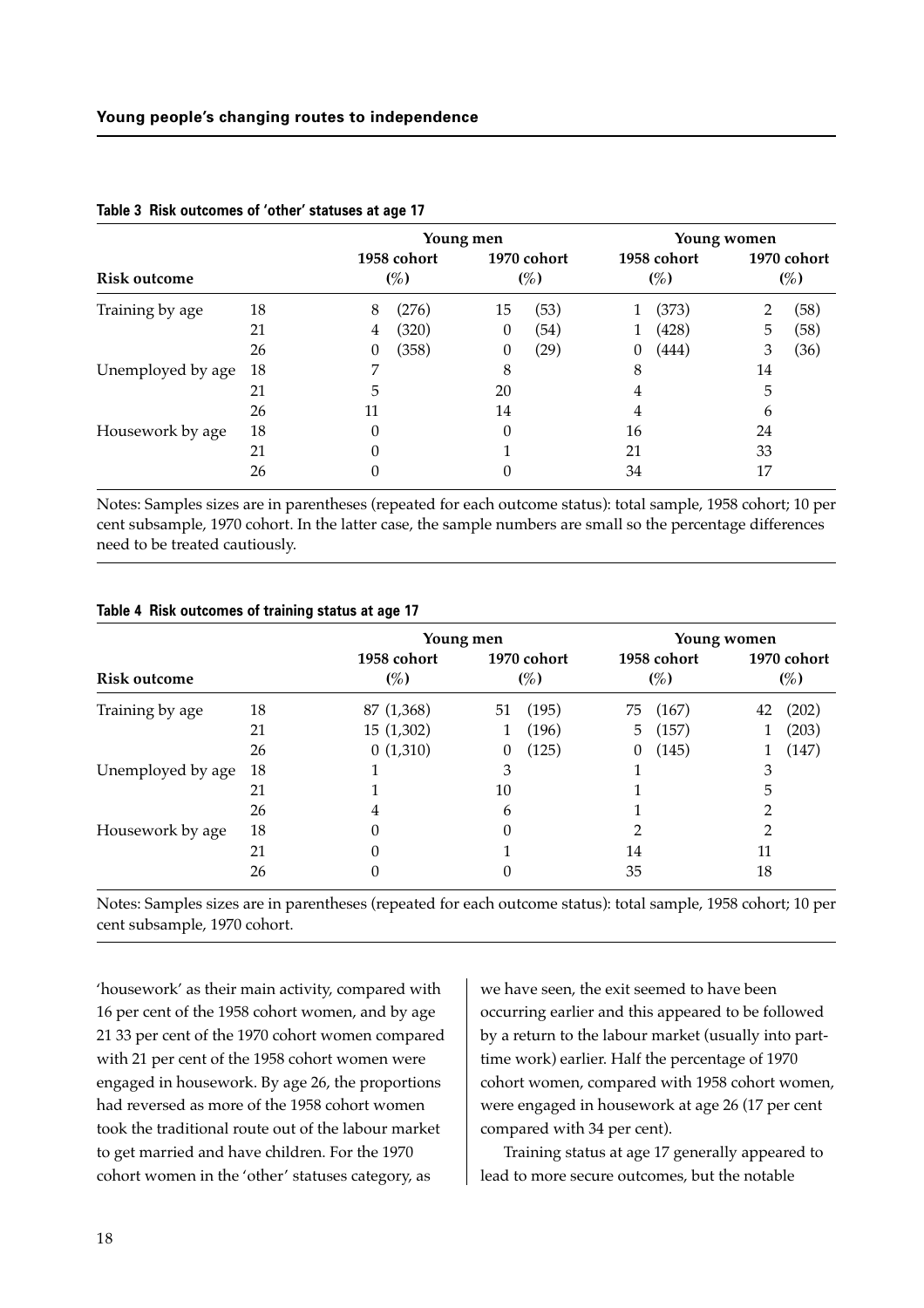differences between the two cohorts showed how the traditional transition to skilled work (apprenticeship) had been reshaped (Table 4). Thus, 87 per cent of young men and 75 per cent of young women were still engaged in apprenticeship at 18 in the 1958 cohort, compared with 51 per cent of young men and 42 per cent of young women in the 1970 cohort. By the age of 21, although 15 per cent of young men were still in training in the 1958 cohort and 5 per cent of young women in the 1970 cohort, the percentages were down to 1 per cent. There is a certain irony in the fact that, at a time when the transition to employment was generally extending in all industrialised countries, in Britain under YTS the route to skilled work was becoming truncated. The route was also showing signs of risk. By age 21, 10 per cent of male ex-trainees in the 1970 cohort and 5 per cent of the women were unemployed, compared with 1 per cent of men and women respectively in the 1958 cohort.

# **Transition to independent living**

As we saw in Chapter 1, the labour market changes confronting the younger cohort were paralleled by changes in their move to independence. Marriage and family formation were increasingly postponed. Our definition of independence comprises living in a partnership (cohabiting or married), becoming a parent and leaving the family home. We take the transition to be completed when the last of these three statuses has been achieved. The others are

more to do with means through which independence from the family of origin may be achieved, i.e. forming a partnership and/or having a family of one's own.

To reveal these routes to independence and the changes taking place in them between cohorts, we first compare statuses at 19 (Table 5) and then at 26 (Table 6). Table 5 begins with the main step towards independence, partnership. Notably, by age 19, only 5 per cent of 1958 cohort men and 6 per cent of 1970 cohort men had experienced partnership. For the young women, the overall prevalence of this experience at 19 was higher than it was for men, but lower for the 1970 cohort women than for the 1958 cohort women: 12 per cent compared with 17 per cent.

By age 26, we were able to include the full range of statuses reflecting independence: partnership, having children and leaving the family home for a home of one's own. Table 6 shows the percentages of men and women who were in these statuses at age 26. Table 6 also shows the percentages in different combinations of partnership and parenthood.

The cohorts were virtually identical with respect to leaving home: two-thirds of the young men and four-fifths of the young women had left by the age of 26. Having a partner and especially having a child was less common in the 1970 cohort for both genders. For men the percentage with partners dropped from 61 per cent to 51 per cent and for women from 75 per cent to 63 per cent. The young

### **Table 5 Partnership status at age 19**

|                        | Young men             | Young women           |                       |                       |  |
|------------------------|-----------------------|-----------------------|-----------------------|-----------------------|--|
| <b>Status</b>          | 1958 cohort<br>$(\%)$ | 1970 cohort<br>$(\%)$ | 1958 cohort<br>$(\%)$ | 1970 cohort<br>$(\%)$ |  |
| Had partnership        | 5                     | b                     | 17                    | 12                    |  |
| No partnership         | 95                    | 94                    | 83                    | 88                    |  |
| Total sample $(100\%)$ | 5,606                 | 746                   | 5.799                 | 875                   |  |

Notes: The 1970 cohort total is the 10 per cent subsample; the 1958 cohort total is the complete sample.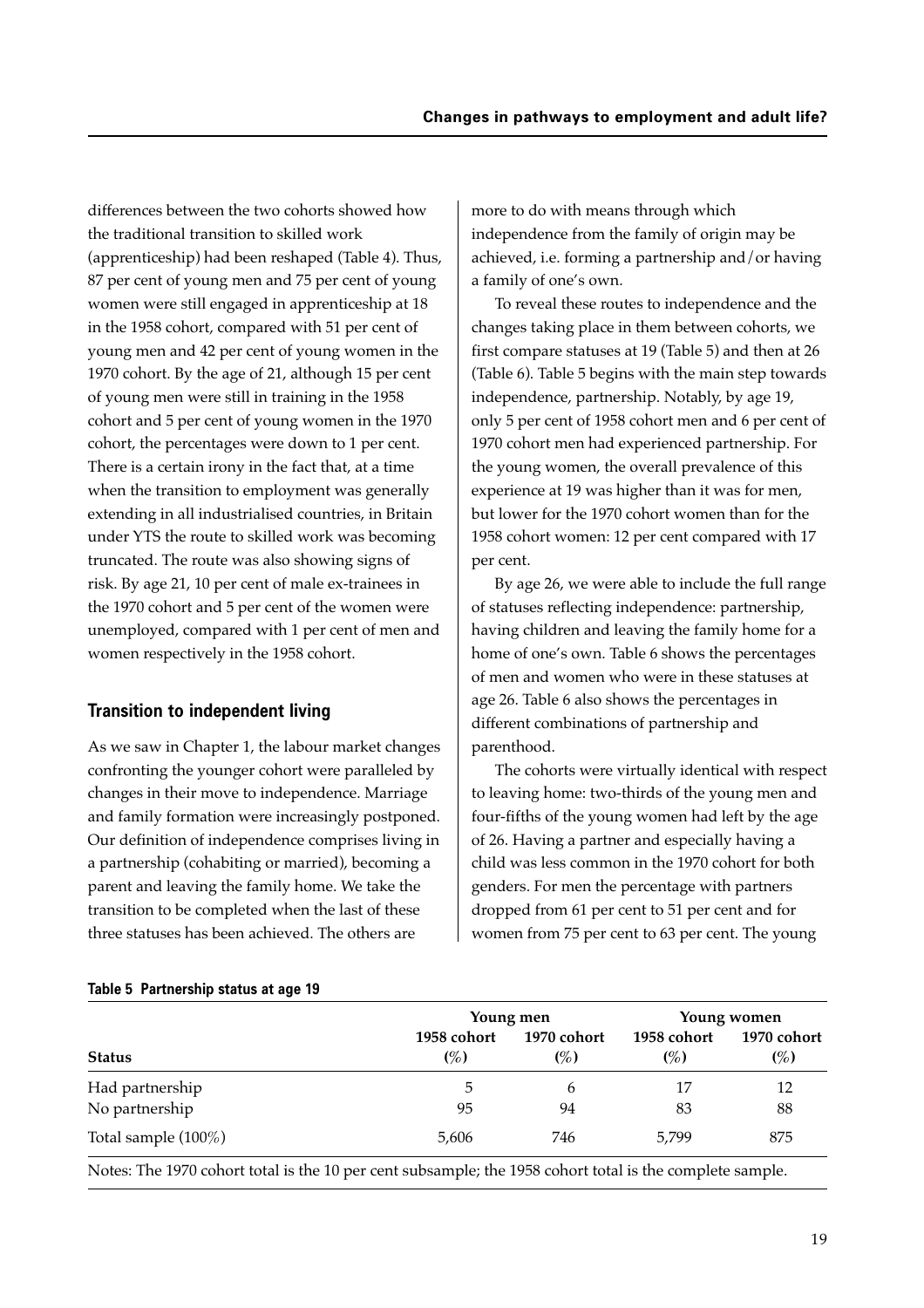|                           | Men                   | Women                 |                       |                       |
|---------------------------|-----------------------|-----------------------|-----------------------|-----------------------|
| <b>Status</b>             | 1958 cohort<br>$(\%)$ | 1970 cohort<br>$(\%)$ | 1958 cohort<br>$(\%)$ | 1970 cohort<br>$(\%)$ |
| Has left parental home    | 66                    | 68                    | 79                    | 80                    |
| Has partner               | 61                    | 51                    | 75                    | 63                    |
| Has own child             | 31                    | 21                    | 47                    | 32                    |
| Has partner and has child | 29                    | 18                    | 43                    | 25                    |
| Has partner and no child  | 32                    | 33                    | 32                    | 38                    |
| No partner and has child  | 2                     | 3                     | $\overline{4}$        | 7                     |
| No partner, no child      | 36                    | 46                    | 21                    | 30                    |
| Total                     | 100                   | 100                   | 100                   | 100                   |
| Total (100%)              | 5,385                 | 3,728                 | 5,634                 | 4,579                 |

#### **Table 6 Family/independence status at age 26**

Notes: Totals are full samples sizes for both the 1958 cohort and the 1970 cohort. Percentages in italics relate to the classification of the whole sample in terms of partnership and parenthood, thus totalling 100 per cent.

men's achievement of parenthood declined from 31 per cent to 21 per cent between the two cohorts and women's from 47 per cent to 32 per cent. Therefore, by age 26 in the 1970 cohort the great majority of both genders had yet to have children, whereas in the 1958 cohort by this age half the women had done so. The various combinations of partnership and parenthood show this shift even more strikingly, displaying quite a substantial decline in the incidence of partnerships with children and an increase in single living (no current partner or child): at age 26 nearly half the 1970 cohort young men were in this 'single' status category and just a third of the young women.

What happens to the groups who had experienced partnership before the age of 19? Again, we traced the changing statuses at different ages up to 26 in the two cohorts (Figure 13a–c). Figure 13a shows the percentages that were in partnerships, Figure 13b the percentages that had children and Figure 13c the percentages that had left the family home. Figure 14a–c shows the comparable percentages for those who had not experienced partnership by the age of 19.

Over time and at each time point an individual may experience any number of the statuses defined – the statuses are not mutually exclusive – or they may experience none of these statuses. For example, a young woman who had experienced partnership by age 19 may not be in a partnership at age 19 or at age 20, nor have a child at either of these ages, but may be living away from her parents' home. At the age of 21, she may be in a partnership, with a child and living in her parents' home.

Notable results include the following.

- Of those young men and young women who had experienced a partnership by age 19, the great majority were still in this status at later ages (not necessarily with the same partner). By age 26 over four-fifths of the women and just under four-fifths of the men were in partnerships (Figure 13a).
- Of the 1958 cohort young men who had experienced a partnership by age 19, just under half were parents by age 20. By age 26, the percentage had risen to 76 per cent, by which time 81 per cent had left home (Figure 13b,c). In the 1970 cohort, of those who were in partnerships at age 19, a smaller proportion than in the 1958 cohort had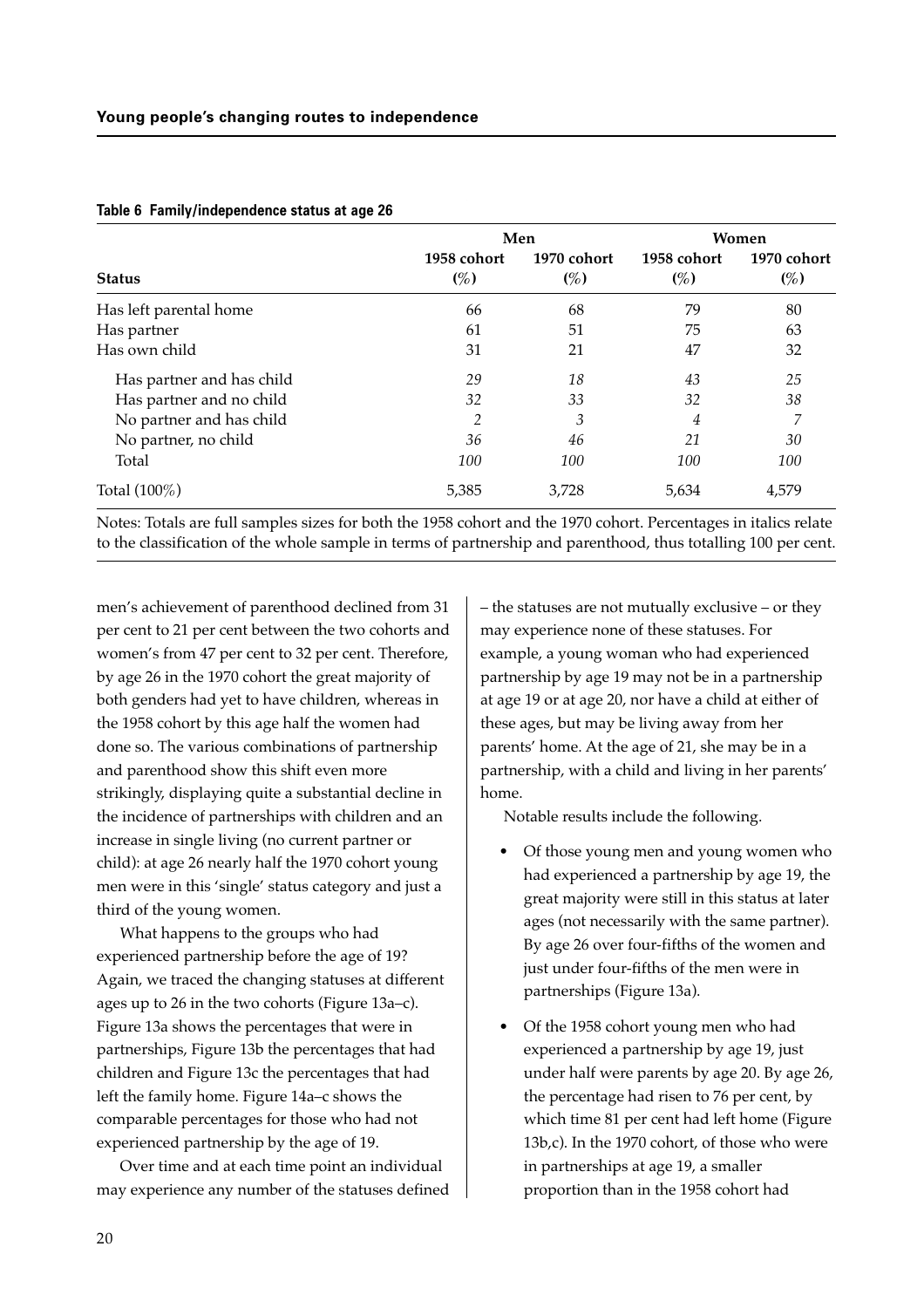

**Figure 13 Cohort members who had experienced partnership by age 19, by status at later ages. (a) In partnership; (b) has child; (c) has left parental home**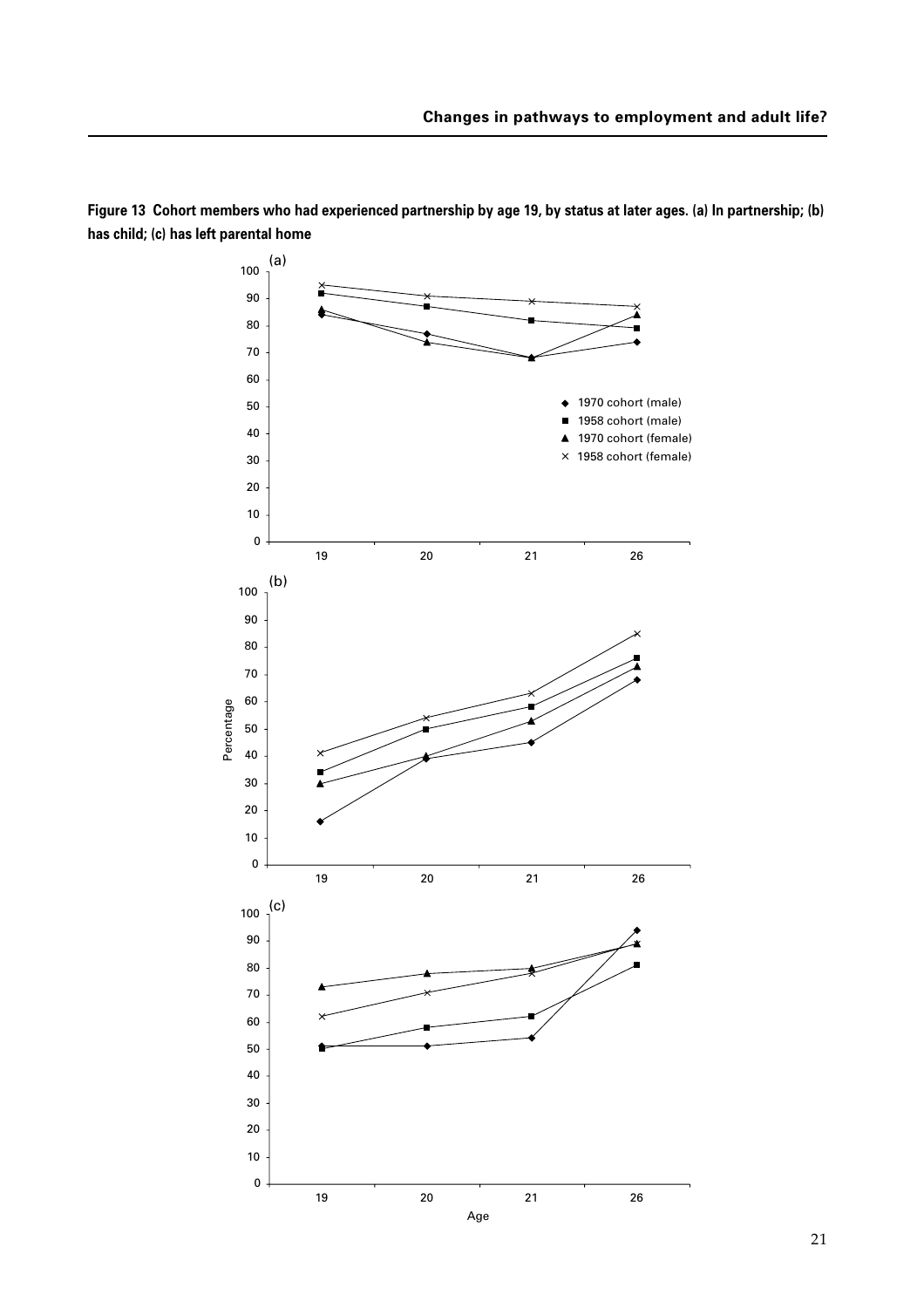**Figure 14 Cohort members who had not experienced partnership by age 19, by status at later ages. (a) In partnership; (b) has child; (c) has left parental home**

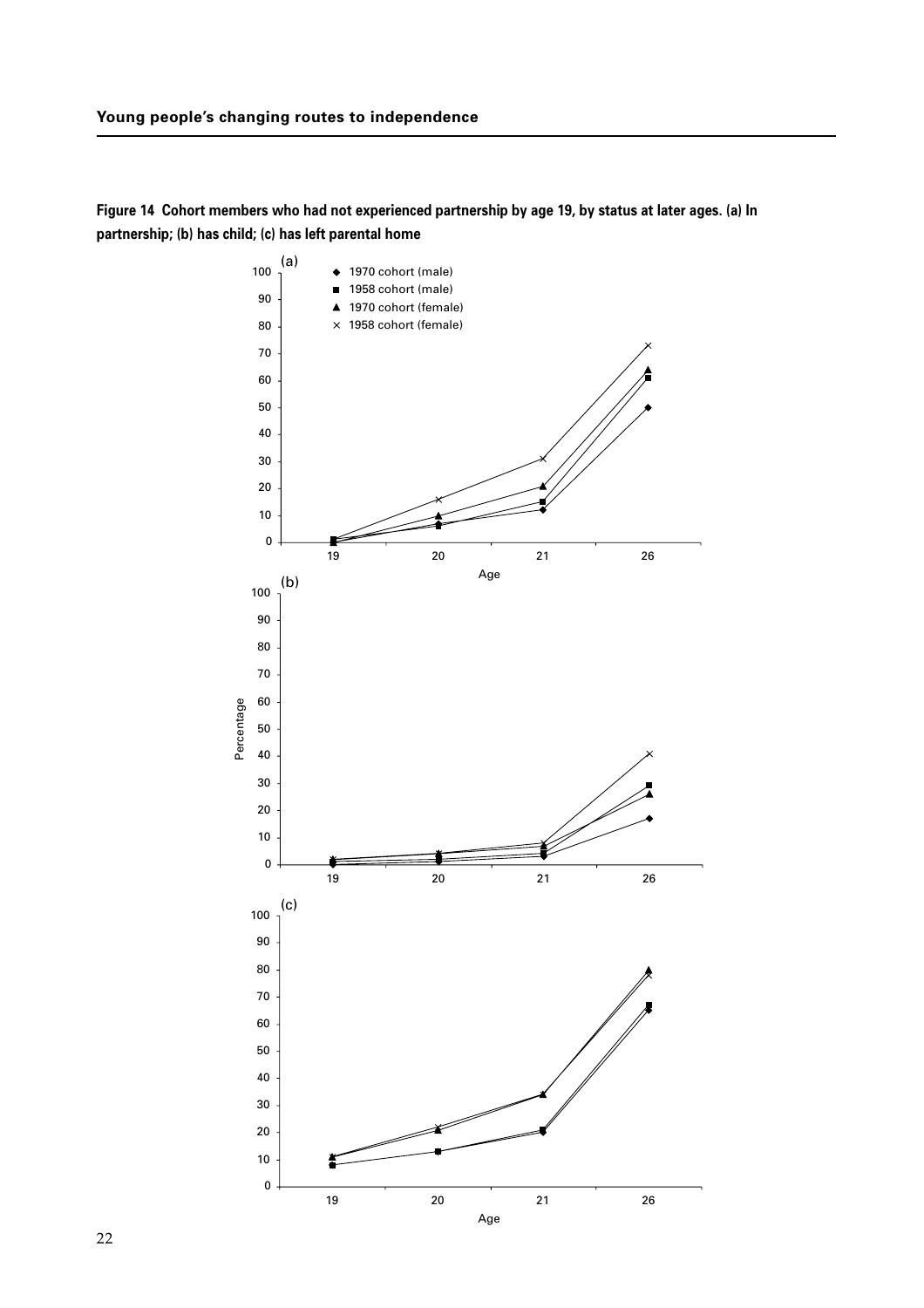become parents: by age 20 just under twofifths, and by age 26 just over two-thirds, by which time 94 per cent had left home (Figure 13b,c).

- Among the 1958 cohort young women who had experienced a partnership by 19, over half were parents by the age of 20, and by age 26 85 per cent had achieved this status, by which time 89 per cent had left home. Fewer of the 1970 cohort women had become parents by the same ages: two-fifths by age 20 and three-quarters by age 26, by which time 89 per cent had left home (Figure 13b,c).
- Single parenthood was most common among those who had experienced partnership early, and by age 26 extended to 11 per cent of the 1958 cohort men and 9 per cent of the women. Of those young women in the 1970 cohort who had formed early partnerships, the percentage that were single mothers at age 26 was, at 15 per cent, almost twice as high (the male sample was too small to compute a reliable figure).
- Among the 1958 cohort young men who had not experienced partnership by age 19 the proportions achieving it by age 26 were lower than for those who had experienced partnership. Although at age 26, 61 per cent of the young men were in partnerships, only 29 per cent had a child and 33 per cent were still living at home. Of the group of 1970 cohort men without a partner by age 19, the proportions of those who had become parents were even lower than in the 1958 cohort. By age 26, 49 per cent were in partnerships and 16 per cent had a child. Only one percentage remained much the same between the two cohorts: 35 per cent were still living at home (Figure 14a–c).

• Much the same pattern was evident for the young women: 73 per cent of the 1958 cohort women who had not experienced partnership by age 19 were in partnerships at age 26, but only 41 per cent had a child and 22 per cent were still living in their parents' home. For the 1970 cohort the comparable figures were, as for the men, lower: 64 per cent were in a partnership at age 26 and 26 per cent had a child. Again, however, leaving home had much the same prevalence in the two cohorts: 20 per cent of the 1970 cohort young women were still living in their parents' home.

These figures reveal another kind of polarisation in the later 1970 cohort. The tendency towards postponement of marriage, and particularly parenthood, is clearly seen in the 1970 cohort, reflecting the greater involvement in education and training and establishing oneself in employment over a more extended period. Among those in the 1958 cohort, those who had formed partnerships and become parents tended to leave the family home first, young women more than young men; but this did not signal any general tendency overall for leaving home to occur earlier or later in the 1970 than the 1958 cohort. This critical indicator of full independence appeared to be relatively stable across the two cohorts.

## **Risky transitions to independence**

Where are the signs of greatest risk in the two cohorts' transitions to independence, and is such risk increasing? Early and late experience of partnerships can provide the foundations for two kinds of vulnerability. Early partnership, when leading on to early pregnancy and parenthood, may increase the likelihood of single parenthood later on. Postponed partnership experience may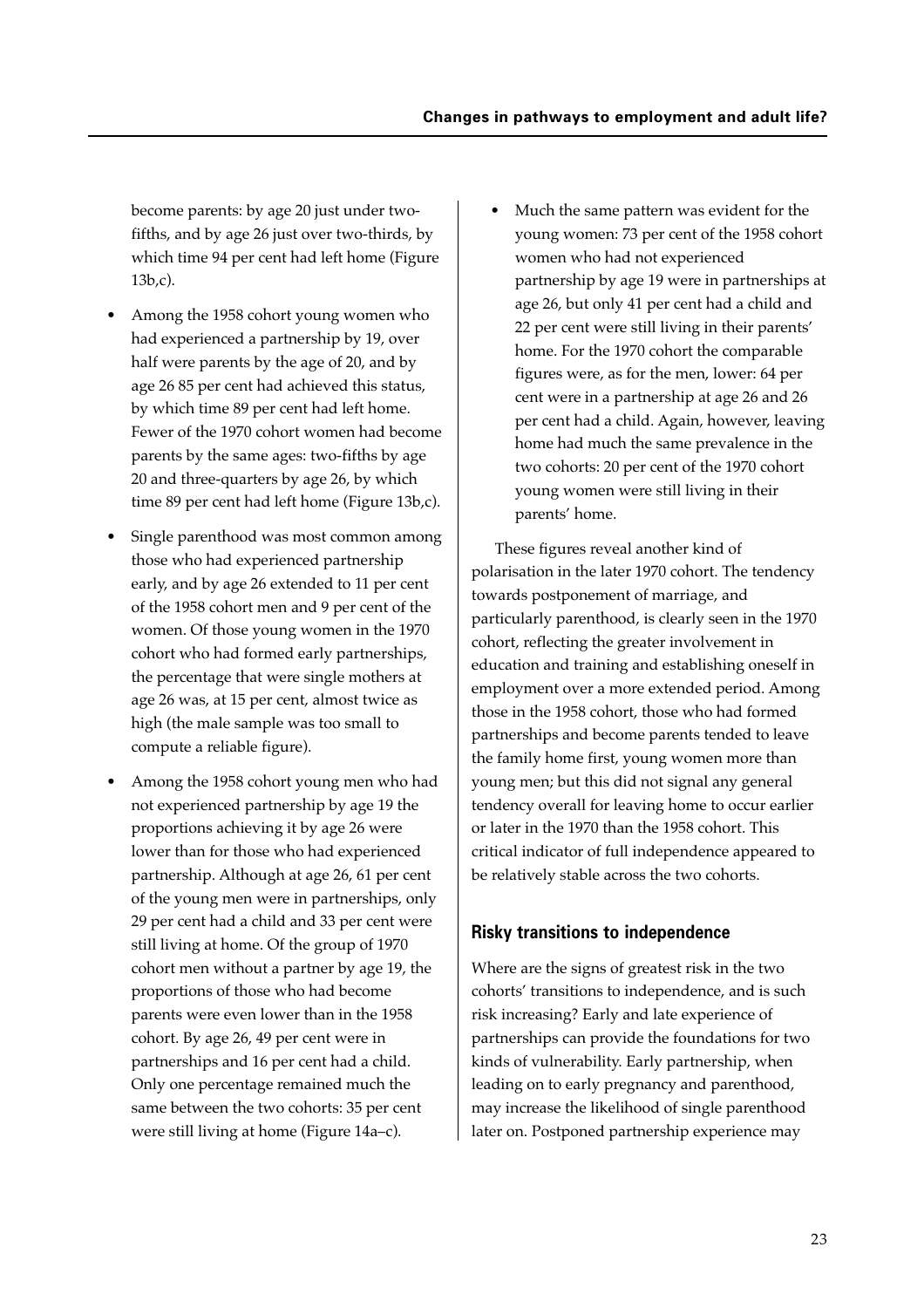extend for some young people into failure to make the transition to partnership and parenthood at all.<sup>1</sup>

Tables 7 and 8 show each of these possible outcomes of early and late partnership experience: single parenthood and lack of partnership and parenthood at ages 19, 20, 21 and 26.

The small bases for the 1970 cohort percentages, especially for the young men, suggest that they should be interpreted cautiously. Nevertheless some quite striking differences between the two cohorts cannot easily be explained away in terms of small

samples, and point to significant changes in transition experiences. With respect to early partnerships, a shift between cohorts is particularly evident among the young women, with three times the percentage of this group in the 1970 cohort being single parents at age 21 and twice the percentage at age 26. At age 21 15 per cent of the 1970 cohort women were single parents compared with 6 per cent of the 1958 cohort, and at age 26 15 per cent of the 1970 cohort women were single parents compared with 9 per cent of the 1958 cohort women.

#### **Table 7 Domestic status outcomes among those who had experienced partnership by age 19**

|                           |    |    |             | Young men |             |   |             | <b>Young women</b> |             |
|---------------------------|----|----|-------------|-----------|-------------|---|-------------|--------------------|-------------|
|                           |    |    | 1958 cohort |           | 1970 cohort |   | 1958 cohort |                    | 1970 cohort |
| Domestic status           |    |    | $(\%)$      |           | $(\%)$      |   | (%)         |                    | (%)         |
| Single parent at          | 19 | 2  | (175)       | $\theta$  | (31)        | 2 | (731)       | 3                  | (100)       |
|                           | 20 | 3  | (175)       | $\theta$  | (31)        | 5 | (731)       | 8                  | (100)       |
|                           | 21 | 6  | (175)       | 7         | (31)        | 6 | (731)       | 15                 | (100)       |
|                           | 26 | 11 | (731)       | 16        | (15)        | 9 | (731)       | 15                 | (53)        |
| No partner, not parent at | 19 | 6  |             | 16        |             | 3 |             | 12                 |             |
|                           | 20 | 10 |             | 23        |             | 4 |             | 18                 |             |
|                           | 21 | 12 |             | 26        |             | 6 |             | 18                 |             |
|                           | 26 | 10 |             | 11        |             | 4 |             | 2                  |             |

Notes: Samples sizes are in parentheses (repeated for each outcome status): total sample, 1958 cohort; 10 per cent subsample, 1970 cohort.

#### **Table 8 Domestic status outcomes among those who had not experienced partnership by age 19**

|                           |    |                       | Young men      |        |    |                       | Young women |                       |
|---------------------------|----|-----------------------|----------------|--------|----|-----------------------|-------------|-----------------------|
| Domestic status           |    | 1958 cohort<br>$(\%)$ | 1970 cohort    | $(\%)$ |    | 1958 cohort<br>$(\%)$ |             | 1970 cohort<br>$(\%)$ |
| Single parent at          | 19 | 1(4,560)              | 0              | (694)  |    | 2(4,223)              |             | (751)                 |
|                           | 20 | 1(4,560)              |                | (694)  |    | 2(4,223)              |             | (751)                 |
|                           | 21 | 1(4,560)              | $\overline{2}$ | (694)  |    | 2(4,223)              | 4           | (751)                 |
|                           | 26 | 2(4,560)              | 3              | (379)  |    | 3(4,223)              | 4           | (518)                 |
| No partner, not parent at | 19 | 99                    | 99             |        | 97 |                       | 98          |                       |
|                           | 20 | 93                    | 98             |        | 82 |                       | 87          |                       |
|                           | 21 | 85                    | 87             |        | 67 |                       | 75          |                       |
|                           | 26 | 38                    | 47             |        | 24 |                       | 32          |                       |

Notes: Samples sizes are in parentheses (repeated for each outcome status): total sample, 1958 cohort; 10 per cent subsample, 1970 cohort.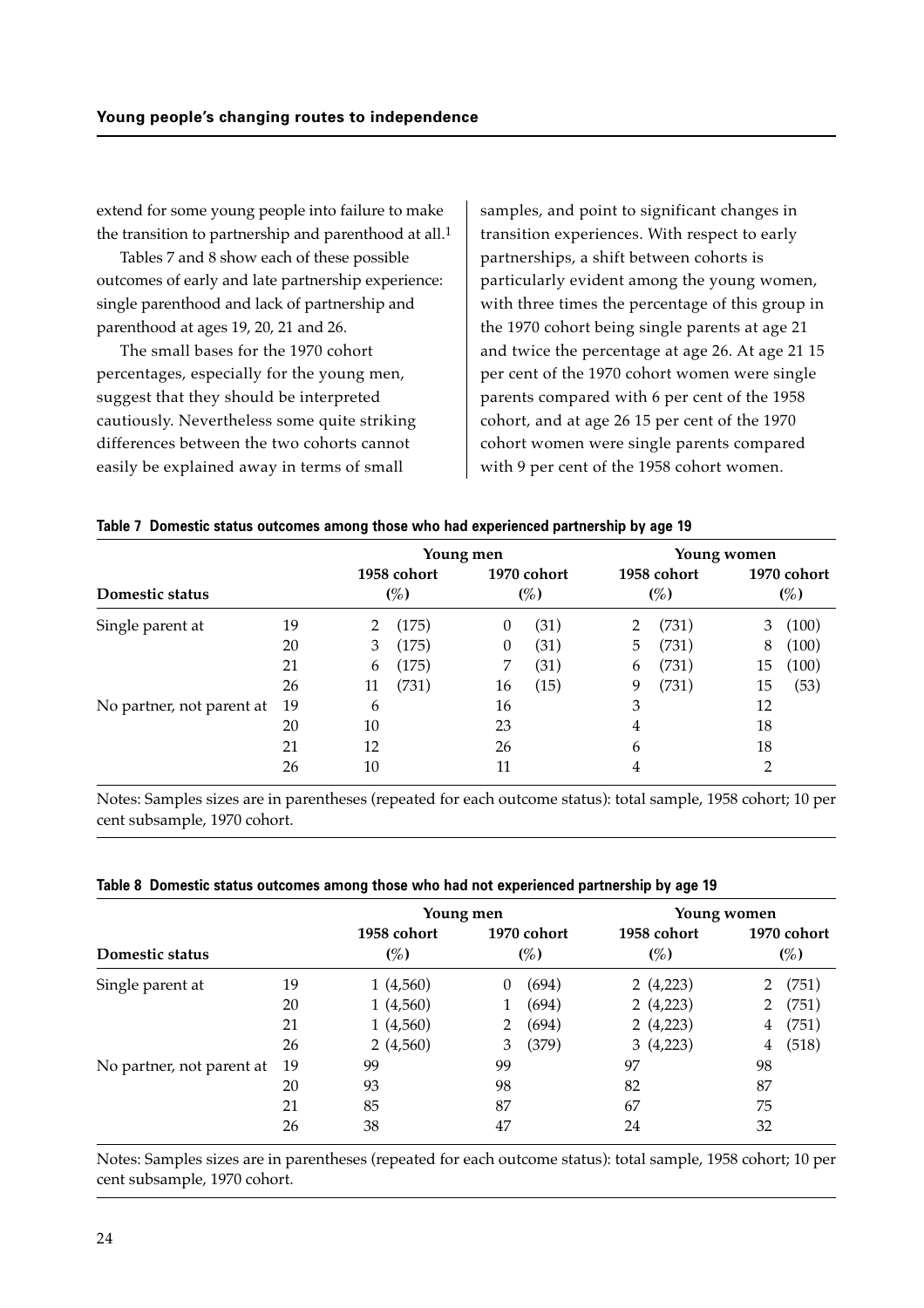For the young people who had yet to experience partnership by age 19, the prevalence of single parenthood was too small to make detailed comparison between the two cohorts. However, for the status of being without a partner, the prevalence was large enough to establish differences between cohorts. Among the young men who had not had a partner by age 19, 47 per cent of the 1970 cohort were without a partner or child by age 26 compared with 38 per cent of the 1958 cohort. Among the young women, 32 per cent of the 1970 cohort were without a partner or child compared with 24 per cent of the 1958 cohort. The difference was larger at age 21, suggesting a degree of catching up by the 1970 cohort by age 26. But persistence at 26 did point to significant postponement of parenthood for a sizeable group in the younger cohort.

## **Summary**

The evidence we have presented here gives some striking indications of a cohort shift in relation to some features of youth transitions and relative stability in others. It is useful to review them against the changing patterns of transition we considered in the previous chapter.

First, it was clear that even over the relatively short interval of 12 years separating the 1958 cohort and the 1970 cohort, the overall pattern of transition had changed. When the 1958 cohort reached 16, most who left school had relatively little difficulty in getting a job, including, in the case of boys, the high-prestige apprenticeship. By the time the 1970 cohort reached the age of 16, opportunities for youth jobs were reducing and apprenticeships were being absorbed into the government's YTS. This had the effect, as seen in the 1970 cohort of school leavers and for both genders, of causing young people increasingly to enter YTS rather than a job. Compared with apprenticeship, however, the prospects of moving from YTS to a full-time job were poorer,

pressurising young people to pursue the alternative pathway of staying on in education as the best route to a job. The training in YTS also tended to be much shorter than the traditional apprenticeship it replaced, propelling the ex-trainees much earlier into the labour market.

Second, the impact of societal change on the younger cohort also manifested in their family life. Postponement of partnerships and having children was more common in the 1970 cohort, although at the same time a solid minority had moved as quickly into partnership and parenting as their older counterparts in the 1958 cohort had done. This widening gap between those on the fast and the slow lanes to adulthood reflects a phenomenon of central policy concern: social exclusion. As we shall see in the next chapter, accelerated transitions are most common among the least educated; prolonged transitions tend to be the prerogative of the most advantaged. The latter get jobs with good prospects; the former can reside on the margins of the labour market. Teenage motherhood, perhaps more than any other status, epitomises the problem: early school leaving, no qualifications, poor job or youth training, pregnancy and child birth, poor prospects of ever getting a decent job, family poverty (Bynner *et al.*, 2000).

So we can see that, in the case of the 1970 cohort, while some groups of young women in particular were still rushing forward into adulthood, as anticipated, certain elements of the transition to adulthood appeared to be slowing up. Thus, although we were not able to identify large differences between cohorts with respect to leaving home, among the more educated groups in the 1970 cohort the commitments involved in marriage and having children were being postponed. There was increased evidence of the growth of the 'single life style', offering a kind of moratorium between living with parents and forming a family of one's own. This is one of the most striking life style changes of the current era. The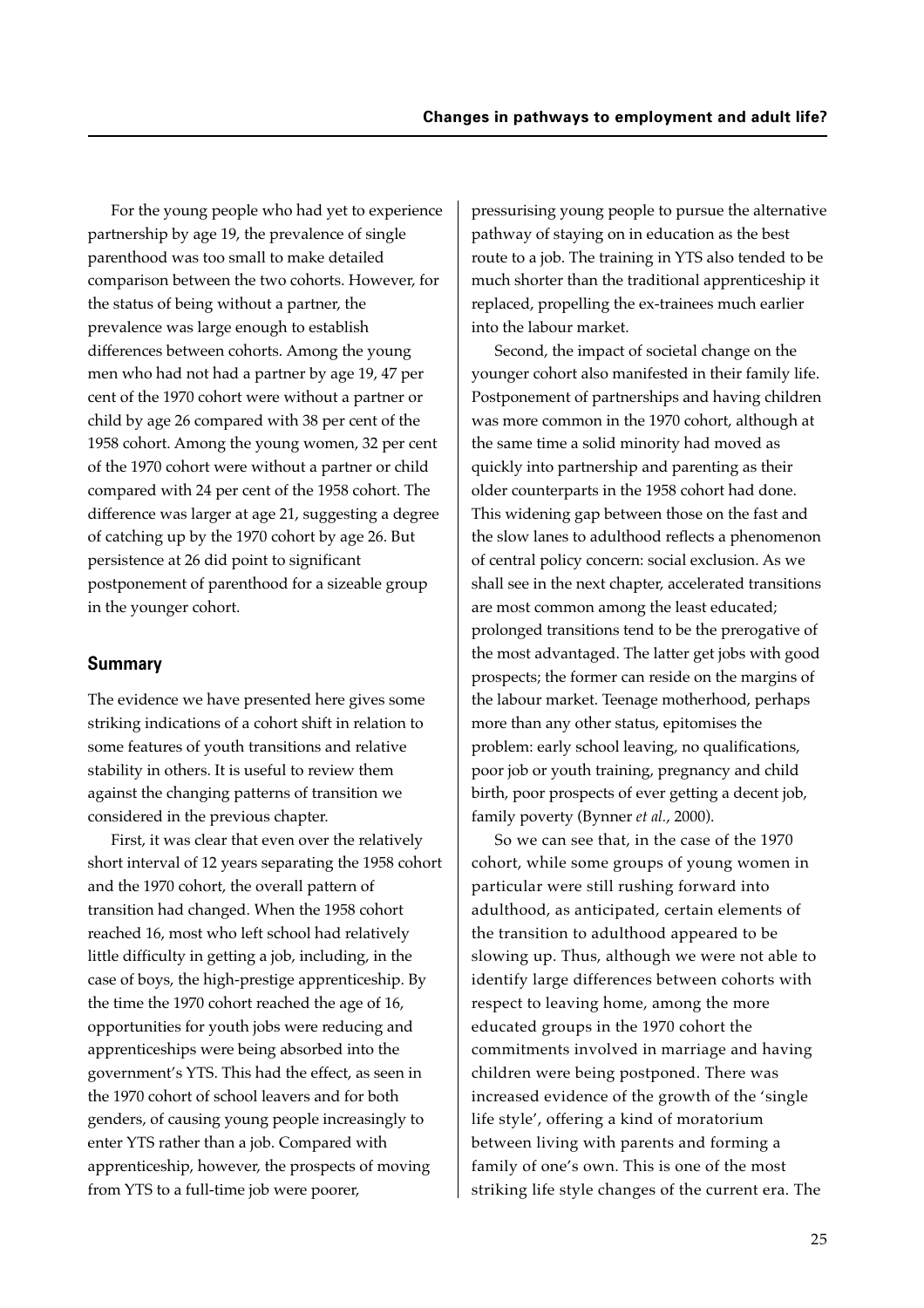uncertainties about the single life style that remain, and apply perhaps particularly to women, are whether the decline in having children early is merely a postponement or permanent abstinence for more women from parenthood. It is ironic that the once common occurrence of women having children in their late teens is now seen as something to be avoided, a manifestation of social exclusion.

While this pressure on young women (and young men) to postpone parenthood for the sake of qualifications and employment experience makes obvious sense in today's labour market, the price to be paid may be increasing numbers who never become parents. An apparently inexorable decline in the birth rate and family formation is a common phenomenon in all industrialised countries (Utting, 1995).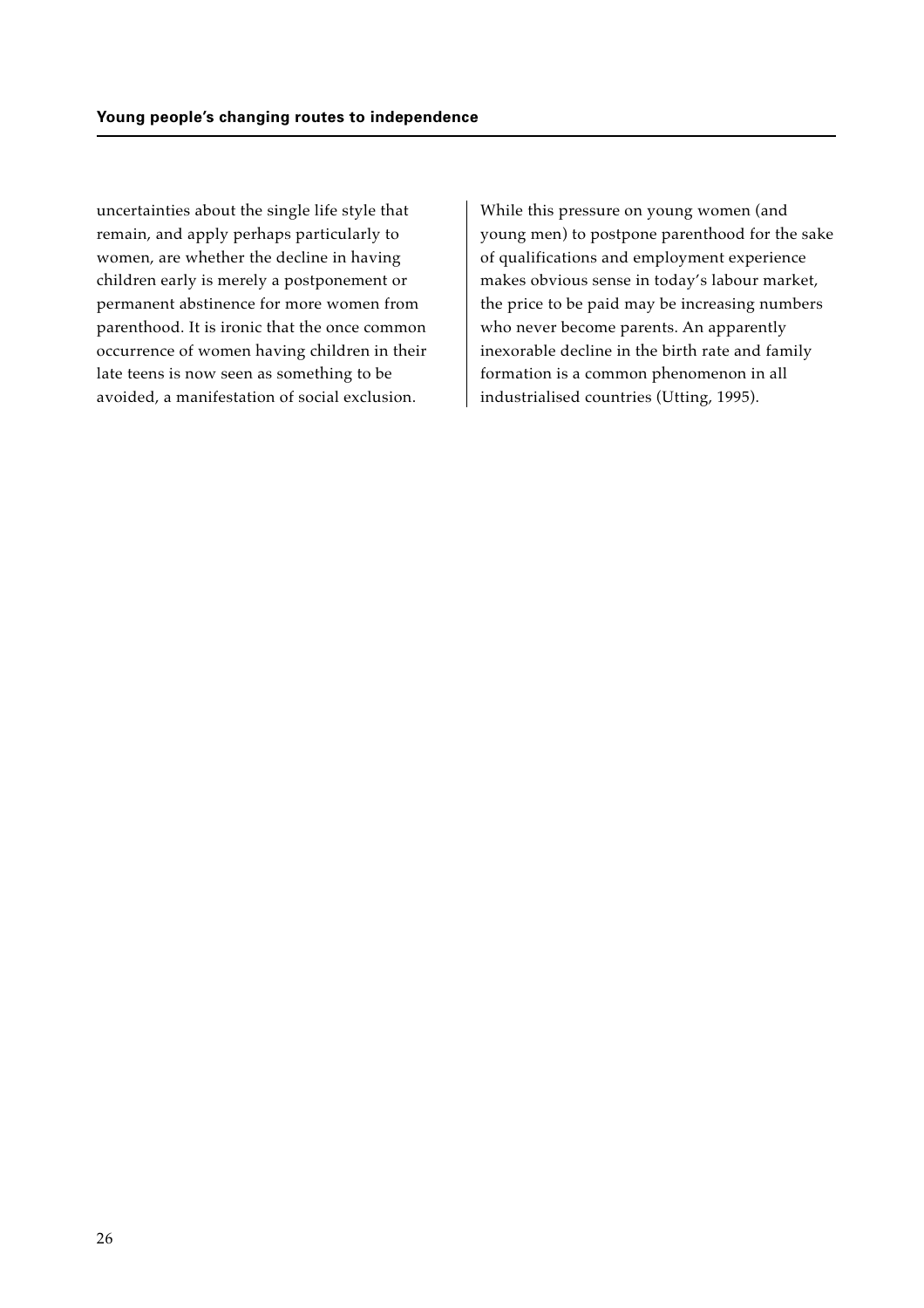## **3 Understanding transition John Bynner and Huiqi Pan**

## **Characteristics associated with different kinds of transition routes**

The data considered in the previous chapter define a number of early adult outcomes in the twin domains of employment and independence and the routes through which they had been achieved. In this chapter we use multivariate statistical methods to analyse the defining features of these two facets of adulthood in terms of earlier circumstances and experience (see Appendix A). A particular focus is the role of educational achievement as expressed in the highest qualification gained in predicting achievement of a particular status by age 26. In view of the rising level of qualifications between the two cohorts and the extension of the transition to adulthood that this entails, we might expect qualification level to be a particularly strong predictor of the different statuses at age 26. The question we want to address is whether this relationship is sustained when a wide range of other characteristics of the young people reflecting earlier circumstances and experience are taken into account. We focus on four outcomes at age 26: three indicators of transition to independent adulthood – full-time employment, having a child by age 26, teenage parenthood – and one indicator of delayed transition – living in parents' home with no partner and no child.

We used the statistical technique of logistic regression to predict the likelihood of such an outcome occurring for a cohort member with a given characteristic such as 'A-level qualifications', taking account of the other characteristics. The analysis produces relative odds or 'odds ratios' for each category of each characteristic. The odds ratios give the relative chances of the outcome occurring as opposed to not occurring for a given category. These are compared with a baseline category for which the odds ratio is, by definition, one. Odds ratios greater than one, therefore, signify a positive relationship between membership of the category

and the outcome, and odds ratios less than one, a negative relationship. Thus, if 'no qualifications' is the baseline category for the prediction of full-time employment at age 26, we might expect the odds ratio for A-level qualifications to be greater than 1, i.e. young people with A-levels are more likely to be in employment when they are adults than are young people without qualifications, all other things being equal.

We first consider the characteristics that predict being in full-time employment, as opposed to being unemployed or out of the labour market at age 26, as indicated by the odds ratios for each category of each characteristic. We then move on to parenthood, considering who has achieved the status of parent by age 26 and who has not. We also report results on having the first baby when in the teens (women only, because there were too few teenage fathers for analysis). Finally, using the definitions adopted in the previous chapter, we consider the status signifying the least 'independence' of all at age 26: still living at home, without a partner and never having had a child.

The analyses were carried out separately for the young men and young women in the two cohorts, and in stages reflecting the stages of life in which the data had been collected. For each adult outcome, we first examined the odds ratios for family background characteristics present at birth (age of mother at birth of cohort member, father's social class, mother's and father's age of leaving full-time education) (stage 1). We then brought in measures of family poverty (free school meals, rented accommodation, overcrowded accommodation) and educational test scores at age 10/11 (stage 2). Then we took into account age of leaving full-time education (stage 3). Next, we included highest qualification achieved (stage 4). In a fifth stage, partnership and parenthood were added into the prediction of adult employment, and adult employment was added into the prediction of parenting.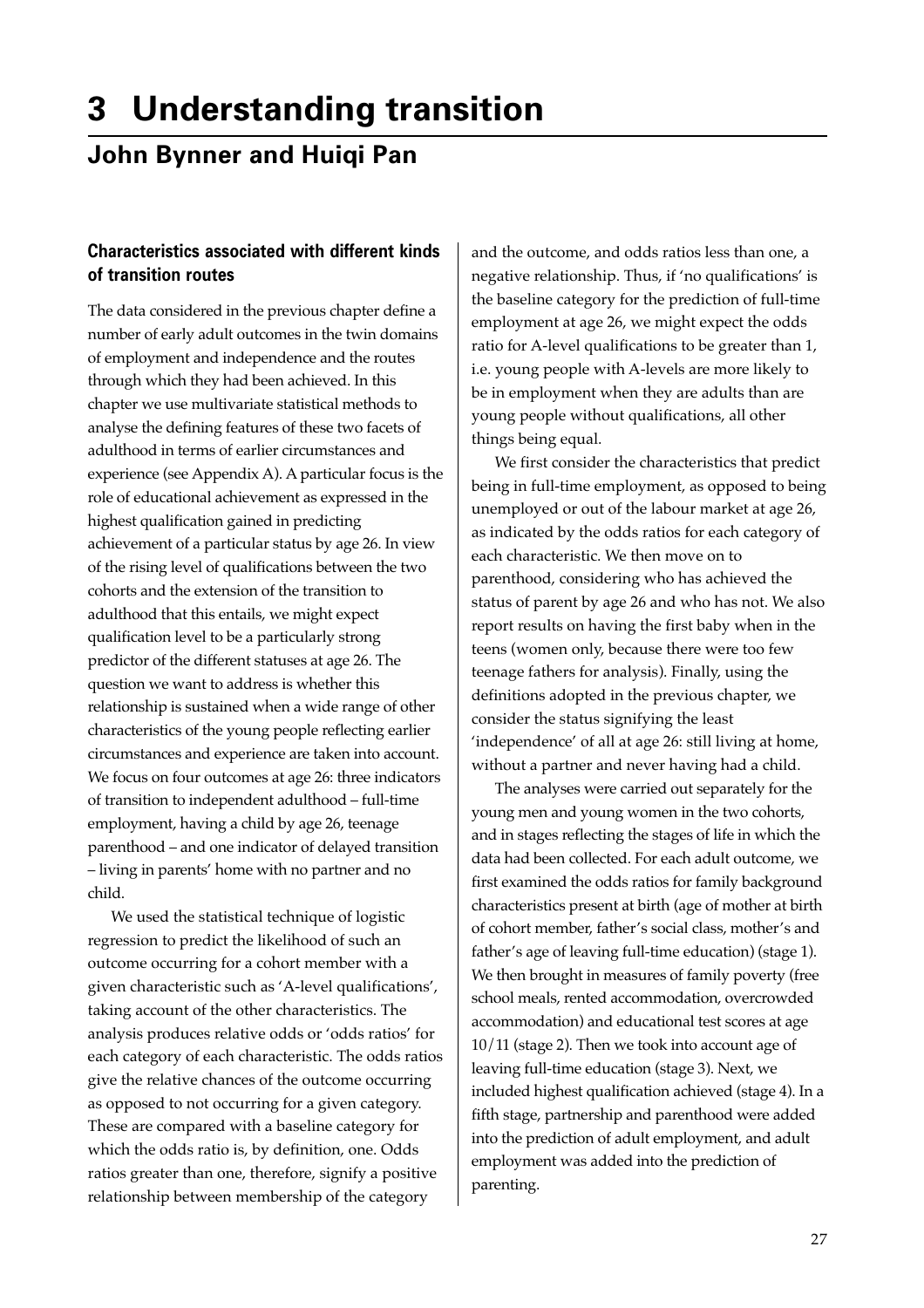Table 9 shows the percentages with these background and experience characteristics for men and women in the 1958 and 1970 cohorts. The percentages for partnership and parenthood, and employment, were presented in the last chapter.

The rise in qualification level between the two

cohorts was evident, with half the proportion leaving school without qualifications in the 1970 cohort compared with the 1958 cohort (6 per cent, 1970 cohort; 14 per cent, 1958 cohort). Rising affluence was also apparent (Table 10), with a smaller proportion of the 1970 cohort coming from

|                                |                     | 1958 cohort        |        | 1970 cohort                  |
|--------------------------------|---------------------|--------------------|--------|------------------------------|
| <b>Educational achievement</b> | Young men<br>$(\%)$ | Young women<br>(%) | $(\%)$ | Young men Young women<br>(%) |
| Left education before 16       | 62                  | 55                 | 49     | 42                           |
| Highest qualification          |                     |                    |        |                              |
| No qualification               | 14                  | 15                 | 7      | 5                            |
| $CSE 2-5/NVQ1$                 | 11                  | 15                 | 19     | 17                           |
| O-level/NVQ2                   | 30                  | 39                 | 39     | 43                           |
| A-level/NVQ3                   | 18                  | 12                 | 10     | 12                           |
| Higher/NVQ4                    | 14                  | 11                 | 5      | 5                            |
| Degree+/NVQ5                   | 14                  | 9                  | 22     | 19                           |
| Total (100%)                   | 5,587               | 5,455              | 3,801  | 4,574                        |

#### **Table 9 Post-16 educational achievements**

CSE, certificate of secondary education; O-level, general certificate of education ordinary level (age 16); Alevel, general certificate of education advanced level; NVQ, national vocational qualifications.

|                                |                     | 1958 cohort           |        | 1970 cohort                     |
|--------------------------------|---------------------|-----------------------|--------|---------------------------------|
| Variable                       | Young men<br>$(\%)$ | Young women<br>$(\%)$ | $(\%)$ | Young men Young women<br>$(\%)$ |
| Measured at birth              |                     |                       |        |                                 |
| Mother 20 or younger when born | 9                   | 9                     | 13     | 12                              |
| Father left school by 15       | 79                  | 77                    | 62     | 62                              |
| Mother left school by 15       | 78                  | 78                    | 62     | 64                              |
| Measured at age 10/11          |                     |                       |        |                                 |
| Rented accommodation           | 52                  | 53                    | 34     | 33                              |
| Receipt of free school meals   | 9                   | 10                    | 9      | 8                               |
| Overcrowding                   | 36                  | 38                    | 26     | 26                              |
| Maths score*                   | 47                  | 48                    | 40     | 47                              |
| Reading score*                 | 45                  | 44                    | 45     | 42                              |
| Total (100%)                   | 5,060               | 5,146                 | 3,596  | 4,309                           |

#### **Table 10 Other explanatory variables**

\*Bottom two quartile ranges of distribution of the scores for the cross-sectional survey at age 10 (1970 cohort) and 11 (1958 cohort). In the longitudinal data sets, there are losses from the sample due to missing data at one or more sweeps; hence, the bottom two quartile ranges (men and women combined) add up to less than 50 per cent.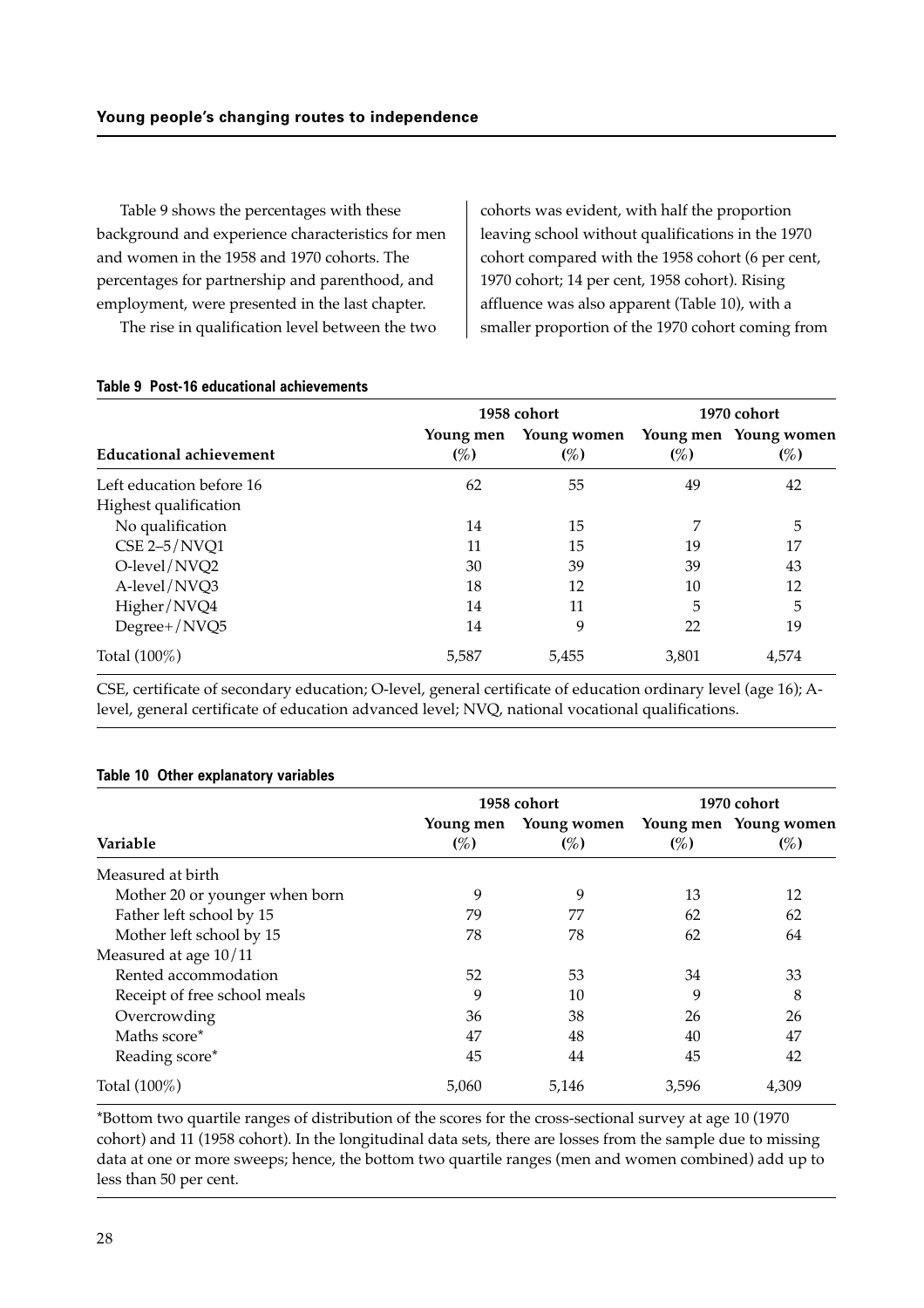working class (manual) family backgrounds or living in rented and overcrowded accommodation. On the other hand, for one indicator of poverty, free school meals, there was little difference between the cohorts. Finally, there was a small rise in the percentages of the cohorts born to young mothers: 9 per cent of the 1958 cohort's mothers were aged 20 or younger when they gave birth to them, compared with 13 per cent of the 1970 cohort's mothers.

## **What predicts the outcomes?**

The research question we are able to address is: to what extent does highest qualification achieved absorb the effects of all other characteristics in the prediction of the transition outcomes? The tables giving the results of the logistic regression analysis (Appendix B, Tables B.1–B.3) show the results only for the final stage of the analysis. We illustrate the results for the early stages schematically.

In discussing the results, we focus on any shift in the statistical significance in the odds ratios for particular characteristics between the earlier (1958) and the later (1970) cohort and between men and women. Statistically significant odds ratios (*P* <

0.05) are shown in bold in the tables, i.e. for these values the odds are 19 to 1 against the result having arisen by chance.

#### **Full-time employment**

Not unexpectedly, of the characteristics positively predicting full-time employment at age 26, for both men and women the highest qualification achieved had the largest statistically significant odds ratios (Tables 11 and 12). The largest odds ratios were for the 1970 cohort. As Table 12 shows, for men and women together, qualifications almost entirely replaced family social class and the reading and maths scores at age 10/11 as predictors of employment. NVQ4 (and its academic equivalent) showed the strongest relationship for the 1970 cohort young men, and A-level and above showed the strongest relationships for the 1970 cohort young women (Appendix B, Table B.1).

Notably, having a partner at age 26 positively predicted full-time employment for men in both cohorts and for women in the 1970 cohort, but for women in the 1958 cohort the relationship was in the opposite direction, i.e. 1958 cohort women with partners were less likely to be in employment. Having a child appeared to work against

|  | Table 11 Characteristics predicting full-time employment, 1958 cohort |  |  |  |  |
|--|-----------------------------------------------------------------------|--|--|--|--|
|--|-----------------------------------------------------------------------|--|--|--|--|

| Characteristic        | At birth | At age 10/11 | At age 16 | At age 23 | At age 26 |
|-----------------------|----------|--------------|-----------|-----------|-----------|
| Father unemployed     |          |              |           |           |           |
| Free school meals     |          |              |           |           |           |
| Maths scores          |          | $+++$        | $+++$     | $+++$     | $+++$     |
| Highest qualification |          |              |           | $+++$     | $+++$     |
| Has child             |          |              |           |           |           |
| Has partner           |          |              |           |           | $+++$     |

Notes: Tables 11 and 12 illustrate negative (–) and positive (+) relationships between the characteristics listed in the column on the left, and adult full-time employment based on the estimated odds ratios at each of the five stages of the analysis. The number of minuses or pluses indicates the level of statistical significance, a pointer to the strength of the relationship. Only variables for which statistically significant odds ratios were found are included in the tables. In the case of highly correlated variables such as reading and maths scores only one variable achieves statistical significance and is included in the table. Not statistically significant, NS; one + or –,  $P < 0.05$ ; two + or –,  $P < 0.01$ ; three + or –,  $P < 0.001$ .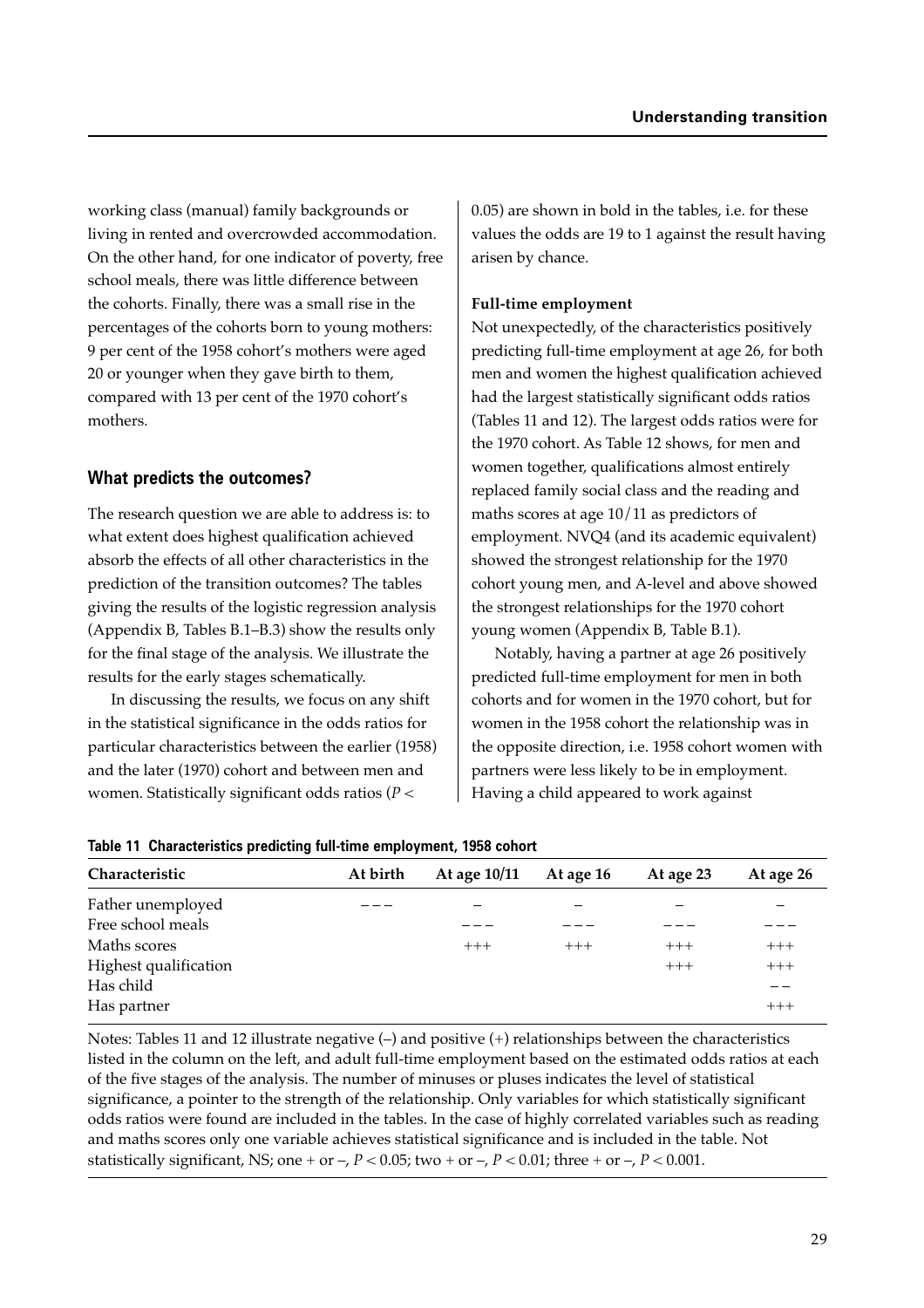| Characteristic                   | At birth | At age 10/11 | At age 16 | At age 23 | At age 26 |
|----------------------------------|----------|--------------|-----------|-----------|-----------|
| Father leaving education post-16 | $+$      | $++$         | $^{+}$    | $^{+}$    | $^{+}$    |
| Free school meals                |          |              |           |           |           |
| Maths scores                     |          | $+++$        | $+++$     | $++$      | $++$      |
| School leaving age post-16       |          |              | $+++$     | NS        | $^{+}$    |
| Highest qualification            |          |              |           | $+++$     | $+++$     |
| Has child                        |          |              |           |           | _ _       |
| Has partner                      |          |              |           |           | $+++$     |
| Notes: See Table 11.             |          |              |           |           |           |

**Table 12 Characteristics predicting full-time employment, 1970 cohort**

employment for both genders, but especially for women. For women in both cohorts having a child was by far the most powerful predictor of not being in employment at age 26, substantially reducing the effects of qualifications.

For the 1958 cohort men, two early childhood circumstance variables also emerged as significant (negative) predictors of full-time employment at age 26. Having an unemployed father and receiving free school meals appeared to reduce the chances of employment. For the 1970 cohort men, father leaving education at age 18 or later predicted employment, and having had free school meals again appeared to reduce the chances of employment. For women having a father who left full-time education at age 16–17, i.e. after the statutory leaving age, predicted full-time employment. For 1970 cohort women, only living in rented accommodation appeared to reduce additionally the chances of being in employment.

Figure 15 plots the odds ratios for full-time employment against the different qualification levels for the two cohorts separately. It can be seen that 1970 cohort men with NVQ4 were three and a half times more likely to be in full-time employment compared with those without qualifications at age 26, and women four times as likely. In the 1958 cohort the relationships, although statistically significant, were much weaker, with a modest tendency for qualifications at A-level and degree level (NVQ4 and NVQ5) to predict

employment for men and an even weaker tendency for women. Thus it appears that, for both men and women, qualifications were more closely associated with full-time employment in the 1970 cohort than in the 1958 cohort.

#### **Parenthood**

Under this heading we examined two outcome statuses: whether the cohort member had a child by age 26 and, for the young women, whether they had become parents as teenagers (Appendix B, Table B.2).

As for full-time employment, having a child by age 26 was strongly predicted by qualifications, especially for men in the 1958 and 1970 cohorts and for women in the 1958 cohort, although in this case all the relationships were negative, i.e. the higher the qualification achieved the less likely the young person was to be a parent. Figure 16 shows how having a child by age 26 varied across the different qualification levels. For men, the relationships were stronger for the 1970 cohort than for the 1958 cohort, which showed an increasing tendency for men at the higher qualifications levels to postpone family commitments. For women the strong relationship between age of having a first child and highest qualification level was much the same for the two cohorts.

As shown schematically below for women (Tables 13 and 14), this time a wider range of family circumstance variables also appeared as predictors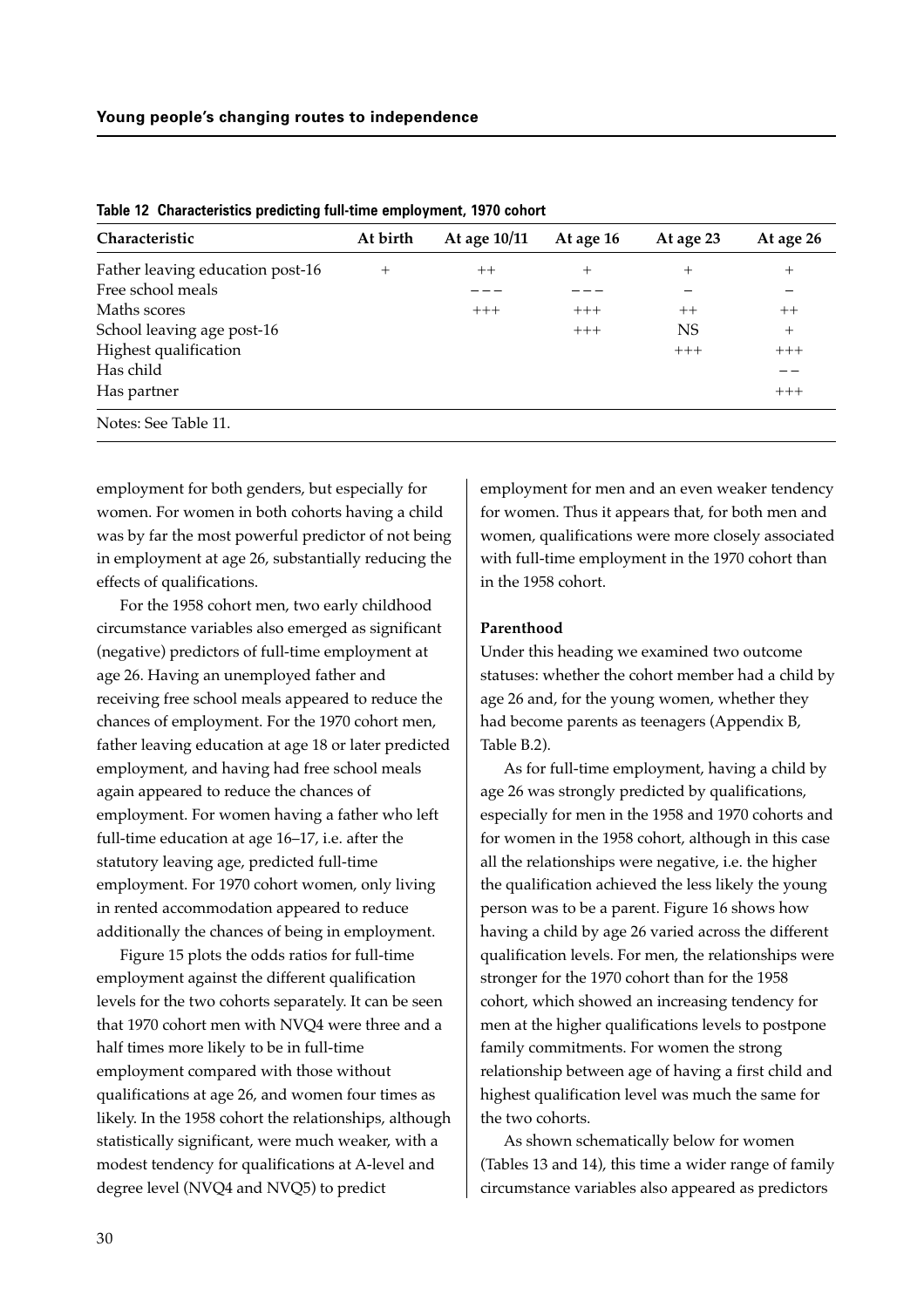

**Figure 15 Full-time employment and qualifications. (a) Men in full-time employment at age 26. (b) Women in fulltime employment at age 26**

independently of qualifications. They continued to be significant predictors of parenthood in the final stage of the analysis, showing the relevance of perhaps additional social and cultural factors in determining the timing of this transition. Being born to a young mother (especially for women), growing up in a working class family and parents who had left school early were all involved. In addition, receiving free school meals, living in rented housing and overcrowding also predicted this outcome at age 26. Thus having a child by the

age of 26 was 1.8 times as likely for the 1958 cohort women born to a young mother (under age 20) and 1.5 times as likely for the 1970 cohort women.

However, the strongest 'predictor' of parenthood for women was relationship to the labour market: those in full-time employment were far less likely to have had a child by age 26 than those not in employment, reflecting the constraints women face combining childcare responsibilities and full-time employment.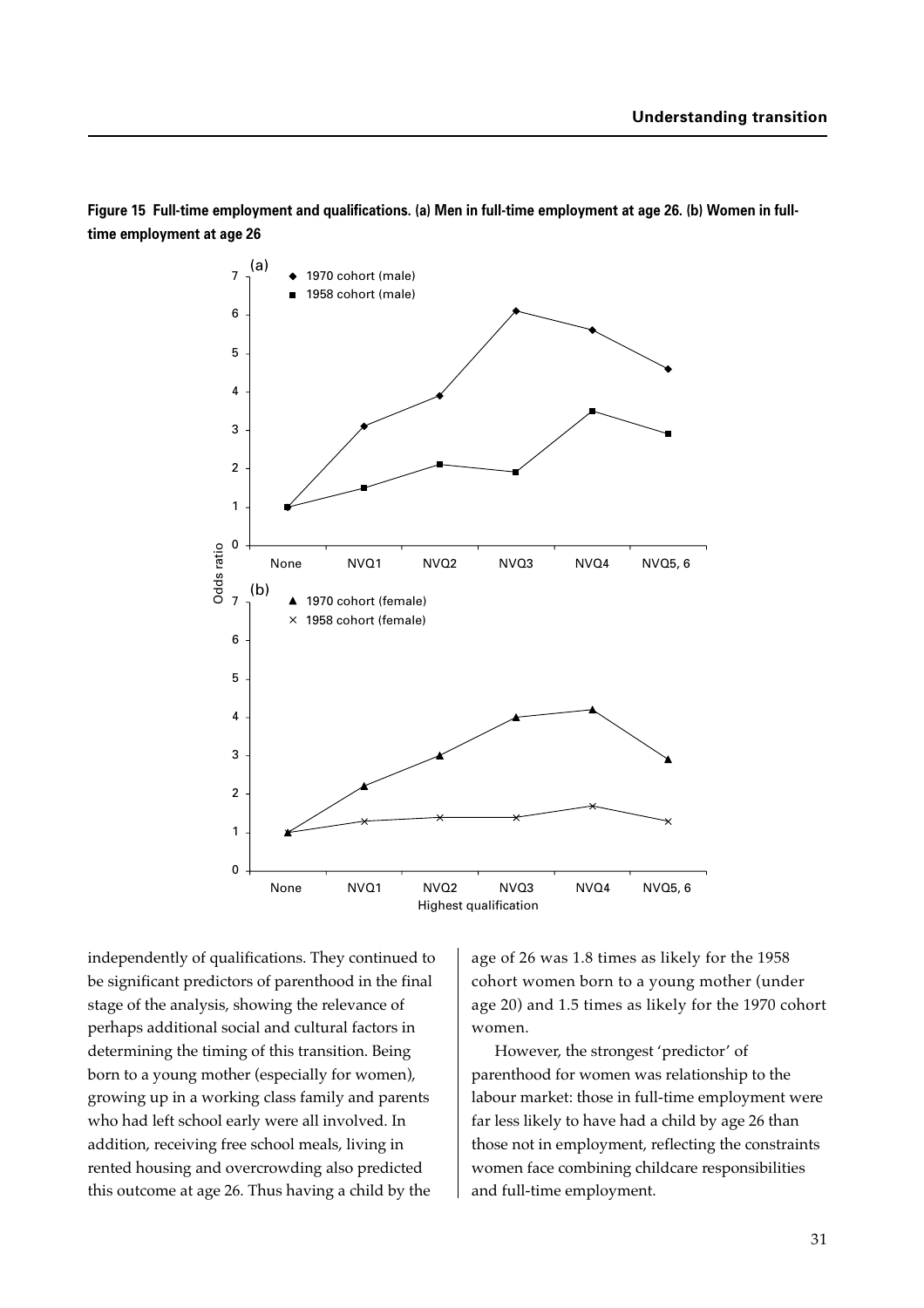

**Figure 16 Having a child and qualifications. (a) Men who have own child at age 26. (b) Women who have own child at 26**

The analysis was pursued one stage further to address the current concern about young parenthood. This had actually been more than twice as common in the earlier of the two cohorts. In the 1958 cohort 17 per cent of the young women and 9 per cent of the young men had had their first child by age 20, compared with 9 per cent of the young women and 3 per cent of the young men in the 1970 cohort.

Table 15 shows the statistically significant odds ratios for the characteristics predicting young

parenthood compared with the odds ratios for the same characteristics predicting parenthood among the young women as a whole. (Numbers were insufficient to make an effective analysis for male teenage parents, so the results are shown only for women.) The figures show an almost identical, although sharpened, picture for the teenage mothers compared with mothers as a whole, with the odds ratios for teenage motherhood, for example, declining even further as the young women moved up the qualifications scale. The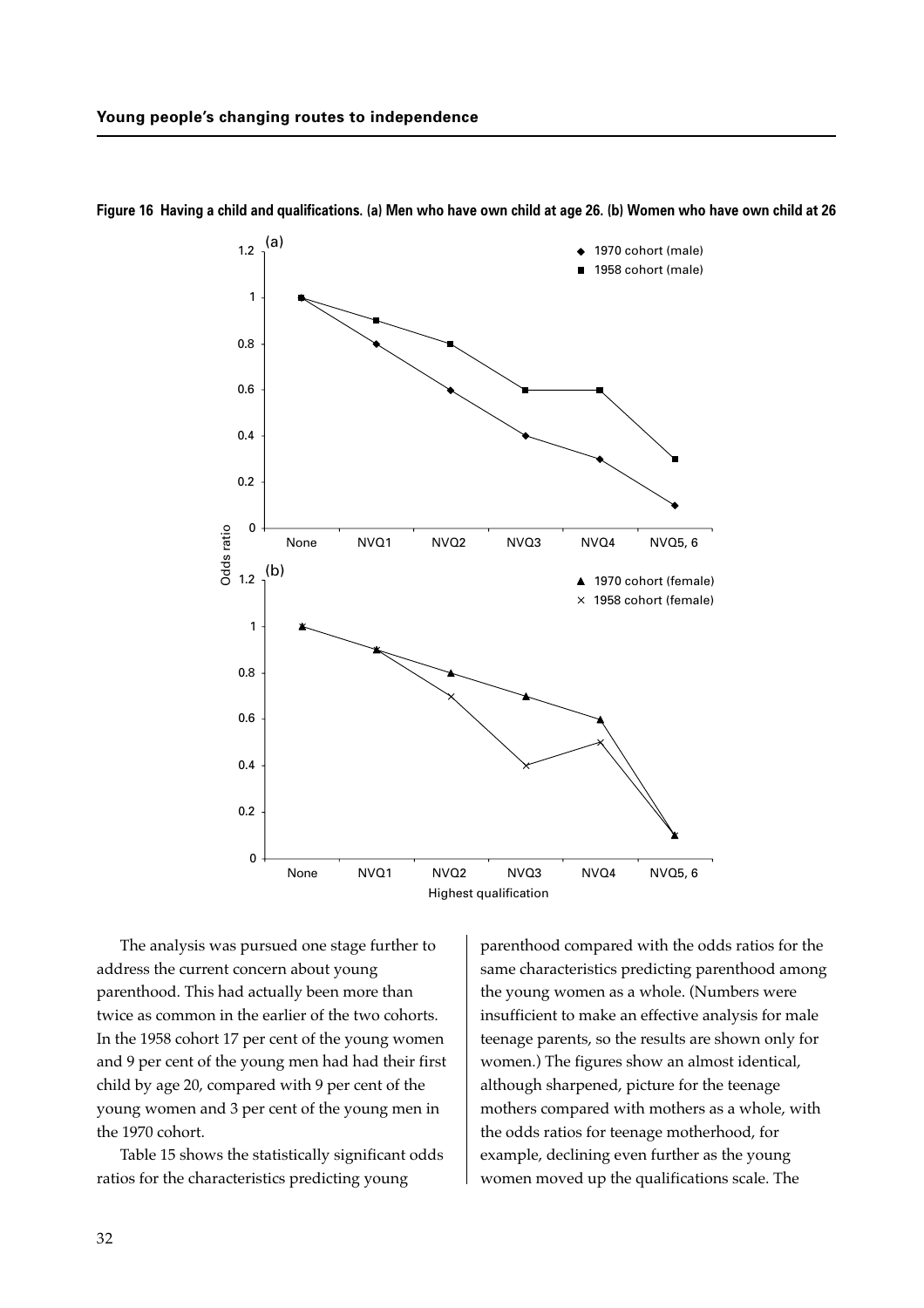| <b>Characteristic</b>             | At birth | At age 10/11 | At age 16 | At age 23 | At age 26 |
|-----------------------------------|----------|--------------|-----------|-----------|-----------|
| Young mother                      | $+++$    | $+++$        | $+++$     | $+++$     | $+++$     |
| Father's social class manual      | $+++$    | $+++$        | $+++$     | $+++$     | $++$      |
| Father leaving education, post-16 |          |              |           |           |           |
| Mother leaving education, post-16 |          |              |           |           |           |
| Free school meals                 |          | $+++$        | $+++$     | $++$      | <b>NS</b> |
| Rented housing                    |          | $++$         | <b>NS</b> | NS        | <b>NS</b> |
| Reading and maths scores          |          |              |           |           |           |
| School leaving age                |          |              |           |           |           |
| Highest qualification             |          |              |           |           |           |
| Full-time employment              |          |              |           |           |           |

**Table 13 Characteristics predicting women's parenthood, 1958 cohort**

Notes: Tables 13 and 14 illustrate negative (–) and positive (+) relationships between the characteristics listed in the column on the left, and parenthood based on the estimated odds ratios at each of the five stages of the analysis. The number of minuses or pluses indicates the level of statistical significance, a pointer to the strength of the relationship. Not statistically significant, NS; one + or  $-$ ,  $P < 0.05$ ; two + or  $-$ ,  $P < 0.01$ ; three + or –,  $P < 0.001$ .

| Characteristic                    | At birth | At age 10/11 | At age 16 | At age 26 | At age 26                |
|-----------------------------------|----------|--------------|-----------|-----------|--------------------------|
| Young mother                      | $+++$    | $+++$        | $++$      | $++$      | $++$                     |
| Father's social class manual      | $+++$    | $+$          | <b>NS</b> | <b>NS</b> | <b>NS</b>                |
| Father leaving education, post-16 |          |              | <b>NS</b> | <b>NS</b> | $\overline{\phantom{m}}$ |
| Mother leaving education, post-16 |          |              |           | <b>NS</b> |                          |
| Free school meals                 |          | $++$         | $++$      | $++$      | <b>NS</b>                |
| Rented housing                    |          | $+++$        | $+++$     | $+++$     | <b>NS</b>                |
| Reading and maths scores          |          |              |           |           | <b>NS</b>                |
| School leaving age                |          |              |           |           |                          |
| Highest qualification             |          |              |           |           |                          |
| Full-time employment              |          |              |           |           |                          |
| Notes: See Table 13.              |          |              |           |           |                          |

|  | Table 14 Characteristics predicting women's parenthood, 1970 cohort |  |  |  |  |
|--|---------------------------------------------------------------------|--|--|--|--|
|--|---------------------------------------------------------------------|--|--|--|--|

gradient was much the same for both cohorts. Not being in full-time employment was also negatively associated with teenage motherhood, but more weakly (odds ratio closer to 1.00) than for parenthood generally. This suggests that more of the teenage mothers were continuing in jobs (or the older age of their children had allowed them to return to work by the age of 26).

The early childhood characteristics of free school meals, rented housing and overcrowding

were still involved in the regression, but only for the 1958 cohort. With two exceptions, none of these variables survived in the 1970 cohort analysis, all being overtaken by highest qualification achieved in both cohorts. The main exception was that having a young mother strongly predicted teenage motherhood. Having a father who left school after the minimum age of 16 appeared to reduce the chances of teenage parenthood in the more recent cohort.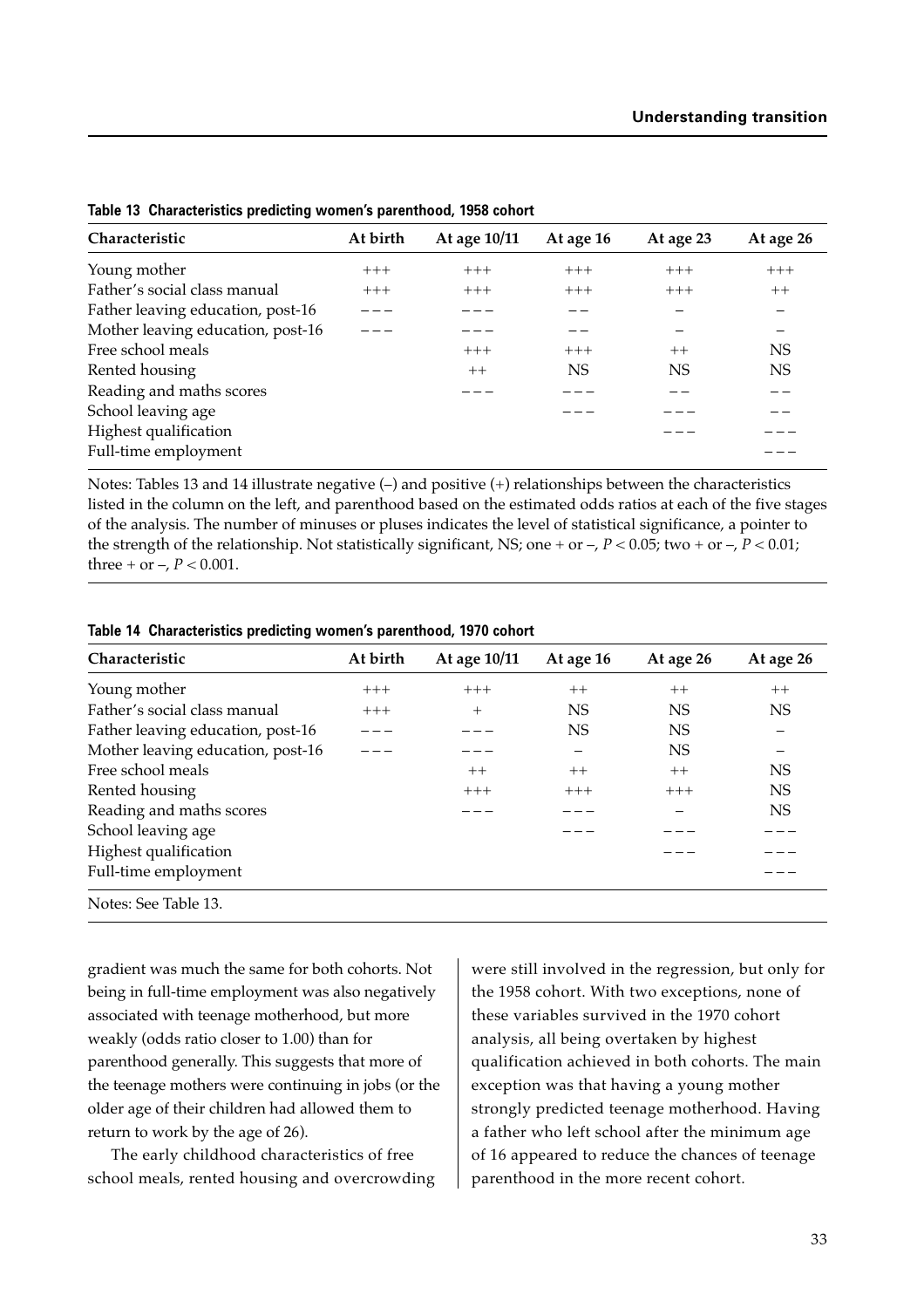|                                             |                       | Has child at 26       |                       | Had a child before 20 |
|---------------------------------------------|-----------------------|-----------------------|-----------------------|-----------------------|
| Predictor                                   | 1958 cohort<br>$(\%)$ | 1970 cohort<br>$(\%)$ | 1958 cohort<br>$(\%)$ | 1970 cohort<br>(%)    |
| Young mother (not = $1$ )*                  | 1.00                  | 1.00                  | 1.00                  | 1.00                  |
| Yes, 20 or under                            | 1.88                  | 1.46                  | 1.53                  | 1.69                  |
| Age left education (CM) $(<16 = 1$ )*       | 1.00                  | 1.00                  | 1.00                  | 1.00                  |
| $16 - 17$                                   | 0.48                  | 0.70                  | 0.23                  | 0.51                  |
| 18 or over                                  | 0.33                  | 0.34                  | 0.11                  | 0.24                  |
| Qualification (CM) (no = $1$ ) <sup>*</sup> | 1.00                  | 1.00                  | 1.00                  | 1.00                  |
| CSE $2-5/NVO1$                              | 0.85                  | 0.87                  | 0.72                  | 0.35                  |
| O-level/NVQ2                                | 0.68                  | 0.83                  | 0.50                  | 0.31                  |
| A-level/NVQ3                                | 0.38                  | 0.65                  | 0.22                  | 0.24                  |
| Higher qualification/NVQ4                   | 0.52                  | 0.61                  | 0.11                  | 0.25                  |
| Higher qualification/NVQ5, 6                | 0.14                  | 0.14                  | 0.01                  | 0.10                  |
| Full-time employment (no = $1$ )*           | 1.00                  | 1.00                  | 1.00                  | 1.00                  |
| Yes                                         | 0.03                  | 0.05                  | 0.18                  | 0.13                  |

| Table 15 Has own child at age 26 compared with had a child before the age of 20, final odds ratios |
|----------------------------------------------------------------------------------------------------|
|----------------------------------------------------------------------------------------------------|

Notes: Number of cases included in the analysis (1958 cohort) = 5,387. Number of cases included in the analysis (1970 cohort) = 3,776. Statistically significant odds ratios (*P* < 0.05) are in bold. \*Reference category; CM, cohort member.

#### **Staying in parents' home**

Finally, we used logistic regression to predict the extreme opposite of the statuses just considered: that of living in the parental home without a child and without a partner at age 26 (Appendix B, Table B.3). Here there was an interesting reversal between the 1958 cohort and the 1970 cohort. Figure 17 shows that, for both genders in the 1958 cohort, having qualifications was negatively related to this particular outcome status, whereas for the 1970 cohort men qualifications related positively to it. Thus, the higher achieving men in the earlier cohort were tending to leave home before the others, whereas higher achievers in the later cohort were tending to stay single without children and live at home with parents. Staying on at school beyond 18 and being in full-time employment at age 26 also predicted staying at home.

For women in the 1970 cohort, higher qualifications did not predict staying at home, but staying on in education beyond 18 and being in full-time employment at age 26 did. This points to a change across cohorts towards prolonged dependency for members of the younger cohort for a period before branching out on their own. This may reflect the phenomenon of returning home after leaving university to maintain a comfortable single life style free of the financial burden associated with getting one's own place in which to live.

The other main predictor was being born to a young mother, which was negatively related to dependency status. In other words, this characteristic predicted a faster transition. There were no other consistent patterns in the data.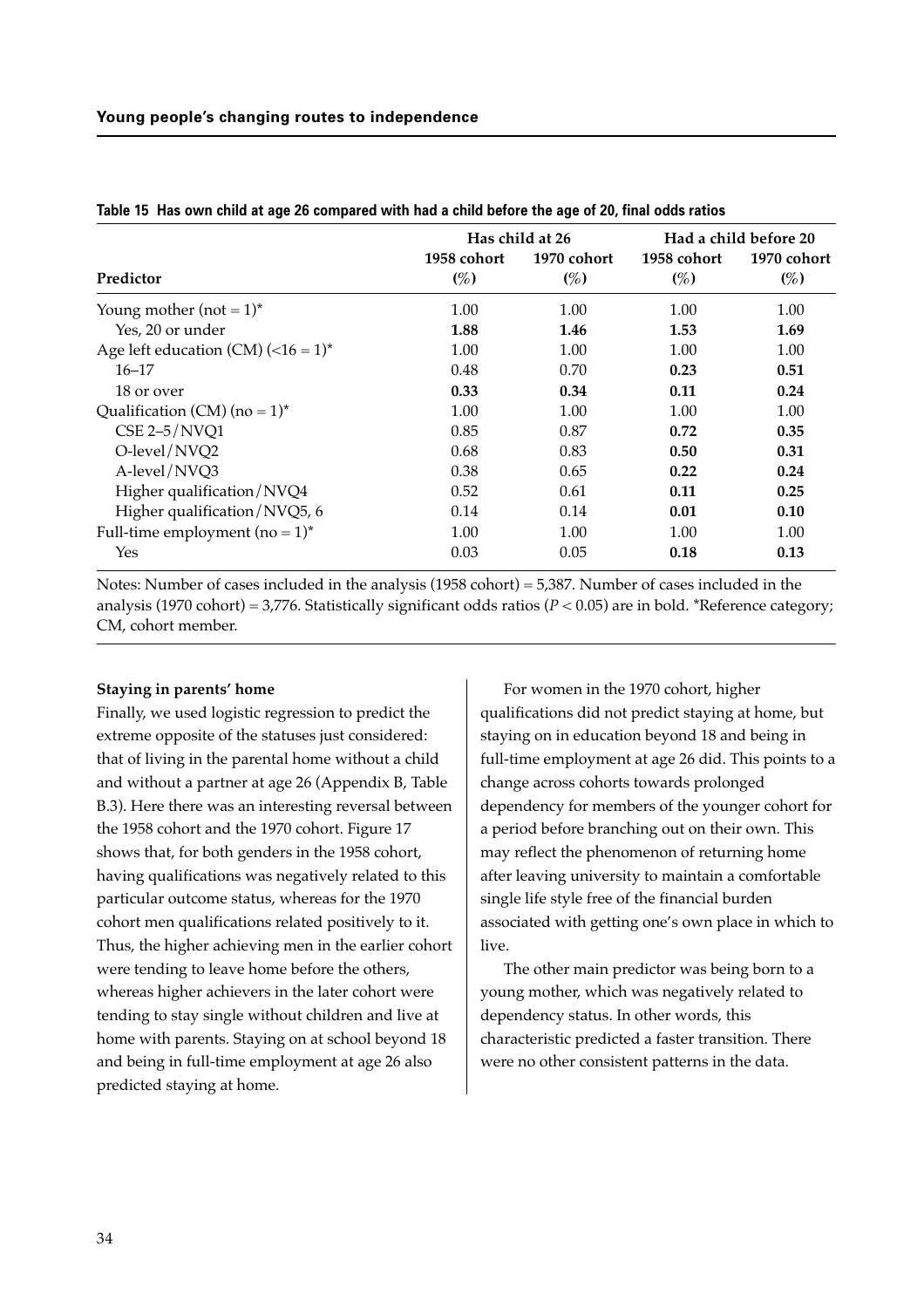



## **Summary**

The various multivariate analyses point to three types of characteristic being implicated in the ages and stages when youth transitions occur and the adult statuses that arise from them. Early family background plays a part, including social class, as does being born to a young mother. Evidence of

childhood poverty is also significant. However, with few exceptions these factors tend to exercise their influence via educational achievement, especially highest qualification obtained. This human capital marker generally 'absorbed' the effects on later adult outcomes of all the social background and early educational attainment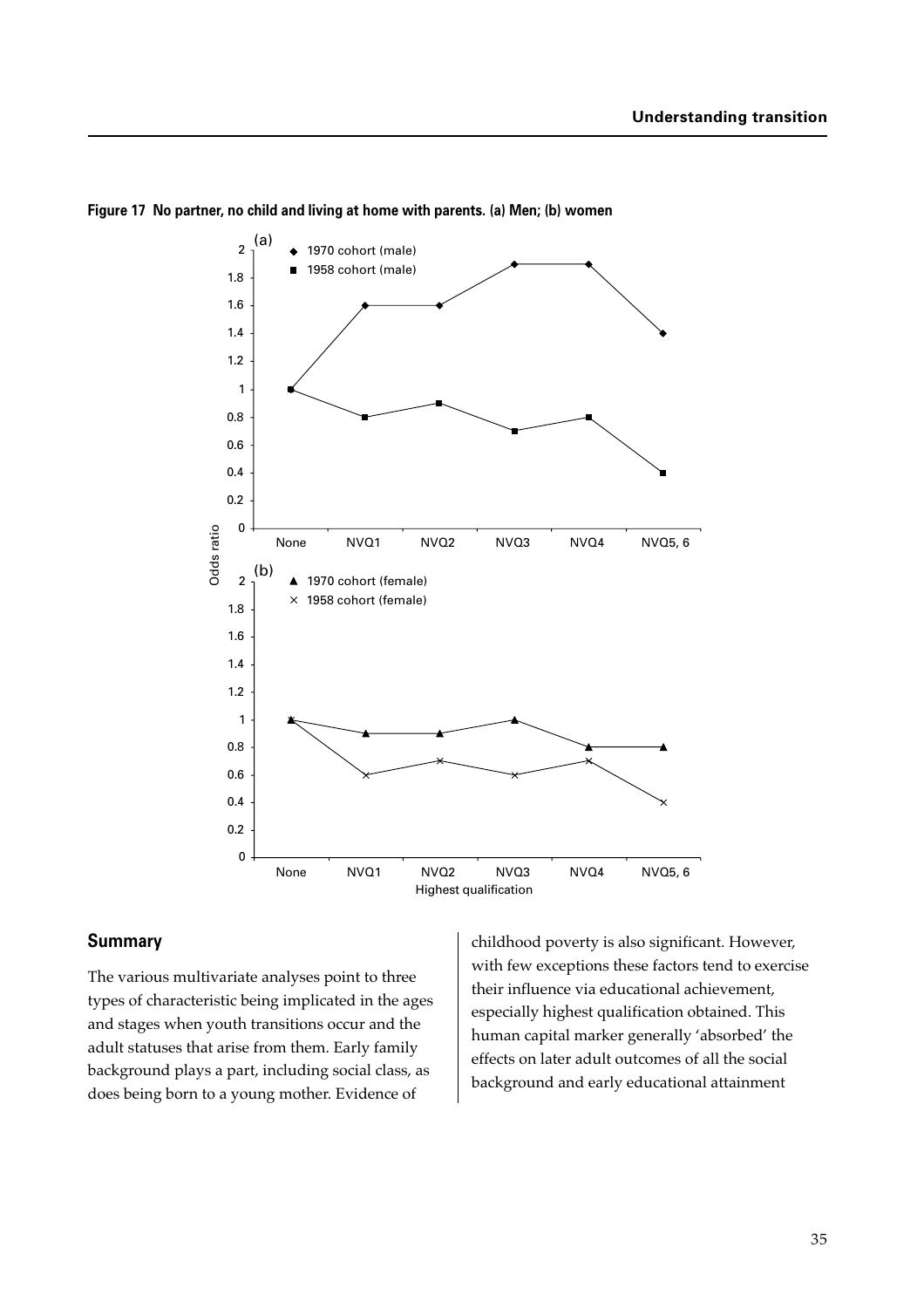factors. High educational level divided its recipients substantially from the others in terms of virtually all outcomes, with generally stronger effects for the 1970 cohort than for the 1958 cohort.

One notable exception was the highly significant effect of being born to a young (teenage) mother on later outcomes, especially those relating to the transition to parenthood. Women particularly showed signs of following in their mother's footsteps, forming partnerships, leaving home and having children earlier than other women.<sup>1</sup> This consistent and striking evidence in young women's life courses of intergenerational transfer poses a particular challenge for the government's social exclusion agenda.

It is notable that similar variables were implicated in the transition to employment and the transition to independence, although after taking qualifications into account family background variables were less prominent in the former than in the latter. This makes the point that the two kinds of transition are closely related; but notably cultural forces, driving a degree of intergenerational continuity in the transition to parenthood, are not completely overtaken by education. On the other hand, educational achievement also plays a part in the timing of the domestic as well as the occupational transitions. Qualifications dictate not only status in relation to the labour market, but status in relation to family life as well. The best educated tend to be most assured of full-time employment. They are also the young people who leave the family home last and, when they do, it is frequently not to form partnerships and have families. These latter commitments are postponed

increasingly in favour of a single life style. The significant feature of their lives is the extended transition in which they are involved. It remains to be seen, when data collected in more recent surveys become available, whether this single life style constitutes merely a postponement of entry into traditional family life or, for increasing numbers, a more permanent feature.

We saw in the previous chapter that changes between cohorts were mainly revealed in the transition patterns. The results presented in this chapter suggest that, with some exceptions, the life course processes underpinning them tended to be more stable across cohorts. Much the same characteristics in both cohorts predict the outcome statuses at age 26. There were essential continuities in the ways adulthood was achieved.

As we have noted, family background was a critical factor early on, but apparently exercised most of its influence via educational attainment later, as recorded through qualifications, especially in relation to engagement with the labour market. However, there were strong signs in the 1970 cohort that the key educational relationship with employment was getting stronger. This reflects the ever-growing demand from employers for higher levels of qualifications as a prerequisite for getting a job, and the ever-growing postponement among young people of the commitment to partnership and family formation that traditionally went with employment. In many respects, therefore, the 1958 cohort was still reflecting the youth transitions of the past, whereas the 1970 cohort was revealing what they were increasingly becoming.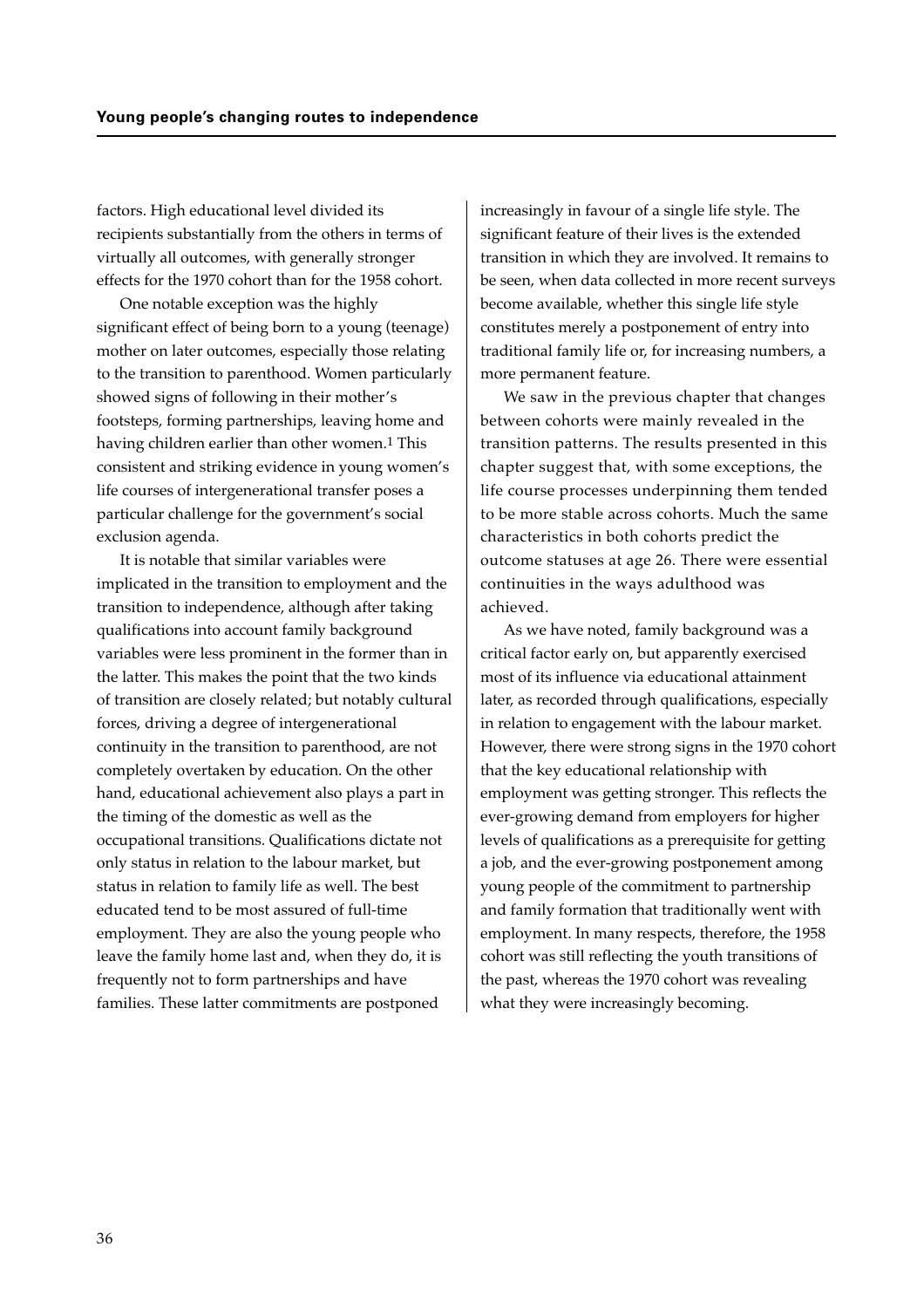# **4 Pathways, earnings and well-being Peter Elias and Gaëlle Pierre**

## **Introduction**

The preceding chapters have examined the changing nature of the main transitions occurring in early adulthood, contrasting the experiences of those born in the late 1950s with a sample of young people born in 1970. A number of differences in these transitions have been made apparent, particularly the increased incidence of unemployment in the pathways from school to work and the new patterns of partnership and family formation (the decline in marriage, the growth of single parenthood, the delayed start of family formation). Additionally, a very significant change relates to the rise in acquisition of educational qualifications. As shown in Chapter 1, this rise is not simply confined to the two age groups represented by these cohorts, but is part of a general increase in the level of qualifications now held by young people. Despite their better qualifications young people nowadays earn relatively less compared with older workers than they did 25 years ago.

All of this raises an important question. If educational qualifications lead to better jobs and facilitate a smoother transition to adult life, does this imply that young people today are potentially better off than their counterparts were 15–20 years ago? This question, while intriguing, clearly oversimplifies the issues. Qualifications, a good income and beneficial living arrangements contribute only in part to the well-being of young people. Other issues, such as their perceptions of job security and the risk of the breakdown of partnerships, may count heavily in the calculus of general well-being. Furthermore, the rise in educational qualifications may favour those who would have done reasonably well in the labour market anyway, meaning that the observed rise in the average level of qualifications among young people could disguise a worsening gap in wellbeing between the qualified and the unqualified.

This chapter focuses more closely upon this issue, using two specific indicators of the wellbeing of young people. First, we present results from an examination of the earnings of young people at ages 23 (1958 birth cohort) and 26 (1970 birth cohort). This analysis attempts to show not just how various influences on earnings (for example rising qualifications) have contributed to the changes in earnings between these two groups over the 12-year period, but also to measure the change in the way the labour market 'values' certain factors that contribute to earnings. In the second part of this chapter we step away from earnings as a measure of economic well-being and turn our attention to psychological well-being, using a method of self-assessment that was replicated in both the 1981 survey of the 1958 birth cohort and the 1996 survey of the 1970 birth cohort. Termed the malaise inventory, this measure consists of a battery of 24 questions 'referring to the emotions or to aspects of the physical state which have an important psychological component' (Rutter *et al.*, 1970).1

We know little about general trends in the psychological health of young people. What limited time-series evidence there is on this issue points to the fact that reported levels of well-being among young people in western Europe and the USA rose from the early 1970s to the 1990s. In their study of trends and variations in self-reported levels of happiness, Blanchflower and Oswald (2000) consider a number of reasons why life satisfaction levels among young people (aged less than 30) in most western European countries rose steadily between 1973 and 1992. Interestingly, their analysis shows that the increase in young people's wellbeing is concentrated among the group that remains unmarried, suggesting that the changing patterns of partnership and delayed family formation plans may well be contributing significantly to the rise. There is, however, an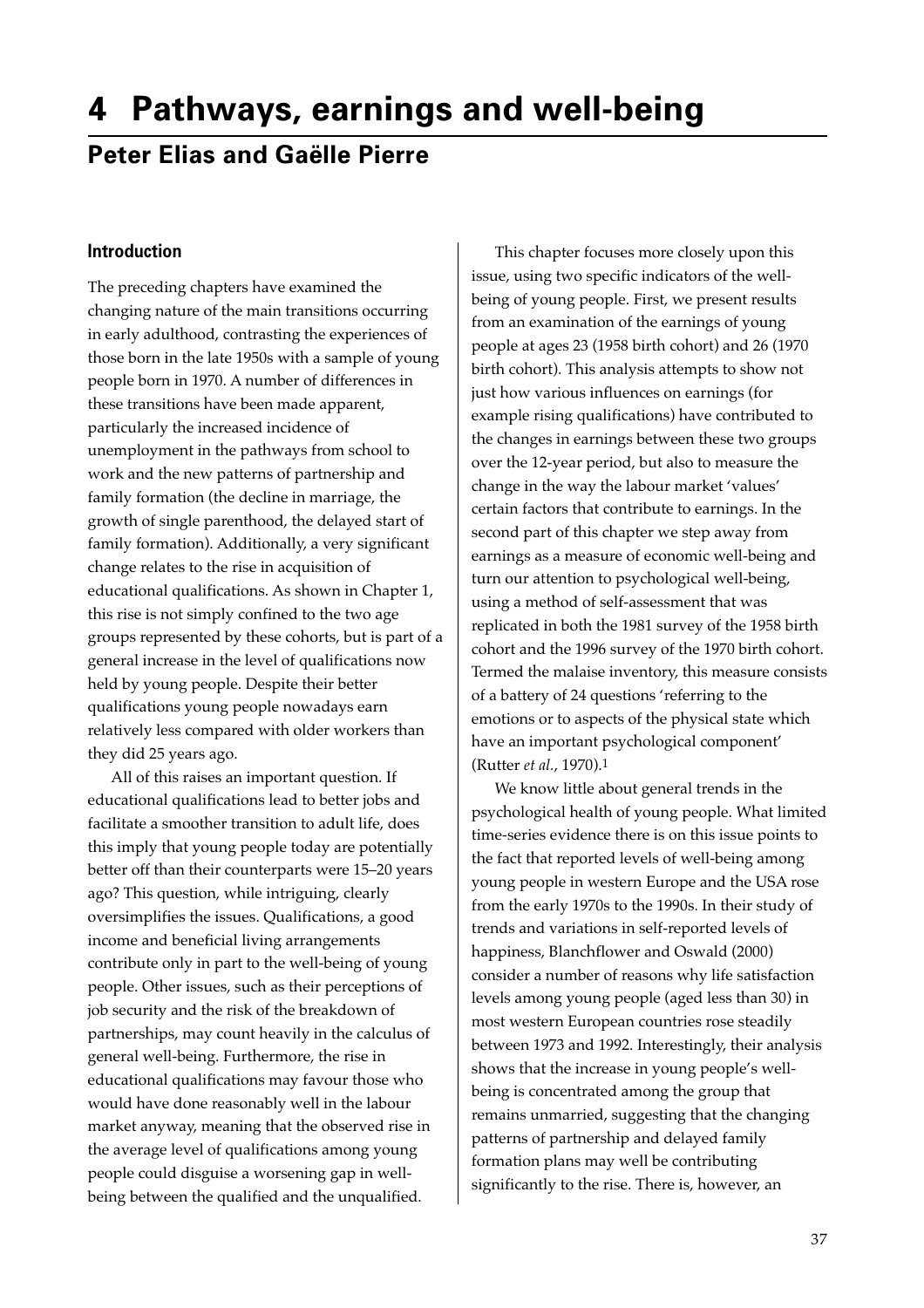## important caveat to their general findings that the authors make:

Taking the under thirties in the 13 countries, in each nation except Great Britain and Northern Ireland there is a positive and statistically significant upward time trend over the most recent decade, 1983–92. Why the British Isles [sic] misses out on this recent growth of well-being among the young is a puzzle. (Blanchflower and Oswald, 2000, p. 302)

This issue is pursued further in this chapter, using not self-reported measures of happiness or life satisfaction but a psychological measure of well-being to reveal interesting new evidence of changes in the well-being of young people. First, we present findings from an examination of trends and variations in the earnings of young people, contrasting the situation in 1981 with that in 1996.

## **The earnings of young people**

As shown in Chapter 1, the earnings of young people relative to older workers have declined over the past 25 years. At every year of age, the relative hourly earnings of 16–25-year-olds in full-time employment declined dramatically over the period 1975–96 for both young men and women. However, the present study is concerned particularly with the relative decline in earnings for those who are 21 years and older. For men aged 21–29 years, we observed a 10–12 percentage point decline in their full-time gross weekly earnings relative to all men over the period 1981–96. The decline is more recent for women in this age group.

The reasons underlying these changes in the relative pattern of earnings by age are likely to be complex and varied. In part, they could reflect the 'narrowing' of the youth labour market associated with the increase in the proportions of young men and women staying on at school and entering further or higher education. As the better qualified remain outside the labour market in their youth, so the youth labour market becomes increasingly a market for less well-qualified labour. However, this explanation does not account for the 10–12 percentage point decline in relative earnings of 25– 29-year-olds, the vast majority of whom will have completed their education on reaching this age. Explanations for this decline are again conjectural. It could result from changes in pay structures, which have moved away from graded age-related pay scales to performance-related schemes. The later age of entry into the labour market by young people means that, while better qualified on average than their predecessors, they are relatively inexperienced. If the labour market values experience more than qualifications, a relative decline in the earnings of young qualified people could result. Alternatively, the relative decline in their earnings could be a legacy of recessions and labour market restructuring that so characterised the labour markets of the 1980s. In 1981, 21–24 year-olds would have joined the labour market in the period 1973–76, well before the rise in unemployment, particularly youth unemployment, in the early 1980s. Fifteen years on the situation was not so easy for young people attempting the transition from full-time education to employment. Perhaps what we now observe is the 'scarring' effect of early unemployment in the work histories of the younger generation.

In this section, we explore these ideas by examining the relationship between earnings, experience, qualifications and unemployment for the two birth cohorts: 23-year-olds in 1981 (the 1958 cohort) and 26-year-olds in 1996 (the 1970 cohort). Our analysis commenced by looking at the variation in the earnings according to a number of key characteristics, contrasting the situation in 1981 for 23-year-olds with that in 1996 for 26-year-olds and for men and women separately. Table 16 shows the average hourly earnings recorded by respondents to the 1981 and 1996 surveys, for various groups and by gender.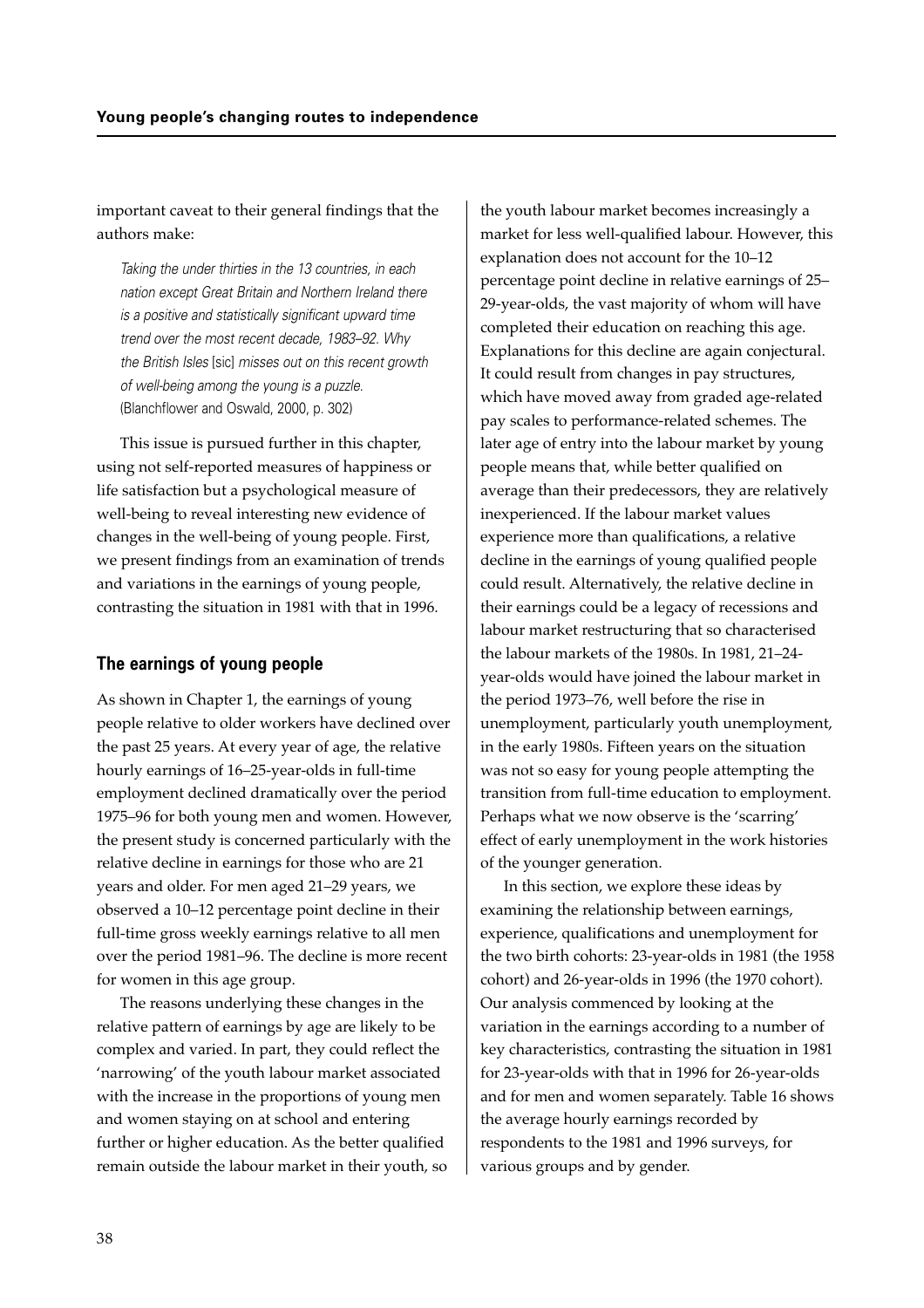**Table 16 Variations in the average hourly earnings of men and women by key characteristics, 1981 (1958 cohort at age 23) and 1996 (1970 cohort at age 26)**

|                                             |      | Men<br>(E/hour) |      | Women<br>(E/hour) |  |
|---------------------------------------------|------|-----------------|------|-------------------|--|
| Characteristic                              | 1981 | 1996            | 1981 | 1996              |  |
| All respondents                             | 1.95 | 5.47            | 1.68 | 4.97              |  |
| Qualification by age 23 (26 in 1970 cohort) |      |                 |      |                   |  |
| Other/none                                  | 1.84 | 4.78            | 1.55 | 4.63              |  |
| O-level/lower vocational                    | 1.98 | 5.43            | 1.62 | 4.53              |  |
| A-level/mid-vocational                      | 2.04 | 5.94            | 1.72 | 5.42              |  |
| High vocational                             | 2.08 | 5.68            | 1.85 | 5.12              |  |
| Degree                                      | 2.00 | 6.30            | 2.02 | 5.96              |  |
| Maths test score at 11 (10 in 1970 cohort)  |      |                 |      |                   |  |
| Bottom 25% of distribution                  | 1.80 | 4.67            | 1.51 | 4.20              |  |
| Low-mid (25-50%)                            | 1.94 | 5.08            | 1.60 | 4.50              |  |
| Top-mid (50-75%)                            | 2.01 | 5.39            | 1.71 | 5.24              |  |
| Top 25%                                     | 2.01 | 5.97            | 1.86 | 5.47              |  |
| Age father left school                      |      |                 |      |                   |  |
| Before 16                                   | 1.95 | 5.14            | 1.69 | 5.00              |  |
| $16 - 17$                                   | 1.99 | 5.73            | 1.76 | 4.99              |  |
| $18+$                                       | 1.93 | 6.29            | 1.78 | 5.83              |  |
| Age of mother at birth of respondent        |      |                 |      |                   |  |
| Less than or equal to 20                    | 1.95 | 5.47            | 1.69 | 5.00              |  |
| Older than 21                               | 2.00 | 5.35            | 1.57 | 4.68              |  |
| Housing tenure                              |      |                 |      |                   |  |
| Parents owners                              | 1.97 | 5.68            | 1.73 | 5.07              |  |
| Parents tenants                             | 1.93 | 4.78            | 1.64 | 4.27              |  |
| Partnership formation                       |      |                 |      |                   |  |
| No partner at time of survey                | 1.85 | 5.35            | 1.67 | 4.97              |  |
| Living with partner at time of survey       | 2.08 | 5.60            | 1.69 | 4.97              |  |
| Number of natural children                  |      |                 |      |                   |  |
| None                                        | 1.93 | 5.53            | 1.66 | 5.01              |  |
| One child                                   | 2.05 | 5.25            | 1.76 | 4.83              |  |
| 2 or more children                          | 2.03 | 5.28            | 2.14 | 4.50              |  |
| Length of longest unemployment spell        |      |                 |      |                   |  |
| No unemployment                             | 2.02 | 5.74            | 1.73 | 5.13              |  |
| 1-3 months                                  | 1.92 | 5.59            | 1.73 | 5.13              |  |
| 4-6 months                                  | 1.79 | 5.24            | 1.53 | 4.66              |  |
| 7+ months                                   | 1.69 | 4.60            | 1.46 | 4.87              |  |

Sources: 1958 cohort at age 23 years, 1970 cohort at age 26 years

Examining the relationship between qualifications and earnings, we see a strong association between higher levels of qualifications and higher levels of earnings. While it is difficult to determine the separate effect of qualifications on earnings from the information in Table 16, a similar relationship is apparent in both years and for men and women. If anything, the relationship appeared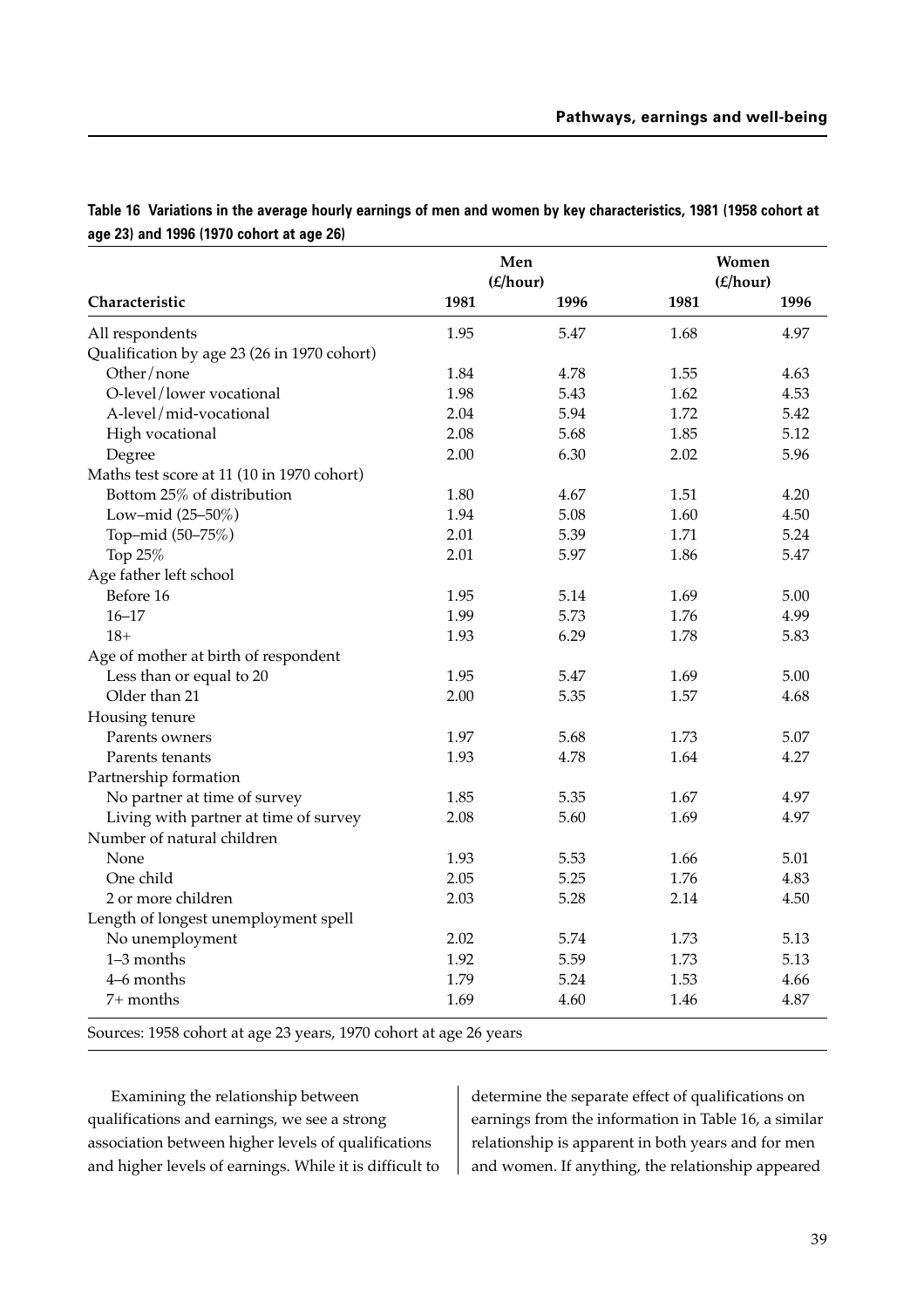to be more pronounced in 1996 than it was in 1981. Similarly, the link between performance on a childhood maths test score at age 10 or 11 and earnings at age 23 or 26 appeared strong. For respondents whose father left school at an early age, a difference in average earnings was apparent in 1996 that was not so obvious in 1981. Similarly, the earnings difference between those whose parents were owner-occupiers as opposed to tenants appeared relatively larger in 1996 than in 1981. Partnership formation appeared to confer an earnings advantage to men in both periods, but not for women, a fact that could be related to the relationship between the number of natural children born to the respondent and earnings. The positive correlation between earnings and children apparent for both men and women in 1981 appeared to have reversed by 1996. Finally, the information in Table 16 shows a relationship between the duration of the longest spell of unemployment experienced and earnings. For both men and women, significant spells of unemployment (four months or more) were correlated with lower average earnings.

#### **Analysing earnings for the birth cohorts**

To separate out the influences of personal characteristics, qualifications, labour market and other experiences on earnings we undertook a regression analysis. The measure of earnings used as the dependent variable in this analysis was the natural log of net hourly pay including overtime.2 We used net pay because it was the only available measure in the 1970 cohort at age 26. Hourly wage is considered a better measure of earnings because it is not affected by possible changes in hours worked. Both full-time and part-time workers were included in the analysis.

The factors that were deemed to influence hourly earnings were grouped into three categories: family background, personal characteristics and personal background. The family background variables included the age of the mother at the time

the respondent was born, the school leaving age of the father, and the housing tenure of the parents when the child was 16 years old. The latter variable probably acts as a proxy for social class influences and/or resources available for education. Other factors may also have had an influence on earnings, such as the occupation of the father, the school leaving age of the respondent's mother and housing density (the number of persons per room) during the cohort member's childhood (at age 10/ 11). These were found to be statistically insignificant in the regression analysis and were therefore dropped from the specification.

The personal characteristics of the cohort member included in the regressions were mainly measures of mathematical ability (tests conducted while at school) and qualifications. These were measured by maths test scores at age 11 in the 1958 cohort or age 10 in the 1970 cohort and by the highest qualification attained by age 23 (1958 cohort) or 26 (1970 cohort). Personal background variables were indicative of family and labour market status during early adulthood (i.e. at age 23 in the 1958 cohort and at age 26 in the 1970 cohort). To describe the current family situation, we included the number of natural children and partnership status at age 23 or 26 to take this into account. We also added a health indicator, as this was likely to affect labour market outcomes. The self-reported health variable is likely to be endogenous because it may be correlated with labour income. Unobserved individual factors may also influence both health and labour income. In order to check whether this affected our results, we estimated the same models dropping the health variable. The results remained unaffected.

The career paths of individuals were likely to have had an influence on their current wage. We included several variables indicative of the work history of the cohort members: the length of their longest unemployment spell, the length of tenure in the current job, the number of jobs held since leaving school, and whether they had been out of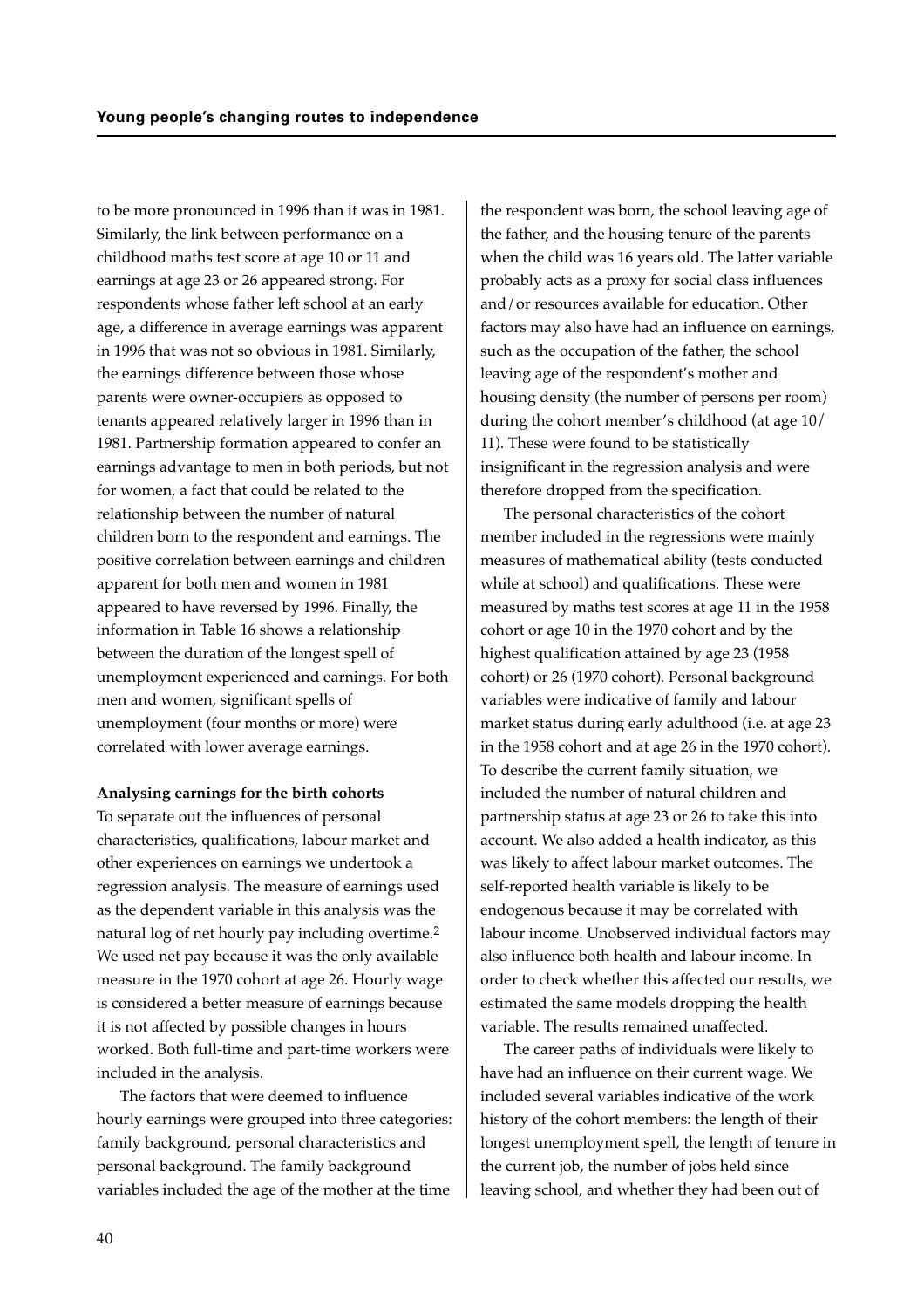the labour force. According to the literature on the scarring effect of unemployment, long spells of unemployment are expected to be detrimental to future economic success. For the same type of reasons, periods of time out of the labour force may also have a negative effect on future earnings. People with longer tenure in their current job may be expected to have higher wages than others. They are likely to have benefited from internal promotion and they may be more valuable to their employer, having gained training specific to their job. Finally, we included in each regression model the unemployment rate for the region in which the young person was living in 1981 (the 1958 cohort) or 1996 (the 1970 cohort). This variable was intended to capture the effect of regional differences in earnings that arise because of the spatial variation in labour markets across Great Britain.

The number of observations in the sample depended on the specification. In the simple regressions (see Appendix C for further details), only those in paid work were included. The sample consisted of 4,369 men and 3,575 women for the 1958 cohort, and 2,761 men and 3,123 women for the 1970 cohort. For women, we also estimated these regressions with a method that takes account of any effects arising from 'selection' into employment. The sample then included those who were not in paid work at the time of each survey work; this added 2,237 and 1,389 women for the 1958 and 1970 cohorts, respectively.

Figures 18 and 19 show the key results for men and women. The relationship between having higher ability in maths (measured as being in the top 50 per cent in maths test scores) and earnings increased between the two cohorts for women. For men, this relationship only held true for those in the top 25 per cent of maths scores. Returns to educational qualifications were positive and statistically significant compared with having none. Apart from highest vocational qualification, it appeared that the premiums associated with each qualification, in particular with having a degree,

**Figure 18 The effect of mathematical ability, qualifications and unemployment on the earnings of young men: a comparison of the 1958 cohort with the 1970 cohort**



Notes: Reference (ref.) categories are, respectively, in the lowest quartile of the distribution of results of a maths test at age 10/11, no qualifications, and no experience of unemployment. The dependent variable is the log of hourly net earnings.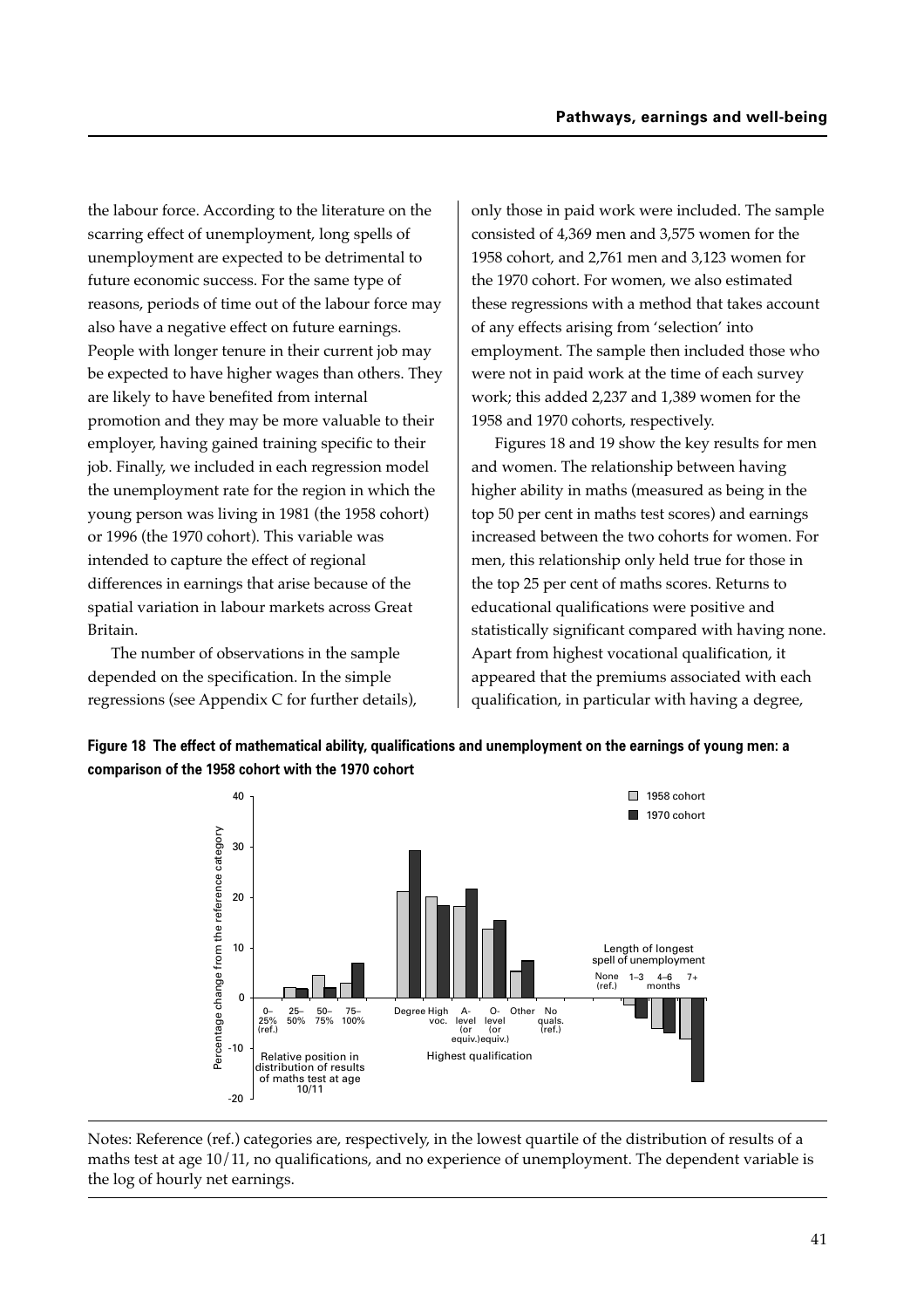

**Figure 19 The effect of mathematical ability, qualifications and unemployment on the earnings of young women: a comparison of the 1958 cohort with the 1970 cohort**

Notes: Reference (ref.) categories are, respectively, in the lowest quartile of the distribution of results of a maths test at age 10/11, no qualifications, and no experience of unemployment. The dependent variable is the log of hourly net earnings.

increased between the two cohorts for men. For women, the relationship between qualifications and earnings remained essentially unchanged over this period. However, the earnings premium associated with the lowest qualification became statistically insignificant. The premium associated with holding a degree appeared very similar (at about 30 per cent) for men and women in 1996, while it was greater for women in 1981 (31 per cent for women and 22 per cent for men). From an examination of the mean values of these variables (see Appendix C, Tables C.1 and C.2) it can be seen that more men and women in the 1970 birth cohort continued their education to degree level, while fewer had a higher vocational qualification compared with the 1958 birth cohort.

The effect of the duration of the longest unemployment spell on earnings became more detrimental between the two cohorts. For men, a spell of seven months or more decreased hourly net earnings by about 8 per cent in 1981 versus 15 per

cent in 1996. In addition, for men, compared with 1981 short spells of unemployment became statistically significant in 1996. This effect became more damaging between 1981 and 1996, at the same time as the proportion of people who experienced unemployment increased.

## **Evaluating the evidence**

From the preceding analysis, it can be seen that there is a great deal of similarity between the effects of various characteristics on the earnings of young adults in 1981 and, 15 years later, in 1996. Our measures of childhood mathematical ability (performance in maths tests at age 10 or 11) had a clear and similar effect on earnings. However, for both men and women, post-16 qualifications remained the most powerful influence on earnings. For women the strength of these effects, as measured by the size of the coefficients, was essentially unchanged. For men the effects appeared stronger in 1996 than in 1981, adding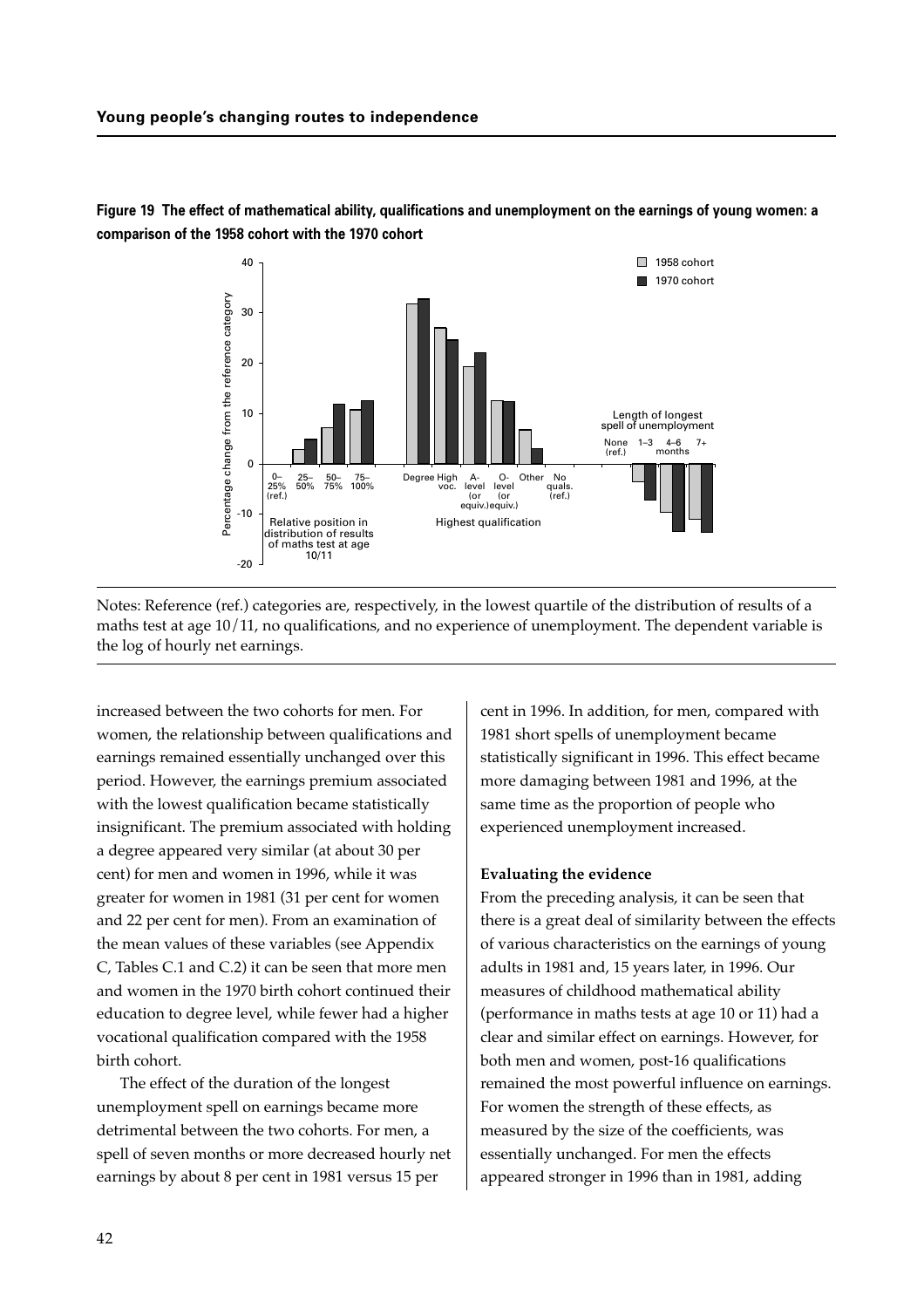almost 30 per cent to earnings for degree holders compared with those who had no qualifications.

These results concerning the relationship between earnings and qualifications must be treated with some caution because we observed these two groups of young people at different ages. For those with higher levels of qualification, particularly for graduates, earnings are known to increase quite rapidly in these early years of labour market experience. Drawing upon information from the Labour Force Survey for the period 1993– 99, we note that the rate of increase of the real earnings of first-degree graduates (both men and women) between the ages of 23 and 26 is approximately 15 per cent higher than the rate of increase of earnings of non-graduates. The earnings of graduates relative to non-graduates increases with age during their early twenties and this effect is more marked for women than for men. The result we obtained for men, showing the effect of having a degree on earnings rising by almost 30 per cent relative to non-degree holders, is due in part to the difference in age at which the two cohorts were observed. We compute that almost half of this rise is due to age, the remainder reflecting a growing earnings premium for men with a degree. Relative to non-degree holders, women with a degree derive a significant earnings premium and we know from analysis of the Labour Force Survey that this difference increases markedly between the ages of 23 and 26. However, the earnings premium for a degree was essentially unchanged between the two cohorts. This implies that there may well have been a decline in the degree premium for women over this 15-year period had we been able to compare women at exactly the same age.

The other major set of influences on earnings related to prior work history, particularly the experience of unemployment. For men, the effects appeared to be strengthening over the period, such that a significant spell of unemployment (seven months) or more in 1996 appeared to be associated

with a 15 per cent reduction in earnings compared with 8 per cent in 1981.

Changes in the pattern of earnings arise not just because of the way in which different characteristics of individuals or their earlier experiences are 'valued' in the labour market but also, and perhaps more significantly, because of the changing proportions of young people with particular characteristics. From our analyses, it is clear that the two most important influences in this respect are qualifications and experience of unemployment.

From these varying perspectives (by gender, for holders of different levels of educational qualifications and in terms of prior employment history) the changes that are apparent for young people over this 15-year period appear to influence their earnings in different directions. Women have made considerable progress up the distribution of earnings over the period, assisted by their growing propensity to remain in education after the age of 16, with twice as many gaining a degree in 1996 than in 1981. However, there is some evidence to suggest that, for women, the rewards for having a degree may have been declining. For both men and women, those who have made it to the upper part of the earnings distribution have gained a larger share of the general growth in earnings over this period than those who moved into the lower half of the earnings distribution. For men the experience of a significant spell of unemployment between the time they completed their full-time education and ages 23/26 became much more a feature of the later birth cohort. How then have these varying experiences impinged upon the changing distribution of hourly earnings?

To shed light on this issue, we show graphically how the effects of growth in qualifications and the rising experience of significant spells of unemployment manifest themselves within the distribution of earnings. Figure 20 shows the changes in the percentage of employed respondents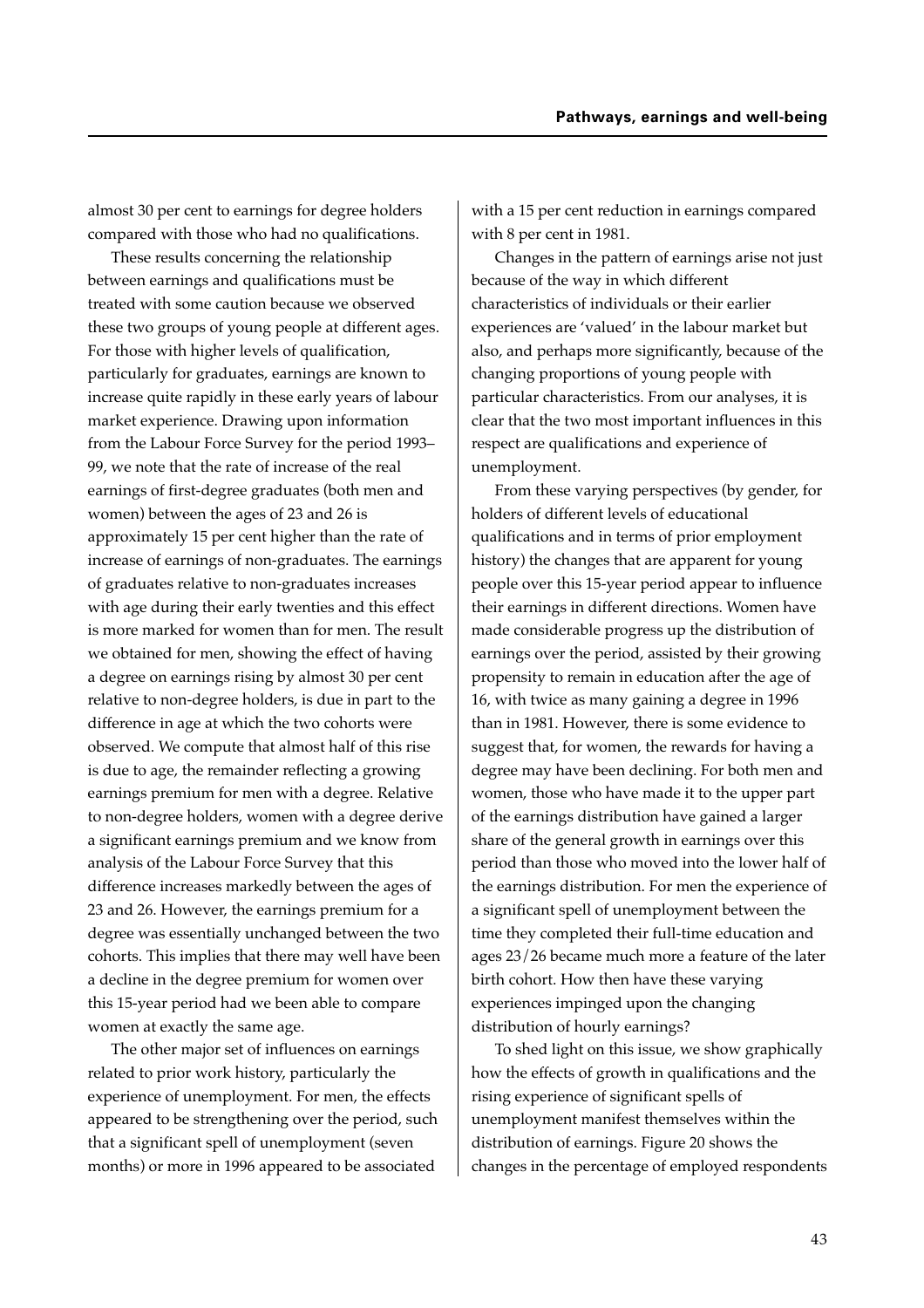holding a degree, differentiating this growth according to the position of the respondent within the distribution of earnings. In all parts of the distribution except the bottom 20 per cent, the percentage with a degree has risen, but more so towards the top end of the distribution. In terms of the rising experience of long duration unemployment, the picture is reversed. From Figure 21 it can be seen that much of the increase in unemployment experienced by young people between 1981 and 1996 is located in the bottom

fifth of the distribution of hourly earnings in 1996.

It appears, therefore, that the growth in highlevel qualifications coupled with the declining demand for the employment of less well-qualified young people (as evidenced by their growing experience of significant spells of unemployment between the completion of their education and entry into the labour market) has led to a widening in the distribution of earnings of young people over this 15-year period. Young women may have fared





**Figure 21 The experience of unemployment by deciles of hourly earnings, men, 1981 and 1996**

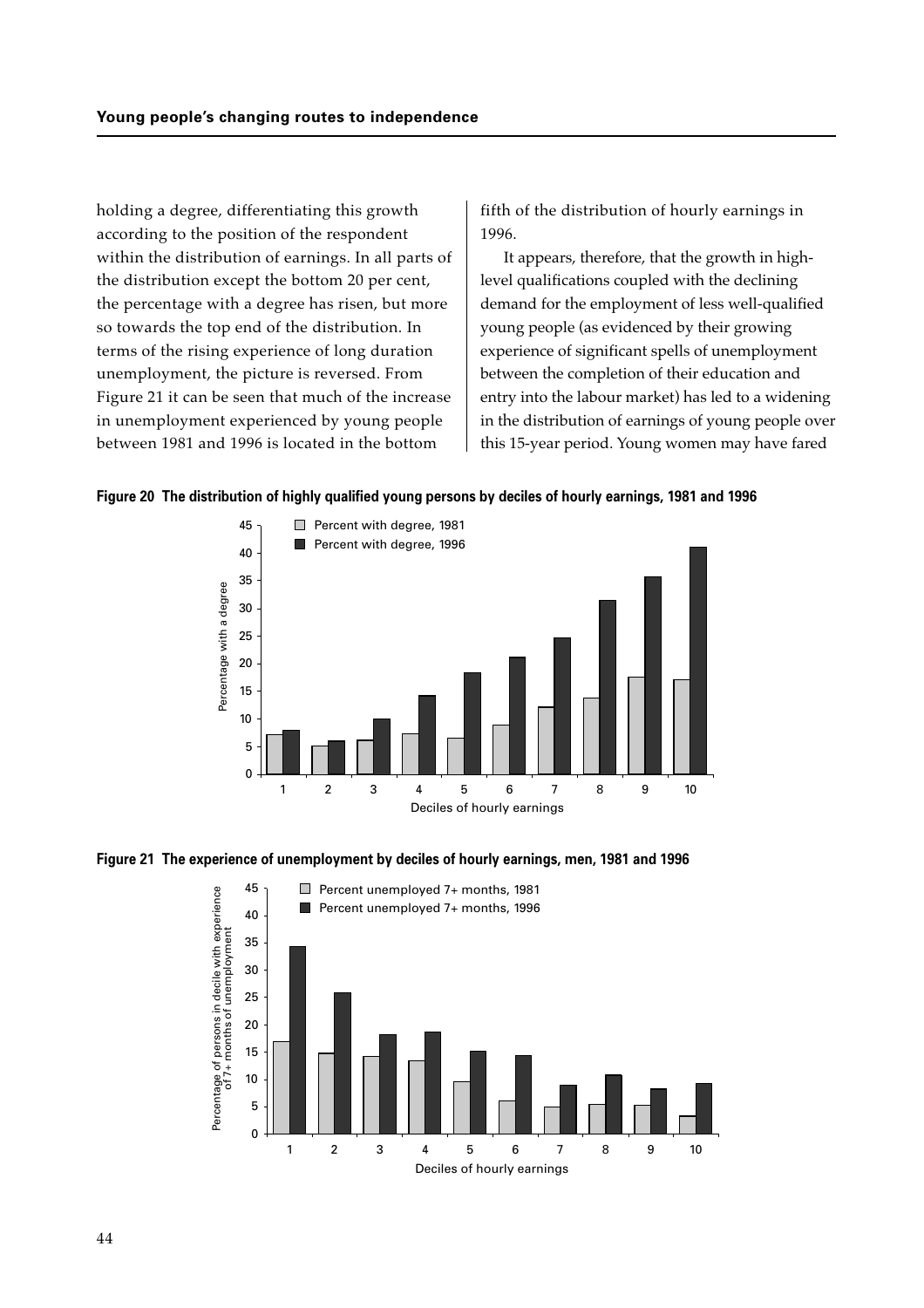better than young men in this process, in that they have made some further progress towards earnings equality and may have escaped the worsening impacts of youth unemployment to some extent, but this view is complicated by the fact that some women may choose not to describe themselves as unemployed in times of joblessness.

In summary, we have shown that some young men and women have done well in economic terms over this period. Others have not fared so well, and their lack of economic success appears to be linked to indicators of their education and social background. To find out whether or not these economic changes affect their general well-being, we present in the following section an analysis based upon a psychological measure of their mental health.

## **The psychological well-being of young people**

While earnings information is a useful indicator of economic well-being, there are a number of problems associated with its interpretation as a measure of how well the young people in these studies are getting on in life. In this section, we move away from earnings to a more general measure of individual well-being. To achieve this we made use of the malaise inventory, a 24-point scale constructed from the simple (yes/no) answers to a set of 24 questions (see Appendix D, Table D.1) designed to enquire into the mental state of the respondent. Simply by adding the number of positive responses to these questions, a score is obtained that indicates the extent to which the respondent approaches a state defined as 'indicating a tendency towards non-clinical depression'3 (Bowling, 1983).

Figures 22 and 23 show how the distribution of these scores has changed between 1981 and 1996. For men and women, the changing shapes of these distributions show that mental well-being had decreased for young people from 1981 and 1996.

For both genders, the proportion that scored zero had declined almost by a half, with significant increases in the proportions scoring above four. By focusing specifically upon those who recorded a score of eight or more we gain some indication of the extent of the increase in this indicator of nonclinical depression, from 7.4 per cent of 23-yearolds in 1981 to 13.8 per cent of 26-year-olds in 1996. This increase affected both men and women, with more than one in seven of 26-year-old women indicating signs of depression in 1996.

To establish the main factors associated with this indicator of depression, a detailed investigation was undertaken to determine the variables that were linked to the indicator (a score of 8 or more on the malaise inventory). This analysis established that a number of factors were closely related to signs of depression. A significant experience of unemployment correlated with a higher score on the malaise inventory, while higher qualifications correlated with lower scores. Earnings and indications of depression were negatively related: young people who earned more were less likely to report high scores on the inventory.

To determine how the changing experiences of these two cohorts may be implicated in the observed rise in the risk of non-clinical depression, we undertook a multivariate regression analysis with pooled data from the two surveys and examined for the statistical significance of effects that were common in both cohorts and those which were particular to the 1958 cohort. The results of this analysis are shown in Table 17.

The top part of Table 17 shows the effects that were common in both the 1958 and 1970 cohorts. The bottom part of Table 17 reveals how these effects are moderated if examining the 1958 cohort only. Where a factor appears in both parts of Table 17, this indicates that the nature of the effect has changed significantly between the two cohorts. For example, a clear relationship is revealed between the length of the longest spell of unemployment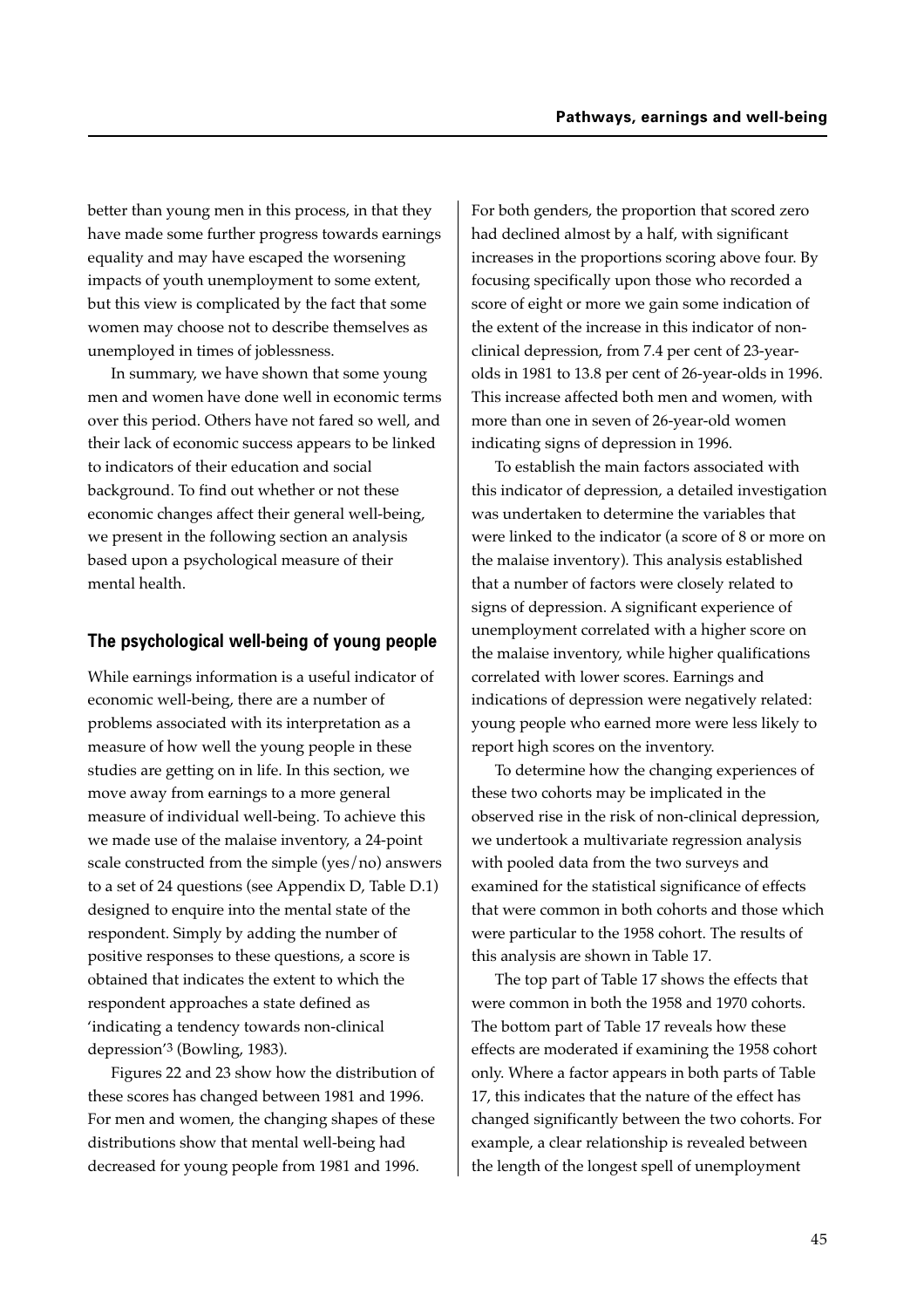

#### **Figure 22 Malaise inventory scores, men at age 23 in 1981 (1958 cohort) and age 26 in 1996 (1970 cohort)**

**Figure 23 Malaise inventory scores, women at age 23 in 1981 (1958 cohort) and age 26 in 1996 (1970 cohort)**



experienced by the cohort member. The effect of a spell of seven months or more was apparent for both the 1958 and 1970 cohorts, but was lower in the 1958 cohort than in the 1970 cohort. We also observed how a degree served to 'protect' from signs of depression. Those born in 1970 who had gained a degree were more than a third less likely to indicate symptoms of depression than those who did not have a degree. However, in the 1958 cohort the effect of a degree in terms of its association with a reduced likelihood of depression was significantly stronger than this.

Other influences can be seen at work here. Those whose mother worked when they were aged 16 were less likely to show signs of depression at the ages of 23 or 26, but having an older mother increased the odds that a cohort member scored more than 8 on the malaise inventory. High maths test scores at age 10 or 11 were associated with low malaise scores in early adulthood. Women were also significantly more likely than men to score highly on this measure of non-clinical depression, and the difference between men and women appeared to be increasing even after taking account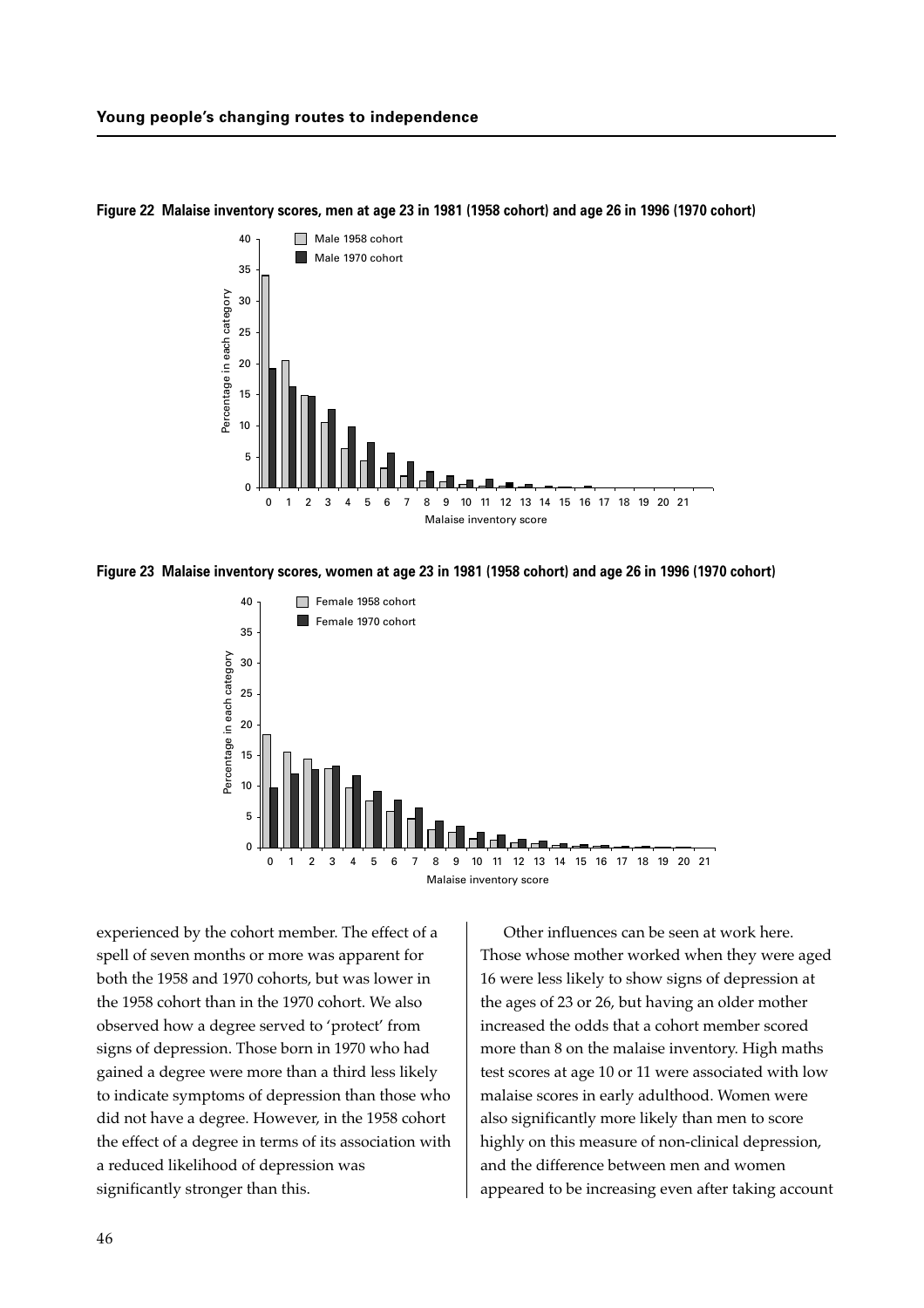|                                                     | % change in odds ratio<br>relative to the reference group |
|-----------------------------------------------------|-----------------------------------------------------------|
| 1958 and 1970 cohort effects                        |                                                           |
| Mother worked when respondent was 16                | $-21$                                                     |
| Mother was aged 20 or more at birth of respondent   | $+20$                                                     |
| Father completed education at age 18 or older       | $-23$                                                     |
| Respondent in third quartile on maths test at 10/11 | $-16$                                                     |
| Respondent in top quartile on maths test at 10/11   | $-24$                                                     |
| Respondent has had 5+ jobs                          | $+26$                                                     |
| More than 2 years in current job                    | $+31$                                                     |
| Respondent has a degree                             | $-37$                                                     |
| Respondent living with partner                      | $-22$                                                     |
| Two or more children                                | $+44$                                                     |
| Female                                              | $+96$                                                     |
| Longest spell of unemployment                       |                                                           |
| $1-3$ months                                        | $+20$                                                     |
| 4–6 months                                          | $+46$                                                     |
| 7 months or more                                    | $+119$                                                    |
| 1958 cohort effects only                            |                                                           |
| Father completed education at 16-17                 | $-33$                                                     |
| Rented housing at age 16                            | $+20$                                                     |
| Respondent in bottom quartile maths test            | $+45$                                                     |
| Low vocational qualifications                       | $-38$                                                     |
| O-level/GCSE                                        | $-47$                                                     |
| A-level                                             | $-59$                                                     |
| High vocational qualifications                      | $-60$                                                     |
| Respondent has a degree                             | $-66$                                                     |
| Respondent has had 2-5 jobs                         | $-16$                                                     |
| More than 2 years in current job                    | $+29$                                                     |
| Male                                                | $-34$                                                     |
| Longest spell in unemployment                       |                                                           |
| 7 months or more                                    | $-26$                                                     |

**Table 17 Factors influencing the odds of a respondent scoring 8 or more on the malaise inventory**

of their different experiences of unemployment and their qualifications.

One possibility that could not be discounted is that the observed increase in malaise among both men and women is a result of methodological problems associated with the data collection techniques. While the malaise inventory is a selfcompletion instrument, and was administered as such in both 1981 and 1996, the 1981 survey was a face-to-face interview with respondents. Selfcompletion of the malaise inventory took place

after the face-to-face interview was completed. In 1996, the survey was conducted by post with no interviewer present. To check whether or not these differences in the setting could have affected the tendency of respondents to reply positively to these questions in 1996, we took advantage of the 1991 survey of 10 per cent of the 1970 birth cohort. This group participated in a face-to-face interview that was essentially the same as that experienced by the 1958 birth cohort in 1981. The malaise inventory was administered to this subgroup of the 1996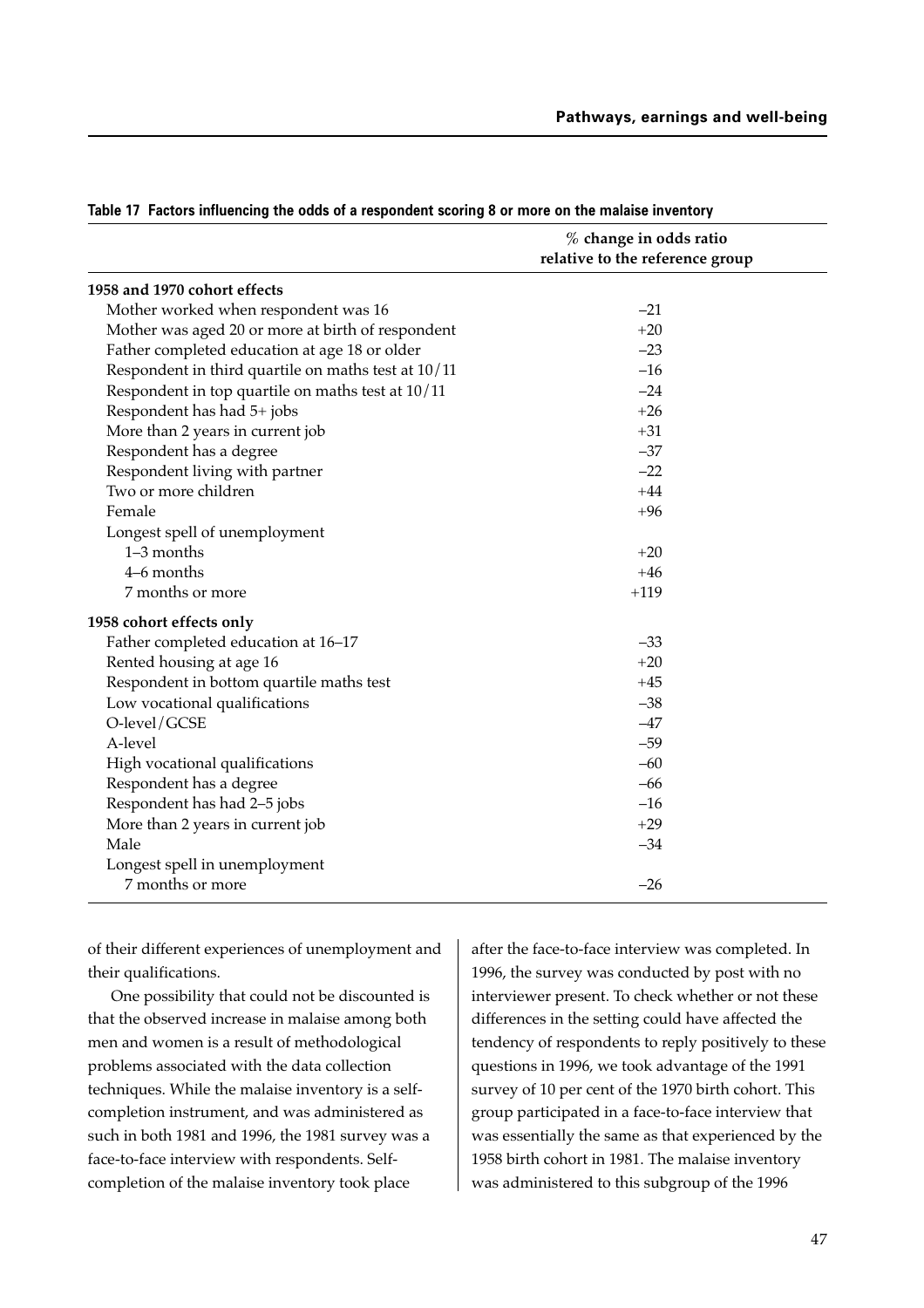respondents. Analysis of the responses to the malaise inventory in 1991 and 1996 showed that the recorded rise in depression was evident in 1991 among the 1970 birth cohort. In other words, the difference in data collection methodologies did not appear to be a factor behind the recorded rise in depression between the two cohorts, and the rise in depression was in evidence at age 21 in the younger cohort. If early experiences of unemployment were a factor behind part of this increase, then this observation would fit with the fact that much of the rise in unemployment experienced by those in the 1970 birth cohort with low education qualifications was experienced before the age of 21.

## **Summary**

It was shown in Chapter 1 that there have been some significant changes in the transition from school to work made by young people. In this chapter, we attempted to answer a simple question. Are young people today better off than their counterparts were 15 years ago?

As with most questions of this nature, the answer is far from simple. This chapter has explored the relationship between the changing pattern of earnings of young people, their

transitions from full-time education to the labour market and their psychological well-being. In terms of their earnings, we note that qualifications, particularly those at a high level, continue to provide a very significant boost to the earnings of young people. Given the general rise in qualification levels among young people, this should have helped to improve their general situation in terms of earnings. However, it also appears to be the case that the benefit from a degree-level education in 1996 was not so marked as it was 15 years earlier. On the negative side, the experience of substantial spells of unemployment during the transition from education to work continues to have a downward effect on later earnings, and the experience of such unemployment is much wider in the younger birth cohort. These influences appear to have combined to accentuate the disparity in earnings by widening the gap between those on relatively low earnings and those with high earnings.

We also note that there has been a very significant increase in the indication of nonclinical depression among young people over the last 15 years, particularly for women. This is less easy to explain. Again, we suspect that the experience of unemployment is implicated in this rise.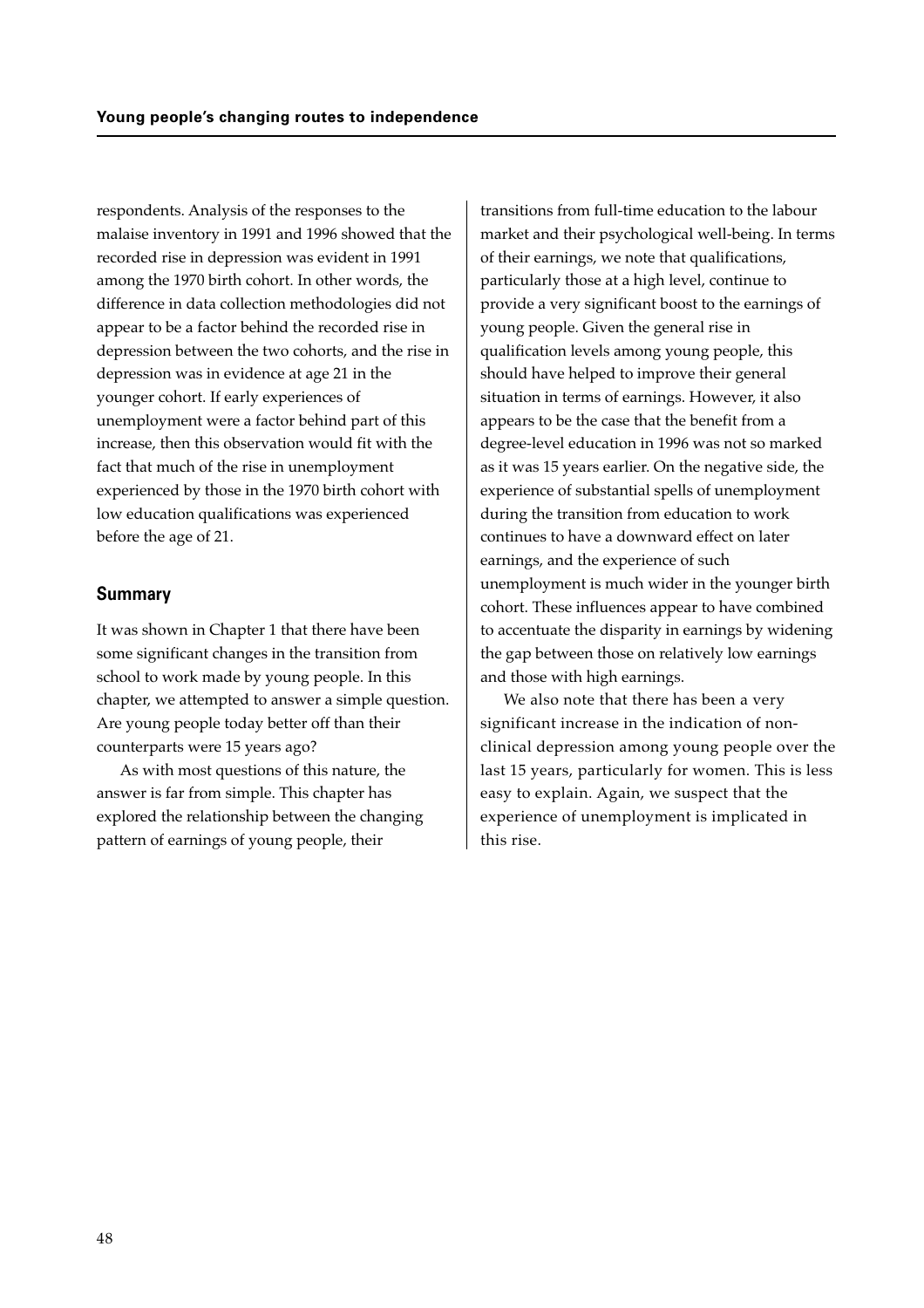## **5 From childhood poverty to labour market disadvantage**

## **Abigail McKnight**

## **Introduction**

In this chapter the focus of attention is directed at young people growing up in low-income households. Their experience is contrasted with that of young people from more prosperous households in terms of educational attainment, the transition from school to work and later employment outcomes. The motivation for focusing on young people from low-income households stems from a growing concern about increases in child poverty, increases in inequality and the longer-term detrimental effects of child poverty.

It was shown in Chapter 1 that, over the last two decades, the transition from school to work has elongated, with a much greater proportion of young people staying on at school after age 16 and a higher share of school leavers going on to further and higher education. The increasing importance of educational attainment in shaping individuals' working lives has put greater pressure on young people and encouraged parents to direct resources at enabling their children to achieve within the education system. In addition, it is not uncommon for young people to take a 'gap year' between school and higher education; some even take additional time off after completing their education and before entering a chosen career. Consequently, young people now tend to enter employment later than in the past, and this extends the time to economic independence. These longer transitions between school and work are likely to create an additional financial burden on parents (Jones and Bell, 2000). If the cost of assisting young people into 'good jobs' has increased over time the link between parental income and labour market success may have strengthened.

If parental income is an important determinant of educational attainment, successful entry into the labour market and labour market outcomes in the longer term, the increase in inequality and the growth in the number of children living in poverty are greater causes for concern than if labour market success is independent of parental income. Parents on high incomes will endeavour to improve the life-chances of their children and, if earnings inequality continues to increase, then inequality will not only perpetuate across generations but will result in rich and poor dynasties.

This chapter provides a portrait of the early experience of children who grew up in low-income households, looking at their achievements at school and their transition from school to work, and contrasts their experience with children from higher-income households. The main objective is to establish whether a link exists between low-income background and later labour market disadvantage. Comparing the experience of the 1970 cohort with the 1958 cohort allows us to assess whether or not any penalty associated with growing up in poverty has changed over time.

## **Previous research**

There are a number of existing studies that have exploited the richness of the data from the 1958 cohort to explore intergenerational transmission of economic and social outcomes. Dearden *et al.* (1997) adopted and refined the methodology used in an earlier study of intergenerational mobility conducted by Atkinson (Atkinson, 1981) and applied it to a much larger, more representative, sample of fathers and sons.<sup>1</sup> They also extended the analysis to fathers and daughters. They found that the extent of mobility is limited in terms of both earnings and education. Their results support an earlier finding of Atkinson's that an asymmetry exists, with upward mobility from the bottom of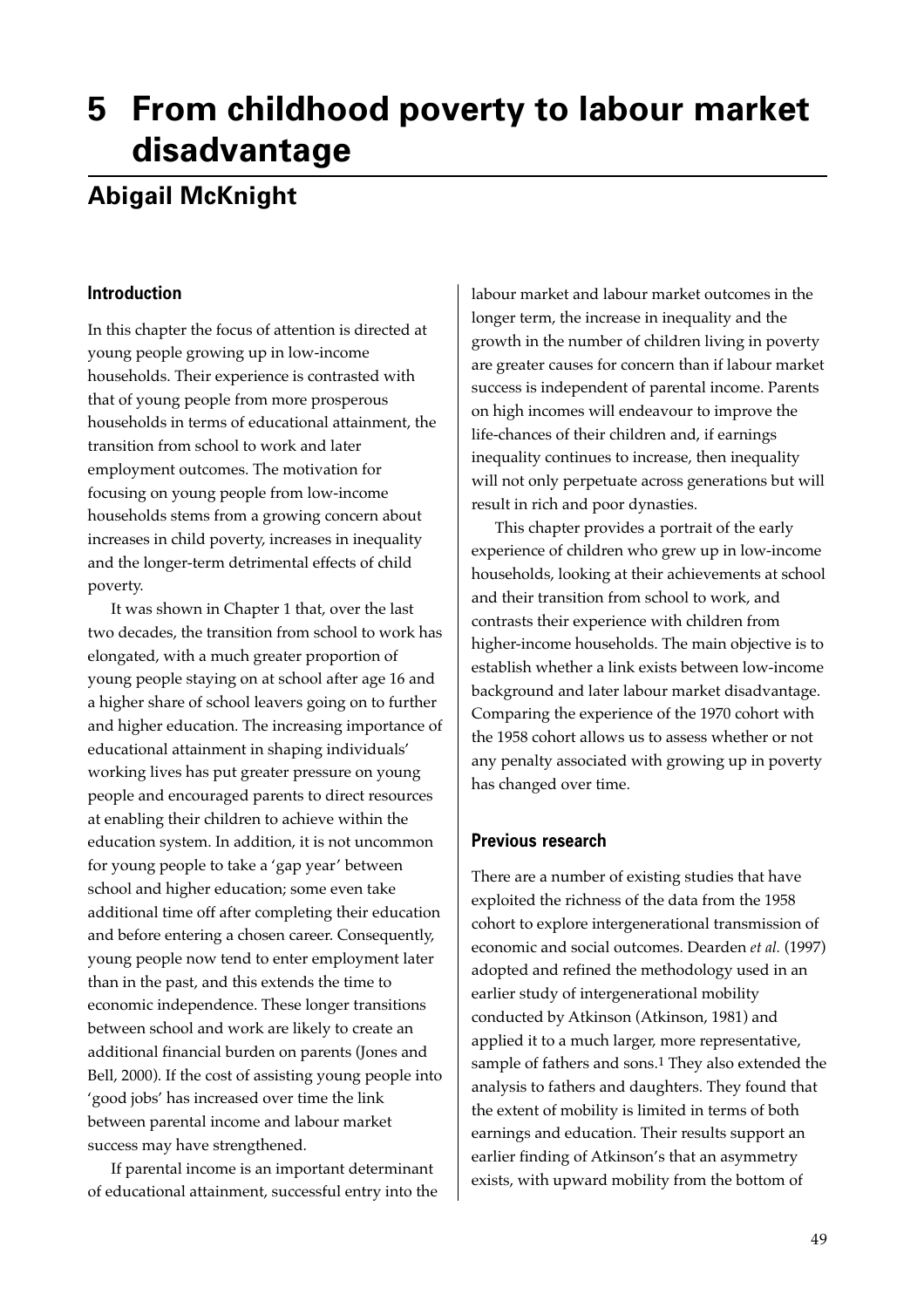the earnings distribution more likely than downward mobility from the top. Hobcraft (1998) looked at how experiences during childhood are linked to a wide variety of outcomes in adulthood. He focused on the issue of social exclusion and looked particularly at the effect of financial hardship, family disruption and contact with the police during childhood on adult outcomes. Adult outcomes at age 33 were divided into demographic, psychological, welfare dependence, educational qualifications and economic. He concluded that:

There is little doubt that social exclusion, as captured by the adult outcomes and childhood factors, is transmitted across the generations and through the life course. (Hobcraft, 1998, p. 95)

Hobcraft's measure of childhood poverty is derived from responses to a question on whether or not the child's family experienced financial difficulties when the child was aged 7, 11 and 16 and whether or not any child in the family received free school meals2 when the cohort member was aged 11 and 16. He found that low income in adulthood is related to indicators of childhood poverty, along with poor performance at school and lack of parental interest in schooling.

Machin (1998) 'unpacks' some of the linkages between the transmission of earnings and education across generations. Once again using the NCDS, he showed that the cognitive achievement of children in their early years is significantly related to labour market earnings of their parents and consequently affects the child's earnings in adulthood.

Some recent analysis comparing the experience of the two birth cohorts has started to explore some of these issues looking at a number of childhood factors and their relationship with adult outcomes. Bynner *et al.* (2000) found that childhood poverty was an intermediate factor in poor educational achievement, and comparison between the two cohorts identified a lower pay-off in terms of occupational attainment for the later cohort. The

probability of unemployment among men who received free school meals as children was higher in the more recent cohort. Breen and Goldthorpe (2001) also compared the experience of the two cohorts. They were interested in testing whether or not British society could now more accurately be described as a meritocracy than in the past. In terms of social class mobility they found (after controlling for merit, using measures of ability, motivation and educational attainment) a social gradient in mobility rates in both cohorts and no evidence to support the theory that Britain has moved further towards a meritocracy.

All of these previous studies have sought to establish a link between the economic and social status of parents and that of their children. Together they suggest that the linkage runs from parental earnings to childhood educational achievement to adulthood earnings, and so on, across generations. Although they are informative in terms of identifying a link across generations, in terms of economic and social factors, it is not possible to generalise from these findings and state that the same relationships exist for other age cohorts. The strength of the present study is the ability to identify the extent of intergenerational transmission within a cohort and then to compare the experience between cohorts to see whether the degree of transmission has changed over time.

## **Low-income households**

The present study is concerned with assessing the impact of household income on a selection of outcome variables: highest level of educational attainment, economic activity and earnings. Household income3 is measured for both cohorts at age 16 but the variable in the 1958 cohort is net monthly income, while the 1970 cohort only contains a measure for gross monthly income. This means that the 1958 cohort provides a better measure of the resources available to the household after payment of taxes associated with earnings.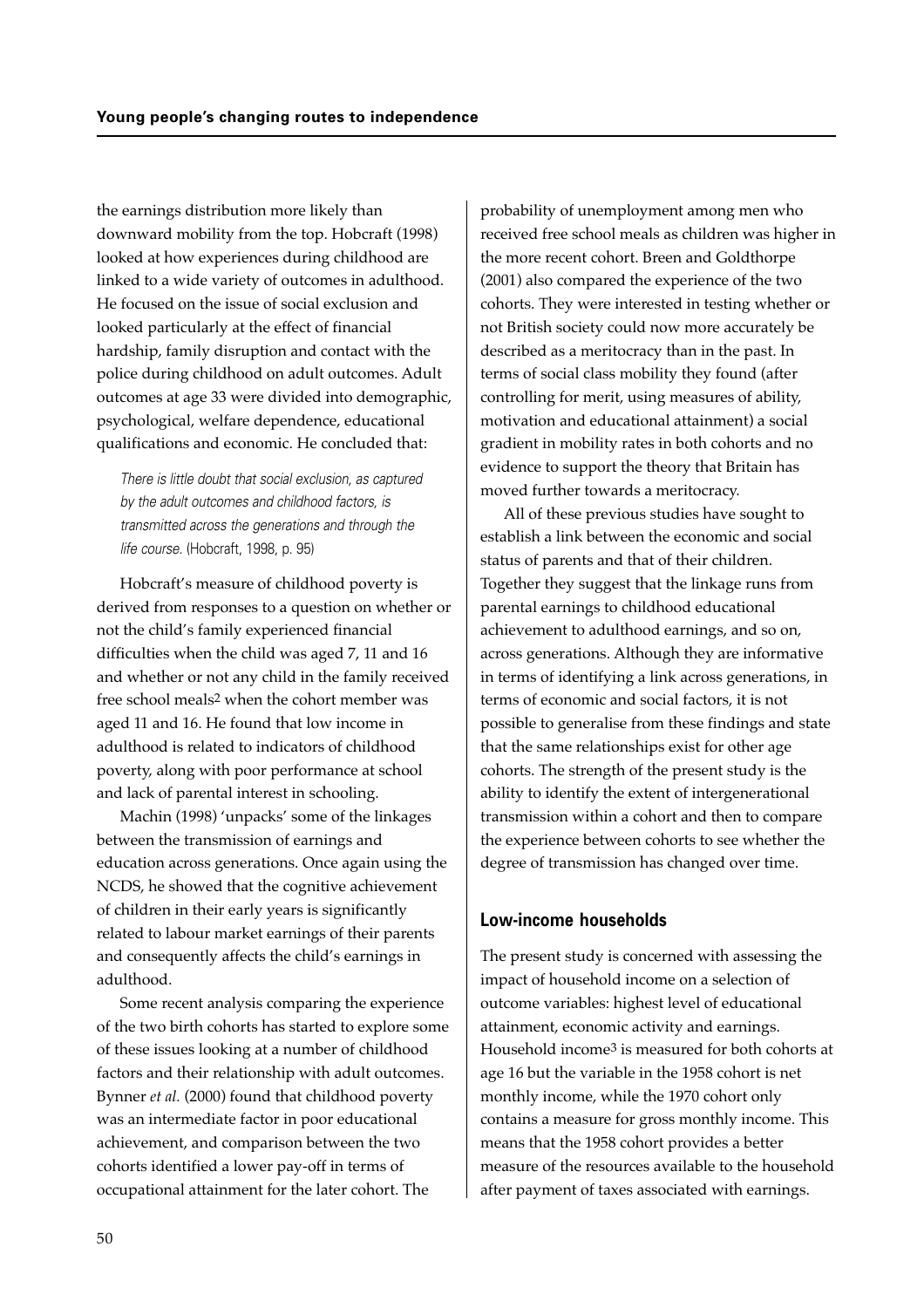However, in the following analyses, comparisons are made on the basis of whether incomes are above or below the average for their cohort, allowing for direct comparison. Household income is adjusted for household size and composition using McClement's equivalence scale.4 Three levels of household income are defined: households with at least average income (higher-income households); households with below-average income (low-income households) and households with below-half average income (poor households). The decision to use a measure of income at age 16 was partly driven by data availability but mainly in recognition of the fact that the availability of resources at this age is likely to be crucial. When young people reach the age of 16 they, along with their parents, face their first major labour market decision: whether or not to stay on in postcompulsory education. Low household income at age 16 is also assumed to proxy for lack of resources available during childhood as well as the lack of future available resources to finance continuing educational investments and ease the transition from school to work.

Table 18 shows the change in household income distribution at age 16 between the 1958 and 1970 cohorts. The figures show a rise in the proportion of 16-year-olds in low-income households (belowaverage income), from 56 to 60 per cent, and a dramatic rise in the proportion in the poorest households (below-half average income), from 11 to 24 per cent. This finding is consistent with previous evidence on the increase in child poverty between 1968 and 1996 (Gregg *et al.*, 1999).

#### **Table 18 Household income at age 16**

| Household income        | 1958 cohort<br>$(\%)$ | 1970 cohort<br>$(\%)$ |
|-------------------------|-----------------------|-----------------------|
| Above average           | 44                    | 40                    |
| Below average           | 56                    | 60                    |
| 50% below average       | 11                    | 24                    |
| Total valid cases (no.) | 7.076                 | 7,180                 |

Additional analysis showed that this measure of poverty was highly correlated with alternative indicators of financial hardship at age 16 and at younger ages, such as receipt of free school meals, living in overcrowded conditions and the experience of financial hardship in the preceding 12-month period. Young people in low-income households were more likely to live in rental accommodation, particularly social housing, than individuals in higher-income households. Their mothers were also more likely to have been under the age of 20 when they were born. The relationship between alternative measures of financial hardship and household income both at age 16 and at younger ages provides validity for this measure as an indicator of poverty and potential hardship. The following sections look at how the experiences of individuals from different income backgrounds differ and how they have changed through time.

## **From school to work**

In this section the achievement of young people at school and their transition to the labour market is examined. The profile of young people growing up in above-average income households is contrasted with those of young people in low-income households, in terms of staying on after compulsory schooling and highest level of qualification obtained. A contrast between the two cohorts shows how inequalities between high- and low-income groups have changed over time.

#### **From school ...**

Children in low-income households are known to perform less well, on average, in school tests and examinations than children from higher-income households. How much of this is due to access to additional schooling (this may be in the form of private-funded schooling, extra tuition or preschool education), peer group pressure, the value placed on education within the family, lack of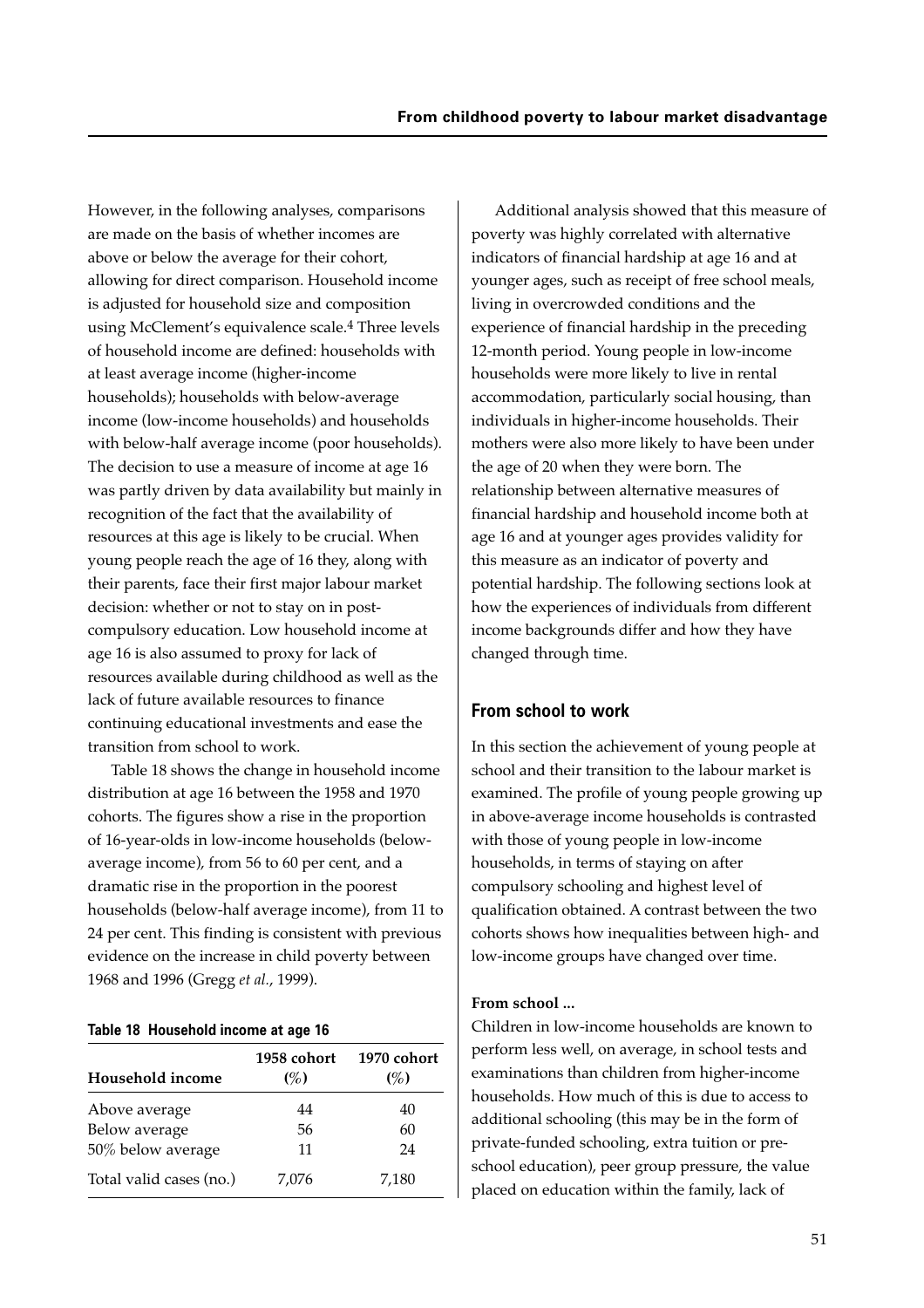resources such as books and computers, access to a quiet room at home for homework or help and support provided by the parent is difficult to judge.

Higher household income is also linked to a higher propensity to continue in education after completing compulsory schooling. Figure 24 plots out the percentage of individuals in the 1958 cohort in full-time education from age 17 to age 26 by household income at age 16. As one would expect, there is a falling share of individuals remaining in full-time education as a cohort ages. What is striking is the association between household income at age 16 and staying-on rates. While more than half of all individuals from households with above-average income are still in full-time education at age 17, this is true for only 30 per cent of individuals from households with belowaverage income and less than one-quarter of individuals from households with below-half average income.

For the 1970 cohort detailed event histories are only available for a 10 per cent sample of the cohort at age 21, after which their status is not known until they were interviewed at age 26, so an exact comparison cannot be made. In addition, the 21 year follow-up was conducted in England and Wales only. Examination of the available data showed that a similar pattern of differential staying-on rates by household income background existed for the 1970 cohort, although staying on in post-16 full-time education increased for all groups.

It is not surprising, given the higher staying-on rates post-compulsory schooling, that young people from higher-income families attain higher levels of qualifications than individuals from lowincome households. Table 19 shows the share of individuals gaining different levels of education5 by household income at age 16 in the 1958 cohort. Approximately 10 per cent of individuals from higher-income households gained an undergraduate degree, more than twice the rate for individuals from low-income households and more than three times the rate for individuals from poor households. In the 1958 cohort, nearly a third of

**Figure 24 Percentage of the 1958 cohort in full-time education by age and household income at age 16**



Notes: Higher income is defined as average income or above; low income as below-average income; poor as below-half average income.

Source: 1958 cohort (event history file)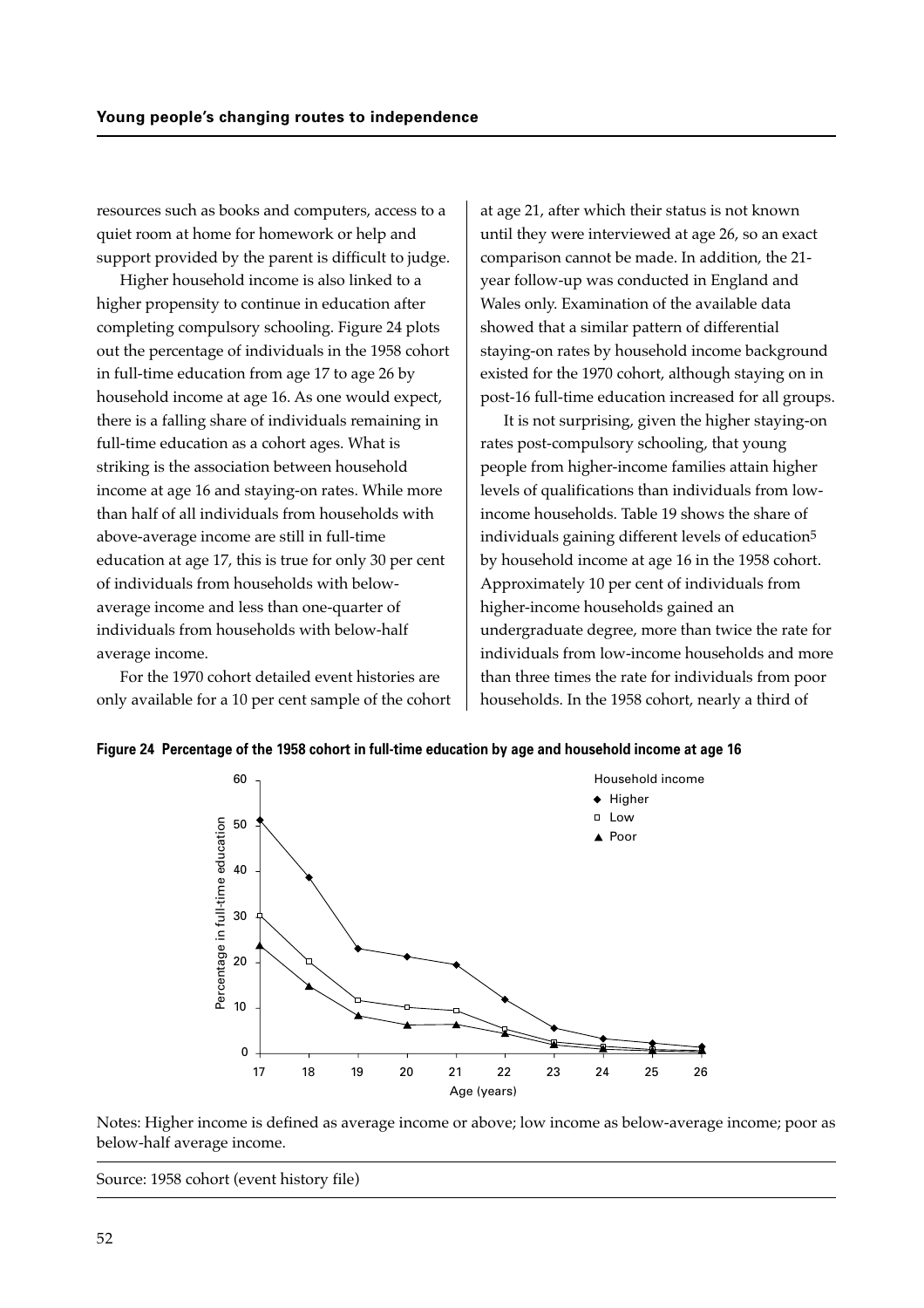|                              | Household income at age 16 |            |      |  |
|------------------------------|----------------------------|------------|------|--|
| <b>Highest qualification</b> | <b>Higher income</b>       | Low income | Poor |  |
| Degree                       | 9.6                        | 3.9        | 2.7  |  |
| Higher qualification         | 10.2                       | 6.0        | 4.5  |  |
| A-level                      | 11.1                       | 5.4        | 3.5  |  |
| O-level                      | 46.7                       | 42.4       | 38.0 |  |
| <b>CSE</b>                   | 13.4                       | 20.3       | 19.3 |  |
| No qualification             | 9.1                        | 21.9       | 32.0 |  |
| Total $(\%)$                 | 100                        | 100        | 100  |  |

| Table 19 Highest qualification attained by age 23, 1958 cohort |  |  |  |  |  |  |  |  |
|----------------------------------------------------------------|--|--|--|--|--|--|--|--|
|----------------------------------------------------------------|--|--|--|--|--|--|--|--|

Notes: Higher income is defined as average income or above; low income as below-average income; poor as below-half average income.

young people from poor households left school with no formal qualifications and less than a half gained more than CSE-level<sup>6</sup> qualifications.

Comparison with the 1970 cohort (Table 20) highlights the overall expansion in educational attainment over time. Three times as many young people from higher-income households in the 1970 cohort compared with the 1958 cohort gained at least an undergraduate degree, comprising onethird of all young people from this income group. The growth in higher educational attainment was also found among individuals from low-income and poor households, with around 9 per cent of individuals from poor households gaining a

degree. However, individuals from higherincome households were still more than three times as likely to attain a degree than individuals from poor households. Fewer young people, from any income group, in the 1970 cohort left school without any qualifications, making up less than 2 per cent of young people from higher-income households but still accounting for more than one in ten young people from poor households. The 1970 cohort therefore gained more educational qualifications than the 1958 cohort but educational inequalities between children from high- and low-income households persisted.

| <b>Highest qualification</b> | Household income at age 16 |            |      |  |  |
|------------------------------|----------------------------|------------|------|--|--|
|                              | <b>Higher income</b>       | Low income | Poor |  |  |
| Degree                       | 33.4                       | 13.1       | 9.3  |  |  |
| Higher qualification         | 5.9                        | 4.1        | 3.7  |  |  |
| A-level                      | 13.6                       | 9.3        | 8.2  |  |  |
| O-level                      | 35.4                       | 45.1       | 43.6 |  |  |
| <b>CSE</b>                   | 10.0                       | 20.9       | 23.1 |  |  |
| No qualification             | 1.7                        | 7.4        | 12.1 |  |  |
| Total $(\%)$                 | 100                        | 100        | 100  |  |  |

**Table 20 Highest qualification attained by age 26, 1970 cohort**

Notes: Higher income is defined as average income or above; low income as below-average income; poor as below-half average income.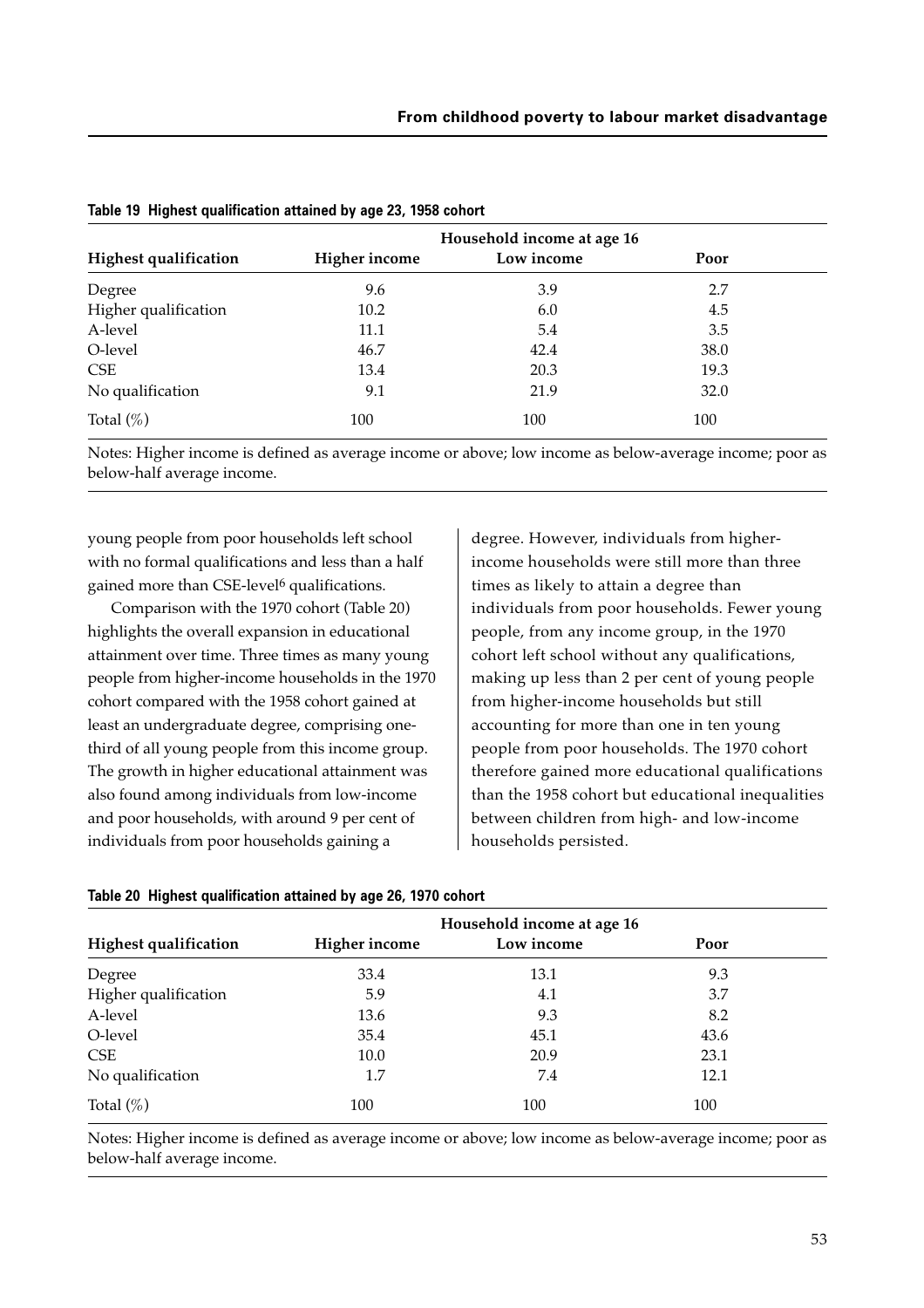### **... to work**

In this section the early career paths of the two cohorts are contrasted to see how the experience of young people from higher-income households differs from young people from poor households within a cohort and between cohorts. The analysis

mainly concentrates on the transitional years between 16 and 21. This restriction means that the event histories collected from the 1958 cohort and the 10 per cent sample of the 1970 cohort can be used. The advantage is that the two cohorts can be compared at the same age, the disadvantages are





Source: 1958 cohort (event history file)



#### **Figure 26 Economic activity profiles at age 16–21 for individuals from higher-income households, 1970 cohort**

Source: 1970 cohort (10 per cent 21-year follow-up event history file)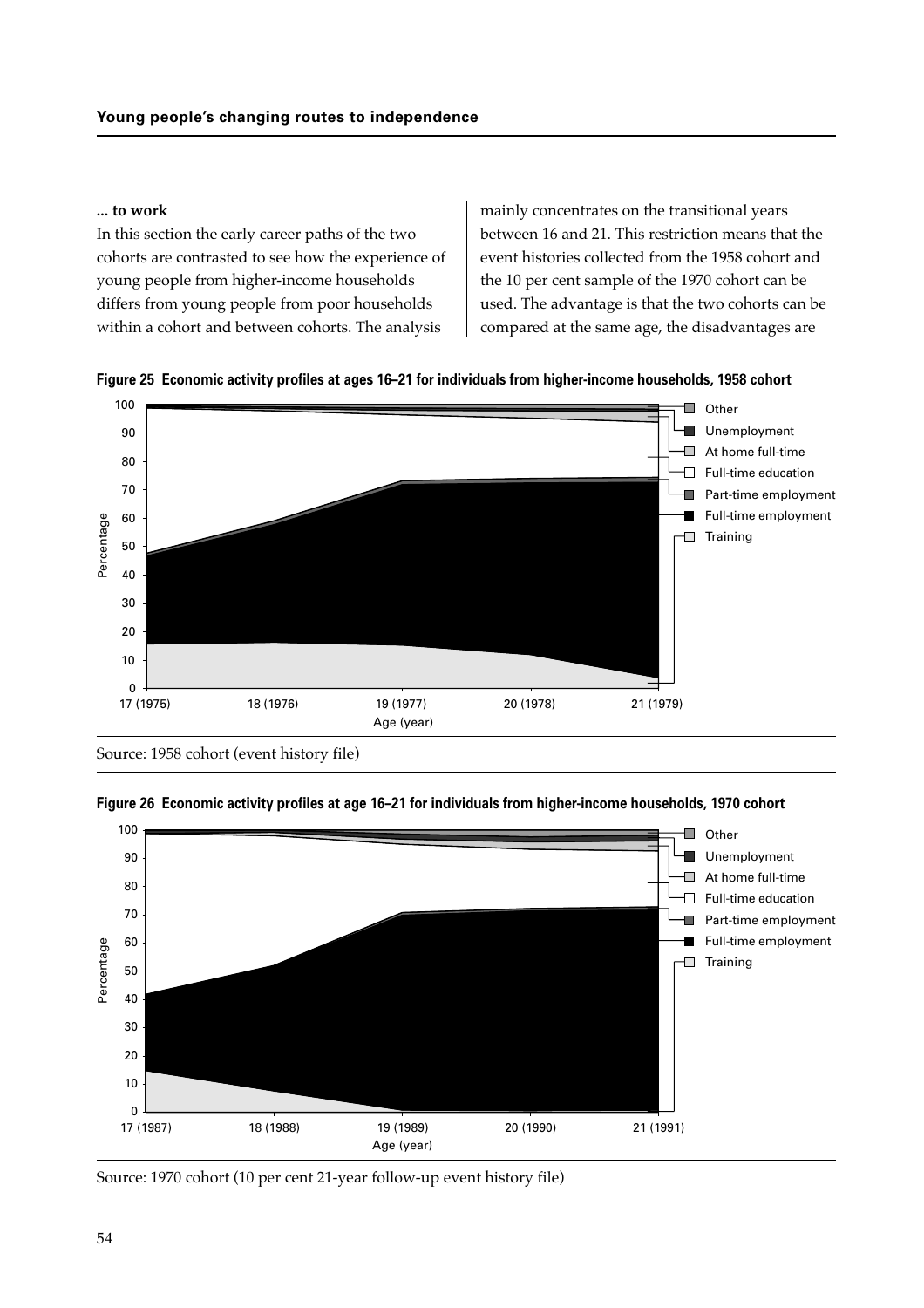that the 1958 cohort members were recalling a period some time earlier<sup>7</sup> and the 1970 cohort sample was greatly reduced as only a 10 per cent sample was followed up at age 21.

Figures 25 and 26 illustrate the experience of individuals from higher-income households at age

16 for the 1958 (Figure 25) and 1970 (Figure 26) cohorts. They show the distribution between training, employment, full-time education, being at home full-time, unemployment and some other activity from 17 to 21 years. Figure 25, for the 1958 cohort, shows the movement out of education into





Source: 1958 cohort (event history file)



**Figure 28 Economic activity profiles at age 16–21 for individuals from poor households, 1970 cohort**

Source: 1970 cohort (10 per cent 21-year follow-up event history file)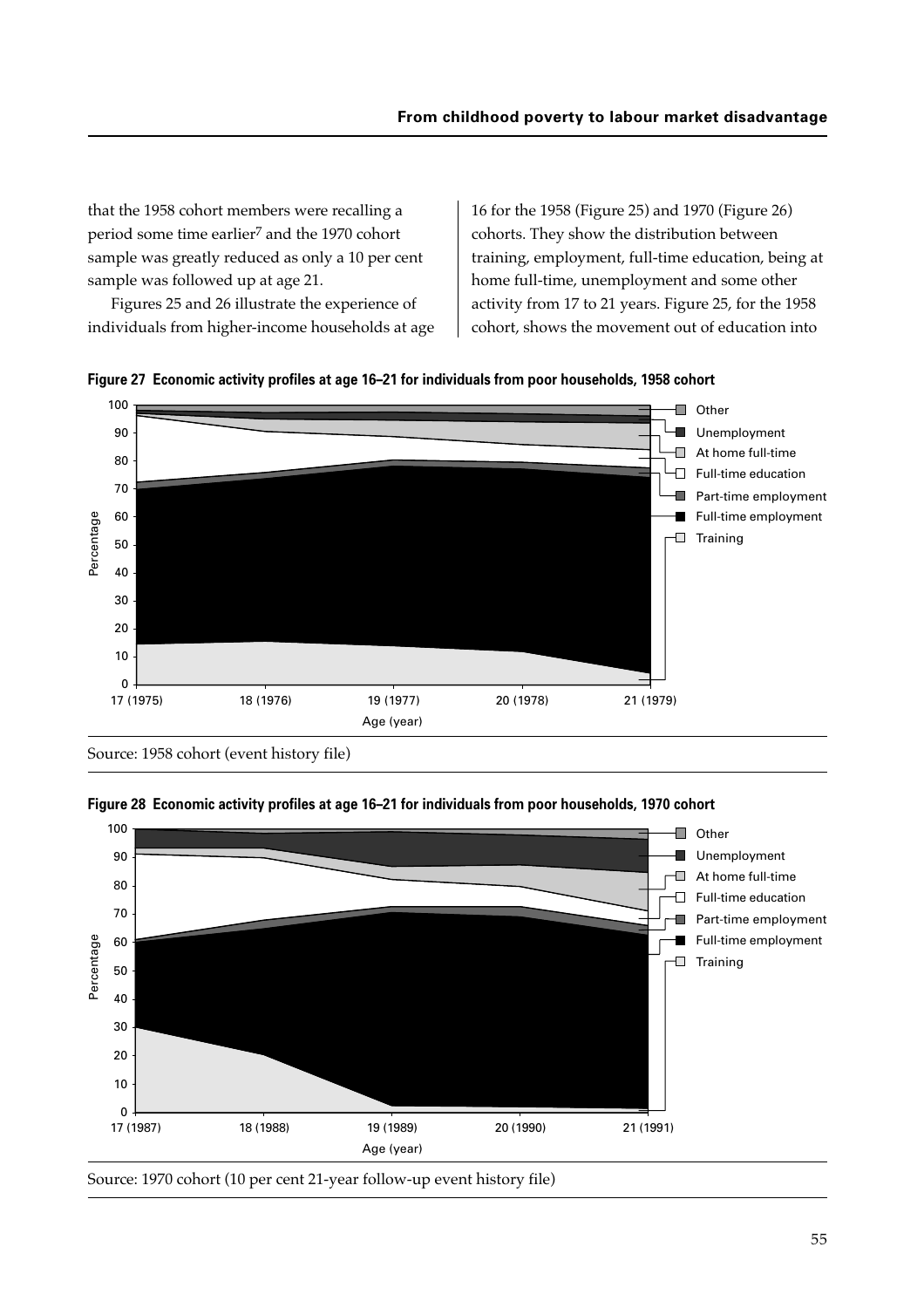employment as the cohort ages, and a tail-off in the share in training schemes after age 20. Figure 25 shows very low levels of unemployment and economic inactivity among this group. Comparisons with the 1970 cohort show a similar pattern but with a slightly higher share in unemployment (Figure 26). The most striking difference is the share of young people in training schemes and the virtual non-existence of training after age 19. It is worth noting that the type of training captured by the two surveys differed (see Chapter 2). Some of the observed difference is likely to be due to changes in the definition of training used in the two surveys, but this is also likely to be a result of the type of training available at the time the surveys were conducted. The overall change is likely to reflect the demise of the old apprenticeship training schemes, which lasted, on average, five years, and the introduction of shorter government-funded training schemes in the 1980s. The 1970 cohort members who left school at 16 with low-level qualifications or no qualifications were most likely to enter a two-year YTS, which ran between 1983 and 1990.

Figures 27 and 28 illustrate the experience of individuals from poor households (below-half average income) in the 1958 (Figure 27) and 1970 (Figure 28) cohorts. Individuals from poor households at age 16 in the 1958 cohort were much more likely to move earlier into employment than their counterparts from higher -income households. The main differences were a higher share of individuals from poor households at home full-time or unemployed and a much lower share in full-time education post-16 years.

The profile for individuals from poor households in the 1970 cohort highlights some fairly dramatic changes (Figure 28). A much higher proportion of individuals from poor households in

the 1970 cohort than in the 1958 cohort were in training schemes (30 per cent compared with 15 per cent), which ended by the age of 19, and as a consequence fewer were in full-time employment. There was also greater experience of unemployment between the ages of 17 and 21 compared with individuals from higher-income households and with their counterparts in the 1958 cohort.

## **The changing relationship between childhood poverty and adult employment outcomes**

In this section the link between childhood poverty and early adult labour market disadvantage is explored in more detail. To begin with, a simple comparison is made between the economic status of individuals from households with above-average income and those from households with belowaverage income and below-half average income. The comparison here is made between the 1958 cohort at age 23 and the 1970 cohort at age 26. The two birth cohorts were interviewed at these ages. In an ideal situation the birth cohorts would be compared at the same age, but given the changes in the transition from school to work over the 12 years that separate these two observations the difference in age may be less problematic than would first appear. It may well be the case that while 23 and 26 are clearly not the same chronological age, they are comparable in terms of career age. It may also be less problematic for the present study where the focus is on the relative situation of individuals from different household income backgrounds.

**Childhood poverty and adult economic activity** Figure 29 shows the distribution of economic activity at age 23 (1981) by household income at age 16 (1974) for the 1958 cohort. It is clear that individuals from low-income households were less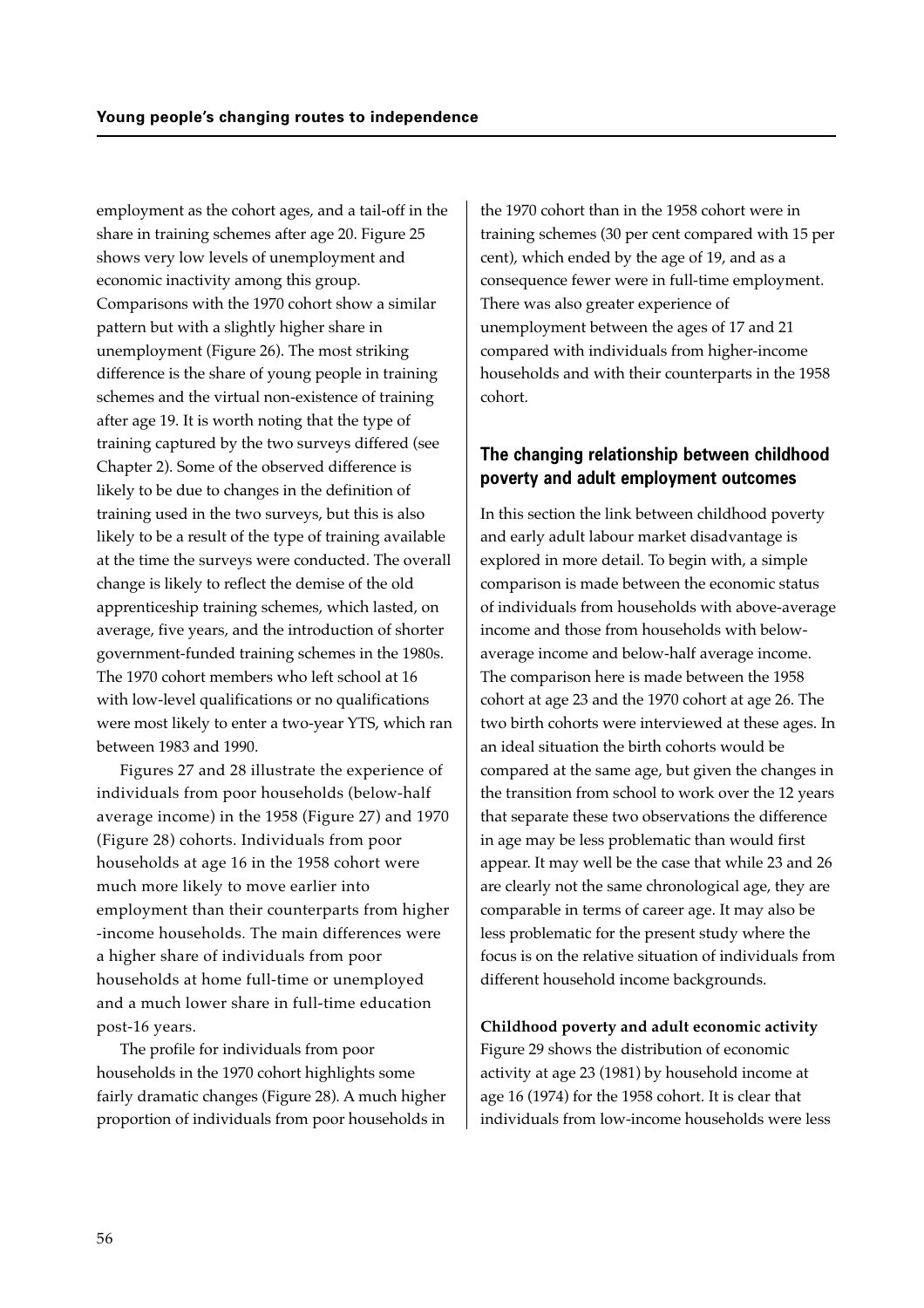

**Figure 29 Economic activity at age 23 by household income at age 16, 1958 cohort**

Notes: Higher income is defined as average income or above; low income as below-average income; poor as below-half average income.

#### Source: 1958 cohort

likely to be employed and more likely to be unemployed or at home full-time than 23-year-olds from higher-income households. Higher levels of household income were associated with an increased likelihood of being in employment. More than 70 per cent of 23-year-olds who were in higher-income households at age 16, compared with 61 per cent of those from low-income households and 56 per cent of those from poor households, were in employment at age 23.

The positive association between unemployment at age 23 and a low-income background was also found between the experience of long-term unemployment and low-income background. Only 7 per cent of individuals from higher-income households at age 16 had experienced a spell of unemployment lasting one year or more by the age of 23, compared with 16

per cent of individuals from low-income households and nearly one-quarter (24 per cent) of all individuals from poor households.

For the 1970 cohort, Figure 30 shows the distribution of economic activity at age 26 by household income at age 16. Although a higher proportion of the 1970 cohort members was in employment than the 1958 cohort, individuals from low-income households were still less likely to be in employment at age 26 than individuals from higher-income households. Individuals from low-income households were more likely to be unemployed or at home fulltime. Less than two-thirds of individuals from poor households were employees at age 26, compared with more than 80 per cent of individuals from households with above-average income.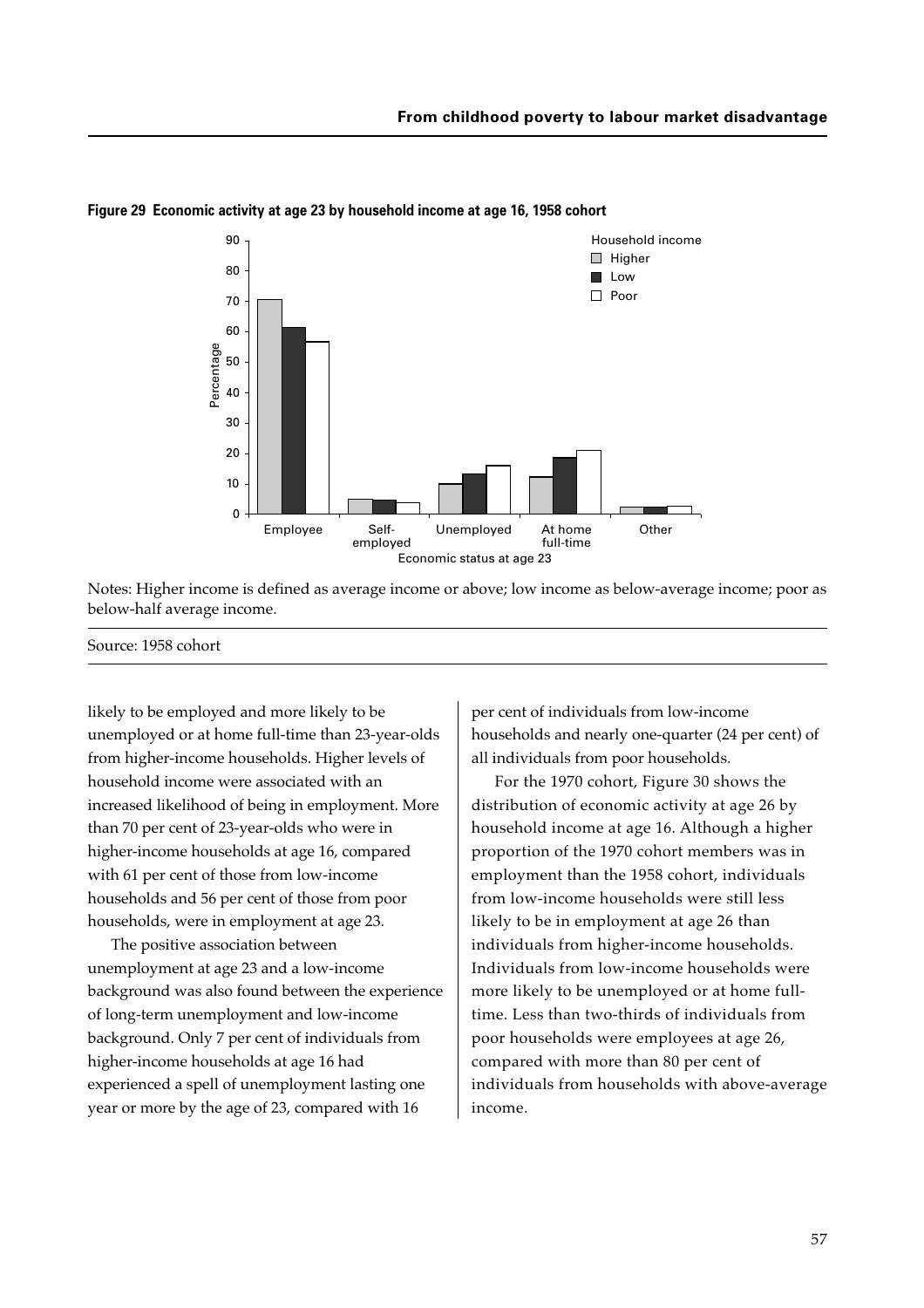

#### **Figure 30 Economic activity at age 26 by household income at age 16, 1970 cohort**

Notes: Higher income is defined as average income or above; low income as below-average income; poor as below-half average income.

Source: 1970 cohort

#### **Gender differences**

The data in Figures 24–30 have combined outcomes for men and women, but economic activity patterns are very different for men and women. Women are more likely than men to be at home full-time caring

for children or working part-time, and in Britain men are more likely than women to register as unemployed. Table 21 shows the distribution of economic activity by household income for men and women separately in the 1970 birth cohort.

#### **Table 21 Economic activity of the 1970 cohort at age 26 by household income at age 16 and gender**

|                          | Household income at age 16 |       |      |        |       |      |
|--------------------------|----------------------------|-------|------|--------|-------|------|
|                          |                            | Men   |      |        | Women |      |
| Economic activity age 26 | Higher                     | Low   | Poor | Higher | Low   | Poor |
| Full-time work           | 88.5                       | 82.8  | 76.1 | 74.2   | 59.1  | 45.7 |
| Part-time work           | 2.4                        | 2.9   | 3.4  | 10.3   | 14.2  | 19.0 |
| Unemployed               | 3.5                        | 8.2   | 12.3 | 1.2    | 2.9   | 3.4  |
| Full-time education      | 3.0                        | 2.8   | 3.1  | 2.5    | 1.8   | 1.0  |
| At home full-time        | 0.3                        | 0.4   | 0.8  | 8.4    | 17.6  | 23.8 |
| Other                    | 2.2                        | 2.8   | 4.2  | 3.4    | 4.4   | 7.2  |
| Total (100%)             | 907                        | 1.092 | 381  | 1.070  | 1,423 | 501  |

Notes: Higher income is defined as average income or above; low income as below-average income; poor as below-half average income.

Source: 1970 cohort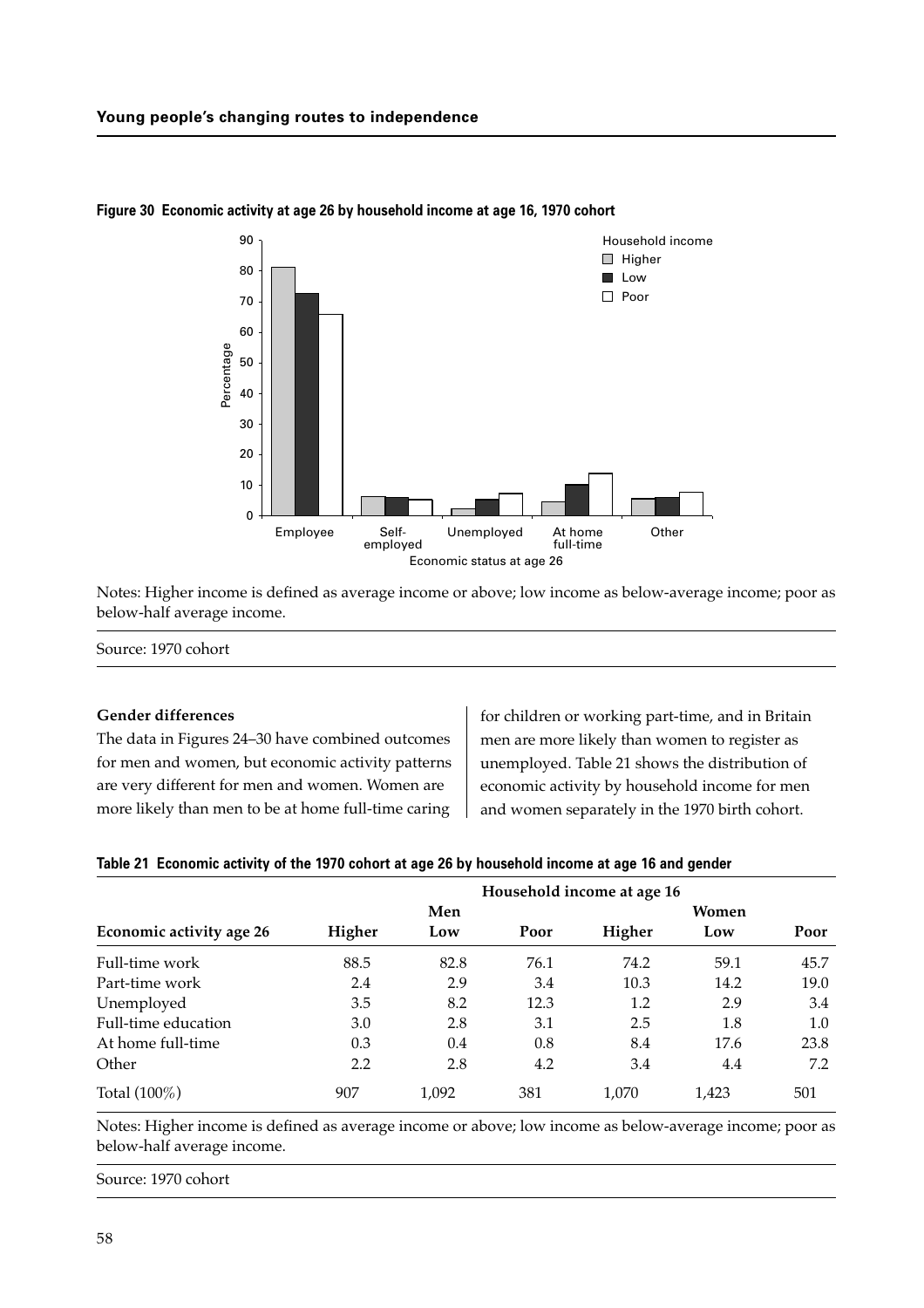In the 1970 cohort 26-year-old men from lowincome households were less likely to be in fulltime work and more likely not to be in any type of work than 26-year-old men from households with above-average income at age 16. More than onefifth of 26-year-old men from poor households were not in work. The majority of these young men were unemployed (60 per cent) but a significant share were in full-time education (15 per cent) or long-term sick (14 per cent) (included in the 'other' category).

Women from poor households were 62 per cent less likely to be in full-time work at age 26 than women from households with above-average income. Women from low-income households were more likely to be in part-time work and much more likely to be at home full-time. Overall, these results suggest that childhood poverty is particularly associated with adult unemployment for men and an increased likelihood of being at home full-time for women.

One major change that occurred between the points at which we observed the two cohorts in their early twenties (1981 and 1996) was the overall rise in labour force participation of women irrespective of household income background. Table 22 shows the distribution of economic activity for all women in the two cohorts in 1981 and 1996. Table 22 highlights the reduction in the proportion of young women at home full-time and the corresponding increase in the proportion of women in work between the 1958 and 1970 cohorts irrespective of household income background.

Women from low-income households were less likely to be in employment and more likely to be at home full-time than women from higher-income households. However, although increases in female labour force participation were reflected in the higher employment rates for women from lowincome households in their early to mid-twenties in 1996 than in 1981, the share of women at home fulltime did not fall by as much for women from lowincome households. The share of all women at

| <b>Economic activity</b> | 1958 cohort<br>Age 23<br>(1981) | 1970 cohort<br>Age 26<br>(1996) |
|--------------------------|---------------------------------|---------------------------------|
| In work                  | 58.2                            | 78.1                            |
| Not in work              | 8.5                             | 6.0                             |
| At home full-time        | 30.2                            | 13.7                            |
| Other                    | 3.0                             | 2.2                             |
| Total $(100\%)$          | 2,738                           | 2,493                           |

**Table 22 Economic activity of young women in 1981 (1958 cohort) and 1996 (1970 cohort)**

home full-time fell by 55 per cent, but by 50 per cent for women from low-income households and by 38 per cent for women from poor households.

An important factor in determining individuals' economic activity is the overall economic climate. The unemployment rate in 1996 (8.3 per cent) was over one percentage point lower (the time at which we observed the 1970 cohort) than in 1981 (9.6 per cent) (the time at which we observed the 1958 cohort), and, more importantly, unemployment was falling in 1996 but rising in 1981 (Nickell, 1999). Overall, the improved economic climate in 1996 compared with 1981 meant that unemployment was much lower among the 1970 cohort than the 1958 cohort. While the unemployment prospects of the whole group are of interest, the focus here is on the relative prospects of the lower-income groups compared with the higher-income groups.

A more rigorous analysis of the trends can be conducted by modelling the probability of being in employment at age 23/26 and its association with household income at age 16. The results from a very simple logistic regression for the two cohorts, men and women separately and for the two lowest levels of household income, are shown in Table 23. Concentrating first on men, the top portion of Table 23 shows the negative correlation between low household income background and the probability of being employed. Comparison of the 1958 cohort with the 1970 cohort showed that the relative odds of being employed for men from low-income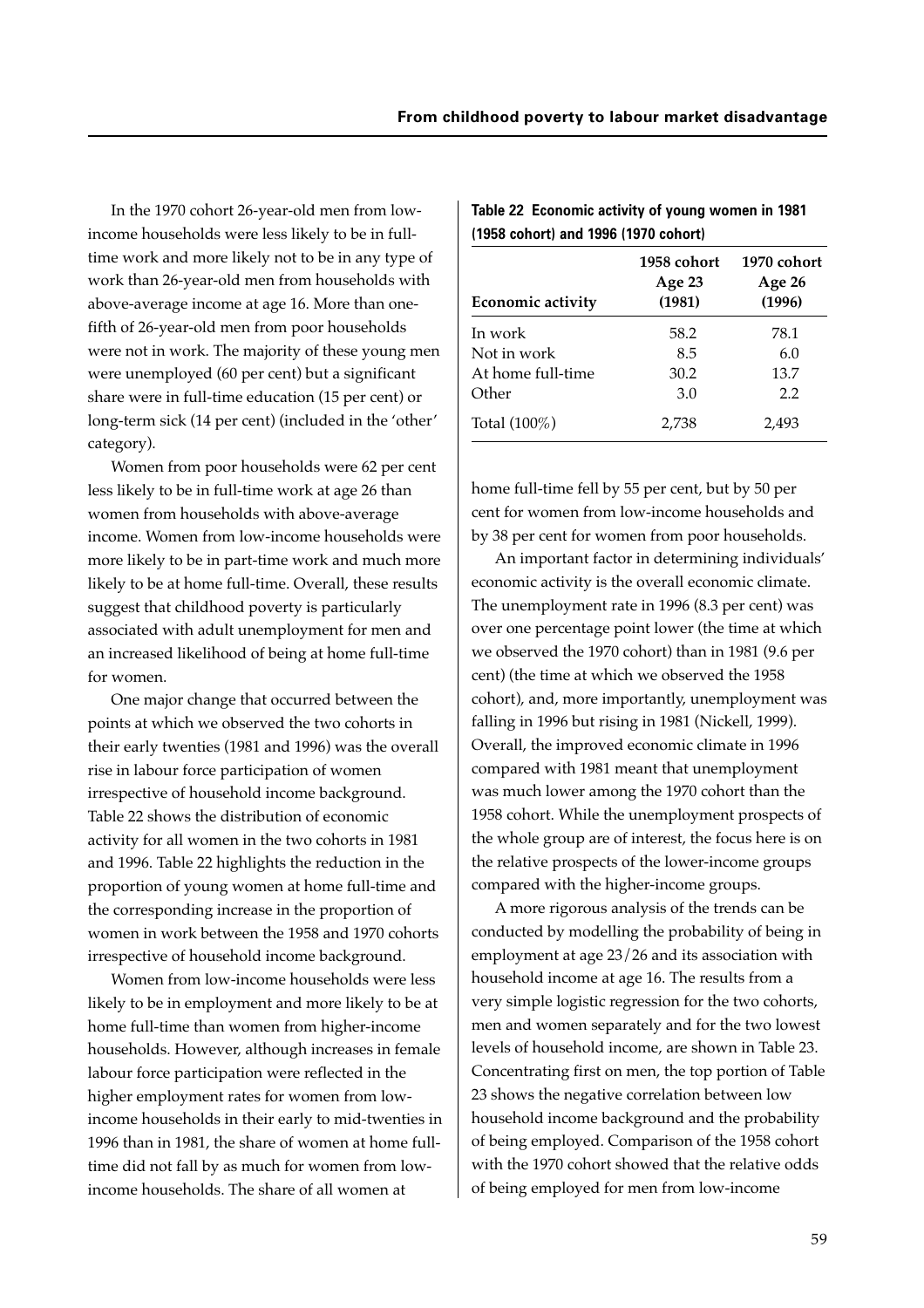|                     |                  | Low income       |                |                  | Poor             |  |
|---------------------|------------------|------------------|----------------|------------------|------------------|--|
|                     | 1958 cohort      | 1970 cohort      |                | 1958 cohort      | 1970 cohort      |  |
|                     | Age 23<br>(1981) | Age 26<br>(1996) |                | Age 23<br>(1981) | Age 26<br>(1996) |  |
| Men                 |                  |                  |                |                  |                  |  |
| Low income          | $-0.461**$       | $-0.517**$       | Poor           | $-0.445**$       | $-0.853**$       |  |
|                     | (0.111)          | (0.145)          |                | (0.155)          | (0.152)          |  |
| Model $\chi^2$      | 17.76**          | $13.25***$       | Model $\chi^2$ | $7.77***$        | 29.18**          |  |
| <b>Observations</b> | 2,495            | 1,999            | Observations   | 2,495            | 1,999            |  |
| Women               |                  |                  |                |                  |                  |  |
| Low income          | $-0.484**$       | $-0.685**$       | Poor           | $-0.482**$       | $-0.877**$       |  |
|                     | (0.080)          | (0.104)          |                | (0.118)          | (0.110)          |  |
| Model $\chi^2$      | 37.14**          | $45.95**$        | Model $\chi^2$ | $16.78**$        | $60.84**$        |  |
| Observations        | 2,738            | 2,493            | Observations   | 2,738            | 2,493            |  |

| Table 23 Estimating the effect of childhood poverty on adult employment |  |  |  |  |
|-------------------------------------------------------------------------|--|--|--|--|
|-------------------------------------------------------------------------|--|--|--|--|

Notes: \*\*Statistical significance at the 5 per cent level. Standard errors are shown in parentheses. Models include a constant term. Low income is defined as below-average income and poor as below-half average income.

households had decreased over time. The same was true for men from poor households, suggesting that, in terms of employment, the relative penalty of growing up in low-income households had increased over time. Young men living in poor households at age 16 had a 36 per cent lower odds of being in employment aged 23 in the 1958 cohort, while similar young men in the 1970 cohort had a 57 per cent lower odds of being in employment aged 26 than comparable young men from higherincome households. The lower portion of Table 23 contains the results for women. A similar increase in the penalty of growing up in a low-income household was observed. Young women living in poor households at age 16 had a 38 per cent lower odds of being in employment aged 23 in the 1958 cohort, while similar young women in the 1970 cohort had a 58 per cent lower odds of being in employment aged 26 than comparable young women from higher-income households.

Education has a strong influence on the employment prospects of individuals, and the relationship between low household income and low levels of education was established earlier. To understand how much of the difference in employment prospects was due to education a separate model was estimated including education as an explanatory variable. There are, of course, a range of factors that affect the employment prospects of individuals and factors that influence household income background. It is not the intention here to identify all of these factors or separate out the different components of disadvantaged backgrounds. The objective is to identify association between childhood poverty and later adult employment outcomes and to assess the role of education.

It is clear from the results contained in Table 24 that higher levels of qualification were associated with higher relative odds of employment at age 23/ 26. For example, for 1958 cohort men at age 23, having at least an A-level qualification increased the odds of being employed by 20 per cent relative to having no qualifications. Likewise, qualifications above A-level but below degree level were associated with a 43 per cent higher odds of being employed among this cohort. The result for degreelevel qualifications was not statistically significant.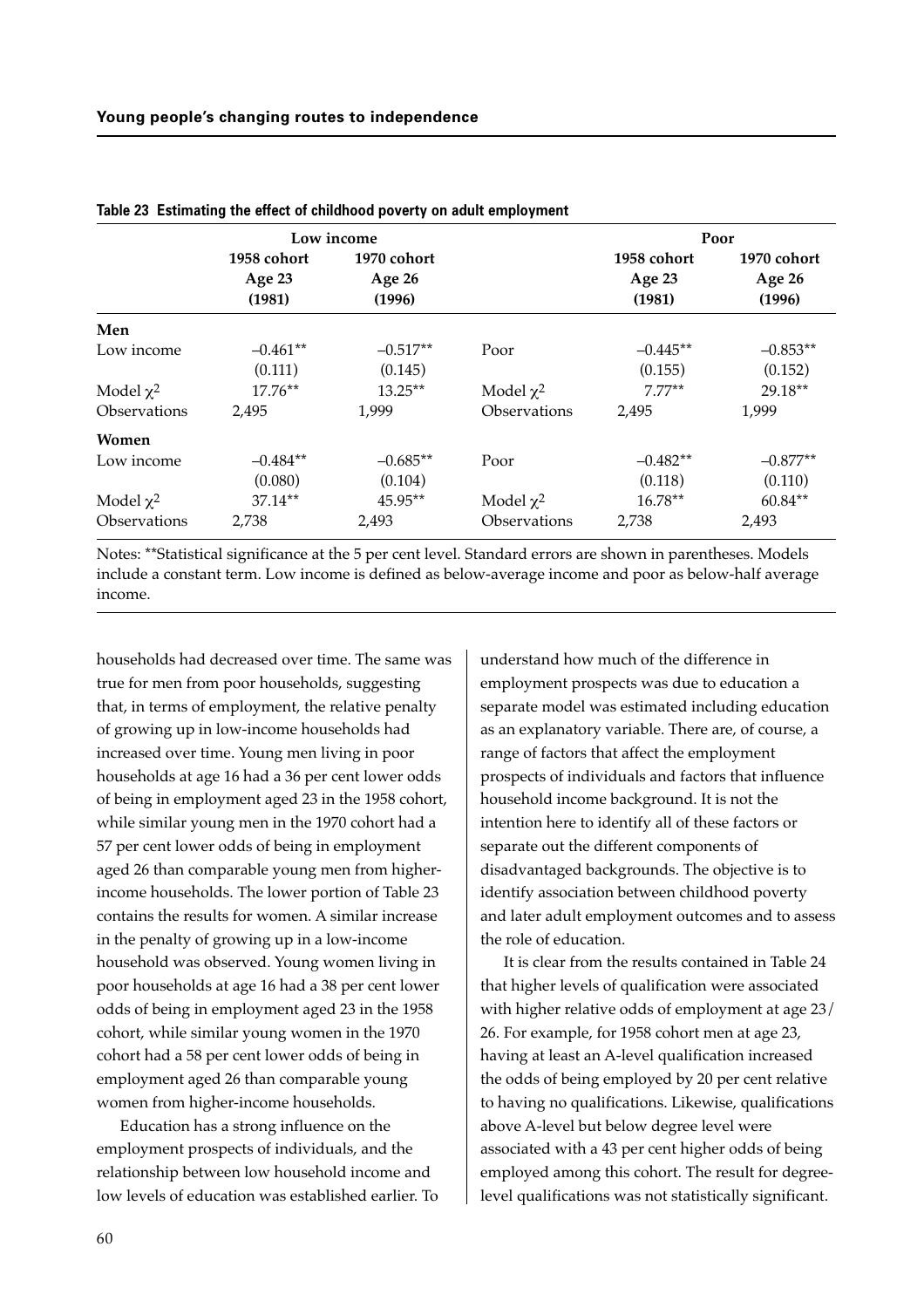This was probably due to the small number of the 1958 cohort who gained degree-level qualifications but could also be explained by a proportion of these graduates continuing in education beyond their first degree. The influence of education on the likelihood of being employed appeared to be stronger for women than for men. The results show that, even after controlling for education, household income background continued to have a separate and significant influence on the relative

probability of being employed at age 23/26. Even after controlling for the fact that individuals from low-income households had lower levels of education, they had a lower probability of being employed at age 23/26.

Comparisons between the two cohorts suggest that the decrease over time in the relative odds of being employed for men from low-income households could be explained by differences in education. This may be because the increases in

|                       | Low income  |             |             | Poor        |
|-----------------------|-------------|-------------|-------------|-------------|
|                       | 1958 cohort | 1970 cohort | 1958 cohort | 1970 cohort |
|                       | Age 23      | Age 26      | Age 23      | Age 26      |
|                       | (1981)      | (1996)      | (1981)      | (1996)      |
| Men                   |             |             |             |             |
| Household income      |             |             |             |             |
| Low income            | $-0.431**$  | $-0.419**$  |             |             |
| Poor                  |             |             | $-0.346**$  | $-0.741**$  |
| Highest qualification |             |             |             |             |
| No qualifications     | Reference   | Reference   | Reference   | Reference   |
| CSE/other             | $0.561**$   | 0.530       | $0.564**$   | 0.464       |
| O-levels              | $0.835**$   | $0.949**$   | $0.876**$   | $0.891**$   |
| A-levels              | $1.202**$   | $0.991**$   | $1.275***$  | $0.929**$   |
| Higher qualifications | $1.426**$   | $0.947**$   | $1.506**$   | $0.894**$   |
| Degree                | $-0.325$    | $0.578**$   | $-0.196$    | 0.535       |
| Model $\chi^2$        | 97.10**     | 35.78**     | 87.81**     | 48.69**     |
| Observations          | 2,495       | 1,999       | 2,495       | 1,999       |
| Women                 |             |             |             |             |
| Household income      |             |             |             |             |
| Low income            | $-0.185**$  | $-0.385**$  |             |             |
| Poor                  |             |             | $-0.177$    | $-0.564**$  |
| Highest qualification |             |             |             |             |
| No qualifications     | Reference   | Reference   | Reference   | Reference   |
| CSE/other             | $0.561**$   | 1.312**     | $0.560**$   | $1.238**$   |
| O-levels              | $1.159**$   | $1.800**$   | $1.175**$   | $1.717**$   |
| A-levels              | $2.167**$   | $2.220**$   | $2.206**$   | $2.159**$   |
| Higher qualifications | $2.137**$   | $2.255***$  | $2.163**$   | $2.200**$   |
| Degree                | $1.755***$  | $2.260**$   | $1.790**$   | $2.207**$   |
| Model $\chi^2$        | 294.86**    | 169.81**    | 292.22**    | 179.81**    |
| Observations          | 2,738       | 2,493       | 2,738       | 2,493       |

#### **Table 24 Estimating the effect of childhood poverty and education on adult employment**

Notes: \*\*Statistical significance at the 5 per cent level. Models include a constant term and variables capturing missing values. Low income is defined as below-average income and poor as below-half average income.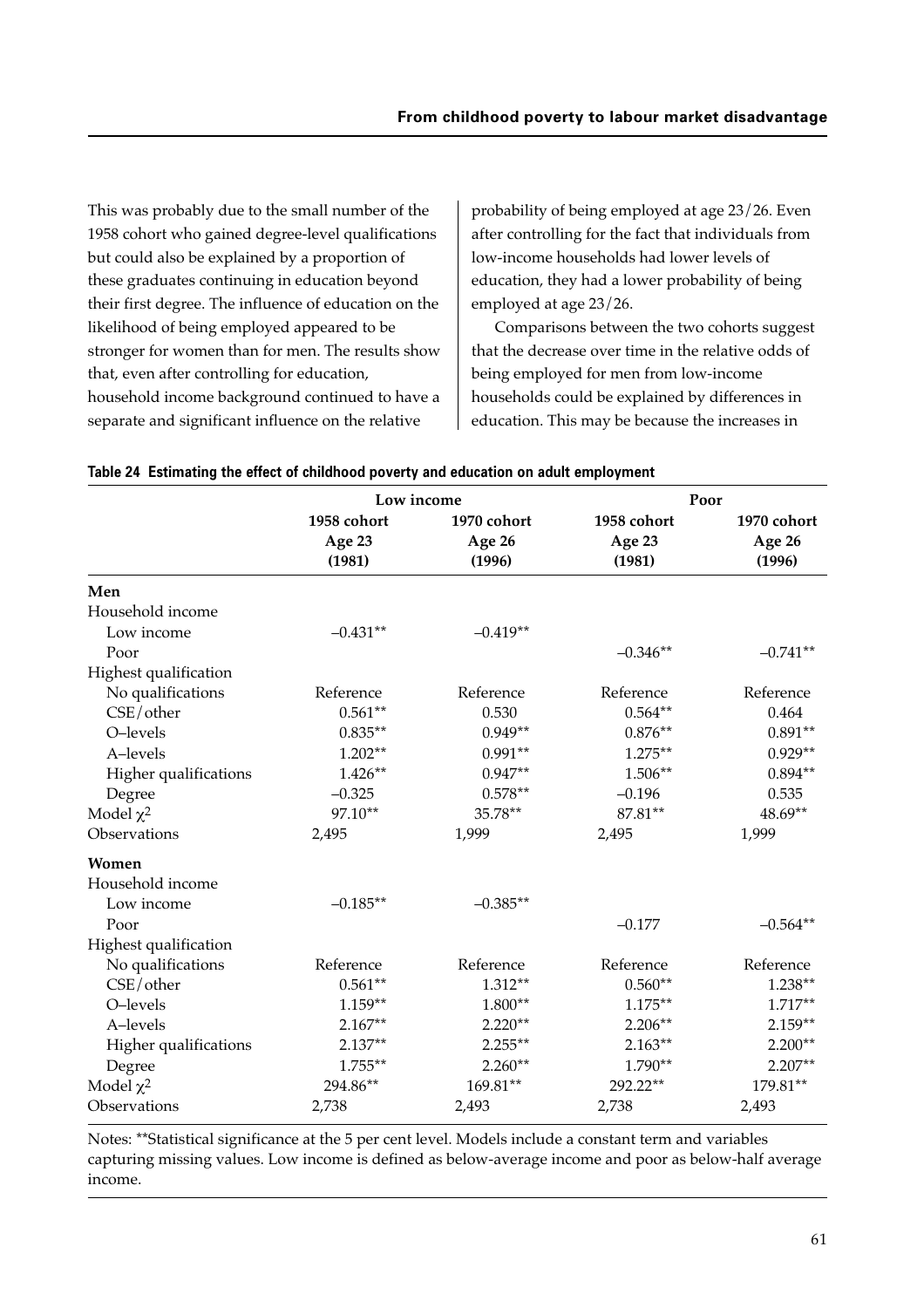educational attainment had not been evenly distributed across individuals, as illustrated in Table 20. However, for men from poor households there remained a decrease in the odds of being in employment between the two cohorts even after accounting for differences in education.

For women, the decrease in the odds of being employed at age 23/26 remained for both thresholds of low household income even after controlling for the level of education.

### **The relationship between childhood poverty and adult earnings**

In the previous section, it was shown that young people from low-income backgrounds are less likely to find employment than young people from more prosperous backgrounds. In this section the earnings of those who found work are contrasted for young people by household income background to test whether or not there exists an earnings penalty associated with childhood poverty.

To obtain an estimate of the penalty associated with a low-income background and how it has changed through time, the mean (net) hourly earnings were estimated for individuals according to household income background (Table 25).

The results in Table 25 show that individuals from low-income households who find work received lower earnings relative to individuals from higher-income households. At age 23 members of the 1958 cohort from low-income households received, on average, 4 per cent lower hourly earnings than their peers from higherincome households. Individuals from the poorest households faced an even higher average earnings penalty of 9 per cent. The earnings penalty associated with a low-income background was roughly equal for men and women. An earnings penalty was also found among individuals from low-income and poor households in the 1970 cohort and there appears to have been an increase in the penalty through time. On average, individuals from low-income households experienced a 16 per cent earnings penalty and individuals from poor households experienced an earnings penalty of 20 per cent. The earnings penalty was higher among women than men in the 1970 cohort. Part of the increase in the observed earnings penalty may be because the 1970 cohort was observed at age 26 but the 1958 cohort at age 23. This means that the 1970 cohort could potentially have gained three additional years of work experience. This is particularly an issue for

|                  |      | All               | Men  |                   | Women |                   |
|------------------|------|-------------------|------|-------------------|-------|-------------------|
| Household income | Mean | Penalty<br>$(\%)$ | Mean | Penalty<br>$(\%)$ | Mean  | Penalty<br>$(\%)$ |
| 1958 cohort      |      |                   |      |                   |       |                   |
| Higher income    | 1.88 |                   | 1.99 |                   | 1.74  |                   |
| Low income       | 1.80 | $\overline{4}$    | 1.91 | $\overline{4}$    | 1.65  | 5                 |
| Poor             | 1.71 | 9                 | 1.80 | 10                | 1.59  | 9                 |
| 1970 cohort      |      |                   |      |                   |       |                   |
| Higher income    | 5.61 |                   | 5.91 |                   | 5.33  |                   |
| Low income       | 4.73 | 16                | 5.07 | 14                | 4.44  | 17                |
| Poor             | 4.47 | 20                | 4.83 | 18                | 4.15  | 22                |

|  |  |  |  |  |  |  | Table 25 Mean hourly earnings by household income background |
|--|--|--|--|--|--|--|--------------------------------------------------------------|
|--|--|--|--|--|--|--|--------------------------------------------------------------|

Notes: Higher income is defined as average income or above; low income as below-average income; poor as below-half average income.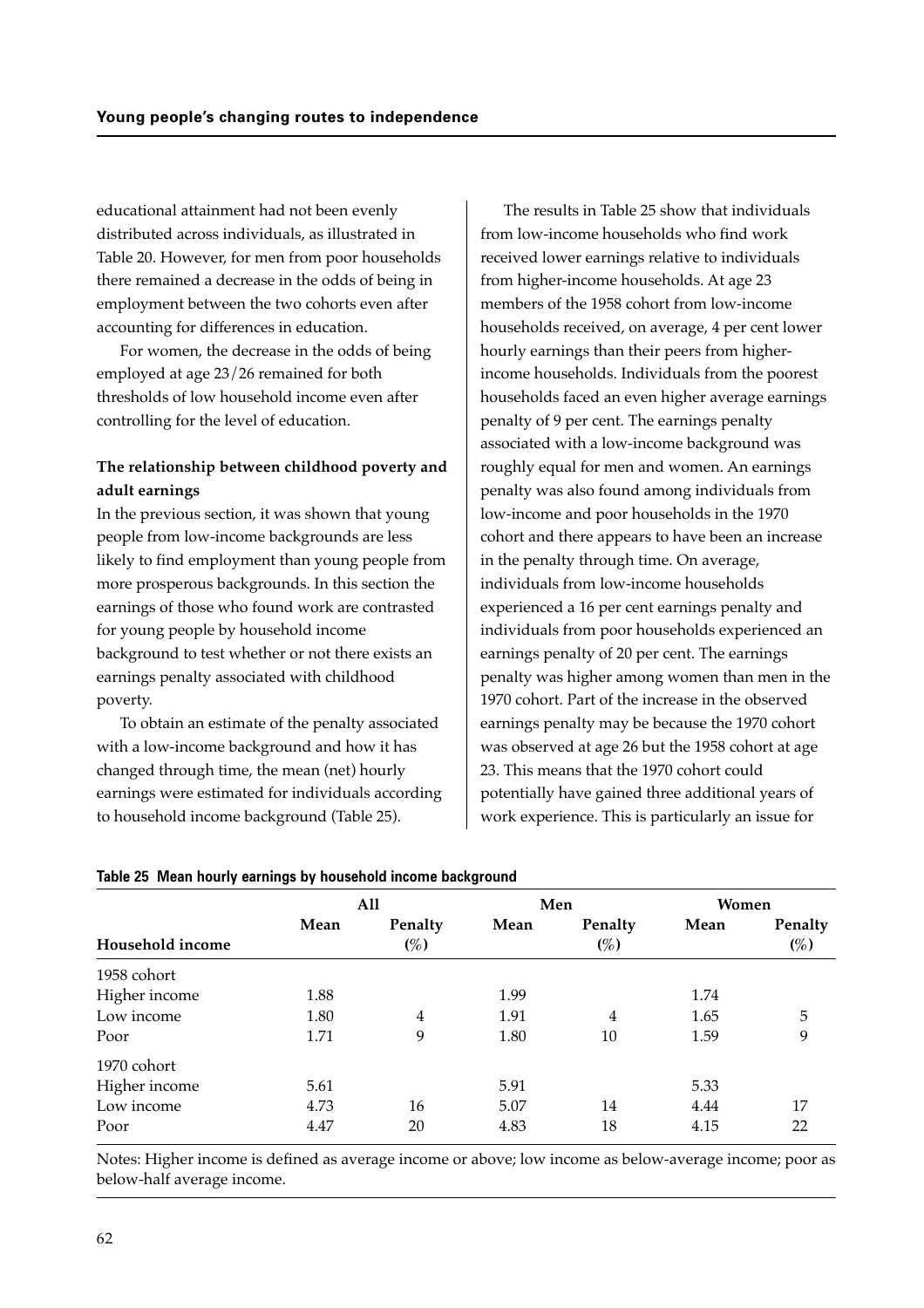graduates, whose earnings between the ages of 23 and 26 were likely to increase by more than lowereducated workers. It was shown earlier that individuals from higher-income households were more likely to gain higher-level qualifications and this may partly explain the widening between the earnings of individuals from higher-income backgrounds with individuals from low-income and poor households. However, it is unlikely to explain all of the increase.

To estimate the role education plays in shaping differences in earnings between these three groups,

a model of earnings was estimated that included educational qualifications and literacy and numeracy test scores. The results from this exercise, shown in Table 26, showed the positive influence of higher levels of qualifications on male earnings. Relative to men with no qualifications, men whose highest qualification was equivalent to A-levels earned on average an additional 13 per cent, qualifications higher than A-levels but lower than a degree an additional 20 per cent. It is interesting to note that the returns to a degree had not been realised by age 23, as the earnings premium was

|                            | 1958 cohort<br>Age 23<br>(1981) | 1958 cohort<br>Age 23<br>(1981) | 1970 cohort<br>Age 26<br>(1996) | 1970 cohort<br>Age 26<br>(1996) |
|----------------------------|---------------------------------|---------------------------------|---------------------------------|---------------------------------|
| Household income, 16 years |                                 |                                 |                                 |                                 |
| Higher income              | Reference                       | Reference                       | Reference                       | Reference                       |
| Low income                 | 0.000                           | Reference                       | $-0.084**$                      | Reference                       |
| Poor                       |                                 | $-0.061**$                      |                                 | $-0.063**$                      |
| Highest qualification      |                                 |                                 |                                 |                                 |
| No qualifications          | Reference                       | Reference                       | Reference                       | Reference                       |
| CSE/other                  | $0.063**$                       | $0.057**$                       | 0.051                           | 0.071                           |
| O-levels                   | $0.143**$                       | $0.138**$                       | $0.122**$                       | $0.147**$                       |
| A-levels                   | $0.124**$                       | $0.117**$                       | $0.160**$                       | $0.193**$                       |
| Higher qualifications      | $0.179**$                       | $0.173**$                       | $0.144**$                       | $0.174**$                       |
| Degree or above            | $0.128**$                       | $0.120**$                       | $0.252**$                       | $0.289**$                       |
| Literacy test, 10/11 years |                                 |                                 |                                 |                                 |
| Lowest quartile            | Reference                       | Reference                       | Reference                       | Reference                       |
| Second quartile            | $-0.002$                        | $-0.000$                        | $0.065*$                        | $0.065*$                        |
| Third quartile             | 0.016                           | 0.015                           | 0.052                           | 0.056                           |
| Highest quartile           | 0.022                           | 0.022                           | 0.064                           | $0.075*$                        |
| Numeracy test, 10/11 years |                                 |                                 |                                 |                                 |
| Lowest quartile            | Reference                       | Reference                       | Reference                       | Reference                       |
| Second quartile            | 0.013                           | 0.013                           | 0.034                           | 0.033                           |
| Third quartile             | 0.009                           | 0.007                           | 0.026                           | 0.029                           |
| Highest quartile           | 0.013                           | 0.011                           | 0.062                           | 0.064                           |
| Adjusted $R^2$             | 0.024                           | 0.034                           | 0.091                           | 0.084                           |
| Observations               | 1,834                           | 1,834                           | 1,539                           | 1,539                           |

|  |  | Table 26 Estimating the effect of childhood poverty and education on adult hourly earnings, men |  |  |
|--|--|-------------------------------------------------------------------------------------------------|--|--|
|  |  |                                                                                                 |  |  |

Notes: \*\*Statistical significance at the 5 per cent level, \*10 per cent level. Models include a constant term and variables capturing missing values. Higher income is defined as average income or above; low income as below-average income; poor as below-half average income.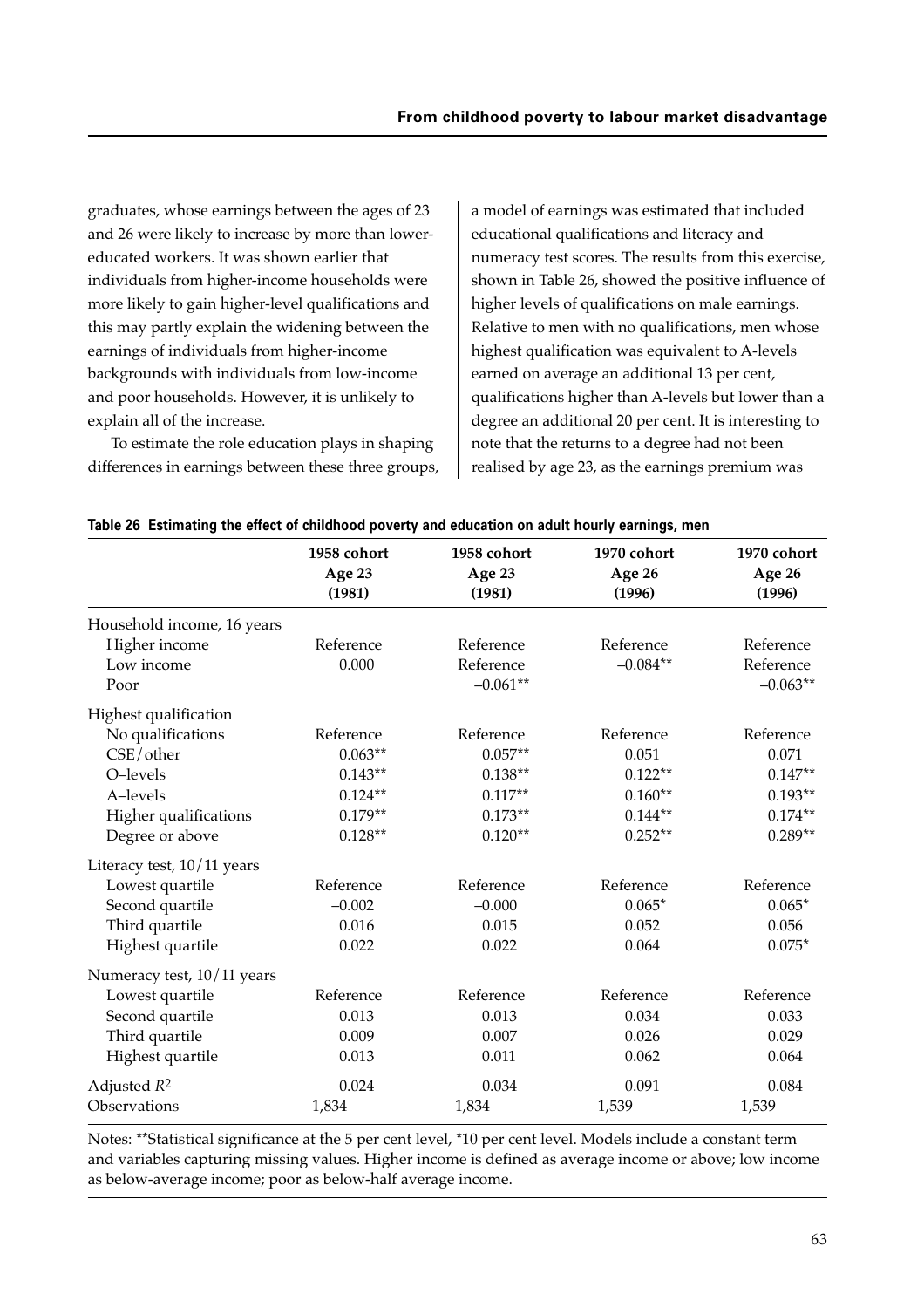roughly equivalent to A-levels. After controlling for highest level of qualification and household income background, literacy and numeracy test scores had no independent effect on male hourly earnings. There appears to be no earnings penalty associated with a low-income background after controlling for differences in educational attainment. However, men from poor households had an additional earnings penalty of 6 per cent.

In the 1970 cohort, a similar relationship between higher levels of qualifications and higher earnings was found. There appears to be an increase in the premium associated with degreelevel qualifications compared with no qualifications, but caution must be applied to interpreting this coefficient in this way. It was shown that a much smaller proportion of the 1970 cohort left school with no qualifications than in the 1958 cohort and the heterogeneity of this group in terms of skill and ability is likely to have diminished. It is also worth noting that the 1970 cohort was observed at age 26 and consequently had three additional years of potential work experience. Perhaps more interesting is the reduction in the return to qualifications above Alevel but below degree level. Numeracy test scores appeared to have no independent effect on earnings although literacy test scores appeared to have some effect: men scoring above the lowest quartile in their literacy test at age 10 received around 7 per cent higher earnings.

The earnings penalty associated with household income background, after controlling for

differences in educational attainment and literacy and numeracy for men from low-income households was 9 per cent and 6 per cent for men from poor households.

The earnings penalty associated with household income background for women (Table 27) born in 1958 could be explained in terms of differences in educational attainment (highest level of qualification, literacy and numeracy test scores). It is interesting to note that for women numeracy test scores had an independent effect on earnings. Compared with women who scored in the bottom quartile of the numeracy test, women who scored in the third quartile received an earnings premium of 9 per cent and women who scored in the top quartile received an additional earnings premium of 13 per cent.

The earnings premium associated with a degree compared with no qualifications appeared to have increased for women in the 1970 cohort, but once again caution must be applied in interpreting this as an increase in the 'rate of return' to a degree. In fact, the earnings premium of a degree relative to A-level qualifications had not increased. Numeracy test scores continued to have an independent influence on women's earnings. A numeracy test score above the median was associated with a 7 per cent earnings premium. Literacy test scores in the top quartile were also associated with an earnings premium of 7 per cent. Even after controlling for educational attainment women from low-income and poor backgrounds faced an earnings penalty of 8 per cent.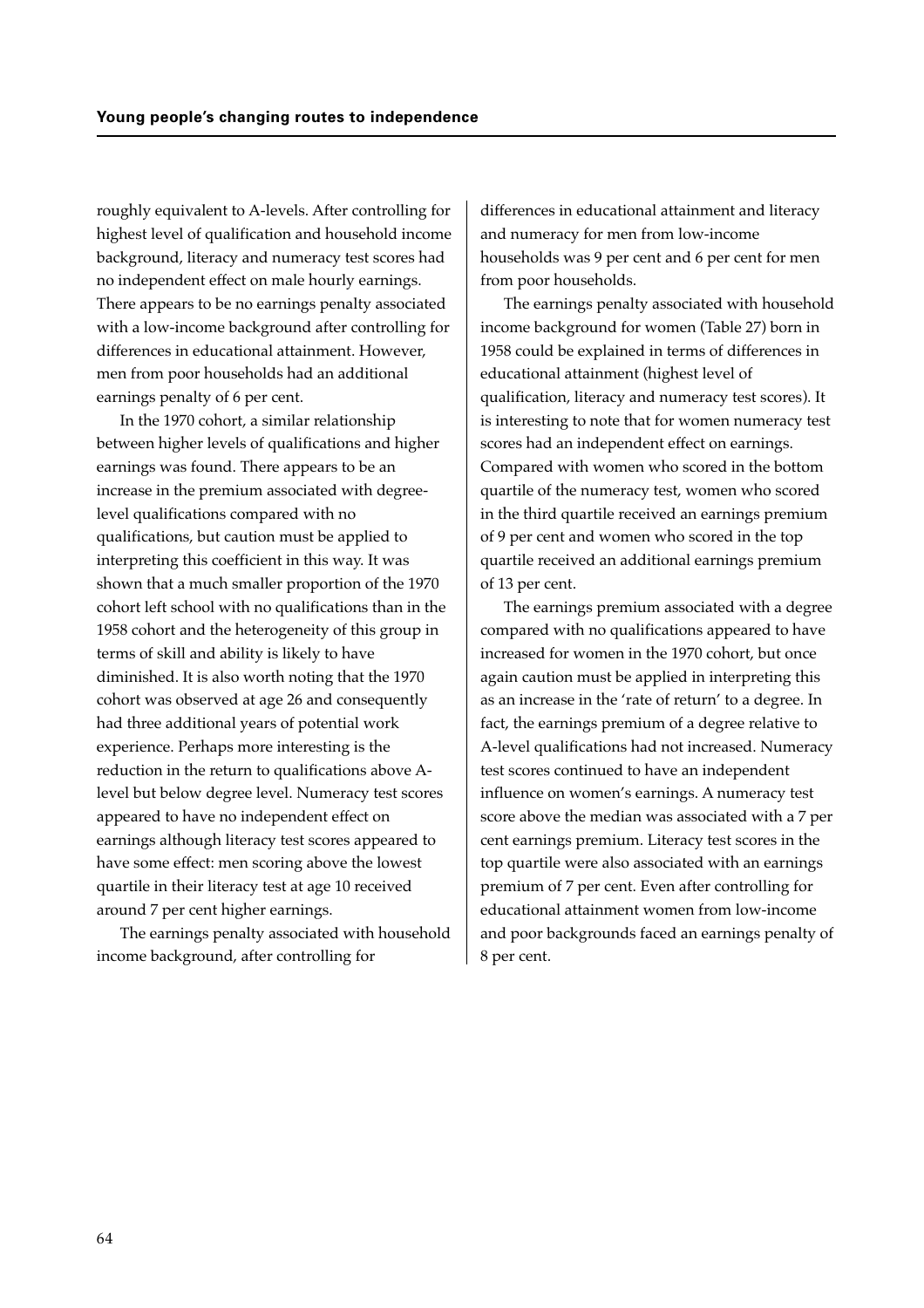| 1958 cohort<br>Age 23<br>(1981) | 1958 cohort<br>Age 23<br>(1981) | 1970 cohort<br>Age 26<br>(1996) | 1970 cohort<br>Age 26<br>(1996) |
|---------------------------------|---------------------------------|---------------------------------|---------------------------------|
|                                 |                                 |                                 |                                 |
| Reference                       | Reference                       | Reference                       | Reference                       |
| $-0.013$                        | Reference                       | $-0.074**$                      | Reference                       |
|                                 | $-0.029$                        |                                 | $-0.072**$                      |
|                                 |                                 |                                 |                                 |
| Reference                       | Reference                       | Reference                       | Reference                       |
| $0.061*$                        | $0.059*$                        | $-0.041$                        | 0.048                           |
| $0.089**$                       | $0.089**$                       | $0.089**$                       | $0.182**$                       |
| $0.167**$                       | $0.168**$                       | $0.225***$                      | $0.323**$                       |
| $0.229**$                       | $0.228**$                       | $0.182**$                       | $0.284**$                       |
| $0.281**$                       | $0.281**$                       | $0.311**$                       | $0.417**$                       |
|                                 |                                 |                                 |                                 |
| Reference                       | Reference                       | Reference                       | Reference                       |
| $-0.028$                        | $-0.026$                        | 0.026                           | 0.023                           |
| $-0.018$                        | $-0.017$                        | 0.035                           | 0.032                           |
| $-0.017$                        | $-0.015$                        | $0.068**$                       | $0.066*$                        |
|                                 |                                 |                                 |                                 |
| Reference                       | Reference                       | Reference                       | Reference                       |
| 0.040                           | 0.040                           | 0.026                           | 0.024                           |
| $0.085**$                       | $0.083**$                       | $0.067**$                       | $0.071**$                       |
| $0.124**$                       | $0.123**$                       | $0.061*$                        | $0.061*$                        |
| 0.084                           | 0.085                           | 0.180                           | 0.184                           |
| 1,476                           | 1,476                           | 1,749                           | 1,749                           |
|                                 |                                 |                                 |                                 |

**Table 27 Estimating the effect of childhood poverty and education on adult hourly earnings, women**

Notes: \*\*Statistical significance at the 5 per cent level, \* 10 per cent level. Models include a constant term and variables capturing missing values. Higher income is defined as average income or above; low income as below-average income; poor as below-half average income.

#### **Summary**

• This study has shown that above-average household income at age 16 is associated with higher levels of educational attainment, greater levels of employment and higher levels of subsequent pay for young adults compared with

those from lower-income households. Increases in earnings inequality suggest that more households at the bottom end of the earnings distribution now have relatively fewer means at their disposal than previously, and this may well be behind the dramatic increases in child poverty in Britain since the end of the 1960s.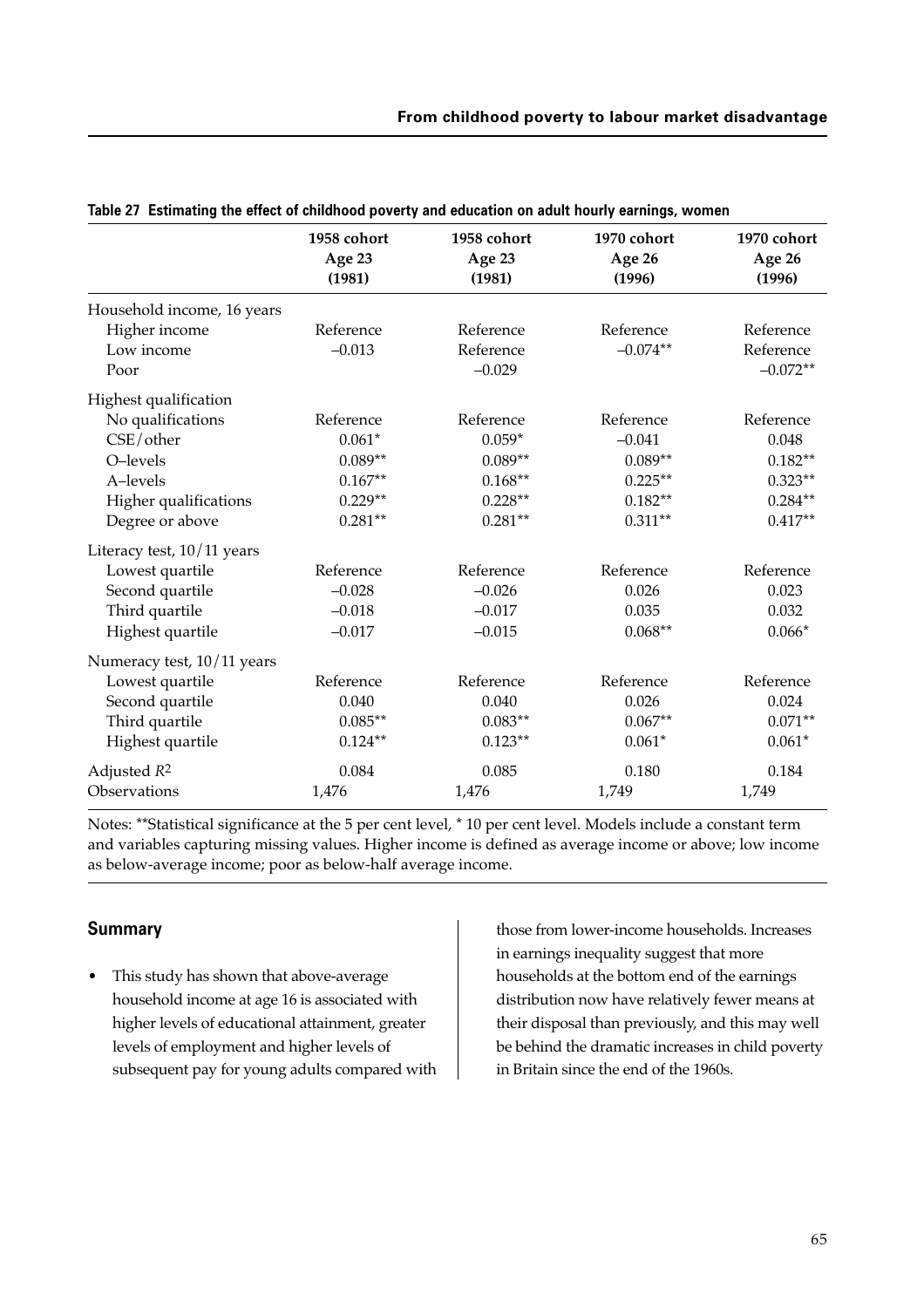- The findings presented here suggest that there is a substantial labour market 'penalty' associated with childhood poverty. Young people in low-income households at age 16 are much more likely to be unemployed, or out of the labour force in their early twenties, than young people from higher-income households.
- Young people from poor backgrounds who are in employment in their early twenties are found disproportionately in the lower end of the earnings distribution. Children who grow up in poverty are more likely to be employed in lowpaid jobs than individuals from higher-income backgrounds.
- The association of parents' income with the level of qualifications gained by their children is evident. Individuals from households with above-average income are more than three times as likely to have gained a degree than individuals from poor households (below-half average income).
- Although it was unusual for any of the 1970 cohort to have no formal qualifications by the age of 26, this was the case for 13 per cent of individuals from poor households (below-half average income) compared with 2 per cent of individuals from households with at least average income.
- Although differences in the level of education 'explain' some of the observed labour market disadvantage associated with low income in childhood, there remains a significant negative influence associated with growing up in poverty.
- As well as identifying the labour market penalty associated with growing up in poverty, a comparison of the experience of these two cohorts has revealed an increase in this penalty

over time. Young adults from low-income backgrounds in the 1970 cohort face a greater relative disadvantage in the labour market than those born in 1958. This disadvantage is observed in terms of the relative chance of being in employment and the relative earnings of the employed, even though the labour market was more favourable for the younger cohort.

The policy implications are clear. The rise in the proportion of children growing up in poverty is alarming, not just because of the disadvantages these children inevitably suffer in their childhood but because they carry this disadvantage into their adult working lives. One way that policy can be directed at this problem is to ensure that all children receive good quality education and that any barriers to academic success faced by children living in poverty are identified and eroded. However, the analysis conducted here suggests that education is not enough. The second message is that the poverty of the parents must be directly addressed by ensuring that periods of low income do not lead to long-term poverty traps. New initiatives such as the Working Families' Tax Credit must be accompanied by further labour market policies which help recipients move from 'poverty in work' to full economic independence.

Previous studies have highlighted the link between poverty and lone parenthood. The findings in this chapter suggest that welfare to work programmes targeted at lone parents, such as the New Deal for Lone Parents, aimed at helping lone parents move from means-tested benefits to employment, can have significant effects, not only in terms of improving their current circumstance but also on the long-term prospects of their children. If these issues are not addressed then the cycle of deprivation will continue.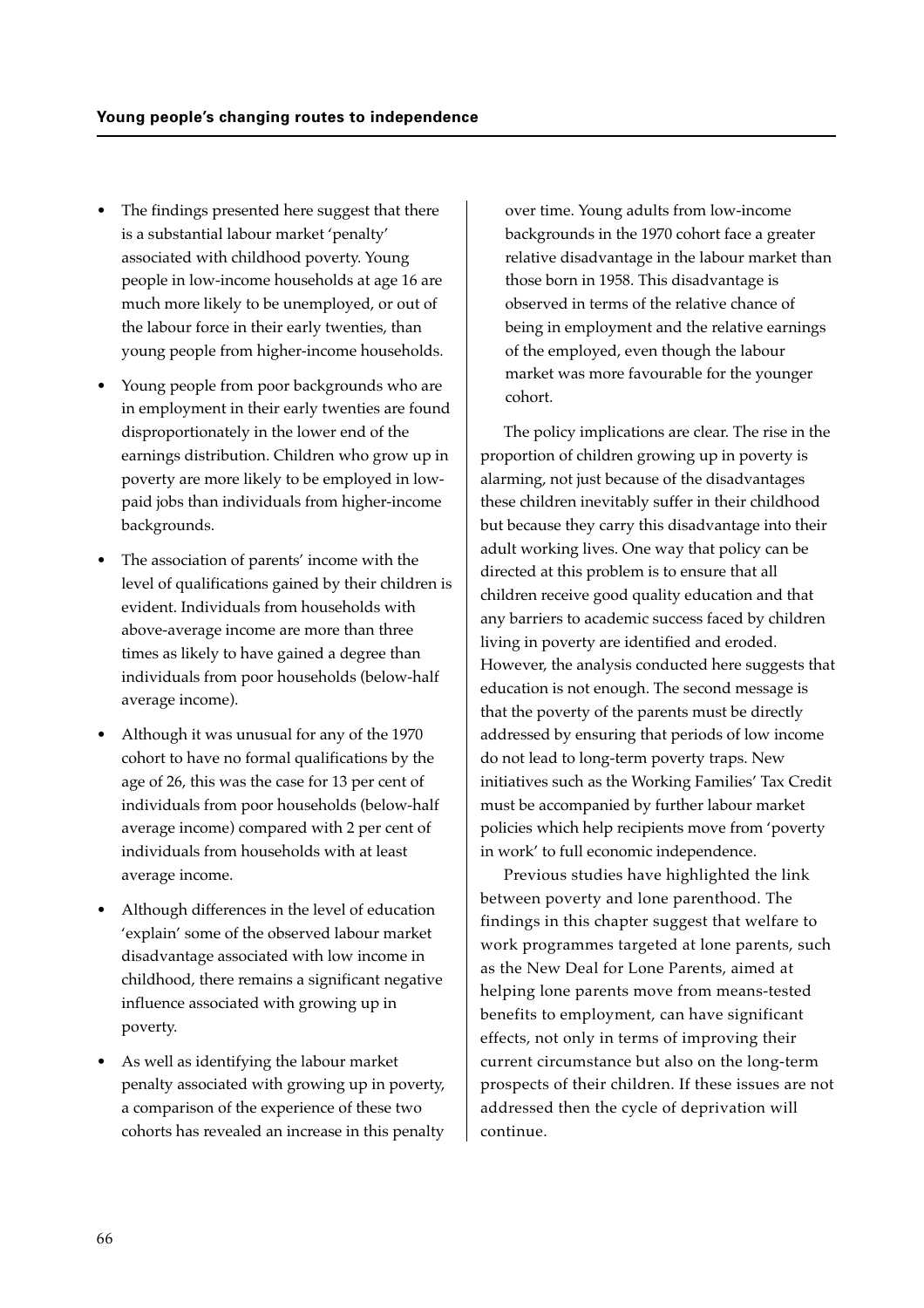## **Demographics, economic restructuring and education**

Over the last 30 years the youth labour market in Britain has changed almost beyond recognition. Compared with the situation in the early 1980s, when most young people left school at 16 with many gaining vocational training and experience in skilled craft or secretarial/clerical occupations, the majority now stay on in full-time education past the minimum school leaving age. Well over a third of 18-year-olds now gain university entrance qualifications and move on into higher education. Demographic changes have also been pronounced, with the population of 16–24-year-olds falling rapidly over this period due to the decline in the birth rate in the 1970s.

The combination of these changes led many commentators to predict that employers would find themselves left in a situation of labour shortage, bidding against each other to recruit young people into their workforces. This potential predicament, termed the demographic time-bomb, was widely publicised in an attempt to raise employer awareness of the need to recruit from among different groups and/or to raise their labour retention rates. The outcome, though, was not as predicted. Other forces, notably the structural shift in employment away from manual craft and officebased clerical jobs, i.e. jobs where skills were acquired on the job, towards technical and professional work has radically shifted employer recruitment patterns away from unqualified young people. The relative earnings of young people fell sharply and, despite the longest sustained period of economic growth in the last 30 years and a massive decline in the numbers of young people available for work, a 'core' of unemployment among young people remains stubbornly present.

#### **Polarisation of employment prospects**

These signs indicate that a process of 'polarisation' has been developing within the youth labour market. Those who can benefit from a higher education will join the labour market in their early twenties and are likely to prosper. Those who fail to benefit from the expansion of education are likely to find themselves increasingly marginalised. The 'middle road' for the transition to working life, leaving school at age 16 or 17 and via a lengthy period of work-based training, no longer appears a viable alternative route into a 'beneficial job'.

It is not just in their economic lives that young people do things differently nowadays. Partnership formation patterns are also changing. Marriage has become unfashionable and cohabitation before marriage, if marriage occurs at all, is becoming the norm. Family formation plans are similarly delayed for many, and divorce/separation rates have increased. Such changes are driven in part by the extension of the transition in the economic sphere. As young people have to delay their entry into fulltime adult employment, while they acquire qualifications and gain work experience that will enhance their employability in the longer term, the commitments involved in marriage and family formation are inevitably postponed. While this experience is becoming the norm for most young people, the minority who still pursue the traditional routes of leaving school at 16 to seek jobs similarly accelerate their transitions in the domestic sphere. This is particularly the case for young women who leave education at 16, without qualifications. Having relatively more limited access to the white-collar jobs that they typically seek, many opt for the alternative career of motherhood. For young men who leave school at 16 without qualifications, their experience on the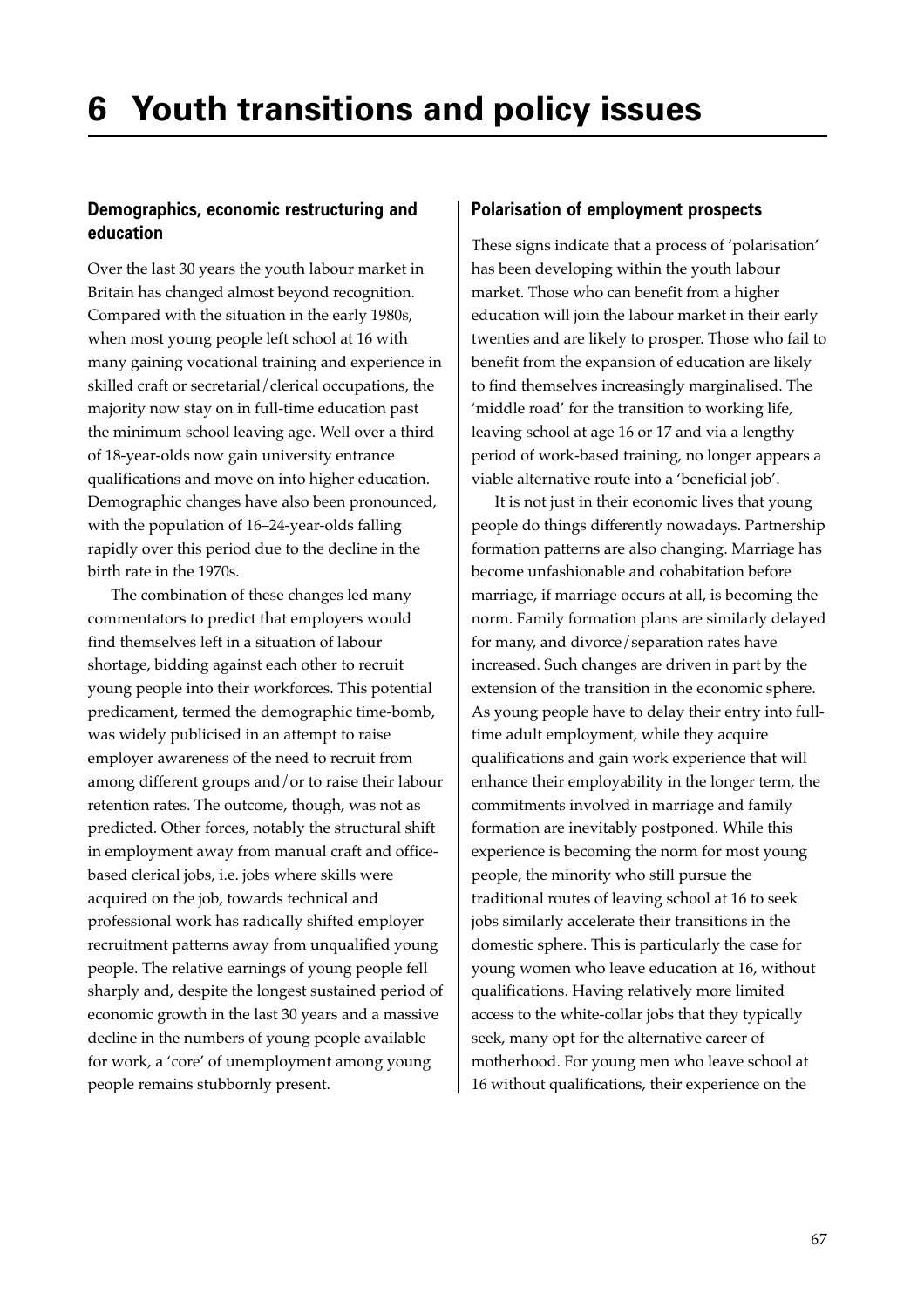margins of the labour market often places them in a kind of limbo between adolescence and adulthood. They stay on at home, supported by their families.

### **Comparing birth cohorts: transitions to adulthood**

This study attempts to benchmark these changes. We were able to do this because we had access to a unique resource in Britain to investigate the transitions to adulthood. The two birth cohorts that provided the data for this study present an extremely rich and productive source of information about youth transitions. The older cohort, born in 1958, moved out of education and into work and family life from 1974 onwards. The younger cohort, born in 1970, started this process 12 years later, in 1986. The former cohort entered a world of work where jobs at 16, with or without qualifications, were the norm for two-thirds of the population. Twelve years later in 1986, when those in the younger cohort were in a position to leave school, the youth labour market in many parts of the country had collapsed. Instead of work, young people faced a mixture of youth training schemes, casual jobs or unemployment.

The empirical results reported in Chapter 2 of this study display these cohort differences in graphic form. Using the period of time when young people pass from age 16 to 26 to chart the main transitions in their lives, we can see that, for the 1958 cohort, the route to employment was reasonably well secured for those who embarked on apprenticeships at age 16 or entered employment. Nine out of ten young men who had entered apprenticeship or employment directly after leaving school were in full-time employment at age 26, the same proportion as of those who had continued with their education post-16. In the 1970 cohort, the relatively small proportion who got a job at age 17 were at least as likely as the 1958 cohort to be employed at age 26; but of those that had entered youth training, or stayed on in

education, the proportions holding full-time jobs at age 26 were smaller (for men). For women, the difference was much larger between these categories and between cohorts. The women that were most likely to be in full-time employment were those who had continued with their education, while those who had entered jobs or training were less likely to be employed: in the case of the 1958 cohort, fewer than half.

These results reinforce the view that the route to full-time employment has become more precarious for the 1970 cohort. The relatively secure niches available to young people in jobs or apprenticeships, soon after leaving school for the 1958 cohort in 1974, have given way to a variety of low-prestige training experiences and unemployment, leading to a less assured position in the adult labour market. Even if many of the 1958 cohort members lost their jobs through the recession of the early 1980s, they had at least acquired the basic work experience on which their future employability would be assured.

The transition to independent living reinforced the indications of a prolonged transition for some and an accelerated transition for others. Those who had entered partnerships early (by age 19) tended to be in partnerships later. Though a higher proportion of these early partnered individuals were single parents, by age 26 the proportion overall who had achieved parenthood by this age was remarkably small. One-third of the 1958 cohort men and one-fifth for the 1970 cohort men were parents. For women the comparable proportions were not very much higher: half for the 1958 cohort, and one-third for the 1970 cohort.

For those in the 1958 and 1970 cohorts who had not achieved partnership early, the proportions entering this status and that of parenthood by age 26 were even smaller, especially in the 1970 cohort. For example, only one-sixth of these men in the 1970 cohort were parents and only one-quarter of the women.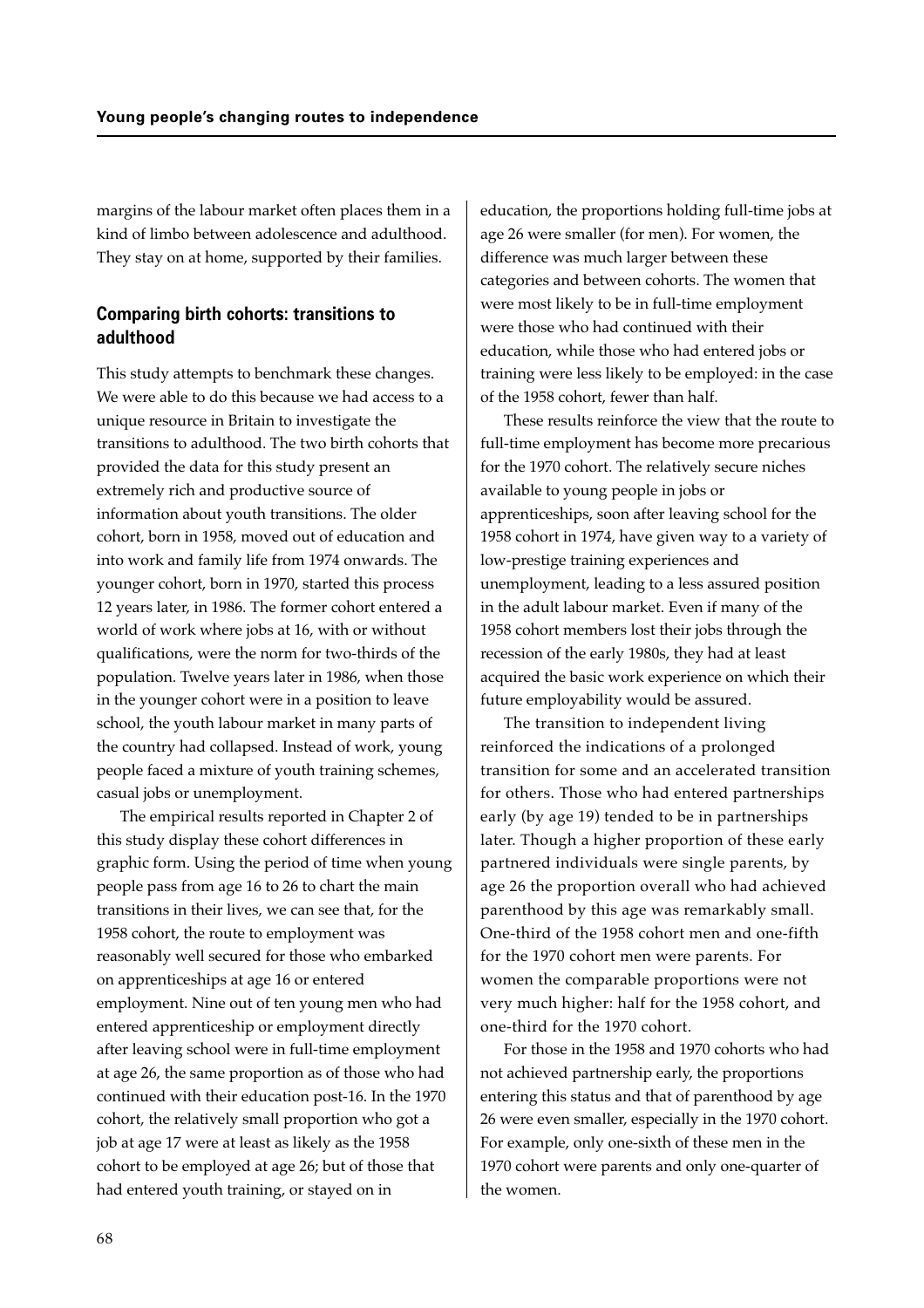Notably, the trends revealed in the 1970 cohort, of postponing the commitments involved in marriage and family formation, have gone on accelerating since. The age of having a first child is now in the late twenties for women and even later for men. It also represents a remarkable increase from a mean age of marriage at under 25, which prevailed until 20 years ago. Clearly there are great attractions of being single, particularly when a student or in affluent working life. A problem may arise when the extension of single life postpones such a transition indefinitely. Young women particularly face this dilemma under the twin pressures of career development and motherhood.

In Chapter 3, the attempt was made to unravel some of the factors in earlier life that appear to be implicated in the transition statuses achieved by age 26. We were interested particularly in the extent to which educational level determines transition outcomes and the extent to which its effects are moderated by other variables. Notably, early family background factors, including social class, maintained a small independent effect on adult outcomes, as did evidence of childhood poverty. In relation to occupational outcomes, i.e. having a fulltime job at age 26, however, educational attainment at the end of primary school and highest qualification were dominant. For the independence statuses, at age 26 the other economic and social factors appeared to play a bigger part. Notably, in relation to early marriage and childbearing the experience of the cohort members' own mothers also appeared to have a significant and independent role. There was intergenerational continuity in the tendency to have children early regardless of the educational level achieved.

#### **Comparing earnings and psychological health**

Chapter 4 examined whether or not the varying experiences and transitions made by these two birth cohorts are reflected in terms of their economic and psychological well-being. Using

earnings as a measure of economic well-being, we show that there is much continuity between the cohorts in terms of the factors that contribute to higher earnings. However, two sets of influences stand out as different. First, there is some evidence that, in the later cohort, qualifications do not yield quite the same earnings premium as they did for the group born 12 years earlier. Second, the experience of unemployment generally has a negative effect on earnings. While this effect has been well established in other studies, the finding here shows that the wider experience of unemployment among the 1970 birth cohort has significantly affected the distribution of their earnings at age 26. Those who have experienced difficulties in making the transition from school to work face a further penalty later in their lives in terms of lower earnings. The wider extent of unemployment in the early work histories of the younger cohort means that this has now had an effect on the earnings of a significant number of young people.

In terms of psychological well-being, we made use of the malaise inventory, a simple yet well tried and tested method of determining levels of selfesteem and depression among survey respondents. The measurements made at ages 23 for the 1958 birth cohort and 26 for the 1970 cohort show a very significant indication of increased levels of depression over the 12-year period. Statistical techniques were used to unravel these changes. These show that there are again two main sets of factors at work here. First, there is a clear association between the experience of unemployment and indications of depression. Causality is unclear, but it is reasonable to postulate that the link between unemployment and reduced earnings is indicative of poorer employment circumstances than desired, and that this in turn leads to indications of depression. Second, the general rise in qualifications also appears to be implicated in this increase in malaise. In the 1958 cohort, high-level qualifications, such as a degree,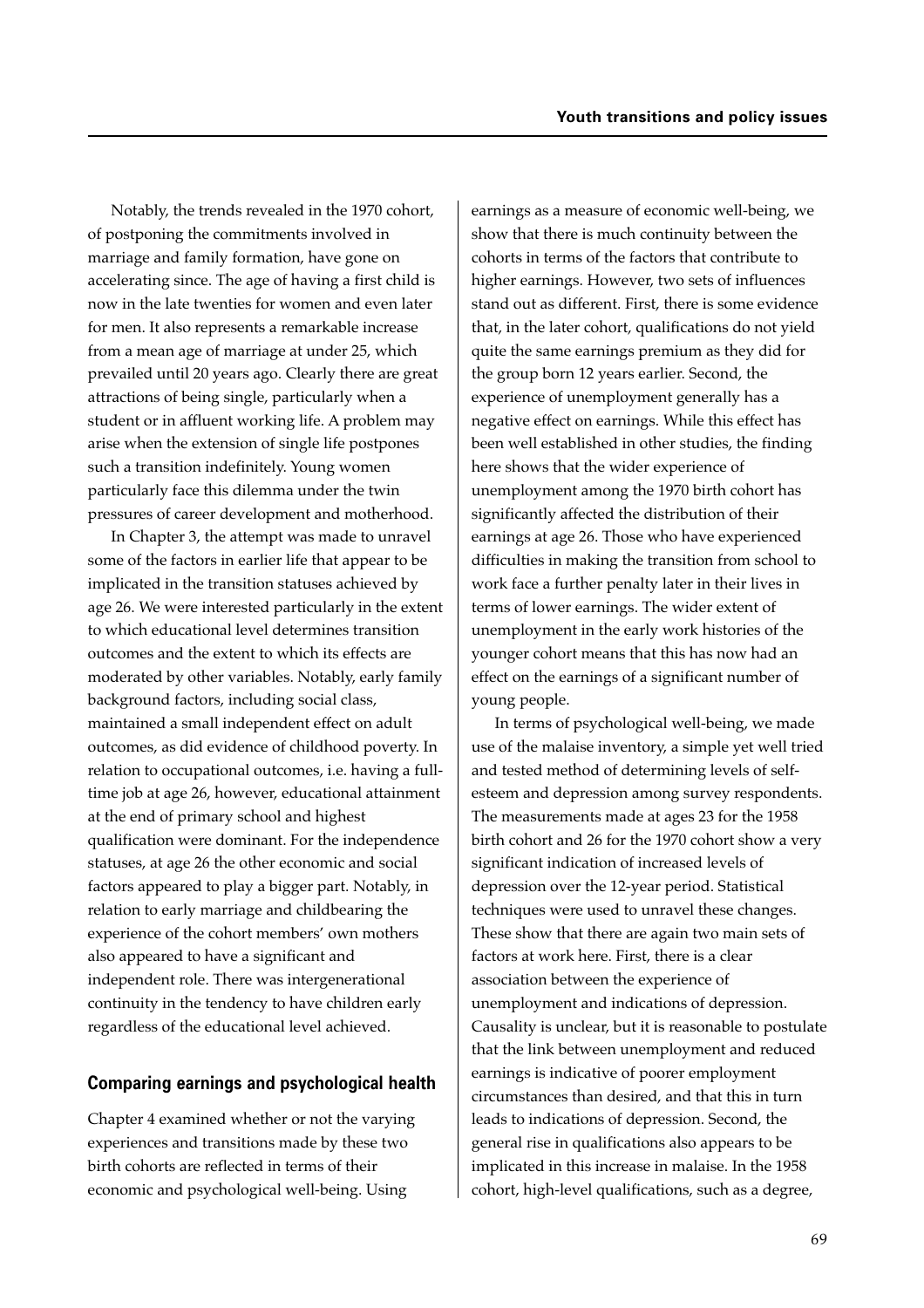acted as a powerful deterrent to expressions of poor psychological health. In the 1970 cohort, with its generally higher levels of qualifications, their deterring influence was weakened. Possibly this indicates that, while qualifications are undoubtedly beneficial in terms of their ability to provide access to better jobs, the expectations they create among young people nowadays are not fully realised.

#### **The penalty of childhood poverty**

Chapter 5 turns the spotlight on to the experiences of young people growing up in lowincome households. By identifying and classifying the household income of the birth cohort members at the time each was 16 years old, it was possible to explore and compare the subsequent educational and labour market outcomes across the two cohorts. This analysis revealed important inequalities in educational achievement by household income background. Individuals from poor households (below-half average income) left school earlier then individuals from higher-income households and by their early to mid-twenties held significantly lower levels of educational qualifications. This relationship persisted over time even though educational attainment increased between the two cohorts. In both cohorts, individuals from high-income households (above average income) were at least three times as likely to gain a degree level qualification than individuals from poor households (below-half average income). The big change between the two cohorts was the reduction in the proportion of young people leaving school without any qualifications, from 17 per cent in the 1958 cohort to 5 per cent in the 1970 cohort. However, while only 2 per cent of young people from high-income households (above-average income) left school with no qualifications, around one in eight (12 per cent) young people from poor households (below-half average income) did so.

The trajectories from school to work for young people from different household income backgrounds highlighted the greater difficulties faced by young people from low-income households. In particular the demise of alternative routes into the labour market via high-quality youth training programmes has been very harmful for young people from low-income households leaving school at age 16 with low levels of qualifications. In the 1958 cohort similar proportions of young people from high- and lowincome households entered work via training programmes, in the 1970 cohort training was largely concentrated among young people from poorer backgrounds and was usually short-lived. Young people from low-income backgrounds in the 1970 cohort were considerably more likely to be unemployed between the ages of 17 and 21 than either their peers from higher-income households or young people from low-income backgrounds in the 1958 cohort.

In terms of labour market outcomes, a substantial labour market 'penalty' associated with childhood poverty emerged. Young people from low-income households at age 16 were much more likely to be unemployed or out of the labour force in their early twenties than young people from higher-income households, a difference that cannot be explained by differences in educational attainment. This 'employment penalty' was found to increase over time; there was a greater relationship between childhood poverty and adult non-employment in the 1970 cohort than in the 1958 cohort. For those who were in work, individuals from low-income households received lower earnings than individuals from higherincome households, the 'earnings penalty'. With the exception of men from poor households, differences in earnings in the 1958 cohort could be accounted for in terms of differences in highest level of educational attainment and results from literacy and numeracy tests taken at age 10/11. In the 1970 cohort the earnings penalty cannot be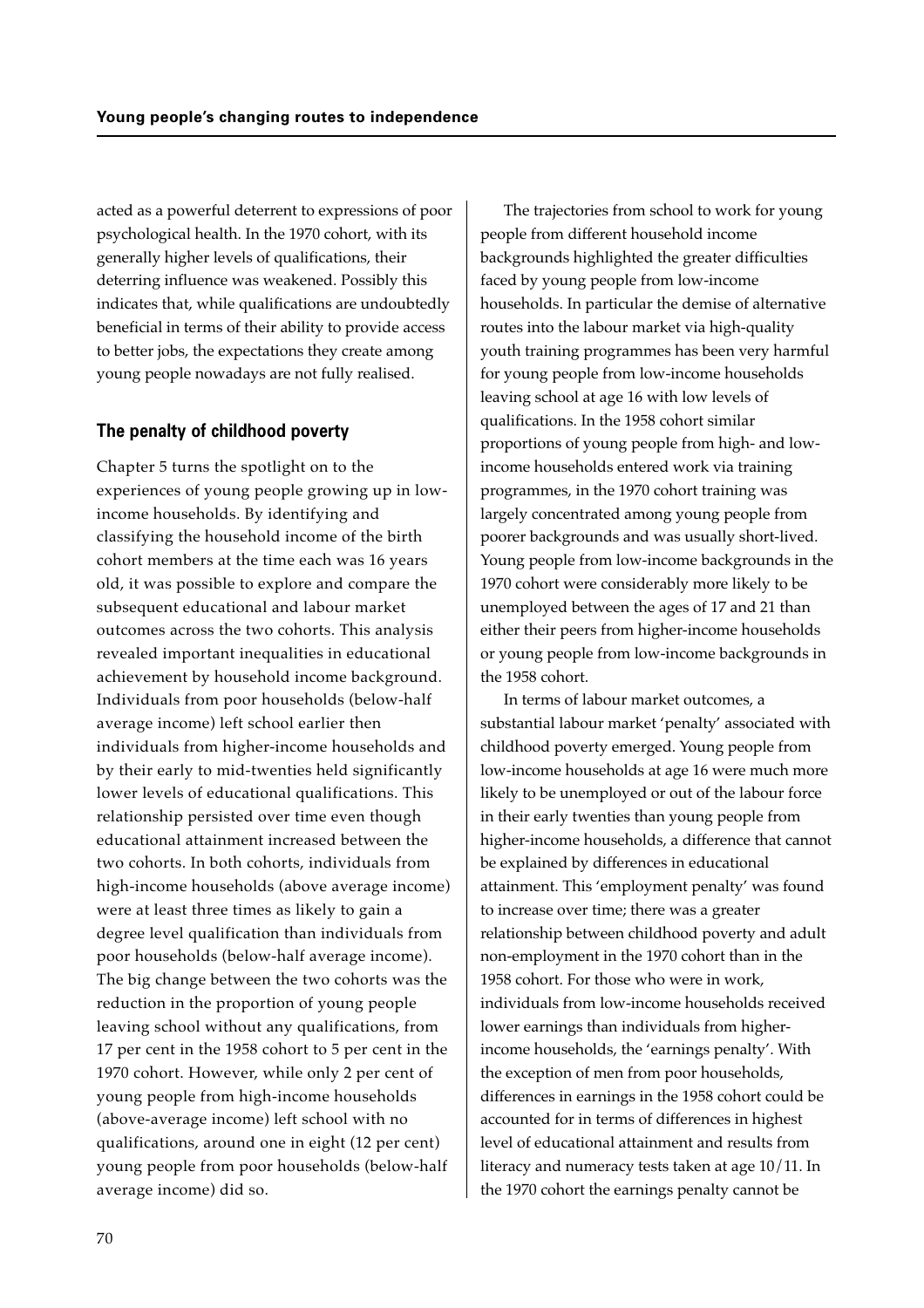explained by differences in education. The earnings penalty was found to increase between the two cohorts and could not be explained by differences in education by household income background.

#### **Policy conclusions**

These then are our main findings. For some they will come as no surprise. Those whose day-to-day work brings them into contact with the disadvantaged youth of today know full well how difficult it is to achieve the integration or inclusion of people who feel let down or have been alienated by their experiences of education and work. Part of the problem stems from earlier childhood experiences. Families with the least resources have little to draw upon to nurture their children, and little to give by way of exemplary experiences. However, part must also reflect the growing competitiveness within the labour market, where additional qualifications are seen by many as one of the best ways to keep ahead. Some young people are now pushed towards a learning process that was originally created to provide specialist knowledge for entry into specialised university courses. Unsurprisingly, a significant core has rejected this path and is significantly disadvantaged in a highly competitive labour market.

Social and economic inclusion are not simply new buzzwords, they point to a set of complex and interrelated problems for which there is no shortterm solution. There is no 'new deal' that can simply cure this rise in inequality in our social and economic lives. What young people lack on the downward path towards social exclusion is the kind of support taken for granted in the more affluent and educated family.

Resources come in a variety of forms of which, as our analysis shows, financial support is critical. The repetition of financial disadvantage across the generations, and its impact on the foundations of educational and occupational achievement, as

shown in Chapter 5, cannot be left to the vagaries of markets. Financial support for families and young people directly, especially those who no longer have their families to turn to, would appear vital. The withdrawal of benefits in 1988, and the forcing of young people to rely on their families for help that in many cases simply is not there, seems likely to have done as much as anything to drive the increased disaffection displayed by many young people and its consequence for some: adult social exclusion.

But financial support is not the only way in which young people need assistance. The complexity of modern life choices demands assistance from experienced adults in ensuring that the best choices are made. Failure to make the right choices can bring psychological distress. Again, parents are usually the first adults young people turn to for advice about jobs and emotional support (Banks *et al.*, 1992). When parents are absent, ineffective or simply lack the information young people need, they rely on the state to fill the gap. The new ConneXions Service as set out in the Social Exclusion Unit's report *Bridging the Gap* (Social Exclusion Unit, 1999a) appears to be a step in the right direction. However, its targeting, within a universal service, of 'those young people most in need of support' risks a degree of stigmatisation, which has to be avoided (Britton *et al.*, 2002). In addition, young people move in and out of risk situations, which raises problems for highly specific targeting. In the USA, such a service would be described as 'counselling' and in the broadest sense that is clearly what is needed here. Employment choices are just one of the sets of choices that young people have to make, each of which impacts upon the other. Help across the domains of family life, employment and leisure is needed to support young people's transitions and to help them resist the negative effects of those that are failing to work out satisfactorily.

Another area is more directly related to young people's experience in the labour market and in the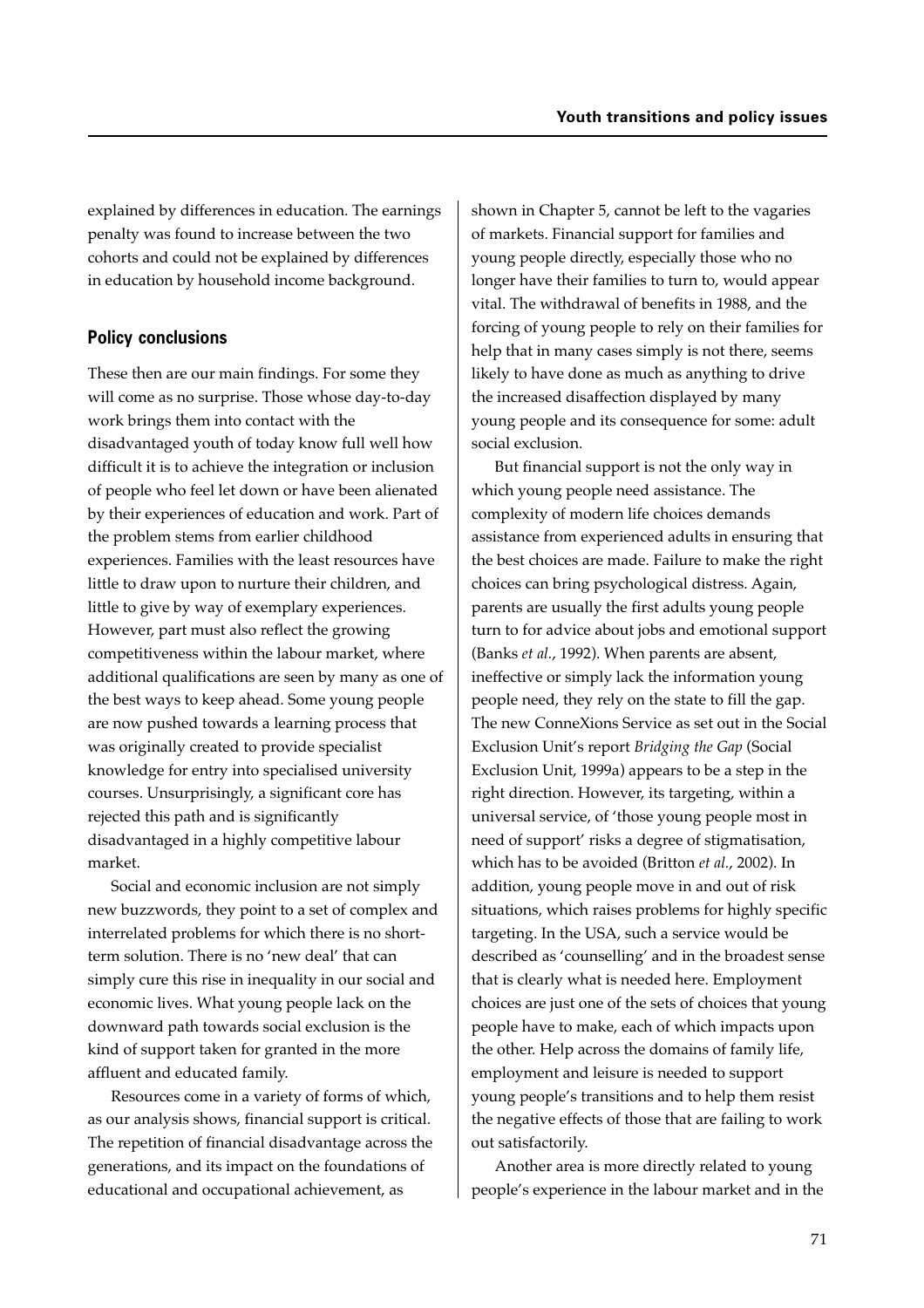market place. In Britain there is a set of cultural assumptions based on the routes young people took into the labour market in the past. The traditional (working class) route to manual work involved direct entry from school into a job, an elite got specialised training in the form of an apprenticeship and the super-elite continued with education and went on to university and the professions. The key transition period was at the age of 16–19. For today's young people the opportunities and their outcomes are more fluid. Possibly one thing we can learn from continental models and experience is that young people need an extended period of support in the first steps towards employment. Employers need to be recruited to the task of vocational training for all

young people entering first jobs. New policies, like New Deal, partly recognise this through the 'gateway' and what follows, but need to go much further in an educational direction. The critical period is between the ages of 15–25, when laying the foundations for successful adaptation to the demands of adulthood is achieved. Certainly, youth transitions cannot just be left to happen, they need backup over the whole period.

Finally, we conclude that radical shifts in resources in the three areas we have considered represent the way forward. Hopefully this process has now started, as the government of the day places a greater emphasis on a more inclusive approach for those aged over 14. But clearly there is still a long way to go.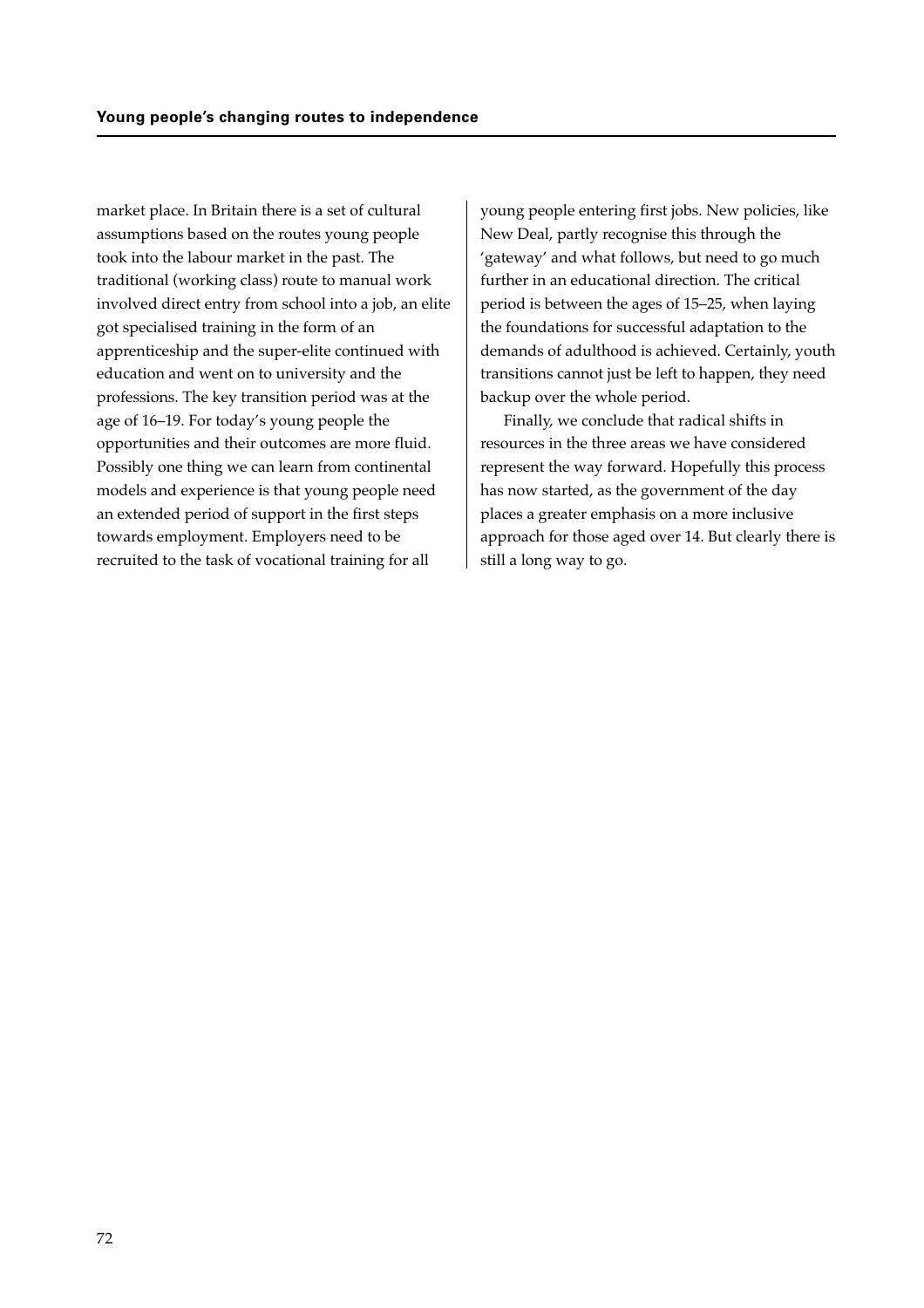## **Chapter 1**

- 1 While a considerable proportion of full-time participants in education find work or are seeking employment, the jobs they take are typically part-time.
- 2 Similar information for 16–17-year-olds reflects that shown for 18–24-year-olds.
- 3 This somewhat surprising finding was checked against other age groups, for men and women separately, and studied over a longer time period (1977–2000). This further investigation revealed that youth unemployment (16–19 year-olds) is much less responsive to the economic cycle than is unemployment in other age groups, and this is true for both young men and young women.

# **Chapter 2**

1 Forty-seven per cent of women graduates in the 1958 cohort had not had a child by age 37 (Bynner and Egerton, 2001).

# **Chapter 3**

1 This finding is in line with previous research by Kiernan (1995) using the 1958 cohort. Here we show that the intergenerational effect she demonstrated extends to the 1970 cohort.

# **Chapter 4**

1 Developed originally from the Cornell Medical Index Health Questionnaire, the malaise inventory has been validated in a number of studies, including Hirst (1982) and Rodgers *et al*. (1999).

- 2 Logarithms are used for technical reasons. As a result, the coefficients reported in Appendix C, Tables C.1 and C.2, can be interpreted as the percentage increase or decrease in the log of earnings associated with a particular characteristic relative to the reference category.
- 3 A cumulative score of eight positive responses or more is generally taken as indicative of a tendency towards non-clinical depression (Hirst, 1982).

# **Chapter 5**

- 1 Atkinson's study was based on a sample of low-income families living in York in 1950. Dearden *et al.* (1997) used the 1958 cohort, which provided 1,565 father/son pairs and 747 father/daughter pairs.
- 2 In Britain, children from low-income households receiving Income Support qualify for free school meals.
- 3 Many previous studies have used proxy indicators for low income such as reported financial hardship, receipt of free school meals and through the use of social classifications. All of these measures, including household income, suffer from some measurement error. The advantage of using household income is that different degrees of financial hardship can be considered.
- 4 There is a degree of approximation in the 1958 cohort because only grouped information is available for age of household members.
- 5 Qualifications different from those shown are converted into equivalent levels to aid comparison.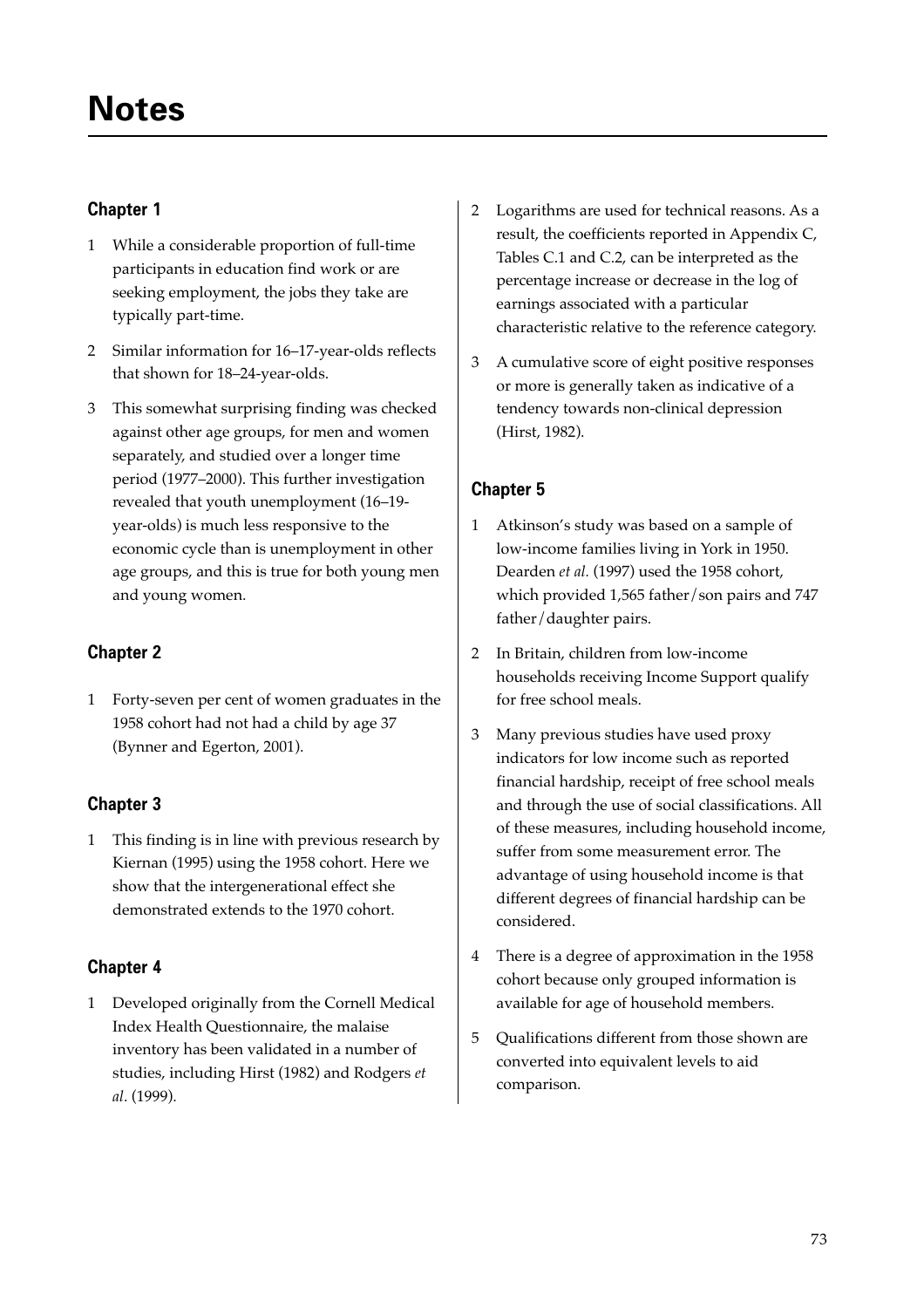- 6 In 1988, a single general certificate of secondary education (GCSE) replaced the general certificate of education ordinary level (O level) and the certificate of secondary education (CSE). This change occurred after both the 1958 and 1970 birth cohorts had left school.
- 7 Previous studies (Paull, 1997; Dex and McCulloch, 1998; Elias, 1997) have shown that

individuals tend to under-report events that took place a long time ago and in particular under-report spells of unemployment.

## **Appendix A**

1 Reports of the most recent surveys are given in Ferri (1993) and Bynner *et al*. (1997).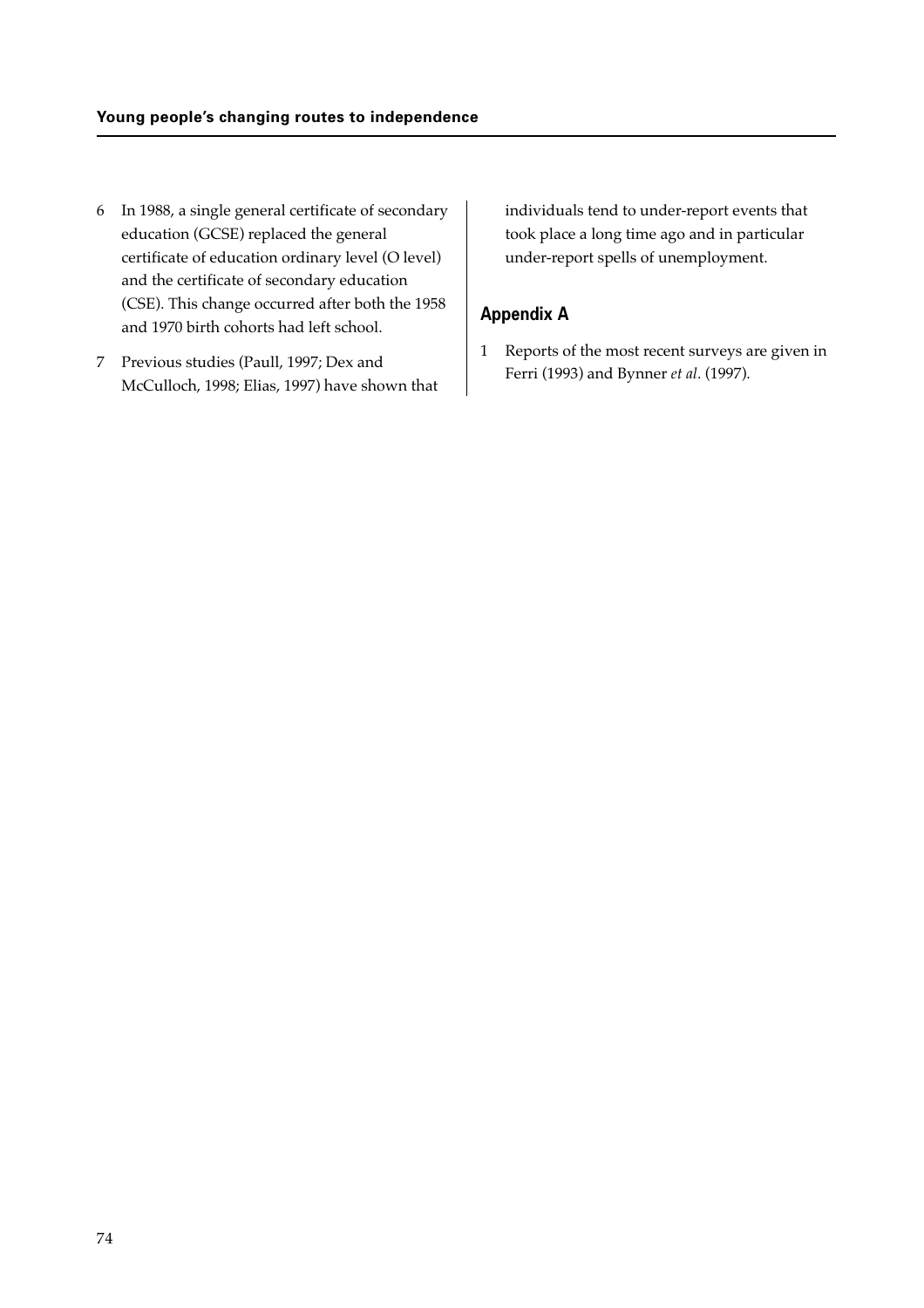Atkinson, A.B. (1981) 'On intergenerational income mobility in Britain', *Journal of Post Keynesian Economics*, Vol. 3, No. 2 (winter 1980–81)

Atkinson, A.B. (1998) 'Social exclusion poverty and unemployment', in A.B. Atkinson and J. Hills (eds) *Exclusion, Employment and Opportunity*, CASE Paper 4, pp. 9–24. London: London School of Economics

Banks, M., Breakwell, G., Bynner, J., Emler, N., Jameson L. and Roberts K. (1992) *Careers and Identities*. Buckingham: Open University Press

Blanchflower, D.G. and Oswald, A.J. (2000) 'The rising well-being of the young', in D.G. Blanchflower and R.B. Freeman (eds) *Youth Employment and Joblessness in Advanced Countries*, Chapter 7, pp. 289–328. Chicago: University of Chicago Press

Breen, R. and Goldthorpe, J.H. (2001) 'Class, mobility and merit: the experience of two British birth cohorts', *European Sociological Review*, Vol. 17, No. 2 (June), pp. 81–102

Britton, L., Chatrick, B., Coles, B., Craig, Q., Hylton C. and Mumatz, S. (2002) *Missing ConneXions, The Career Dynamics and Welfare Needs of Young People at the Margins*. Bristol: Policy Press

Bowling, A. (1983) *Initial Analysis with the Malaise Inventory*, National Child Development Study Fourth Follow-up, 1981, Working Paper No. 2. London: The National Children's Bureau

Bynner, J. and Egerton, M.E. (2001) *The Wider Benefits of Higher Education.* Bristol: Higher Education Funding Council

Bynner, J. and Roberts, K. (1992) *Youth and Work: Transition to Employment in England and Germany*. London: Anglo German Foundation

Bynner, J., Ferri, E. and Shepherd, P. (1997) *Twentysomething in the 1990s: Getting On, Getting By, Getting Nowhere*. Aldershot: Ashgate

Bynner, J., Joshi, H. and Tsatsas, M. (2000) *Obstacles and Opportunities on the Route to Adulthood: Evidence from Rural and Urban Britain*. London: The Smith Institute

Dearden, L., Machin, S. and Reed, H. (1997) 'Intergenerational mobility in Britain', *Economic Journal*, Vol. 107, No. 440 (January), pp. 47–66

Dex, S. and McCulloch, A. (1998) 'The reliability of retrospective unemployment history data', *Work Employment and Society*, Vol. 12, No. 3, pp. 497–509

DfEE (2000) *Connexions: The Best Start in Life for Every Young Person*. London: DfEE Publications

Elias, P. (1997) *Who Forgot they were Unemployed?*, Working Paper 97–12, mimeo. Colchester: Institute for Social and Economic Research, University of Essex

Elias, P., Hogarth, T. and Pierre, G. (forthcoming) *The Wider Benefits of Education and Training: a comparative study*. Department of Work and Pensions Research Paper. Sheffield: Department of Work and Pensions

Evans, K. and Furlong, A. (1997) 'Metaphors of youth transitions: niches, pathways, trajectories and navigations', in J. Bynner, L. Chisholm and A. Furlong (eds) *Youth, Citizenship and Social Change*, pp. 17–41*.* Aldershot: Ashgate

Ferri, E. (1993) *Life at 33: The Fifth Follow-up of the National Child Development Study.* London: National Children's Bureau

Gregg, P., Harkness, S. and Machin, S. (1999) *Child Development and Family Income.* York: Joseph Rowntree Foundation

Heckman, J.J. (1979) 'Sample Selection Bias as a Specification Error', *Econometrica*, Vol. 47, No. 1, January 1979, pp. 153–62

Hirst, M.A. (1982) *Evaluating the Malaise Inventory: An Examination of Item Reliability*. York: Social Policy Unit, University of York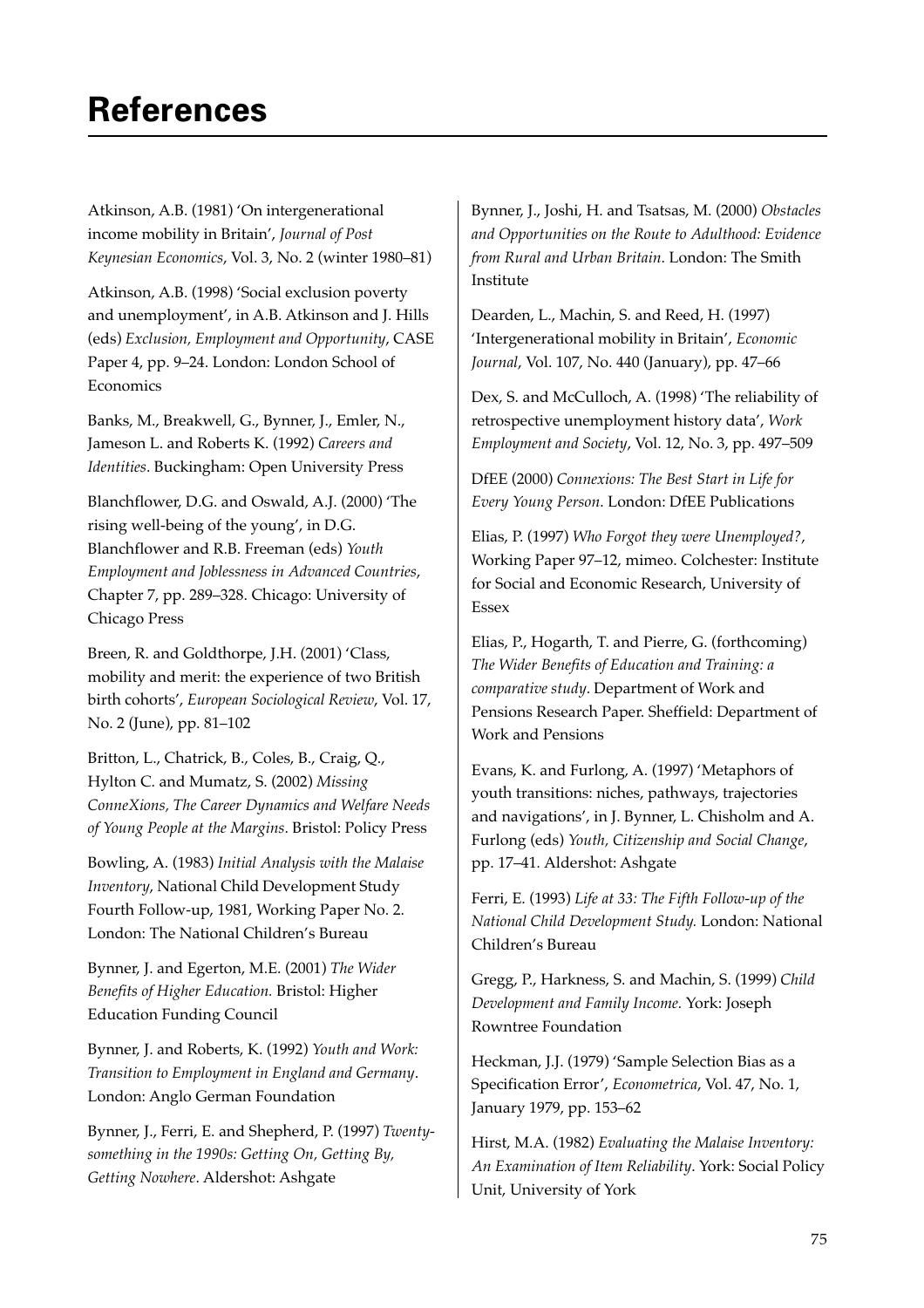Hobcraft, J. (1998) *Intergenerational and Life-Course Transmission of Social Exclusion: Influences of Childhood Poverty, Family Disruption, Contact with the Police*, CASE Paper 15. London: London School of Economics

Jones, G. and Bell, R. (2000) *Balancing Acts: Youth, Parenting and Public Policy*. York: Joseph Rowntree Foundation/YPS

Kiernan, K.E. (1995) *Transition to Parenthood: Young Mothers, Young Fathers – Associated Factors and Later Life Experiences*, Welfare State Programme Working Paper 113. London: STICERD, London School of **Economics** 

Machin, S. (1998) 'Childhood disadvantage and intergenerational transmissions of economic status', in A.B. Atkinson and J. Hills (eds) *Exclusion, Employment and Opportunity*, CASE Paper 4. London: London School of Economics

Nickell, S. (1999) 'Unemployment in Britain', in P. Gregg and J. Wadsworth (eds) *The State of Working Britain*, pp. 7–28*.* Manchester: Manchester University Press

Paull, G. (1997) *Dynamic Labour Market Behaviour in the British Household Panel Survey: The Effects of Recall Bias and Panel Attrition*, Programme on the Labour Market Consequences of Technical and Structural Change Discussion Paper 10. London: London School of Economics

Rodgers, B., Pickles, A., Power, C., Collishaw, S. and Maughan, B. (1999) 'Validity of the malaise inventory in general population samples', *Social Psychiatry and Psychiatric Epidemiology*, Vol. 34, No. 6, pp. 333–41

Rutter, M., Tizard, J. and Whitmore, K. (1970) *Education, Health and Behaviour*. London: Longman

Social Exclusion Unit (1999a) *Bridging the Gap: New Opportunities for 16–18 year-olds not in Education, Employment or Training*, cm 4405. London: The Stationery Office

Social Exclusion Unit (1999b) *Teenage Pregnancy*, cm 4342, London: The Stationery Office

Social Exclusion Unit (2000) *Report of Policy Action Team 12: Young People*. London: The Stationery **Office** 

Utting, D. (1995) *Family and Parenthood: Supporting Families, Preventing Breakdown*. York: Joseph Rowntree Foundation

Wallace, C. (1987) *For Richer or Poorer: Growing up in or out of Work*. London: Tavistock

Wilson, R.A. (2000) *Projections of Occupations and Qualifications: 1999/2000*. Coventry: Institute for Employment Research, University of Warwick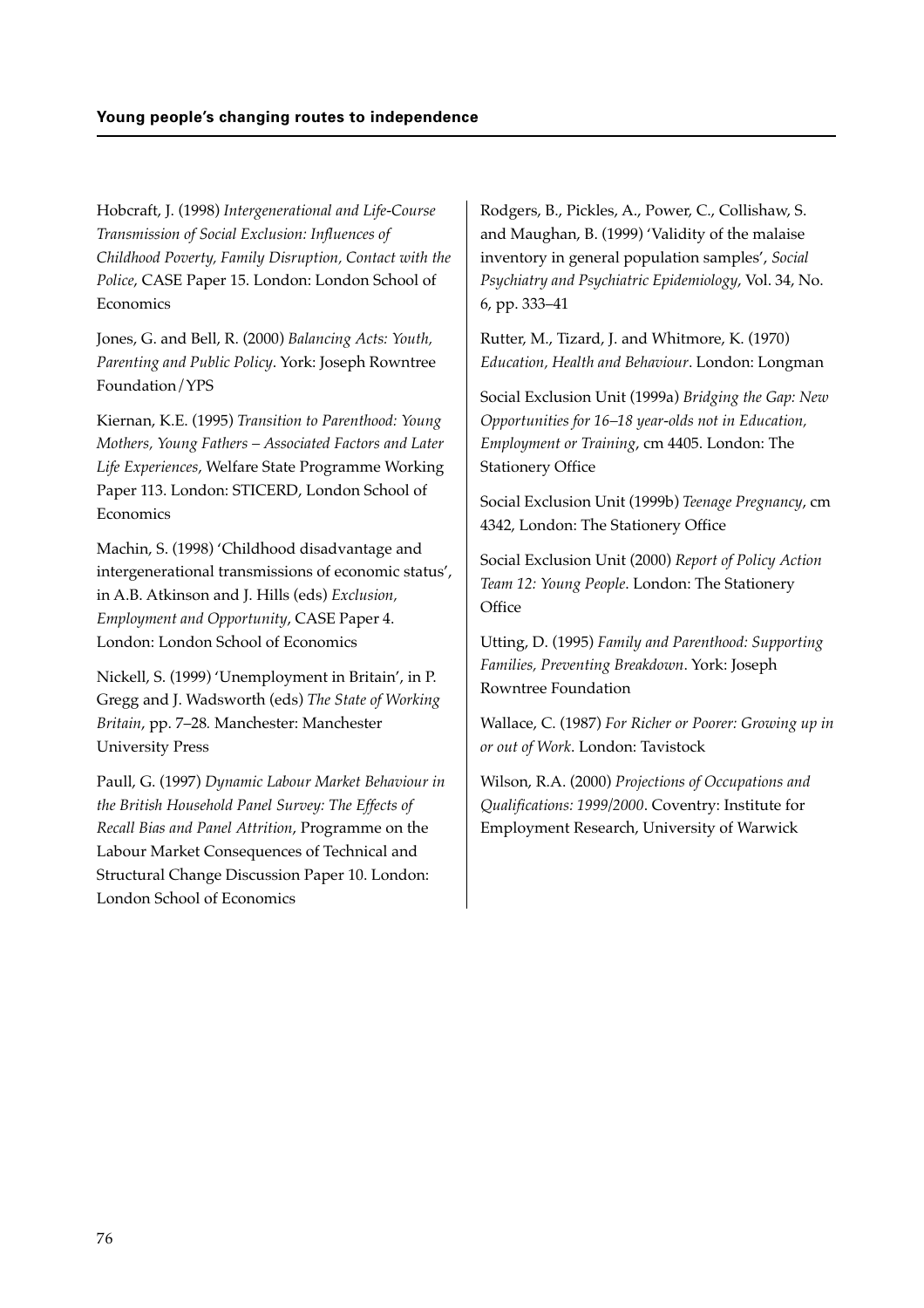# **Appendix A**

# **Data sources and methodology**

#### **Data sources**

The study compares and contrasts information from the two British birth cohort studies: the 1958 National Child Development Study (NCDS) and the 1970 British Cohort Study (BCS70). We refer to these throughout this report as the 1958 cohort and the 1970 cohort, respectively. Each study has involved following, into adulthood, large samples of up to 16,000 people born in single weeks in 1958 and 1970, respectively. In the case of the 1958 cohort, surveys of the whole cohort were conducted at birth and at ages 7, 11, 16, 23, 33 and 42. In the case of the 1970 cohort, data were collected at birth, and at ages 5, 10, 16, 26 and, most recently, 30. For the purpose of this enquiry we make use of data available in the 1958 cohort on the 11,400 adults participating at age 33, and in the 1970 cohort on approximately 9,000 adults participating at age 26.1

In the early stages, parents provided information on these children and the children were tested and medically examined. At the age of 16, cohort members in both studies supplied information about their lives by filling in a questionnaire. At ages 23 and 33 for the 1958 cohort, respondents took part in comprehensive interviews, covering the main areas of their lives including employment, education and training, housing, partnerships, family formation, health and social and political participation. In the 1970 cohort a postal questionnaire was used at age 26 that mirrored, as much as possible, the coverage of the 1958 cohort interview survey but did not include detailed labour market and family event histories, which were a central feature of the surveys at ages 23 and 33 for the 1958 cohort. The most recent surveys, for which data became available in 2001, were carried out on both cohorts in the year 2000. Further research utilising the more recent data and extending the findings of this study, is forthcoming (Elias, *et al*., forthcoming).

There have been numerous surveys based upon subsamples of the cohort studies, including studies based on 10 per cent samples directed at adult basic skills assessment at age 37 in the 1958 cohort and age 21 in the 1970 cohort. This latter survey included labour market and family event histories back to age 16 for 1,640 of the 1970 cohort members and is used for some of the analysis on transitions reported here.

It is inevitable that, over the long period through which individuals have been tracked, contact has been lost with some of them. However, the evidence suggests that the current participating sample approaching 12,000 in both studies is representative of the original birth cohort with respect to key demographic characteristics such as social class, geographical location and gender. Insofar as there are biases, they are directed towards under-representation of the lowest educational achievers, especially boys and ethnic minority young people. Full details are provided in Ferri (1993) and Bynner *et al.* (1997).

Most of the earlier research on transitions to adulthood has been carried out on the NCDS. The study described in this report is one of the first to analyse life experiences against the same markers in both studies. It is also unique in matching the transition period precisely across the two studies, leading up to labour market and family statuses achieved by age 26 in both of them.

#### **Methodology**

Comparing and contrasting information from these two large and rich sources is simple in concept but quite difficult to achieve with accuracy. Our first task was to construct a common data file containing variables that described each cohort member (1958 and 1970) in a consistent manner. Given that the 1970 cohort was observed at age 26, we had to recreate the situation at age 26 from work history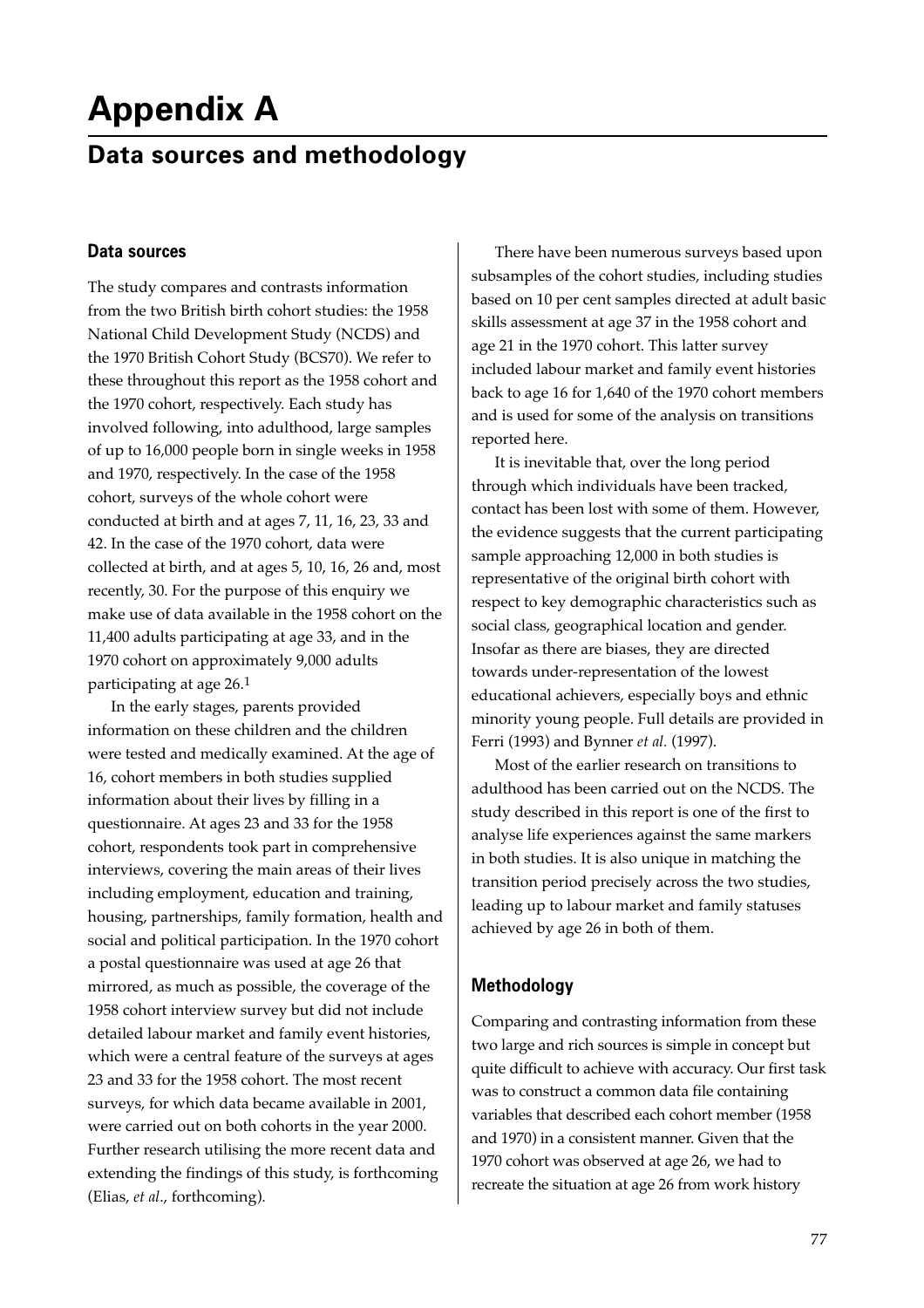information provided at age 33 from 1958 cohort members. Most of the analyses described used in Chapters 2 and 3 make use of this common data set.

In Chapter 4 the comparison is made between earnings at age 23 from the 1958 cohort (1981 survey) and at age 26 from the 1970 cohort (1996 survey). This is because earnings data (and information from the test of psychological wellbeing also described in this chapter) were only collected at the time of survey. No retrospective accounts of earnings (or well-being) are available given the unfeasibility of collecting such information by recall techniques. To assist with this comparison, the chapter uses earnings information from the Labour Force Survey to determine the impact of comparison of earnings made at age 23 with those at age 26.

Chapter 4 draws upon regression results, which are shown in detail in Appendix C. The methodology consisted first of estimating ordinary least squares (OLS) regressions for men and women separately. We distinguished between men and women because there are significant gender differences in labour market behaviour. In particular, although we can consider nearly all men as likely to participate in the labour market, the participation decision of women is a more complex phenomenon. This selection (into employment) effect may bias the OLS results for women because the characteristics of the women who decide to take part in employment may be different from those who decide to stay out of the labour force. To address this problem we used the method of correcting for selection popularised by Heckman. The method consists of modelling the decision to participate, taking into account the possibility that this decision may be dependent on unobserved variables captured by the error term of the wage equation. In order to estimate such a model we needed a variable that determines the employment participation decision, but not earnings, for women

in work. For this purpose, we used an indicator of whether or not the mother of the female cohort member worked when the cohort member was 16 years old. Intuitively, it can be argued that, other things being equal, women who have been used to seeing their mother going to work are more likely to expect to participate in the labour market than those who had a mother who was a housewife. We found that the employment of the mother is not statistically significant in the wage equation but that it is highly significant in the participation equation: having a working mother at 16 years old is found to increase the probability of being in employment at 23 (1958 cohort) or 26 (1970 cohort). We considered this variable suitable for these estimations and we proceeded to use the Heckman selection model for both cohorts. The results are reported in Appendix C, Table C.1 for men and Table C.2 for women, for the OLS and Heckman regressions. The Heckman correction did not appear to be necessary for the 1958 cohort sample, while it was useful in the 1970 cohort sample. The results for the 1958 cohort appeared largely unaffected by the correction but this was not the case for the 1970 cohort. For the latter, the Heckman correction showed that the returns to having a father staying on at school after 18 were overestimated. In contrast, returns to educational qualification and to living with a partner were found to be downward biased in the OLS regressions. The review of the results presented in Figures 18 and 19 in Chapter 4 use the Heckman corrected coefficients for women.

Chapter 5 makes use of much of the earlier data from cohort members to construct estimates of the household income at the time the cohort member was 16 years old. This chapter also makes use of the 10 per cent sample of the 1970 cohort undertaken at age 21 to develop a more complete picture of the transitions made between these cohort study members between the ages of 16 and 21.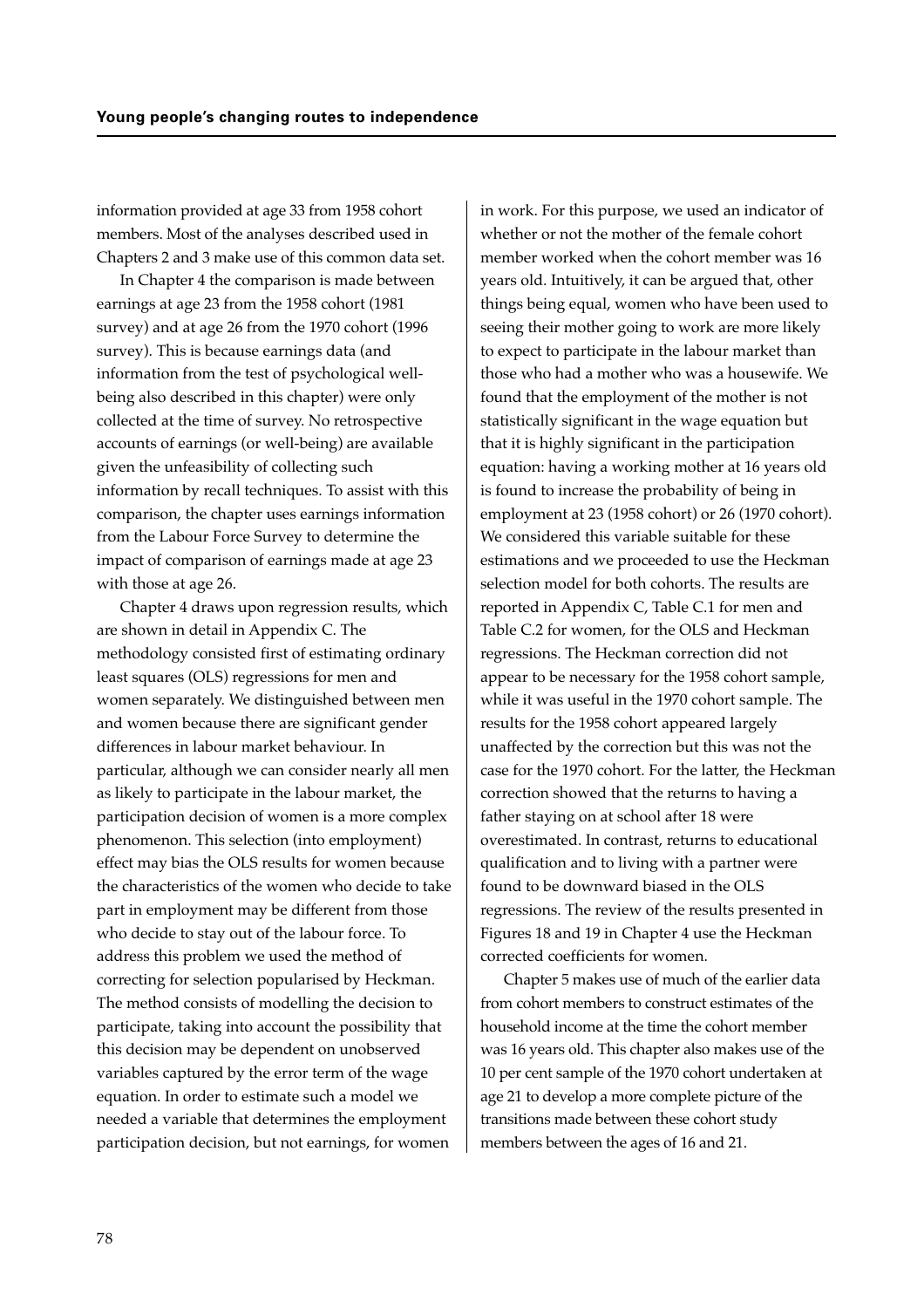# **Appendix B**

# **Logistic regression results from Chapter 3**

| Predictor                                        | Young men<br>1958 cohort | 1970 cohort | Young women |             |
|--------------------------------------------------|--------------------------|-------------|-------------|-------------|
|                                                  |                          |             | 1958 cohort | 1970 cohort |
| Young mother $(not = 1)^*$                       |                          |             |             |             |
| Yes, 20 or under                                 | 0.87                     | 0.93        | 1.20        | 1.14        |
| Father's social class (I-III non-manual = $1$ )* |                          |             |             |             |
| IIIM-V                                           | 1.14                     | 0.86        | 1.14        | 0.99        |
| Unemployed                                       | 0.25                     | 0.92        | 0.91        | 0.46        |
| Retired/no male                                  | 2.19                     | 0.74        | 0.99        | 1.45        |
| Father's age on leaving school $(<16 = 1$ )*     |                          |             |             |             |
| $16 - 17$                                        | 1.13                     | 1.10        | 1.36        | 1.11        |
| 18 or after                                      | 0.73                     | 0.69        | 0.87        | 0.83        |
| Mother's age on leaving school $(<16 = 1$ )*     |                          |             |             |             |
| $16 - 17$                                        | 0.92                     | 1.09        | 0.97        | 0.85        |
| 18 or after                                      | 0.96                     | 1.03        | 1.18        | 0.97        |
| Receipt of free school meal (no = $1$ )*         |                          |             |             |             |
| Yes                                              | 0.58                     | 0.70        | 0.76        | 0.91        |
| Housing tenure in CH (owned = $1$ )*             |                          |             |             |             |
| Rented                                           | 0.97                     | 0.94        | 1.06        | 0.79        |
| Person/room in CH $(<=1.5 = 1$ )*                |                          |             |             |             |
| Over 1.5                                         | 0.83                     | 0.90        | 1.08        | 1.10        |
| Quartile maths scores $(0-25\% = 1)^*$           |                          |             |             |             |
| 25-50%                                           | 1.27                     | 1.21        | 0.95        | 1.07        |
| $50 - 75%$                                       | 2.03                     | 1.21        | 1.01        | 1.23        |
| 75-100%                                          | 1.39                     | 1.83        | 1.08        | 1.50        |
| Quartile reading scores $(0-25\% = 1)^*$         |                          |             |             |             |
| 25-50%                                           | 1.02                     | 1.00        | 1.09        | 1.14        |
| $50 - 75%$                                       | 0.98                     | 1.00        | 1.08        | 1.00        |
| 75-100%                                          | 0.87                     | 0.80        | 1.07        | 0.86        |
| Age left education $(<16 = 1$ )*                 |                          |             |             |             |
| $16 - 17$                                        | 1.25                     | 1.73        | 0.73        | 2.18        |
| 18 or over                                       | 1.19                     | 0.83        | 0.89        | 1.53        |
| Qualification (no = $1$ )*                       |                          |             |             |             |
| CSE 2-5/NVQ1                                     | 1.46                     | 3.08        | 1.00        | 2.19        |
| O-level/NVQ2                                     | 2.14                     | 3.93        | 1.44        | 2.97        |
| A-level/NVQ3                                     | 1.90                     | 6.10        | 1.43        | 3.97        |
| Higher qualification/NVQ4                        | 3.45                     | 5.64        | 1.73        | 4.17        |
| Higher qualification/NVQ5, 6                     | 2.85                     | 4.61        | 1.25        | 2.92        |
| Has own child $(no = 1)^*$                       |                          |             |             |             |
| Yes                                              | 0.72                     | 0.72        | 0.04        | $0.04\,$    |
| In partnership (no = $1$ )*                      |                          |             |             |             |
| Yes                                              | 1.56                     | 2.69        | 0.64        | 1.38        |

#### **Table B.1 Full-time employment at age 26, odds ratios**

Notes: Number of cases included in the analysis: 1958 cohort, 5,182; 1970 cohort, 4,050. Statistically significant odds ratios (*P* < 0.05) are in bold. \*Reference category; CH, cohort member household.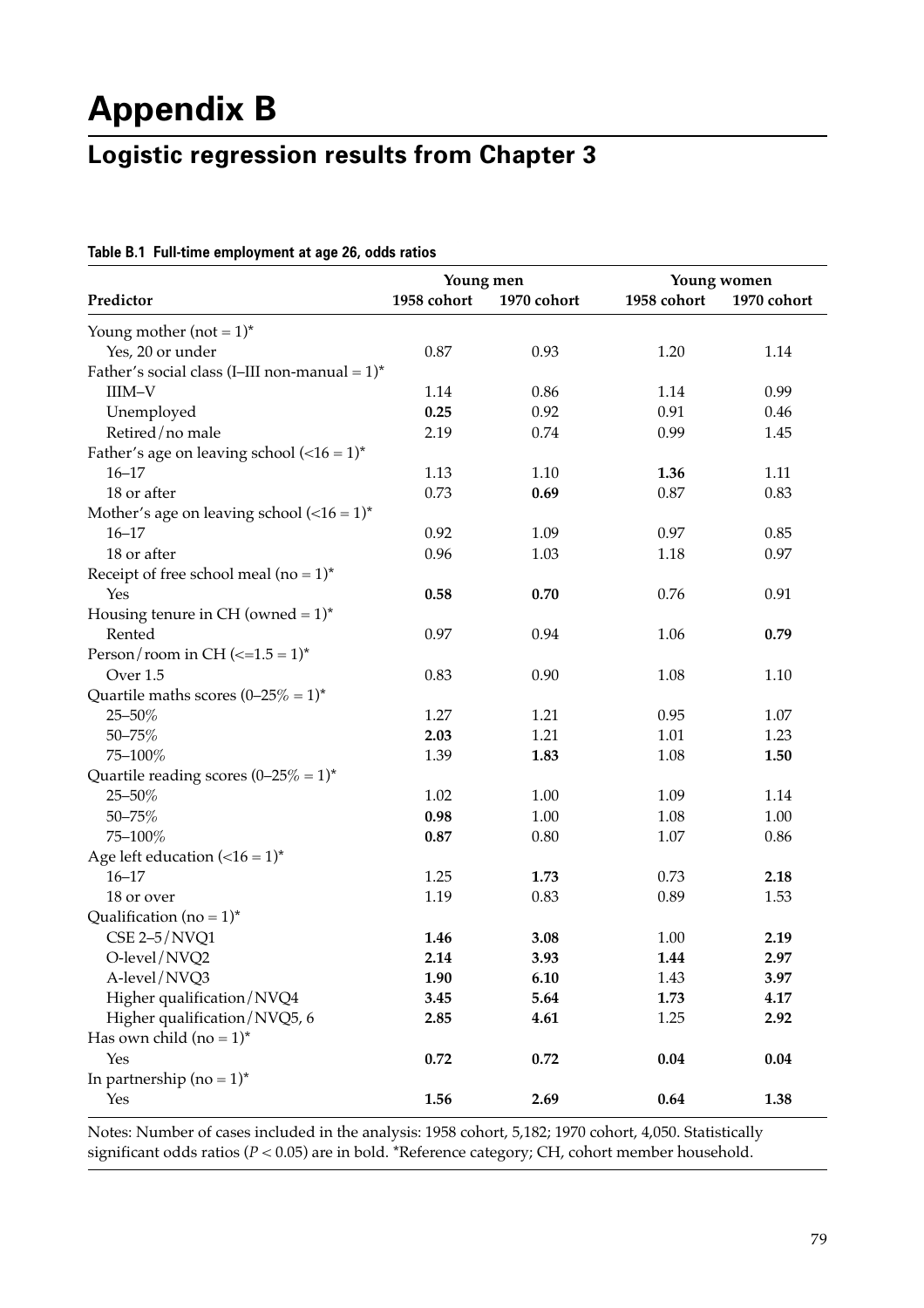|                                                         | Young men   |             | Young women |             |
|---------------------------------------------------------|-------------|-------------|-------------|-------------|
| Predictor                                               | 1958 cohort | 1970 cohort | 1958 cohort | 1970 cohort |
| Young mother (not = $1$ )*                              |             |             |             |             |
| Yes, 20 or under                                        | 1.26        | 1.36        | 1.88        | 1.46        |
| Father's social class (I-III non-manual = $1$ )*        |             |             |             |             |
| $IIIM-V$                                                | 1.19        | 1.12        | 1.36        | 1.02        |
| Unemployed                                              | 2.80        | 1.42        | 1.64        | 0.70        |
| Retired/no male                                         | 1.91        | 1.43        | 0.82        | 1.39        |
| Father's age on leaving school $(<16 = 1)$ <sup>*</sup> |             |             |             |             |
| $16 - 17$                                               | 0.86        | 0.78        | 1.05        | 0.98        |
| 18 or after                                             | 0.65        | 0.68        | 0.61        | 0.69        |
| Mother's age on leaving school $(<16 = 1$ )*            |             |             |             |             |
| $16 - 17$                                               | 0.85        | 0.87        | 0.72        | 0.77        |
| 18 or after                                             | 0.69        | 0.63        | 0.66        | 0.96        |
| Receipt of free school meal ( $no = 1$ )*               |             |             |             |             |
| Yes                                                     | 1.33        | 1.36        | 1.27        | 1.37        |
| Housing tenure in CH (owned = $1$ )*                    |             |             |             |             |
| Rented                                                  | 1.21        | 1.14        | 1.09        | 1.18        |
| Person/room in $CH(<=1.5=1)$ <sup>*</sup>               |             |             |             |             |
| Over 1.5                                                | 1.27        | 1.21        | 1.10        | 1.18        |
| Quartile maths scores $(0-25\% = 1)^*$                  |             |             |             |             |
| 25-50%                                                  | 1.25        | 1.08        | 0.98        | 0.98        |
| $50 - 75%$                                              | 1.15        | 1.13        | 0.96        | 1.25        |
| 75-100%                                                 | 1.13        | 1.37        | 1.05        | 1.23        |
| Quartile reading scores $(0-25\% = 1)^*$                |             |             |             |             |
| 25-50%                                                  | 0.96        | 1.09        | 0.97        | 1.07        |
| $50 - 75%$                                              | 0.88        | 0.80        | 0.95        | 0.87        |
| 75-100%                                                 | 0.74        | 0.76        | 0.88        | 0.70        |
| Age left education $(<16 = 1$ )*                        |             |             |             |             |
| $16 - 17$                                               | 0.90        | 0.50        | 0.48        | 0.70        |
| 18 or over                                              | 0.40        | 0.31        | 0.33        | 0.34        |
| Qualification (no = $1$ )*                              |             |             |             |             |
| $CSE 2-5/NVQ1$                                          | 0.86        | 0.77        | 0.85        | 0.87        |
| O-level/NVQ2                                            | 0.76        | 0.58        | 0.68        | 0.83        |
| A-level/NVQ3                                            | 0.56        | 0.37        | 0.38        | 0.65        |
| Higher qualification/NVQ4                               | 0.60        | 0.29        | 0.52        | 0.61        |
| Higher qualification/NVQ5, 6                            | 0.31        | 0.13        | 0.14        | 0.14        |
| Full-time employment ( $no = 1$ )*                      |             |             |             |             |
| Yes                                                     | 0.89        | 1.09        | 0.03        | 0.05        |

**Table B.2 Has own child at age 26, odds ratios**

Notes: Number of cases included in the analysis: 1958 cohort, 5,387; 1970 cohort, 3,776. Statistically significant odds ratios (*P* < 0.05) are in bold. \*Reference category; CH, cohort member household.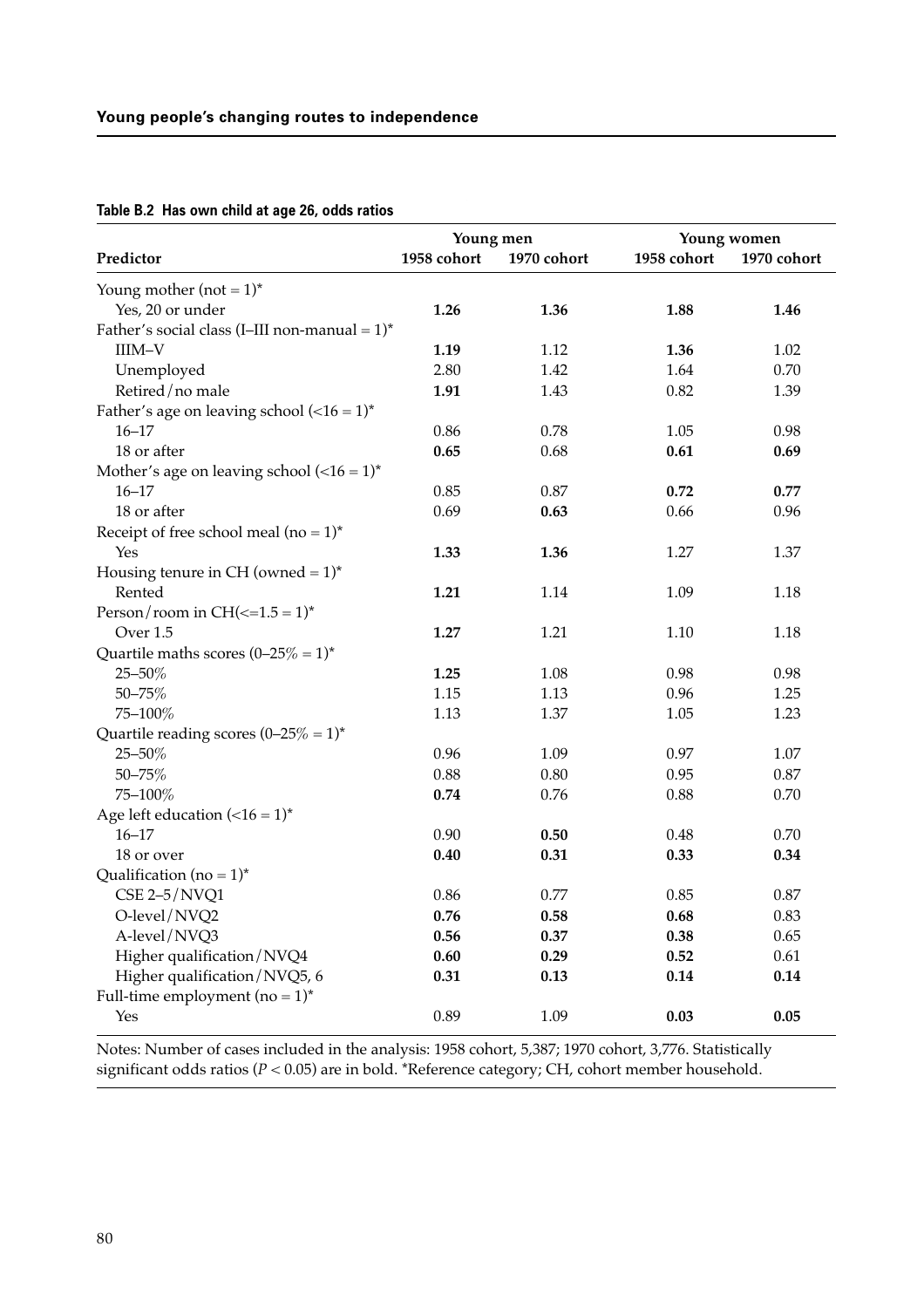|                                                         | Young men   |              | Young women  |              |  |
|---------------------------------------------------------|-------------|--------------|--------------|--------------|--|
| Predictor                                               | 1958 cohort | 1970 cohort  | 1958 cohort  | 1970 cohort  |  |
| Young mother (not = $1$ )*                              |             |              |              |              |  |
| Yes, 20 or under                                        | 0.58        | 0.66         | 0.69         | 0.69         |  |
| Father's social class (I-III non-manual = $1$ )*        |             |              |              |              |  |
| $IIIM-V$                                                | 0.96        | 1.15         | 0.93         | 1.15         |  |
|                                                         | 0.24        | 1.04         | 0.03         | 0.50         |  |
| Unemployed<br>Retired/no male                           | 0.68        | 1.38         | 0.69         | 0.57         |  |
|                                                         |             |              |              |              |  |
| Father's age on leaving school $(<16 = 1)$ <sup>*</sup> |             |              |              |              |  |
| $16 - 17$                                               | 0.99        | 1.21<br>0.77 | 0.83<br>0.96 | 0.93<br>0.91 |  |
| 18 or after                                             | 0.84        |              |              |              |  |
| Mother's age on leaving school $(<16 = 1$ )*            |             |              |              |              |  |
| $16 - 17$                                               | 0.96        | 1.05         | 1.07         | 1.04         |  |
| 18 or after                                             | 1.08        | 0.82         | 0.59         | 0.97         |  |
| Receipt of free school meal (no = $1$ )*                |             |              |              |              |  |
| Yes                                                     | 0.97        | 0.94         | 1.22         | 0.67         |  |
| Housing tenure in CH (owned = $1$ )*                    |             |              |              |              |  |
| Rented                                                  | 0.83        | 0.92         | 0.84         | 1.02         |  |
| Person/room in CH $\left(\le=1.5=1\right)^{*}$          |             |              |              |              |  |
| Over 1.5                                                | 0.98        | 1.07         | 1.00         | 1.10         |  |
| Quartile maths scores $(0-25\% = 1)^*$                  |             |              |              |              |  |
| 25-50%                                                  | 0.81        | 0.74         | 0.90         | 0.88         |  |
| 50-75%                                                  | 0.75        | 0.77         | 0.81         | 0.70         |  |
| 75-100%                                                 | 0.82        | 0.64         | 0.64         | 0.59         |  |
| Quartile reading scores $(0-25\% = 1)^*$                |             |              |              |              |  |
| 25-50%                                                  | 0.91        | 0.88         | 0.90         | 0.74         |  |
| $50 - 75%$                                              | 0.99        | 1.05         | 0.96         | 0.83         |  |
| 75-100%                                                 | 0.85        | 0.90         | 0.82         | 0.74         |  |
| Age left education $(<16 = 1$ )*                        |             |              |              |              |  |
| $16 - 17$                                               | 1.18        | 2.76         | 1.28         | 3.15         |  |
| 18 or over                                              | 1.72        | 3.23         | 1.69         | 4.31         |  |
| Qualification (no = $1$ )*                              |             |              |              |              |  |
| CSE 2-5/NVQ1                                            | 0.84        | 1.61         | 0.56         | 0.93         |  |
| O-level/NVQ2                                            | 0.88        | 1.62         | 0.69         | 0.89         |  |
| A-level/NVQ3                                            | 0.71        | 1.88         | 0.59         | 0.95         |  |
| Higher qualification/NVQ4                               | 0.77        | 1.86         | 0.74         | $0.81\,$     |  |
| Higher qualification/NVQ5, 6                            | 0.37        | 1.37         | 0.40         | 0.79         |  |
| Full-time employment at 26 (no = $1$ )*                 |             |              |              |              |  |
| Yes                                                     | 0.72        | 0.55         | 8.15         | 3.19         |  |

**Table B.3 No partner, no child and living with parents at age 26, odds ratios**

Notes: Number of cases included in the analysis: 1958 cohort, 4,735; 1970 cohort, 3,231. Statistically significant odds ratios (*P* < 0.05) are in bold. \*Reference category; CM, cohort member; CH, cohort member household.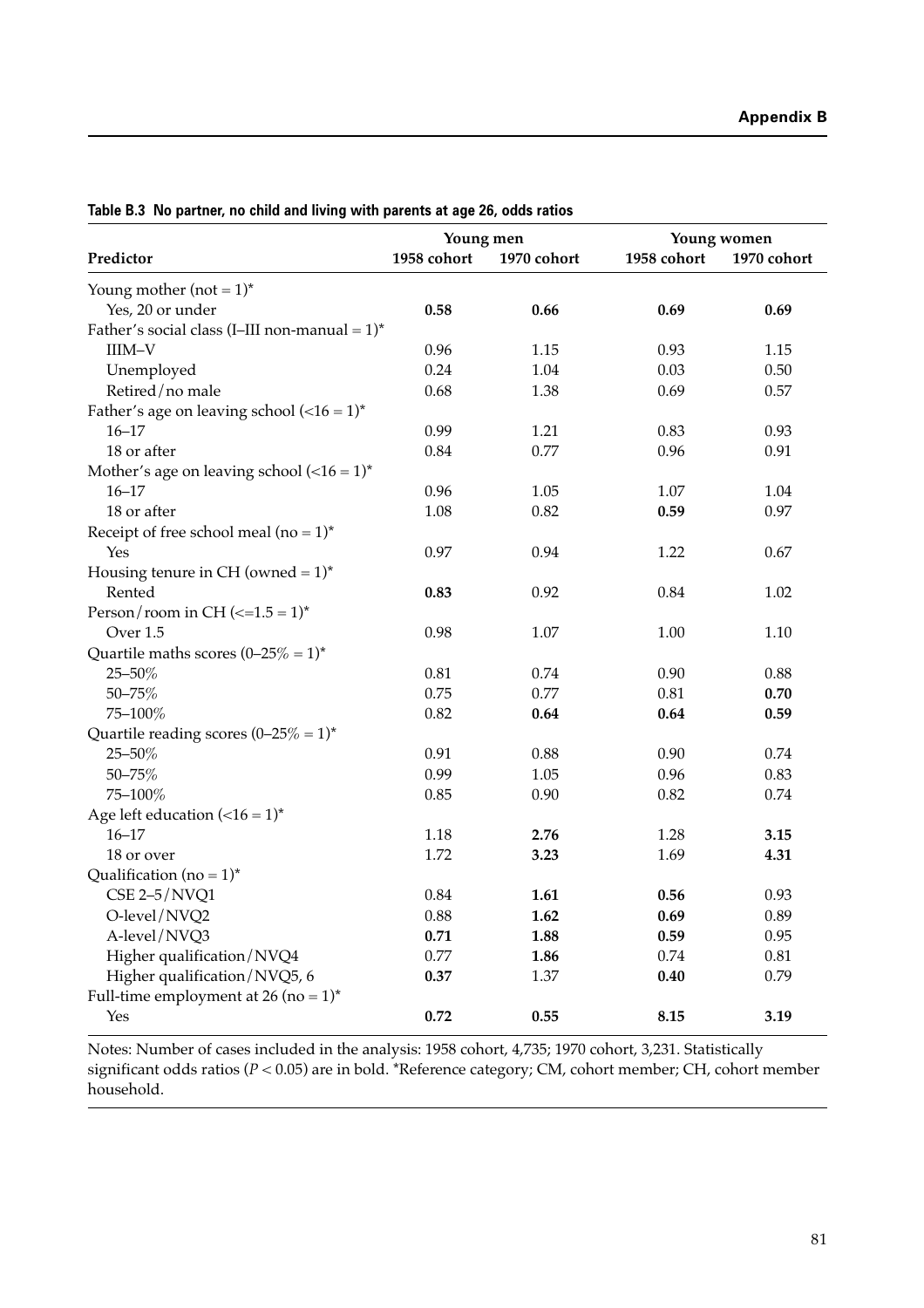# **Appendix C**

# **Earnings regression results from Chapter 4**

| Table C.1 Factors associated with men's hourly earnings: a comparison of 23-year-olds in 1981 with 26-year-olds in 1996 |  |  |
|-------------------------------------------------------------------------------------------------------------------------|--|--|
|                                                                                                                         |  |  |

| Factor                                                                          | 1958 cohort (23 years in 1981) |         |              | 1970 cohort (26 years in 1996) |                    |              |  |
|---------------------------------------------------------------------------------|--------------------------------|---------|--------------|--------------------------------|--------------------|--------------|--|
|                                                                                 | Coefficient                    | T-ratio | Mean         | Coefficient                    | T-ratio            | Mean         |  |
| Mother aged 20 or under                                                         | 0.021                          | 1.19    | 0.09         | 0.025                          | 1.14               | 0.12         |  |
| Age father left school                                                          |                                |         |              |                                |                    |              |  |
| $16 - 17$                                                                       | $-0.001$                       | $-0.04$ | 0.10         | 0.046                          | 2.56               | 0.22         |  |
| After 18                                                                        | $-0.038$                       | $-1.53$ | 0.05         | 0.094                          | 4.28               | 0.16         |  |
| Missing                                                                         | 0.026                          | 0.84    | 0.26         | 0.040                          | 1.02               | 0.03         |  |
| Parental housing when respondent was 16                                         |                                |         |              |                                |                    |              |  |
| Tenants                                                                         | 0.017                          | 1.35    | 0.37         | $-0.089$                       | $-2.86$            | 0.06         |  |
| Missing                                                                         | $-0.010$                       | $-0.32$ | 0.24         | 0.018                          | 1.13               | 0.61         |  |
| Math's tests score at 11/10                                                     |                                |         |              |                                |                    |              |  |
| 25-50%                                                                          | 0.021                          | 1.12    | 0.18         | 0.018                          | 0.68               | 0.16         |  |
| $50 - 75%$                                                                      | 0.046                          | 2.42    | 0.19         | 0.020                          | 0.80               | 0.21         |  |
| 75-100%                                                                         | 0.029                          | 1.44    | 0.19         | 0.069                          | 2.66               | 0.29         |  |
| Missing                                                                         | 0.030                          | 1.75    | 0.31         | 0.042                          | 1.63               | 0.20         |  |
| Qualification by 23/26                                                          |                                |         |              |                                |                    |              |  |
| Degree                                                                          | 0.211                          | 7.84    | 0.09         | 0.292                          | 6.84               | 0.22         |  |
| Highest vocational                                                              | 0.201                          | 9.52    | 0.09         | 0.184                          | 3.64               | 0.04         |  |
| A-levels/middle vocational                                                      | 0.182                          | 8.46    | 0.23         | 0.217                          | 4.88               | $0.10\,$     |  |
| O-levels/lower vocational                                                       | 0.137                          | 7.73    | 0.30         | 0.154                          | 3.96               | 0.37         |  |
| Other                                                                           | 0.053                          | 2.76    | 0.14         | 0.074                          | 1.85               | 0.17         |  |
| Missing                                                                         |                                |         |              | 0.063                          | 1.32               | 0.05         |  |
| Number of jobs (including current job)                                          |                                |         |              |                                |                    |              |  |
| Two                                                                             | 0.002                          | 0.15    | 0.25         | 0.011                          | 0.43               | 0.17         |  |
| Three                                                                           | 0.015                          | 0.95    | 0.17         | 0.068                          | 2.62               | 0.17         |  |
| Four                                                                            | 0.018                          | 0.95    | 0.11         | 0.027                          | 0.98               | 0.14         |  |
| Five or more                                                                    | $-0.002$                       | $-0.11$ | 0.15         | 0.018                          | 0.74               | 0.38         |  |
| Length of longest unemployment spell                                            |                                |         |              |                                |                    |              |  |
|                                                                                 |                                |         |              |                                |                    |              |  |
| $1-3$ months                                                                    | $-0.014$                       | $-1.03$ | 0.21<br>0.08 | $-0.039$<br>$-0.069$           | $-2.11$<br>$-2.89$ | 0.27<br>0.12 |  |
| 4–6 months                                                                      | $-0.061$                       | $-3.18$ |              |                                |                    |              |  |
| 7 or more months                                                                | $-0.081$                       | $-4.04$ | 0.08         | $-0.166$                       | $-7.30$            | 0.15         |  |
| Missing                                                                         |                                |         |              | $-0.006$                       | $-0.10$            | 0.02         |  |
| Respondent spent time out of                                                    |                                |         |              |                                |                    |              |  |
| labour force                                                                    | $-0.001$                       | $-0.05$ | 0.27         | $-0.002$                       | $-0.08$            | 0.14         |  |
| Length of current job                                                           |                                |         |              |                                |                    |              |  |
| 2 years or more                                                                 | 0.043                          | 3.35    | 0.67         | 0.024                          | 1.42               | 0.69         |  |
| Missing                                                                         | $-0.216$                       | $-0.92$ | 0.00         | $-0.053$                       | $-0.63$            | 0.01         |  |
| Respondent's hours of work                                                      |                                |         |              |                                |                    |              |  |
| Part-time                                                                       | 0.324                          | 7.27    | 0.01         | $-0.016$                       | $-0.31$            | 0.02         |  |
| Missing                                                                         |                                |         |              | $-0.134$                       | $-1.66$            | 0.01         |  |
| Partnership status                                                              |                                |         |              |                                |                    |              |  |
| Live with partner                                                               | 0.134                          | 11.57   | 0.42         | 0.071                          | 4.69               | 0.53         |  |
| Missing                                                                         | $-0.032$                       | $-0.32$ | 0.003        |                                |                    |              |  |
| Number of natural children                                                      |                                |         |              |                                |                    |              |  |
| One                                                                             | 0.033                          | 1.99    | 0.13         | $-0.004$                       | $-0.19$            | 0.12         |  |
| Two or more                                                                     | 0.042                          | 1.63    | 0.04         | 0.036                          | 1.14               | 0.06         |  |
| Missing                                                                         |                                |         |              | $-0.005$                       | $-0.17$            | 0.06         |  |
| General health                                                                  |                                |         |              |                                |                    |              |  |
| Poor/fair                                                                       | $-0.049$                       | $-2.55$ | 0.07         | $-0.071$                       | $-2.57$            | 0.07         |  |
| Missing or don't know                                                           | $-0.104$                       | $-0.32$ | 0.0002       | $-0.191$                       | $-1.40$            | 0.003        |  |
| Unemployment rate in region                                                     | $-0.009$                       | $-5.08$ | 11.50        | $-0.010$                       | $-1.22$            | 8.14         |  |
| Constant                                                                        | 0.464                          | 13.66   |              | 1.431                          | 17.07              |              |  |
| Number of observations                                                          |                                | 4,335   |              |                                | 2,623              |              |  |
| Adjusted R <sup>2</sup>                                                         |                                | 0.105   |              |                                | 0.125              |              |  |
| Dependent variable is the natural logarithm of net hourly pay (OLS regression). |                                |         |              |                                |                    |              |  |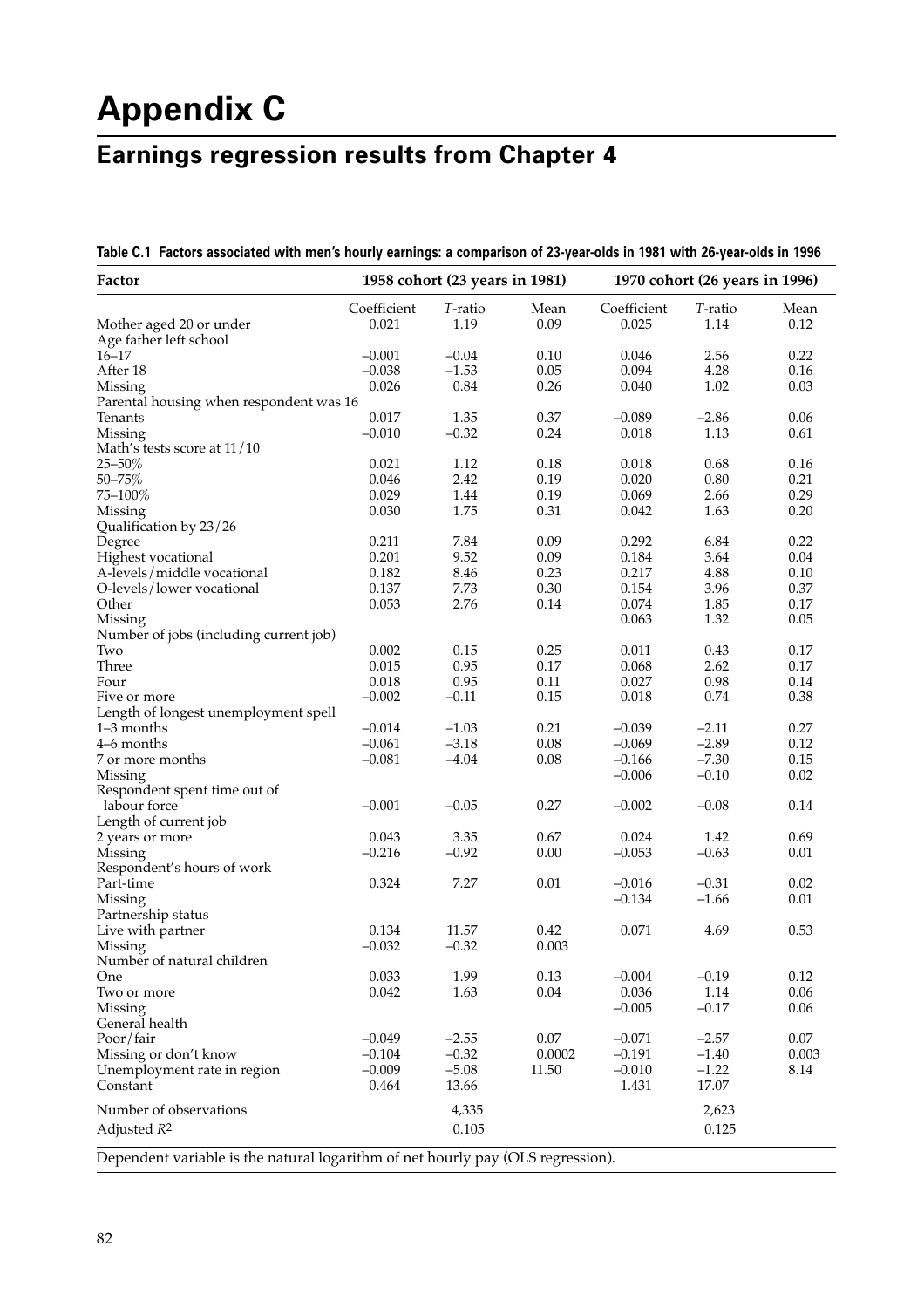| Factor                                                                                        |                     |              | 1958 cohort (23 years in 1981) |              | 1970 cohort (26 years in 1996) |              |              |              |
|-----------------------------------------------------------------------------------------------|---------------------|--------------|--------------------------------|--------------|--------------------------------|--------------|--------------|--------------|
|                                                                                               | Coefficient T-ratio |              | Mean 1                         | Mean 2       | Coefficient T-ratio            |              | Mean 1       | Mean 2       |
| Mother aged 20 or under<br>Age father left school                                             | $-0.038$            | $-2.02$      | 0.09                           | 0.08         | $-0.007$                       | $-0.34$      | 0.12         | 0.12         |
| $16 - 17$                                                                                     | $-0.002$            | $-0.13$      | 0.09                           | 0.11         | 0.024                          | 1.40         | 0.21         | 0.24         |
| After 18                                                                                      | $-0.004$            | $-0.18$      | 0.05                           | 0.06         | 0.036                          | 1.71         | 0.14         | 0.16         |
| Missing                                                                                       | 0.030               | 1.03         | 0.28                           | 0.27         | $-0.089$                       | $-2.34$      | 0.06         | 0.03         |
| Parental housing when respondent was 16                                                       |                     |              |                                |              |                                |              |              |              |
| Tenants                                                                                       | $-0.005$            | $-0.37$      | 0.38                           | 0.33         | $-0.073$                       | $-3.06$      | 0.09         | 0.09         |
| Missing                                                                                       | $-0.046$            | $-1.51$      | 0.25                           | 0.24         | 0.016                          | 1.18         | 0.51         | 0.47         |
| Math's tests score at 11/10                                                                   |                     |              |                                |              |                                |              |              |              |
| 25-50%                                                                                        | 0.029<br>0.071      | 1.51<br>3.62 | 0.19<br>0.21                   | 0.19<br>0.24 | 0.048                          | 2.05<br>5.10 | 0.20<br>0.24 | 0.19         |
| $50 - 75%$<br>75-100%                                                                         | 0.106               | 5.06         | 0.17                           | 0.21         | 0.118<br>0.124                 | 4.91         | 0.19         | 0.26<br>0.22 |
| Missing                                                                                       | 0.033               | 1.76         | 0.29                           | 0.26         | 0.049                          | 2.05         | 0.21         | 0.19         |
| Qualification by 23/26                                                                        |                     |              |                                |              |                                |              |              |              |
| Degree                                                                                        | 0.315               | 11.72        | 0.09                           | 0.11         | 0.325                          | 6.89         | 0.18         | 0.21         |
| Highest vocational                                                                            | 0.268               | 11.09        | $0.08\,$                       | 0.11         | 0.244                          | 4.57         | 0.04         | 0.05         |
| A-levels/middle vocational                                                                    | 0.192               | 8.24         | 0.11                           | 0.14         | 0.219                          | 4.61         | 0.11         | 0.12         |
| O-levels/lower vocational                                                                     | 0.124               | 6.32         | 0.38                           | 0.40         | 0.122                          | 2.80         | 0.41         | 0.43         |
| Other                                                                                         | 0.067               | 3.18         | 0.18                           | 0.15         | 0.030                          | 0.66         | 0.15         | 0.14         |
| Missing                                                                                       |                     |              |                                |              | $-0.036$                       | $-0.68$      | 0.06         | 0.03         |
| Number of jobs (including current job)                                                        |                     |              |                                |              |                                |              |              |              |
| Two                                                                                           | $-0.033$            | $-2.45$      |                                | 0.25         | 0.037                          | 1.48         |              | 0.16         |
| Three                                                                                         | $-0.049$            | $-3.11$      |                                | $0.18\,$     | 0.058                          | 2.35         |              | 0.17         |
| Four                                                                                          | $-0.017$            | $-0.91$      |                                | 0.12         | 0.060                          | 2.39         |              | 0.16         |
| Five or more                                                                                  | $-0.057$            | $-2.93$      |                                | 0.13         | 0.018                          | 0.77         |              | 0.39         |
| Length of longest unemployment spell<br>$1 - 3$ months                                        | $-0.035$            | $-2.65$      | 0.19                           | 0.20         | $-0.071$                       | $-4.54$      | 0.26         | 0.27         |
| 4–6 months                                                                                    | $-0.096$            | $-5.25$      | 0.09                           | 0.09         | $-0.133$                       | $-5.97$      | 0.10         | 0.10         |
| 7 or more months                                                                              | $-0.110$            | $-5.46$      | 0.13                           | 0.07         | $-0.135$                       | $-5.80$      | 0.15         | 0.09         |
| Missing                                                                                       | $-0.078$            | $-1.67$      | 0.04                           | 0.02         |                                |              |              |              |
| Respondent spent time out of                                                                  |                     |              |                                |              |                                |              |              |              |
| labour force                                                                                  | 0.012               | 1.08         | 0.59                           | 0.41         | 0.019                          | 1.06         | 0.37         | 0.24         |
| Length of current job                                                                         |                     |              |                                |              |                                |              |              |              |
| 2 years or more                                                                               | 0.050               | 3.84         |                                | 0.63         | 0.042                          | 2.82         |              | 0.67         |
| Missing                                                                                       |                     |              |                                |              | 0.074                          | 1.06         |              | 0.01         |
| Respondent's hours of work                                                                    |                     |              |                                |              |                                |              |              |              |
| Part-time                                                                                     | 0.201               | 9.95         |                                | 0.10         | 0.003                          | 0.15         |              | 0.15         |
| Missing<br>Partnership status                                                                 |                     |              |                                |              | $-0.083$                       | $-1.71$      |              | 0.02         |
| Live with partner                                                                             | 0.019               | 1.86         | 0.63                           | 0.54         | 0.055                          | 3.73         | 0.62         | 0.62         |
| Missing                                                                                       | 0.038               | 0.39         | 0.002                          | 0.003        |                                |              |              |              |
| Number of natural children                                                                    |                     |              |                                |              |                                |              |              |              |
| One                                                                                           | 0.018               | 0.61         | 0.20                           | 0.07         | $-0.155$                       | $-6.19$      | 0.17         | 0.12         |
| Two or more                                                                                   | 0.060               | 1.39         | 0.15                           | 0.03         | $-0.288$                       | $-8.32$      | 0.14         | 0.06         |
| Missing                                                                                       |                     |              |                                |              | 0.030                          | 0.96         | 0.05         | 0.05         |
| General health                                                                                |                     |              |                                |              |                                |              |              |              |
| Poor/fair                                                                                     | $-0.039$            | $-2.17$      | 0.11                           | 0.09         | $-0.095$                       | $-3.88$      | 0.10         | 0.08         |
| Missing or don't know                                                                         | $-0.034$            | $-0.12$      | $0.00\,$                       | 0.00         | $-0.012$                       | $-0.11$      | 0.005        | 0.004        |
| Unemployment rate in region                                                                   | $-0.015$            | $-8.81$      | 11.63                          | 11.42        | $-0.013$                       | $-1.70$      | 8.17         | 8.17         |
| Constant                                                                                      | 0.427               | 12.10        |                                |              | 1.255                          | 15.14        |              |              |
| Number of censored (all)<br>observations                                                      |                     | 2,216        | (5,765)                        | (3,549)      |                                | 1,295        | (4,266)      | (2,971)      |
| Number of uncensored                                                                          |                     |              |                                |              |                                |              |              |              |
| observations                                                                                  |                     | 3,549        |                                |              |                                | 2,971        |              |              |
| Log likelihood                                                                                |                     | $-3,099.84$  |                                |              |                                | $-3,126.44$  |              |              |
| Rho (correlation between                                                                      |                     |              |                                |              |                                |              |              |              |
| residuals)                                                                                    |                     | $-0.003$     |                                |              |                                | 0.680        |              |              |
| Mean of 'mother works'                                                                        |                     |              | 0.49                           | 0.51         |                                |              | 0.42         | 0.45         |
| Dependent variable is the natural logarithm of net hourly pay (Heckman selection regression). |                     |              |                                |              |                                |              |              |              |

**Table C.2 Factors associated with women's hourly earnings: a comparison of 23-year-olds in 1981 with 26-year-olds in 1996**